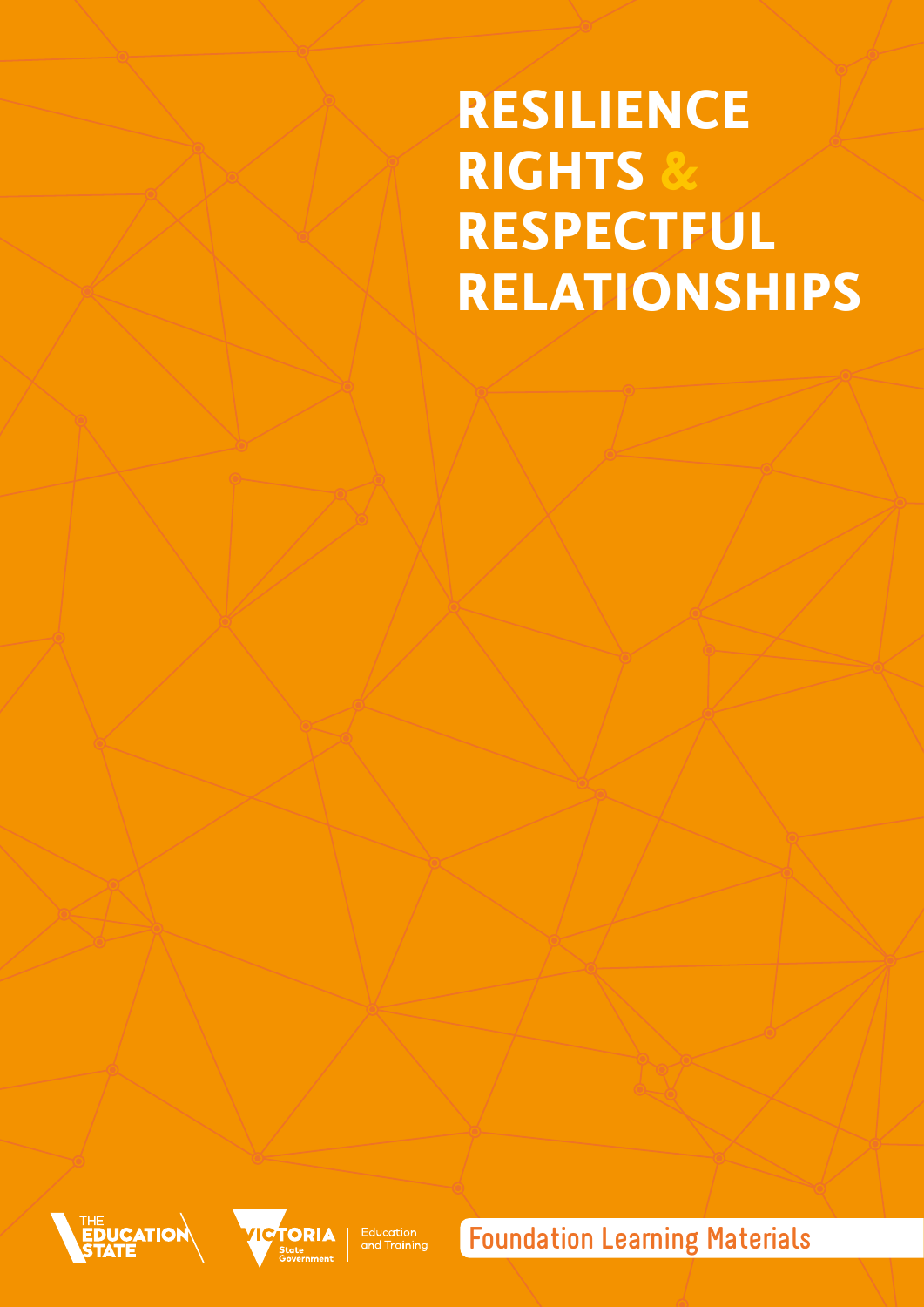## **RESILIENCE, RIGHTS & RESPECTFUL RELATIONSHIPS**

Teaching for Social and Emotional Learning and Respectful Relationships

#### **ACKNOWLEDGEMENTS**

These materials were developed by a team from the Youth Research Centre, Melbourne Graduate School of Education, University of Melbourne. The authors of this resource are:

#### **Primary Materials**

Associate Professor Helen Cahill, Catherine Meakin, Dr. Kylie Smith, Sally Beadle, Anne Farrelly, Leanne Higham, and Dr. Jessica Crofts.

#### **Secondary Materials**

Associate Professor Helen Cahill, Sally Beadle, Leanne Hingham, Catherine Meakin, Anne Farrelly, Dr. Jessica Crofts and Dr. Kylie Smith.

#### **Published by Department of Education and Training**

Melbourne, April 2018

© State of Victoria (Department of Education and Training) 2016

The copyright in this document is owned by the State of Victoria (Department of Education and Training), or in the case of some materials, by third parties (third party materials). No part may be reproduced by any process except in accordance with the provisions of the Copyright Act 1968, the National Education Access Licence for Schools (NEALS) or with permission.



An educational institution situated in Australia which is not conducted for profit, or a body responsible **NEALS** for administering such an institution, may copy and communicate the materials, other than third party materials, for the educational purposes of the institution.

Authorised by the Department of Education and Training, 2 Treasury Place, East Melbourne, Victoria, 3002.

#### Accessibility

If you would like to receive this publication in an accessible format, such as audio, please telephone 1800 809 834, or email [edline@vic.gov.au.](mailto:edline@vic.gov.au)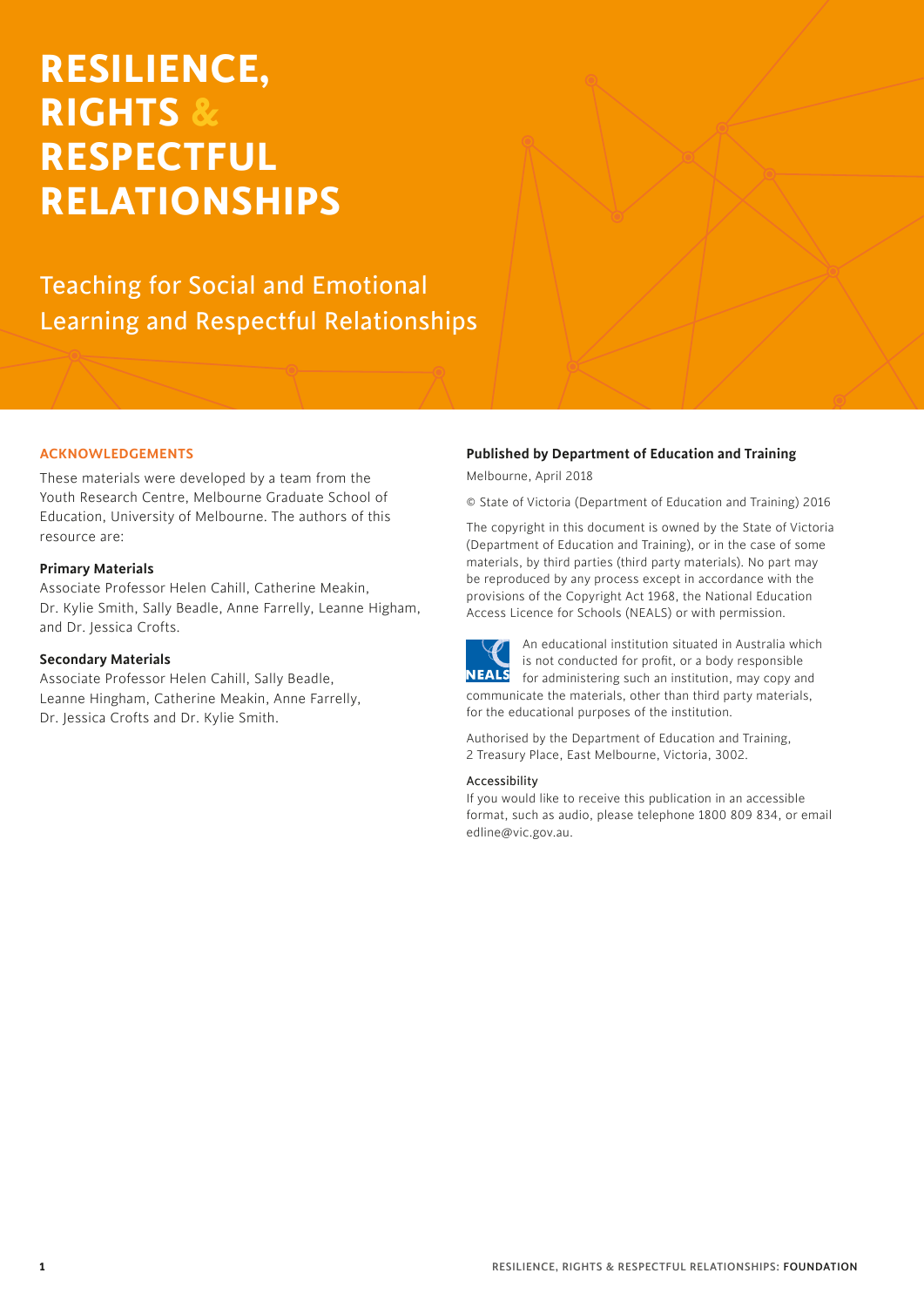## **Contents**

### **Topic 1: Emotional literacy 4**

| Activity 3: Mirror, mirror on the wall how are you |  |
|----------------------------------------------------|--|
|                                                    |  |
|                                                    |  |
|                                                    |  |
|                                                    |  |

### **Topic 2: Personal strengths 10**

| Activity 1: Building strengths through cooperative games10 |  |
|------------------------------------------------------------|--|
| Activity 2: Being kind and being brave 11                  |  |
| Activity 3: What does being brave look like?  12           |  |
| Activity 4: Personal strengths celebration tree 12         |  |
|                                                            |  |

### **Topic 3: Positive coping 16**

### **Topic 4: Problem solving 24**

| Activity 3: Friendly or unfriendly decisions? 26 |  |
|--------------------------------------------------|--|
|                                                  |  |

## **Topic 5: Stress management 28**

### **Topic 6: Help-seeking 32**

### **Topic 7: Gender and identity 36**

| Activity 1: Who am I? Different things to know   |  |
|--------------------------------------------------|--|
| Activity 2: Exploring gender: Boys and girls can |  |
|                                                  |  |
| Activity 4: Everyone can be strong and gentle 41 |  |
|                                                  |  |
|                                                  |  |

### **Topic 8: Positive gender relations 44**

| Activity 2: What is fair? What is violent? 45            |  |
|----------------------------------------------------------|--|
| Activity 3: Sharing the play space and equipment  47     |  |
| Activity 4: Witnessing gender-based violence at school48 |  |
|                                                          |  |
|                                                          |  |
|                                                          |  |
|                                                          |  |
|                                                          |  |

### **Mapping against the Victorian Curriculum 58 by Topic**

| <b>Mapping against the Victorian Curriculum</b> | 64 |
|-------------------------------------------------|----|
| by activity                                     |    |

| <b>References</b> |  |
|-------------------|--|
|-------------------|--|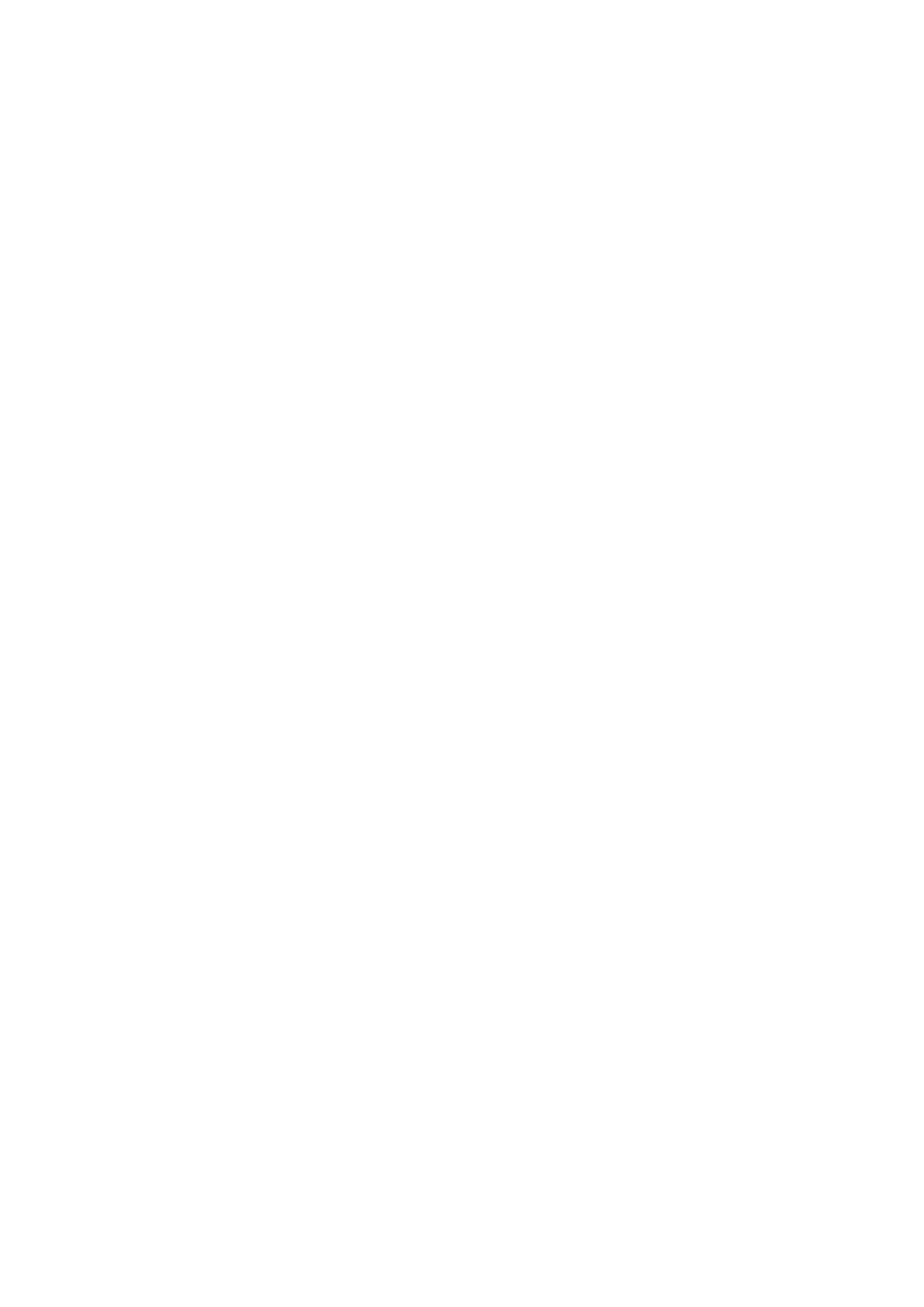## **1 Emotional literacy**

#### **AIMS**

#### **Activities will assist students to:**

- Recognise and identify their own emotions
- Describe situations that may evoke these emotions.

#### **EVIDENCE BASE**

Research shows that students who participate in rigorously designed and well taught social and emotional learning programs demonstrate more positive social behaviour, are less likely to engage in risky and disruptive behaviour, and show improved academic outcomes.<sup>1, 11, 12, 21</sup>

Collaborative learning activities help students to build their social skills.<sup>40</sup> Building a large vocabulary for emotions helps to increase emotional literacy and build self-awareness and empathy for others.

#### **ACHIEVEMENT STANDARDS**

#### **Personal and Social Capability**

- Students identify and express a range of emotions in their interactions with others
- They begin to identify and practise basic skills for including and working with others in groups

#### **Health and Physical Education**

- Students identify and describe the different emotions people experience
- Students use personal and social skills when working with others in a range of activities

#### **CURRICULUM TABLES**

Curriculum tables for the following activities can be found on pages 57–58.

#### **COACHING POINT**

Some students may find emotional literacy activities difficult if they have Autism Spectrum Disorder. Affirm students who struggle with these activities with positive messages such as 'I can see you're really trying – that was very tricky!'

Refer to the Autism Victoria's website at [www.amaze.org.au fo](http://www.amaze.org.au)r further information.

## **1 The emotions echo game**

**TIME: 10+ MINUTES**

#### **Learning intention**

- Students develop vocabulary to identify emotions
- Students identify the ways in which emotions are shown in body language

#### **Equipment**

• Room to move

#### **Method**

- **1** Introduce the *Emotions Echo* game. Explain that you will be the leader, and the class will work together to be the echo. That means when you say something, they will 'echo' back in unison, copying you as closely as they can. You will also make a simple movement or pose which they will copy as well. You will say an 'emotion' word and make a movement that suggests what it feels like to experience this emotion.
- **2** Play a few rounds of the game to introduce key emotions vocabulary that you want to use in the lesson. Use opposites in sequence to build the context of positive and negative emotions that will be relevant in the lesson, e.g. happy, sad, proud, embarrassed, excited, bored, relieved, disappointed.
- **3** Invite some of the students to have a turn at saying the word and making the pose for their peers to echo.

 Ask: *How do you work out what emotions other people are feeling?* Introduce the term **body language** to describe the way emotions are expressed through the body.

#### **Review**

Review the learning intentions with the students by asking them to recall some of the words they learned for different emotions in the activity. Ask some students to give examples of how emotions are reflected in people's body language.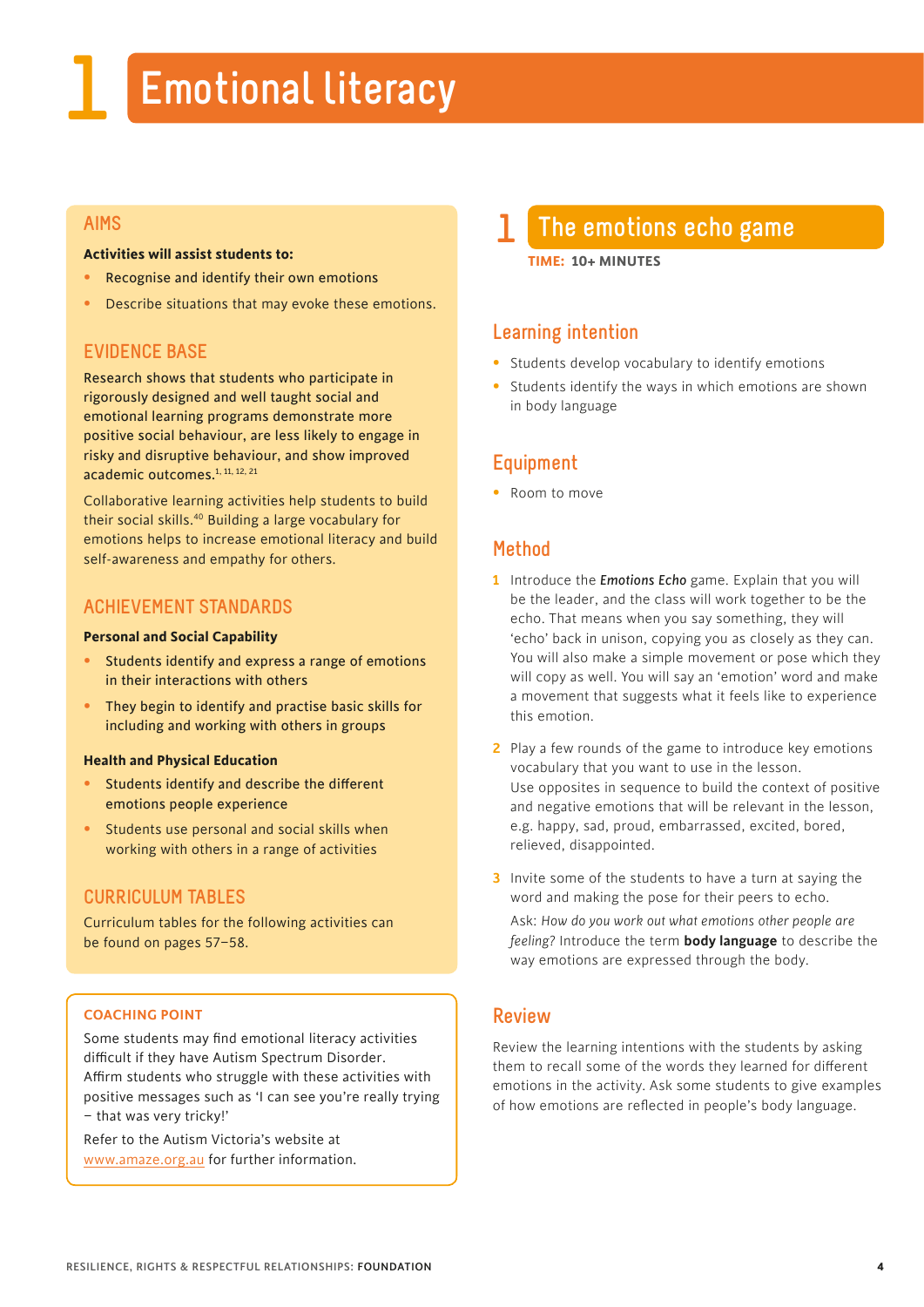#### **Learning intention**

- Students recognise and name some commonly experienced emotions
- Students identify what the emotions look like through facial and body expressions

#### **Equipment**

• A storybook discussing feelings

#### **Method**

- **1** Bring the class together for a mat session. Explain that while you read this story, you want them to notice all the different feelings or emotions that the characters are experiencing. For example, if a character is sad, or if a character is angry.
- **2** Read the story that illustrates different emotions through the story line and the illustrations. (Examples of books to introduce emotions are listed in the right column).

As you read each page, ask:

- *Can you guess the emotion that this person is demonstrating?*
- *How did you guess? What are the signs that tell us what they are feeling?* (Elicit comments about facial expressions or other body language.)

Sum up by naming all the different emotions that the students found in the story.

**3** Explain that it is a very good thing to know the names of lots of different emotions. This can help us explain to other people how we are feeling. It can help us to understand ourselves. Sometimes we need to be able to tell other people how we feel.

#### **Review**

Ask: *What new emotion words did you learn today? Did we identify how emotions can be seen in people's facial expressions and other body language? What are some examples of this?* 

#### **COACHING POINT**

Examples of feelings and emotion books are:

- *On Monday when it rained*. Kachenmeister, C. (1999). New York: Houghton Mifflin Company.
- *The feelings book*. Parr, T. (2000). New York: Little Brown and Company.
- *Lots of Feelings.* Rotner, S. (2003). Brookfield: The Milbrook Press.
- *Let's learn about Feelings and Emotions Big Book.* Ingram, M. (n.a). Narellan: Oz Publishing (Emotions poster set also available).
- *Alexander and the Terrible, Horrible, No Good, Very Bad Day*. Viorst, J. (1987). New York: Atheneum Books for Young Readers.

Make a note about which feelings children didn't discuss or had difficulty identifying. You can then target picture books that focus on that particular feeling for future story time.

#### **Mirror, mirror on the wall how are you feeling over all? 3**

#### **TIME: 15+ MINUTES**

#### **Learning intention**

- Students name emotions
- Students express emotions through facial and body expressions
- Students practise recognising other people's emotions

### **Equipment**

- Mirror/s (if there is no mirror then place children in pairs)
- Camera (optional)

#### **Method**

- **1** Bring the class together for a mat session. Ask children to sit in front of a mirror (or use hand mirrors) or work in pairs. Ask the child to 'make a happy face' and look to see what this is like in the mirror (or in the partner opposite them if working in pairs).
- **2** As you do this activity, ask children to look at their face and body, or that of their partner. Ask questions about how their body language matches the emotion. Explore the emotions happy, sad, angry, proud, frustrated, excited, afraid. Ask:
	- *What does your face look like?*
	- *What do your eyes look like?*
	- *What does your mouth do?*
	- *What do you do with your hands?*
	- *How do your shoulders feel?*
	- *What do your legs and feet do?*
	- *How does your tummy feel?*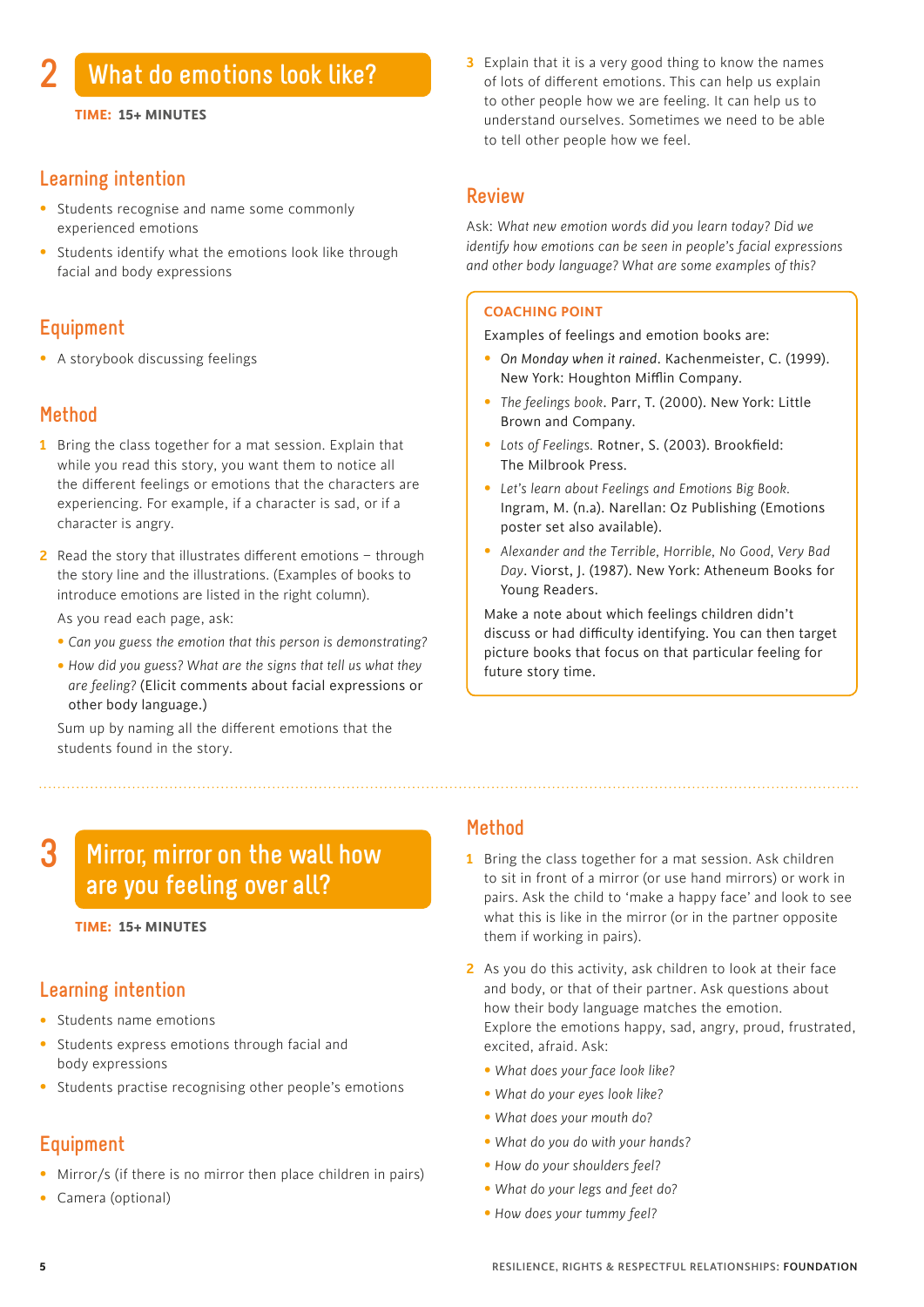#### **Review**

Conclude by inviting students to comment on whether they think the class met the learning intentions by asking: *Have we practiced recognising emotions in other people? What are some of the ways we have seen that emotions are expressed in our body language?*

#### **COACHING POINT**

If you take photographs during this activity you can print the pictures and students can create 'emotions' cards that they can keep with them and use when they find it difficult to verbalise their feelings. Or the class can create a class 'feelings' book that they can use to talk about their feelings.

## **4 What do emotions sound like?**

**TIME: 10+ MINUTES**

#### **Learning intention**

• Students recognise what sorts of sounds are associated with different emotions

#### **Equipment**

- 'If you're happy and you know it' song
- Room to move

#### **Method**

**1** Ask the students to stand up and form a circle. Tell them you will be the conductor and they will be the orchestra. You will move your hands one way to ask them to start, and a different hand signal for stop. Show them also how you can ask them to increase or decrease the volume (move hands up or down). Practice with some easy sounds.

 Explain that they will become an 'emotions orchestra'. You will name an emotion, and they will make up the sort of sound someone might make when they feel that emotion. Explore each of the following emotions: happy, sad, angry, afraid, excited, frustrated, proud.

 Once you have completed a round of this game, repeat and experiment with 'conducting' to change volume, tempo, sequence or duration.

- **2** Sit the children down for some discussion. Ask:
	- *How does it make you feel when you hear people being angry?*
	- *When you hear people sounding happy?*
	- *When you hear people sounding sad?*
	- *What it is like in the classroom, the playground and at home?*

 This activity can open up conversations about how one person's emotions can affect others.

**3** To lift the mood, ask the children to become a choir. Introduce the 'If you're happy and you know it song' (seecolumn at right), singing it with the children. Repeat the song, working again as a conductor, and challenging them to respond as a group to your signals.

Acknowledge the team skills they used to attend to your conductor signals. Remind them about how much you value their willingness to pay attention, control noise levels and stop and start when you ask them to. These are important team skills to make the classroom a good place for everyone to learn.

#### **Review**

Conclude by inviting students to comment on whether they think the class met the learning intentions by asking: *Have we learned what kinds of sounds are associated with different emotions?* Invite some students to give examples.

#### **COACHING POINT**

The orchestra activity can be revisited with new songs, and used as a fun way to develop teamwork and self-control.

#### **'IF YOU'RE HAPPY AND YOU KNOW IT' SONG**

(Note that you can create your own verse using an emotion and a way of expressing it with your class).

If you're happy and you know it clap your hands (clap hands)

If you're happy and you know it clap your hands (clap hands)

If you're happy and you know it then you really ought to show it,

If you're happy and you know it clap your hands.

If you are sad and you know it give a frown (frown) If you are sad and you know it give a frown (frown) If you are sad and you know it then you really ought to show it,

If you are sad and you know it give a frown.

If you are frustrated and you know it give a sigh (sigh) If you are frustrated and you know it give a sigh (sigh) If you are frustrated and you know it then you really ought to show it,

If you are frustrated and you know it give a sigh (sigh).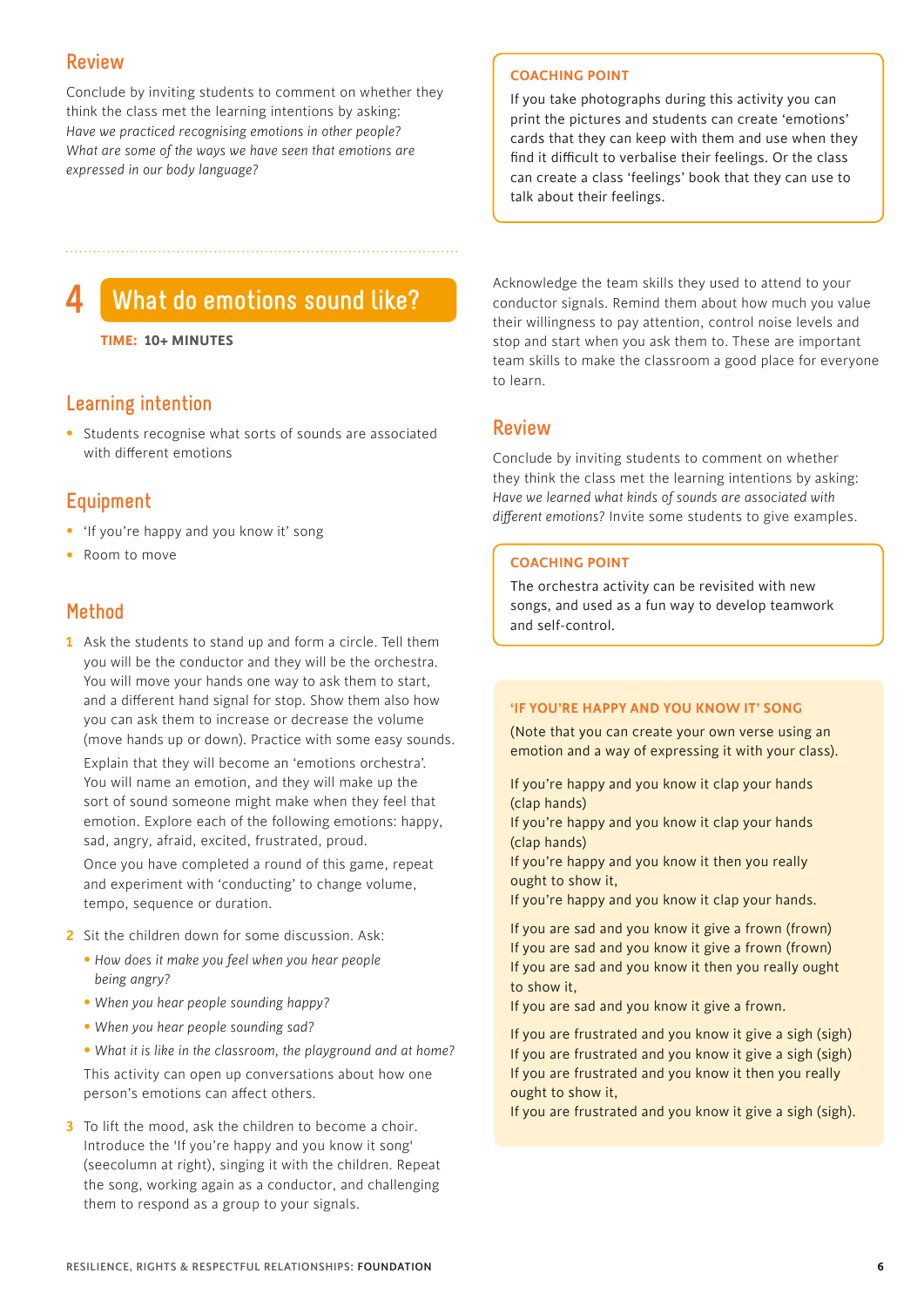#### **Learning intention**

• Students recognise the kinds of experiences that may trigger particular emotions

#### **Equipment**

• Paper, pencils, textas and or paints

#### **Method**

- **1** Talk with the students about the kinds of experiences that can lead to people feeling the different emotions they have been working on, including sad, angry, proud, frustrated, excited, afraid.
- **2** Ask the students what sorts of experiences they have had when feeling each of these emotions. Write the emotions words on the board with simple faces next to them as visual reminders.
- **3** Ask students to choose one of these emotions. Ask them to draw a picture that shows a situation that makes a person feel this emotion.
- **4** When the class has completed the task, invite the children to come together to share their drawings. Ask the child to name the emotion and explain their drawing of the situation that has led to this emotion.

#### **Review**

Invite students to comment on whether they think the class met the learning intentions by asking: *What have we learned today about the kinds of experiences that can lead people to feel particular emotions?*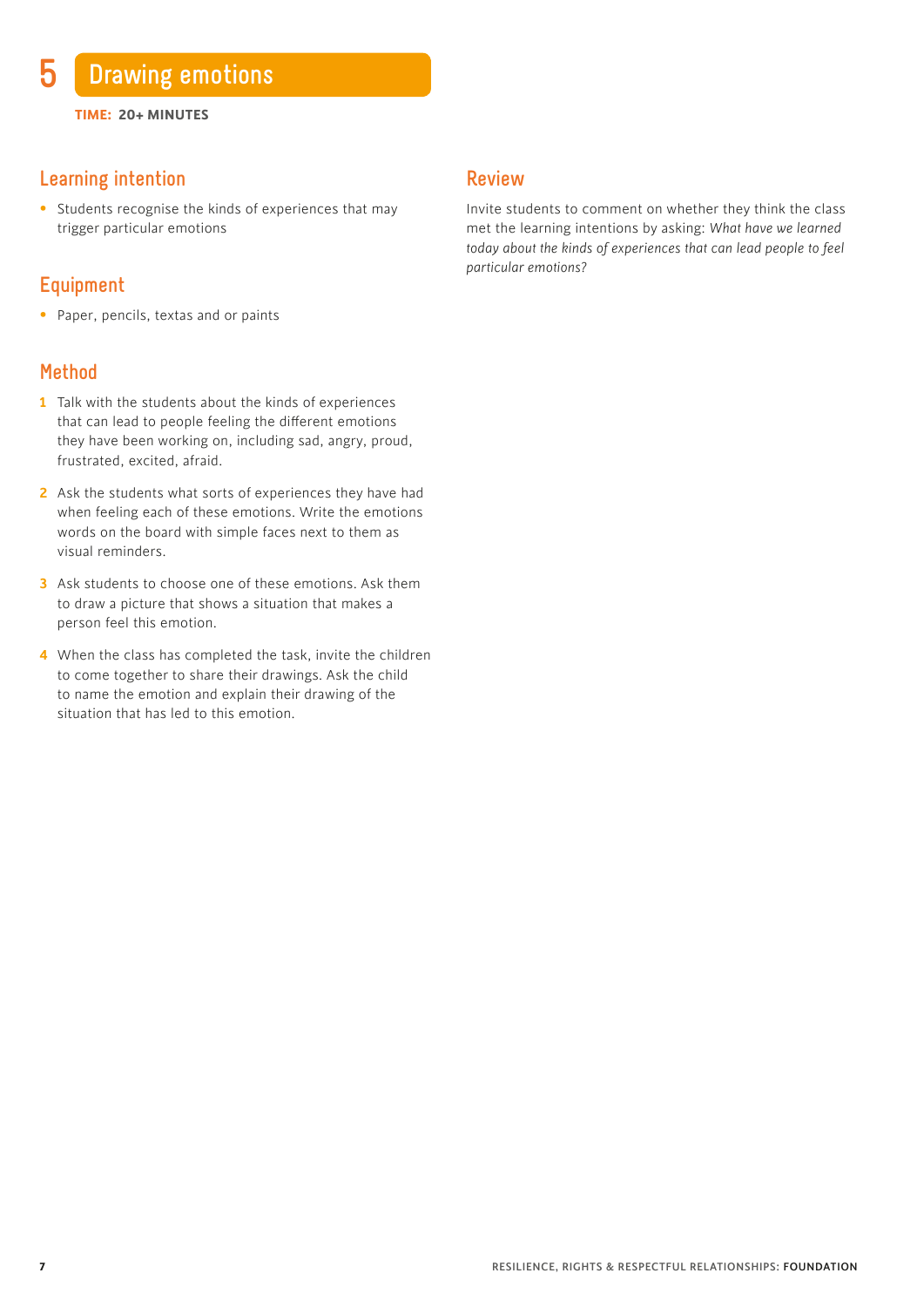## **Topic 1 Further resources**

#### **Reflecting on everyday practice**

- Which emotions were children easily able to express?
- Which emotions were harder for children to express? Why might this be the case?
- How do you express your emotions in the classroom?
- What is the effect on your students?

#### **Extension activities**

- Use a digital camera to take pictures of the emotions statues.
- Create a class 'emotions' book that they can use to help them talk about their feelings.
- Display the pictures that tell what causes them to feel a particular emotion.
- Interview the students and write 'I feel …. when …' captions to put with their picture.

#### **Talking further**

- Give students a turn to take the Emotions Class Book home to read with parents.
- Work with children to create a classroom newsletter explaining the work you have done to help children in your classroom learn about emotions.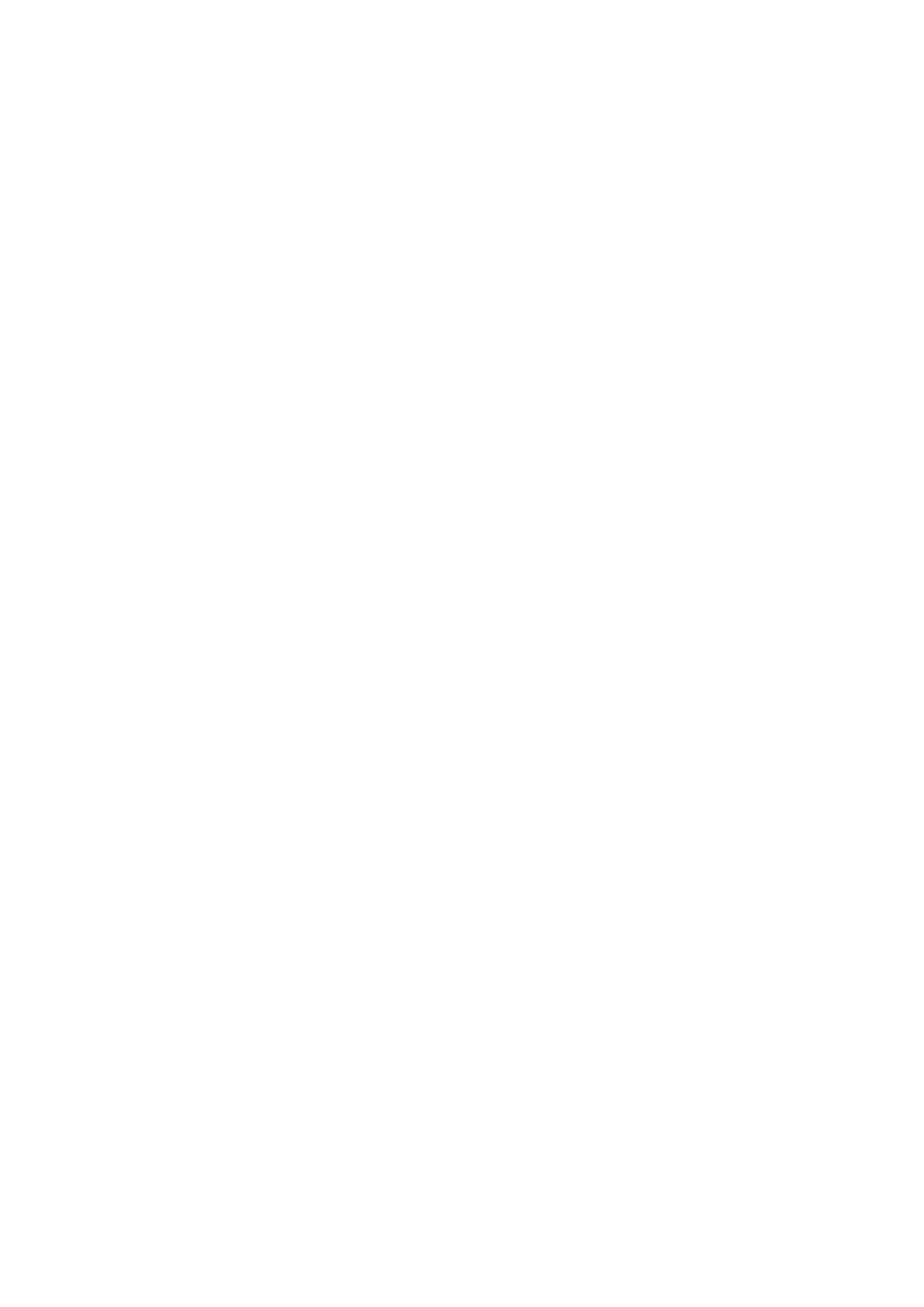## **2 Personal strengths**

#### **AIMS**

#### **Activities will assist students to:**

- Identify and describe personal strengths
- Explain how these strengths help them to contribute to family and school life
- Identify ways to care for others, including ways of making and keeping friends.

#### **EVIDENCE BASE**

Research in the field of positive psychology emphasises the importance of identifying and using individual strengths. Social and emotional learning programs which use strength-based approaches promote student wellbeing, positive behaviour and academic achievement.41–43

#### **ACHIEVEMENT STANDARD**

#### **Personal and Social Capability**

- Students identify and express a range of emotions in their interactions with others
- Students recognise personal qualities and achievements by describing activities they enjoy at school and home, noting their strengths
- Students begin to identify and practise basic skills for including and working with others in groups

#### **Health and Physical Education**

- Students identify and describe the different emotions people experience
- Students identify actions that help them be healthy, safe and physically active
- Students use personal and social skills when working with others in a range of activities
- Students demonstrate, with guidance, practices to keep themselves safe and healthy in different situations and activities

#### **Critical and Creative Thinking**

• Students generate ideas that are new to them and make choices after considering personal preferences

#### **English**

*Reading and viewing*

Students identify connections between texts and their personal experience.

#### **CURRICULUM TABLES**

Curriculum tables for the following activities can be found on pages 59–60.

#### **Building strengths through cooperative games 1**

**TIME: 10+ MINUTES**

#### **Learning intention**

- Students identify examples of the ways in which individual strengths are used in collaborative play
- Students describe characteristics of good team behaviour

#### **Method**

#### **THE** *SIMON SAYS* **GAME**

- **1** Introduce how to play the modified *Simon Says* game. Explain that you will be the leader, and the class will listen for instructions. That means when you say something, they will perform the action. You will explain that they need to listen carefully because your actions might be different to your words. The instructions can be large body movements (e.g. Simon Says jump for joy). Include some instructions that refer to emotions, such as give a big smile, shiver with fear, give a frown, laugh out loud.
- **2** After the game ask:
- • *What did you have to do to play this game well?*  (Use their skills of good listening and quick thinking.)
- *Was it easy to listen?*
- *When was it hard to listen?*
- • *What helps you to listen to your friends when you're playing?*
- *What helps you to listen well in class?*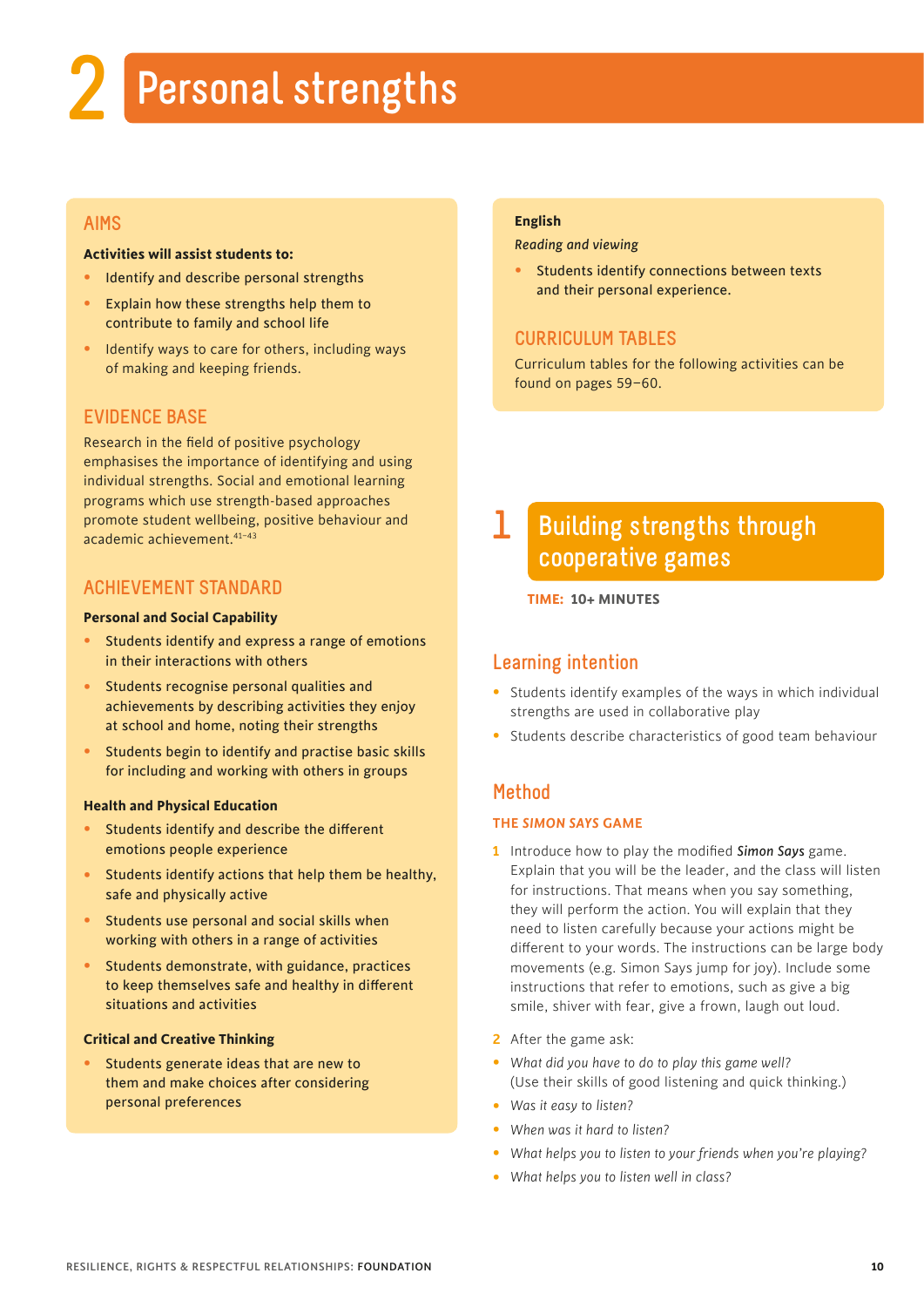#### **THE MAGPIE GAME**

- **3** Explain that magpies like to collect things as they fly from space to space. This game is about working with a partner to collect objects. Explain that everyone will have to listen to you for instructions.
- **4** Place the children in pairs. Explain that you will call out a name of an object. When you say 'go' they must walk together with their partner to find the object before you finish counting to 20. Make sure there are enough of each object for each pair to find, e.g. find a crayon, find something blue.
- **5** When the students return, ask them to take turns to tell the class what they collected.

#### **Review**

Invite students to comment on whether they think the class met the learning intentions by asking: *What skills did you use in that game? What skills helped to make a good working partnership? When do you use these same skills in the classroom, the playground, and at home?*

## **2 Being kind and being brave**

#### **TIME: 25+ MINUTES**

#### **Learning intention**

- Students identify some emotions felt by characters in a story
- Students name the strengths shown by different characters in a story

#### **Equipment**

• Storybook – *Rose meets Mr Wintergarten*, Graham, B. (1992). London: Walker Books.

#### **Method**

- **1** Read the story *Rose meets Mr Wintergarten* (or a story of your choice) to the class. Reflect on the story with the students.
- **2** Ask questions focusing on emotions:
	- • *How did the children feel when they were playing with the ball together?*
	- • *When you play a good game with friends, how do you feel?*
	- • *How do you think the boy felt when he kicked the ball over the fence?*
	- • *The children were scared to go into Mr Wintergarden's house to get the ball. Rose was brave when she knocked on his door. Can you think of a time when you have been afraid? Can you think of a time when you have been brave?*
	- • *When Rose met Mr Wintergarden he was grumpy and he was lonely. Rose had afternoon tea with him and helped him feel happy by opening his curtains to make his house light and bright inside. She also asked her family and friends to tidy his garden. She invited Mr Wintergarden to play with her and her friends. Rose was being kind. How do you think this made Mr Wintergarden feel?*
	- • *Can you tell us about a time when someone was kind to you? How did this make you feel?*

#### **Review**

Invite students to comment on whether they think the class met the learning intentions. Ask: *Did you identify emotions that the characters in the story felt? What were some of these emotions? Did you identify some of the strengths that the different charactered showed? What were some of the strengths?*

#### **COACHING POINT**

Connecting activities, feelings and emotions to words can be difficult for children. A child may have acted in a brave way by standing up for someone or themselves but they may not see it as brave if it isn't a 'superhero event'. Small activities and acts can be 'big'. This is an important message to share with the children.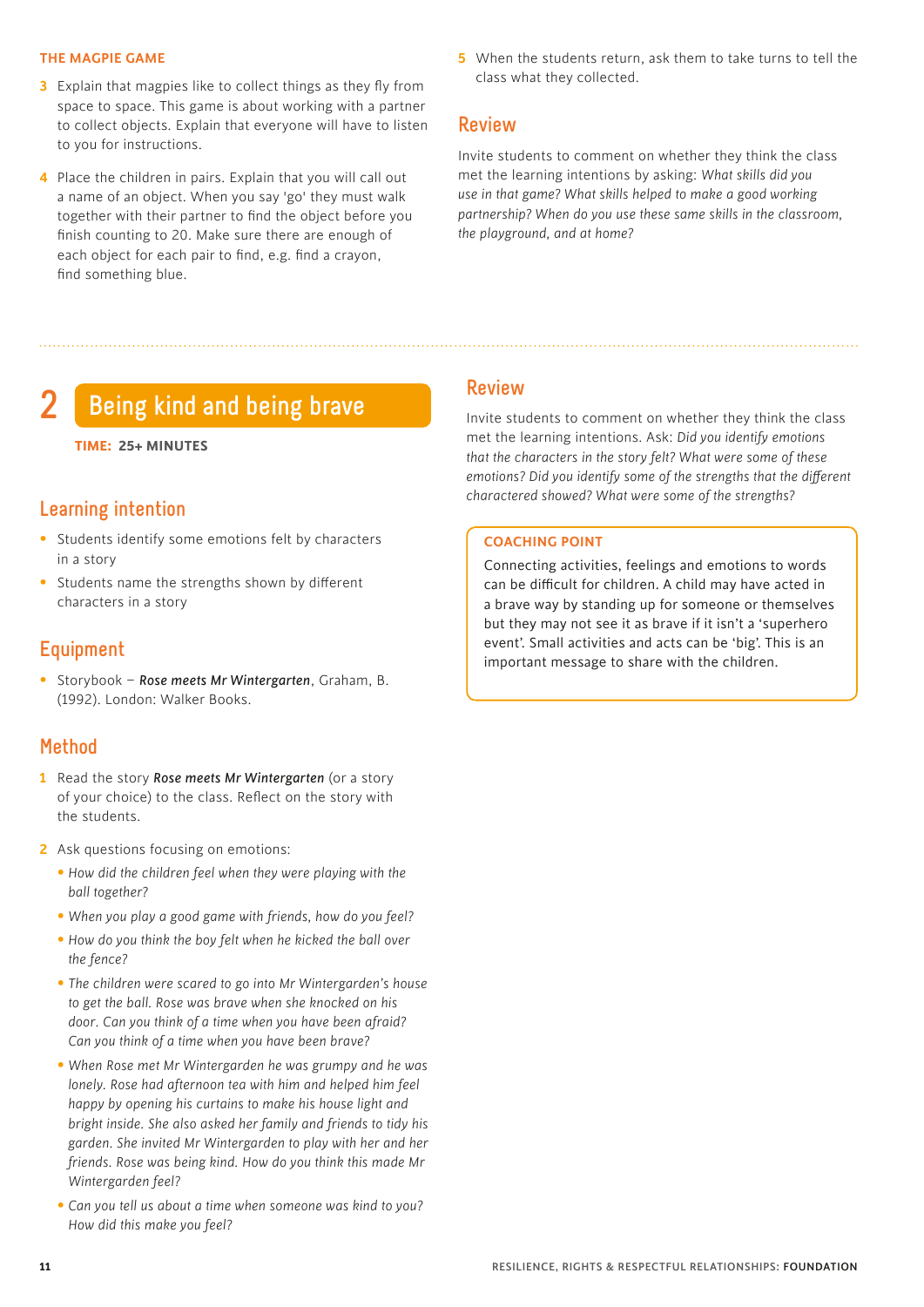## **What does being brave look like?**

#### **TIME: 20+ MINUTES**

#### **Learning intention**

- Students explore what it feels like when they have to do something they are afraid of
- Students explore what everyday bravery looks like

#### **Equipment**

• Drawing materials

#### **Method**

- **1** Bring the class together for a mat session. Explain you are going to do an activity that is about being brave when we are nervous or scared about something we have to do. Ask the students to think about the sorts of things in everyday life that can sometimes make children feel nervous or scared.
- **2** Invite the students to think up some ideas with a partner, and share their ideas. Build a list. Ask: *What do you think 'being brave' is when you...*
	- *Have to talk to adults you don't know?*
	- *Try new things?*
	- *Get lost?*
	- *Get left out?*

#### **Personal strengths celebration tree 4**

#### **TIME: 10+ MINUTES**

#### **Learning intention**

- Students name and celebrate personal strengths (such as helpful, kind, patient, brave, neat, hardworking, friendly)
- Students recognise other people's personal strengths

#### **Equipment**

- *Personal strength cards handout* (Print and cut up. Punch a hole in the corner of each card and attach string so the cards can be tied to the tree branch)
- String or ribbon
- Tree branch
- Paper, pencils, crayons and/or textas
- Pot

Explain that being brave is when they find the strength to have a go even when they feel nervous or afraid. It does not mean the feeling of being scared goes away, though that might happen afterwards. It means that they don't let this feeling stop them from taking an action.

**3** Ask the children to draw a picture of themselves doing something for the first time, or doing something that is challenging. When the children have finished, invite them to share their drawing with the class.

#### **Review**

Invite students to comment on whether they think the class met the learning intentions. Ask: *Did the class think about situations that might make people nervous or scared? What were some examples?* Ask some students to summarise what they think it means to show the strength of bravery.

#### **COACHING POINT**

This activity can be used many times to explore different personal strengths such as being kind, patient, generous, friendly, neat or hardworking. Create a personal strengths notice-board where you display the children's drawings and key words that name the personal strengths.

#### **Method**

- **1** Find a large branch and stand it up in a pot in a corner of the room. Place the personal strengths words into a basket. Invite the students to mat time. Explain that this tree will help us to celebrate 'personal strengths'. Read the strengths words and seek examples about what this strength might look like in action. Ask them each to choose one of the strengths they think they have, or that they would like to use tomorrow.
- **2** Ask them to draw a picture of themselves using this strength, and write their name on the picture. Help them to write the personal strength word on the picture.

 Tie the strengths drawings to the tree to recognise, celebrate and remember students' personal strengths.

#### **Review**

Invite students to comment on whether they think the class met the learning intentions. Ask: *What are some 'strength' words that we have learned today?* 

Later in the week share stories about how they have used these strengths or where they have seen others use them.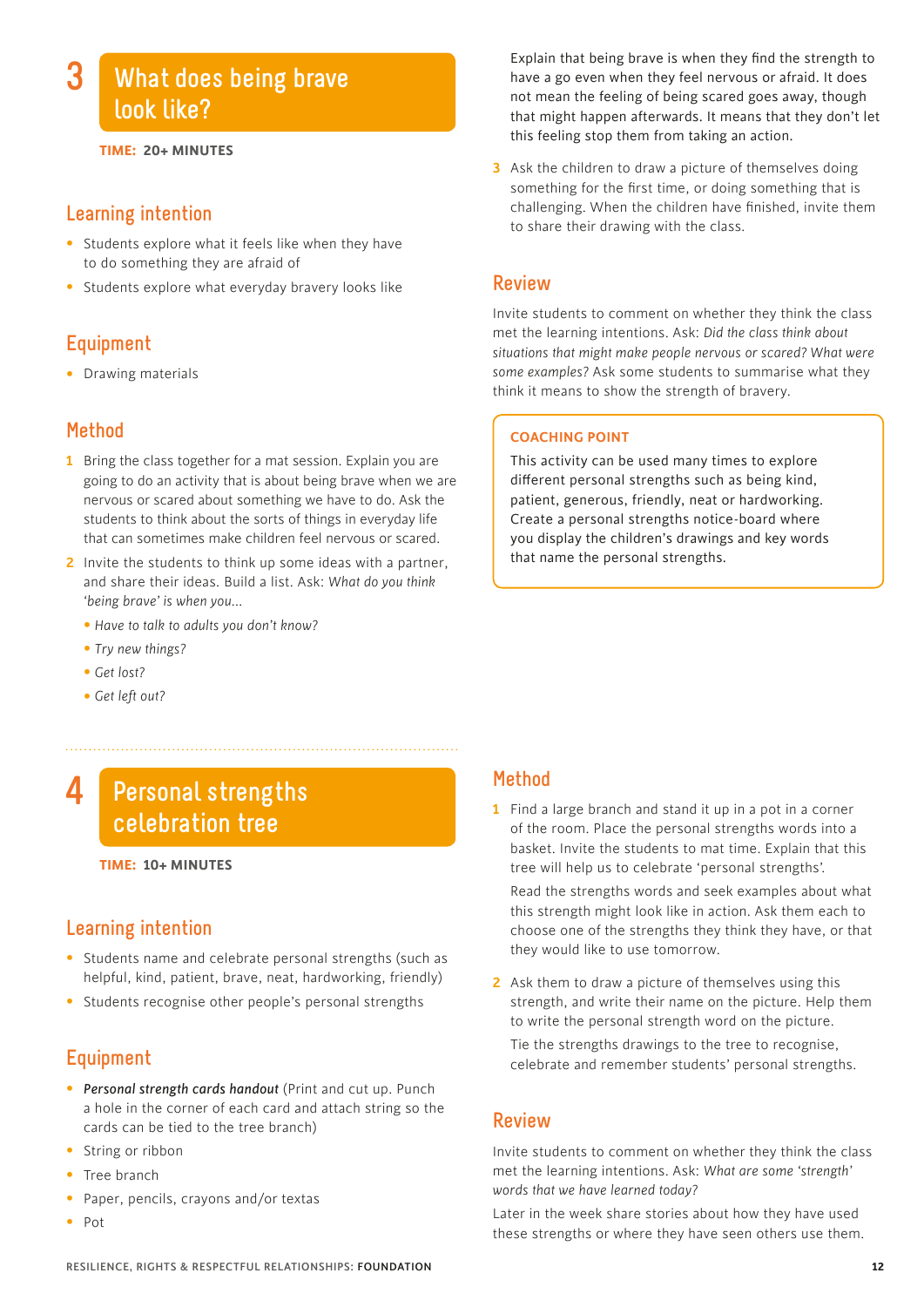| Patient      | <b>Kind</b>          |
|--------------|----------------------|
| Hard-working | <b>Good Listener</b> |
| Caring       | <b>Brave</b>         |
| Playful      | Calm                 |
| Helpful      | Polite               |
| Fair         | Generous             |
| Cheerful     | <b>Neat</b>          |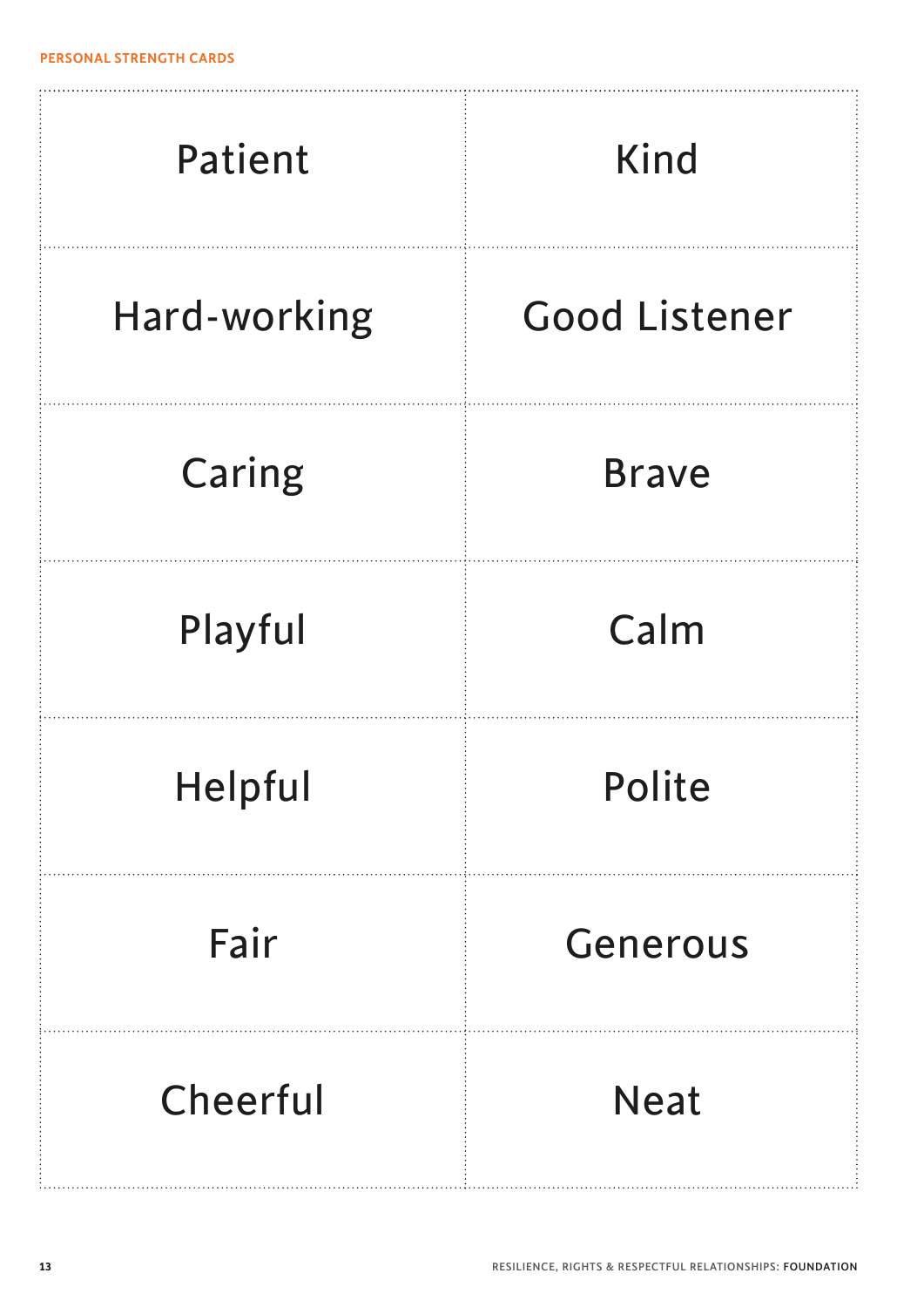#### **Reflecting on everyday practice**

- How do you identify and foster students' personal strengths?
- What strategies do you have in place to name and celebrate strengths?
- What could your school do to name and celebrate teacher strengths?

#### **Extension activities**

• Add to the strengths tree on subsequent occasions as the children set different goals, or as you add to the strengths vocabulary.

#### **Talking further**

- Send personal strength cards home and ask families to support their child to identify their personal strengths. The children can then display the cards on the fridge at home or bring them in and tie them to the tree.
- The children can ask family members to identify their own personal strengths.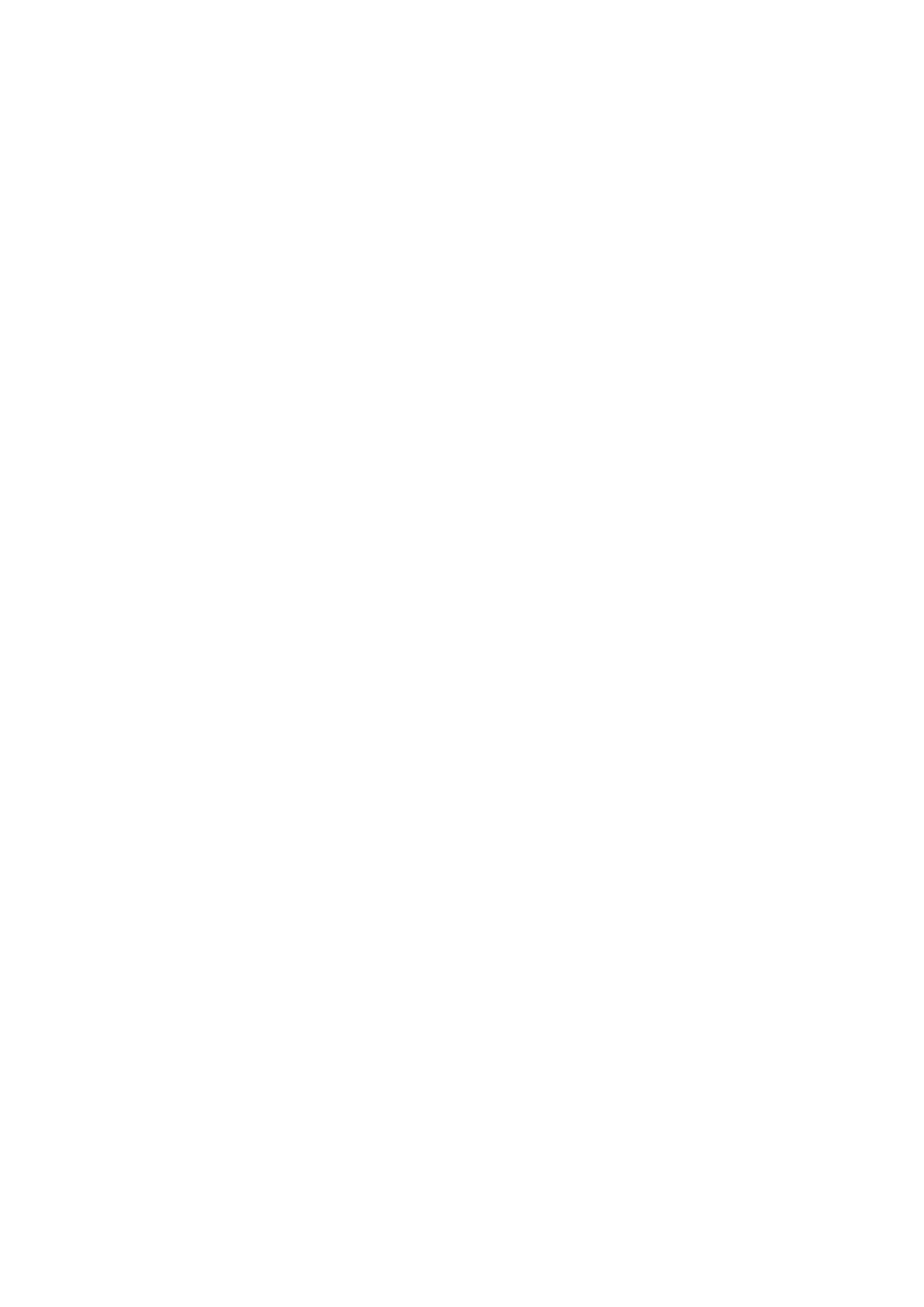# **3 Positive coping**

#### **AIMS**

#### **Activities will assist students to:**

- Reflect on their emotional responses
- Discuss ways in which they can take responsibility for their actions
- Describe ways to express emotions to show awareness of the feelings and needs of others
- Practise techniques to deal with feelings of fear and anger.

#### **EVIDENCE BASE**

As they grow and develop, all children will encounter situations where they feel worried, nervous and sometimes even scared.44 Individuals deal with the demands on them by drawing on a range of coping strategies. Some strategies are more productive than others.23 Helping students to learn a range of positive coping skills will enable them to cope with future changes and challenges.

Positive self-talk is a key strategy for coping with negative thoughts, emotions and events. Research shows that it is associated with greater persistence in the face of challenge, whereas negative self-talk is associated with higher levels of distress, depression and anxiety.45 Positive self-talk can be learnt or strengthened through practice.<sup>20, 46</sup>

#### **ACHIEVEMENT STANDARD**

#### **Personal and Social Capability**

- Students identify and express a range of emotions in their interactions with others
- Students recognise personal qualities and achievements by describing activities they enjoy at school and home, noting their strengths
- Students recognise that attempting new and challenging tasks are an important part of their development

#### **Health and Physical Education**

- Students identify and describe the different emotions people experience
- Students identify actions that help them be healthy, safe and physically active
- Students use personal and social skills when working with others in a range of activities
- Students demonstrate, with guidance, practices to keep themselves safe and healthy in different situations and activities

#### **Critical and Creative Thinking**

Students generate ideas that are new to them and make choices after considering personal preferences

#### **CURRICULUM TABLES**

Curriculum tables for the following activities can be found on pages 61–62.

## **1 The fast emotions game**

#### **TIME: 10+ MINUTES**

#### **Learning intention**

- Students re-engage with a vocabulary of common emotions
- Students build social good will through group play

#### **Method**

**1** Teach students three poses.

 One is for happy. This pose has everyone stand up with their hands in the air, trying to touch the sky.

 The second is for excited. This pose has everyone jumping up and down on the spot.

 The third is for sad. This pose has everyone crouching down with their fists to their eyes.

**2** Explain that when you call the emotion they must quickly jump into the right pose. Call the words a few times.

 Ask if anyone can add a fourth emotion and a pose to match. Add this new emotion and play a few more rounds.

#### **Review**

Invite students to comment on whether they think the class met the learning intentions. Ask a student to recall all of the different words for emotions that we used in the game.

As the weeks progress and you return to the game, add some extra emotions and poses.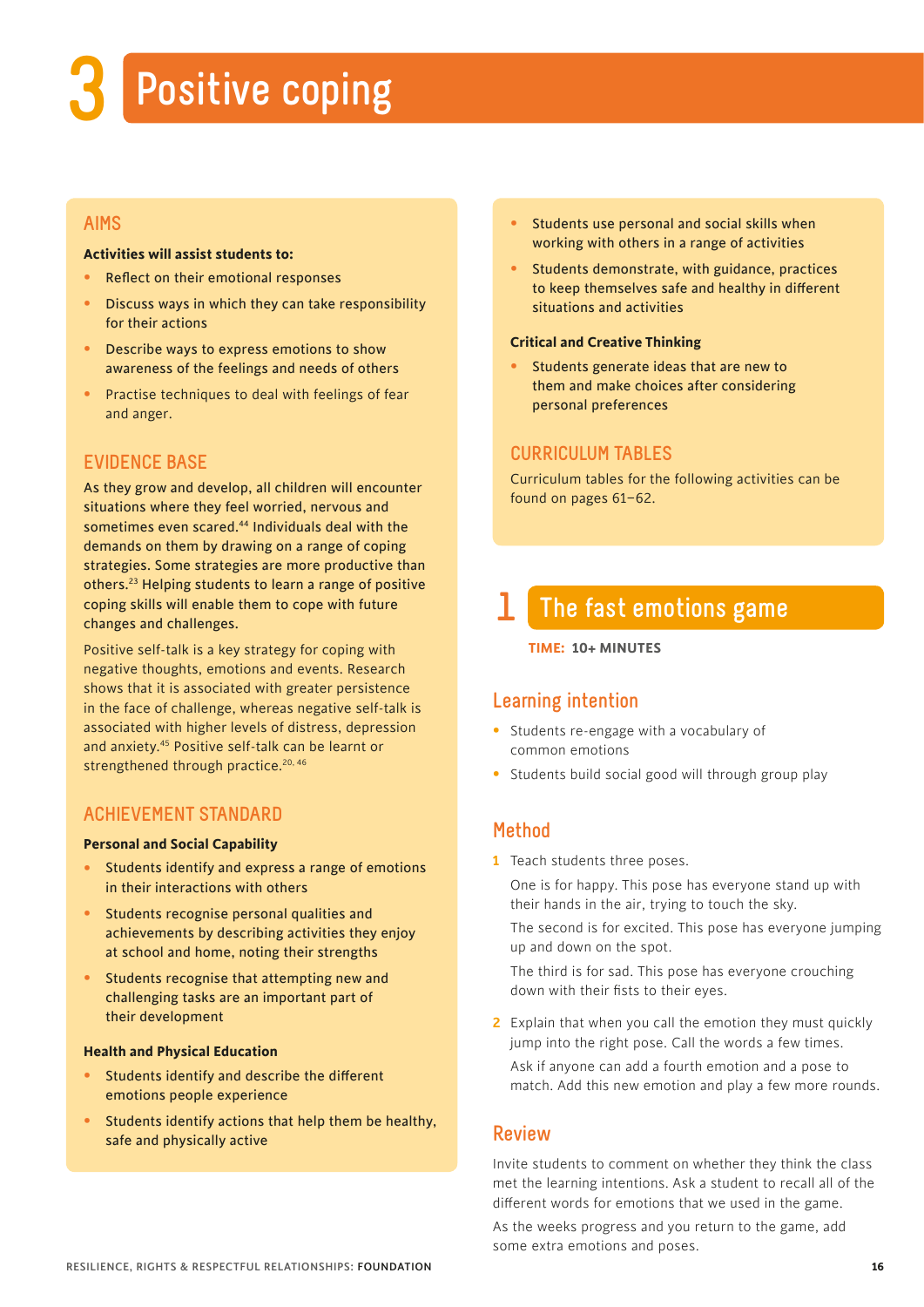## **2 The I think I can game**

**TIME: 15+ MINUTES**

#### **Learning intention**

• Students learn positive self-talk strategies

#### **Method**

**1** Arrange the students to work in pairs facing each other. Introduce the idea that sometimes we are asked to do new things and we don't feel like we can do them. Our body might tell us this through its feelings. Our tummy might hurt, we might feel like we are going to cry, we might not want to get out of bed, we might feel scared, or worried about getting things wrong.

 At times like this we can sing a little chant to ourselves which will help us to try something new, or try hard to keep going when things are hard. I will sing a line, and then you echo me.

#### **'I think I can, I think I can, I try and try, I try and try, I did it!'**

- **2** Practise the chant a few times. Add some actions to make it fun. Change the volume from a soft start to a loud finish. Introduce yourself as the orchestra conductor who can direct the volume and tempo of the chant.
- **3** Explain that you will read some short stories about children who need some help. We will help them by showing them how to sing the chant.

## **3 How are you today?**

#### **Learning intention**

- Students identify negative emotions
- Students identify what can help them cope when they experience negative emotions

### **Equipment**

• *Finger puppet handouts*

#### **Method**

**1** Bring the class together for a mat session. Introduce the finger puppets by name (see handouts next page).

 Explain that each of the puppets need some help because they are feeling some uncomfortable emotions, like sad, or angry or afraid. Ask students to guess the emotion each of the puppets demonstrates.

 Read each scenario (or develop some of your own), then lead the students in a chant in response.

#### **NEW SITUATIONS**

- I have a new reader. It has new words that I don't know. I feel nervous. What should I say to myself?
- I have to take a note to the principal's office. I feel scared to knock at the door. What should I say to myself?
- I have to wait and wait for my mum to stop talking on the phone. I feel really impatient and angry. I don't want to wait anymore. What should I say to myself?
- I am going to play at my new friend's house after school. But I feel too shy to talk to her mum. What should I say to myself?
- I want to go down the big slide, but I have never done it before. I feel scared to try. What should I say to myself?
- I have to share my toys with my brother and I don't want to. I feel grumpy. What should I say to myself?
- I am starting swimming lessons. I feel scared of being in the water without my mum. What should I say to myself?

#### **Review**

Invite students to comment on whether they think the class met the learning intentions. Ask: *Did you learn a special chant to help you try hard to keep going when things are hard?* Ask for some examples of where students might use this chant in the future.

- **2** Sing 'How are you today?' using one of the puppets. *Where is Charlie? Where is Charlie? Here I am. Here I am. How are you today Charlie? How are you today Charlie? Very sad. Very sad. Who can help? Who can help?*
	- At the end of this song ask: What might help Charlie? Gather some suggestions.
- **3** Begin the song again using a different character name with a different emotion. Ask for helpful suggestions.

#### **Review**

Invite students to comment on whether they think the class met the learning intentions. *What are some of the negative or uncomfortable emotions that we talked about in this activity? What are some things that we can do to help people who feel these negative emotions?*

**TIME: 15+ MINUTES**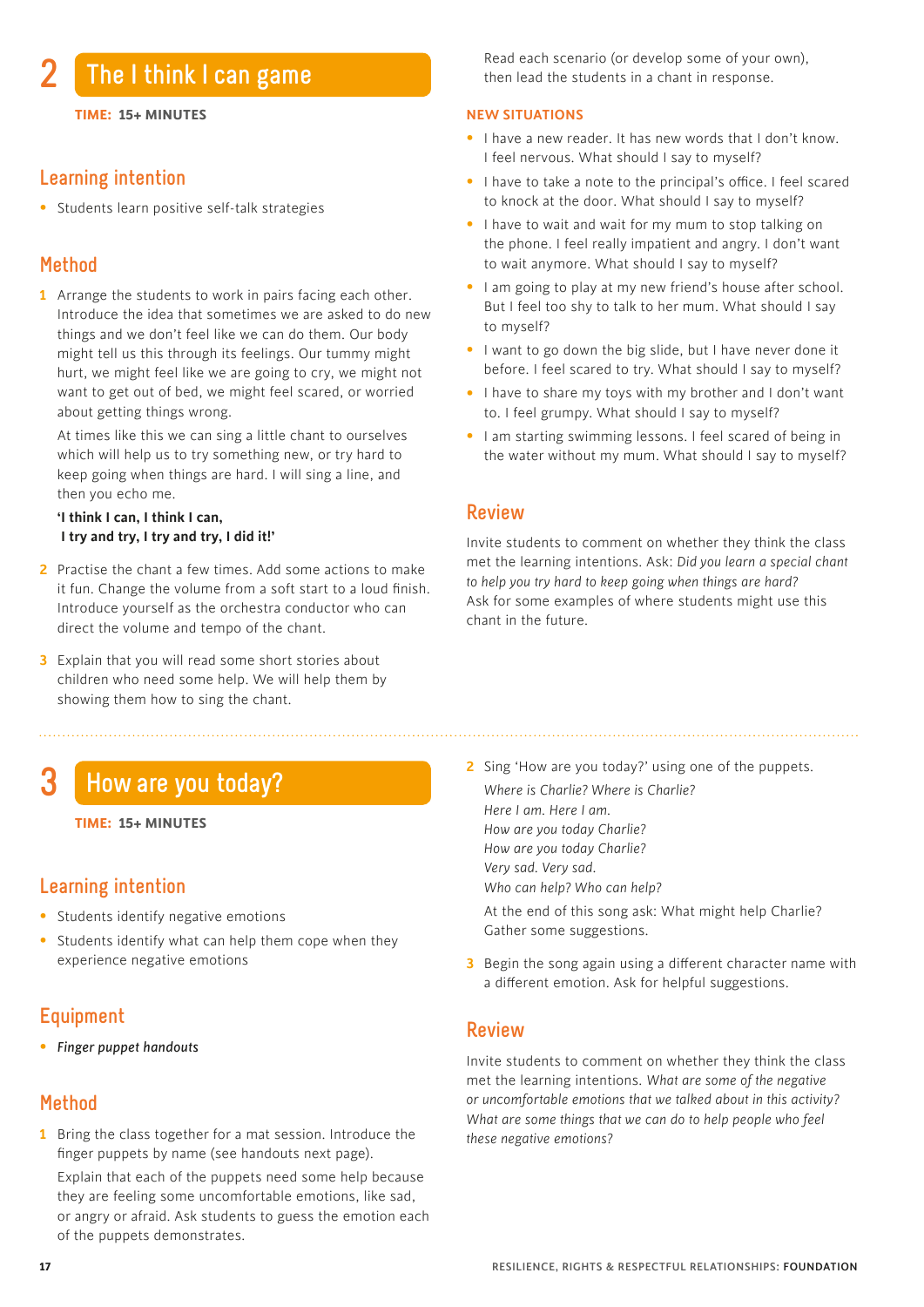

FRUSTRATED / ANNOYED ANGRY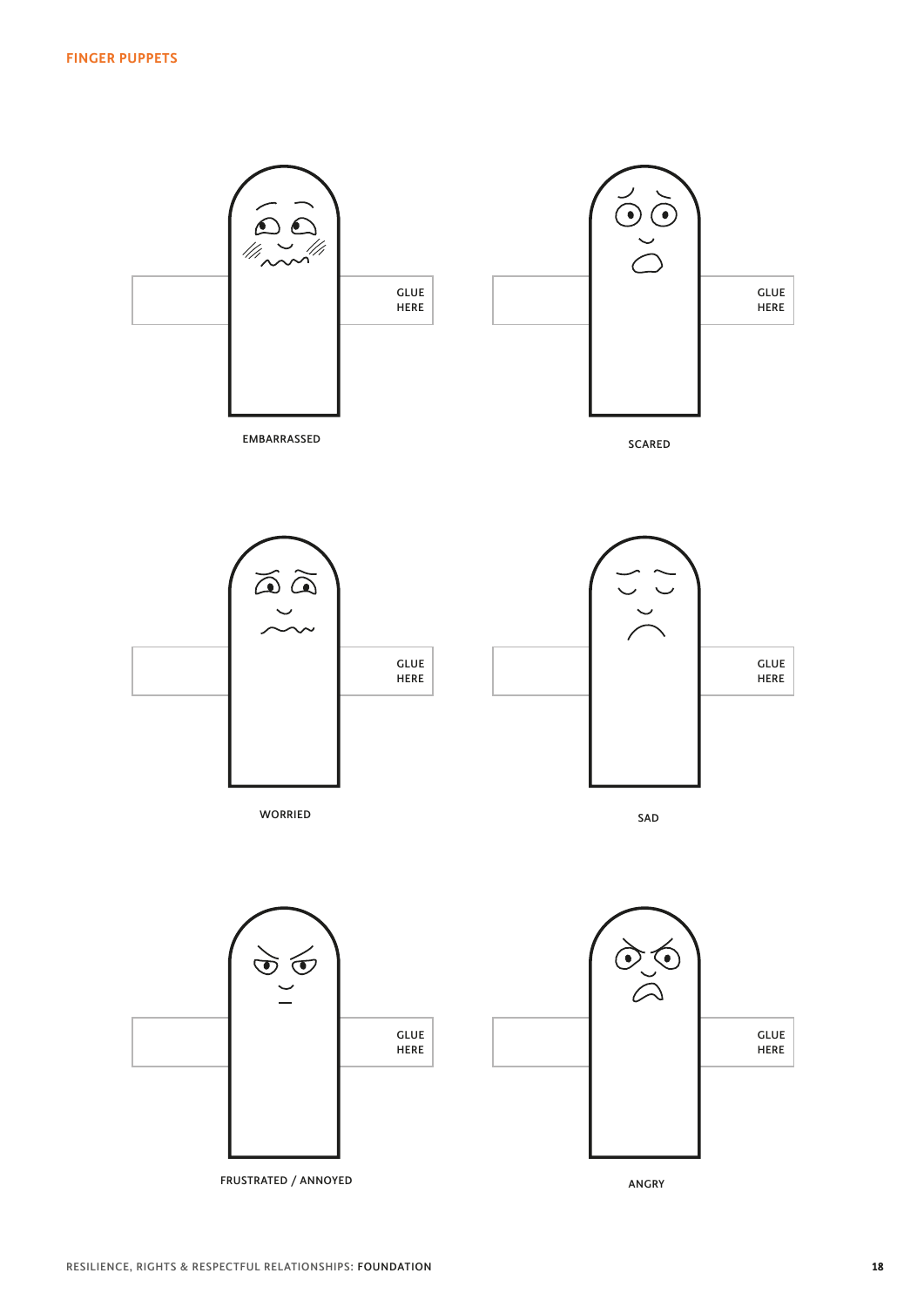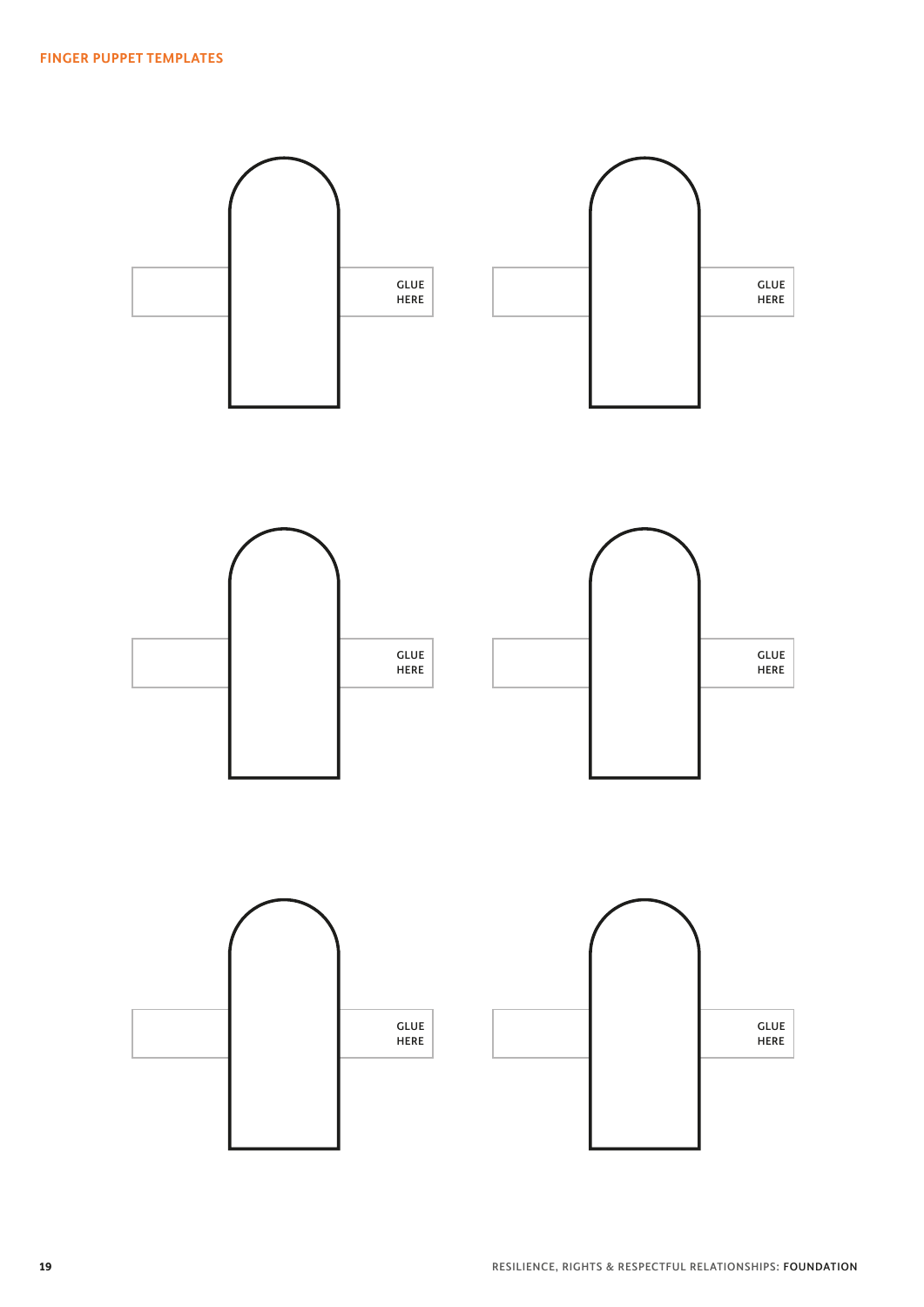

**TIME: 10+ MINUTES**

#### **Learning intention**

• Students learn and practise techniques for self-calming

#### **Equipment**

• Room to move

#### **Method**

- **1** Explain that we are going to do some activities help us relax and feel calm when we are tired or worried or angry or sad. We will try two different activities and then pick which one we liked the best.
- **2** Ask the students to lie on the floor on their backs (or sit at their desks with their arms folded on the desk and their heads resting on their arms). Ask the students to close their eyes. Then talk the students through the following relaxation exercise.

#### **THE LISTENING GAME**

Breathe in and out. Slowly. Listen to the sounds that are far away as you breathe in and out. Slowly. Listen to the sounds that are close to you as you breathe in and out. Slowly. Listen to the sounds that are far away as you breathe in and out. Slowly. Scrunch up your toes. Hold them tight. Relax your toes. Scrunch up your hands. Hold them tight. Relax your hands. Listen to yourself breathe in. Listen to yourself breathe out. Scrunch up your arms. Hold them tight. Relax your arms. Listen to a sound nearby. Wiggle your toes. Wiggle your fingers. Wiggle your nose. Open your eyes. Sit up slowly.

**3** Ask: *What did you hear? How did that game make you feel?* Compliment them on their ability to follow the commands.

#### **THE BALLOON BREATHING GAME**

In this game, we pretend to be a balloon. First we breathe in to fill up our lungs with air. Then we hold our breath. Then we let the air out with a big whoosh. Is everyone ready? Breathe in like a big balloon. Hold it. Let it out with a whoosh. Now let's rest the balloon. Then we will do it again. (Repeat.) Now we have tried this a few times, we will pretend that we are an angry balloon. When we fill up with air we feel angry. Then when we let the air out with a whoosh, we let go the angry feeling and we feel calm. Let's try that. Now pretend that you are a shiny, floating balloon. There is a soft breeze and it is blowing you slowly, softly around the room. See if you can float yourself in slow motion around the room. Now settle in one spot. Take a big breath, and let all the air out.

**4** Ask: *How did that game make you feel?* Compliment the students on their ability to follow the instructions.

#### **Review**

Invite students to comment on whether they think the class met the learning intentions. Ask: *Did you learn a strategy to help them relax and feel calm when they are tired or worried or angry or sad?* Ask which of the games different students preferred or thought would be the most useful to help them relax or to calm down.

#### **COACHING POINT**

Explain that these games can also be used to help us control our angry feelings so we don't do something mean like hit someone, or throw a tantrum. We can take a big breath, then let the anger out slowly. We can do this a few times to help us stay calm.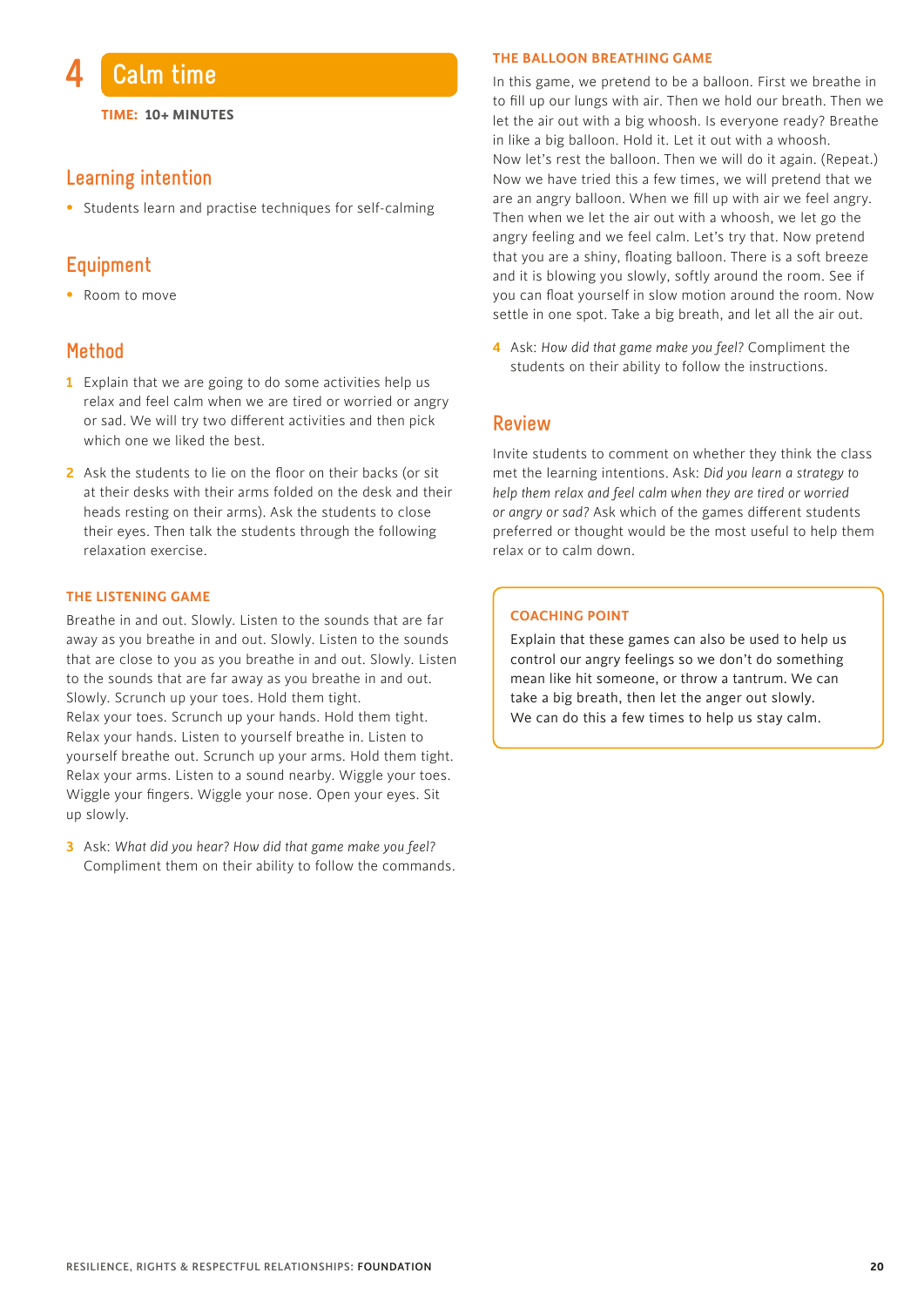### **5 Managing emotions**

#### **Learning intention**

• Students learn self-talk techniques to understand and manage their own emotions

#### **Equipment**

• Room to move

#### **Method**

- **1** Explain we are going to play a game which helps us to think about how we manage our emotions.
- **2** Ask students to make an angry statue. Have one half of the class relax and look at the other half of the class making angry statues. Swap and repeat.

Ask: *What can make people feel angry?*

- **3** Explain that it is important for us to learn how to manage how we express our emotions. For example, sometimes we feel like throwing a tantrum, but we don't. Sometimes we feel like hitting someone, but we don't. These are times we are controlling and managing our angry feelings.
- **4** Talk with children about what they might 'say' to themselves when they feel angry. When I feel angry, I can stop and breathe in and out. I can ask myself, why am I angry? Who can help me? How can I calm myself? I can walk away or sit down. I can breathe in and out to make myself calm.
- **5** Ask children to make a sad statue. Talk with children about what they might 'say' to themselves when they feel sad, and there is no one around who they think can help them. When I am sad I can think/say – Why am I sad? Who can help me? How can I calm myself? What can I do to that makes me feel happy? (e.g. I can hug my teddy, I can play with a favourite toy).
- **6** Ask half the class to watch while the others are statues. Explain that you have a magic wand that can bring statues to life so they can talk. When you tap a statue you will ask, "*What are you doing to help make you feel calm or happy?*" and the statue will give their answer.

 Bring some of the statues to life then swap so the other half of the class can have a turn.

**7** Talk with children about what they might 'say' to themselves when they feel scared. When I feel scared I can think/say, *Why am I scared? Who can help me? How can I calm myself? What can I do that makes me feel strong?*

#### **Review**

Conclude by inviting students to comment on whether they think the class met the learning intentions. *Did we learn some things that we can say to ourselves when we feel negative emotions? Why is it important for people to say positive things to themselves when they feel these emotions?*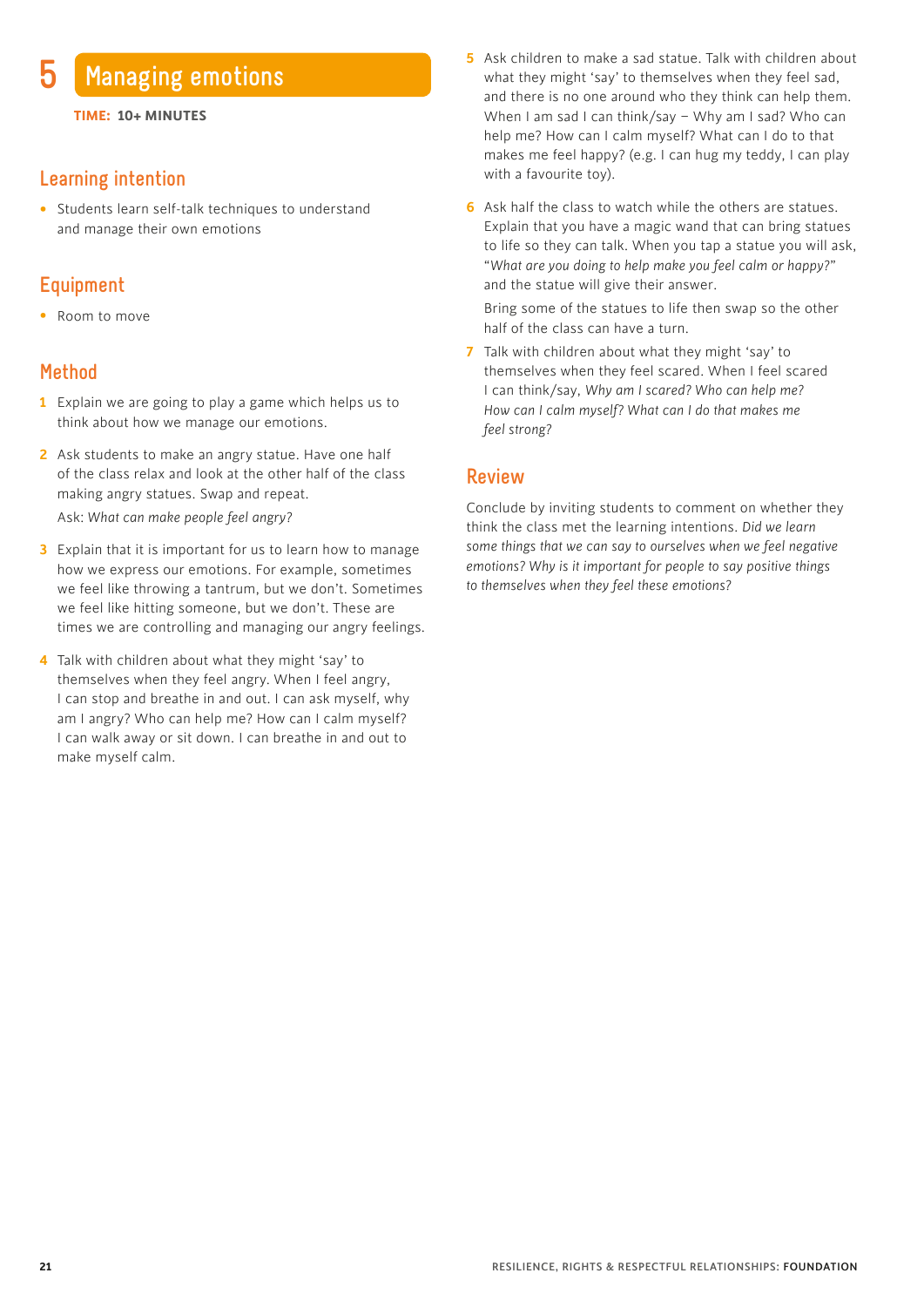## **Topic 3 Further resources**

#### **Reflecting on everyday practice**

- What calming strategies work well to settle the class?
- What calming strategies do you use to settle yourself?

#### **Extension activities**

• Support children to express ideas and make meaning using a range of media and specifically developing written simple text about feelings – learning to write 'ad' words – sad, mad, glad.

### **Talking further**

- Use the class newsletter to share the calming activities with families.
- Ask families if they have strategies that they use at home with their child.
- Suggest to the students that they might play a relaxation game at home.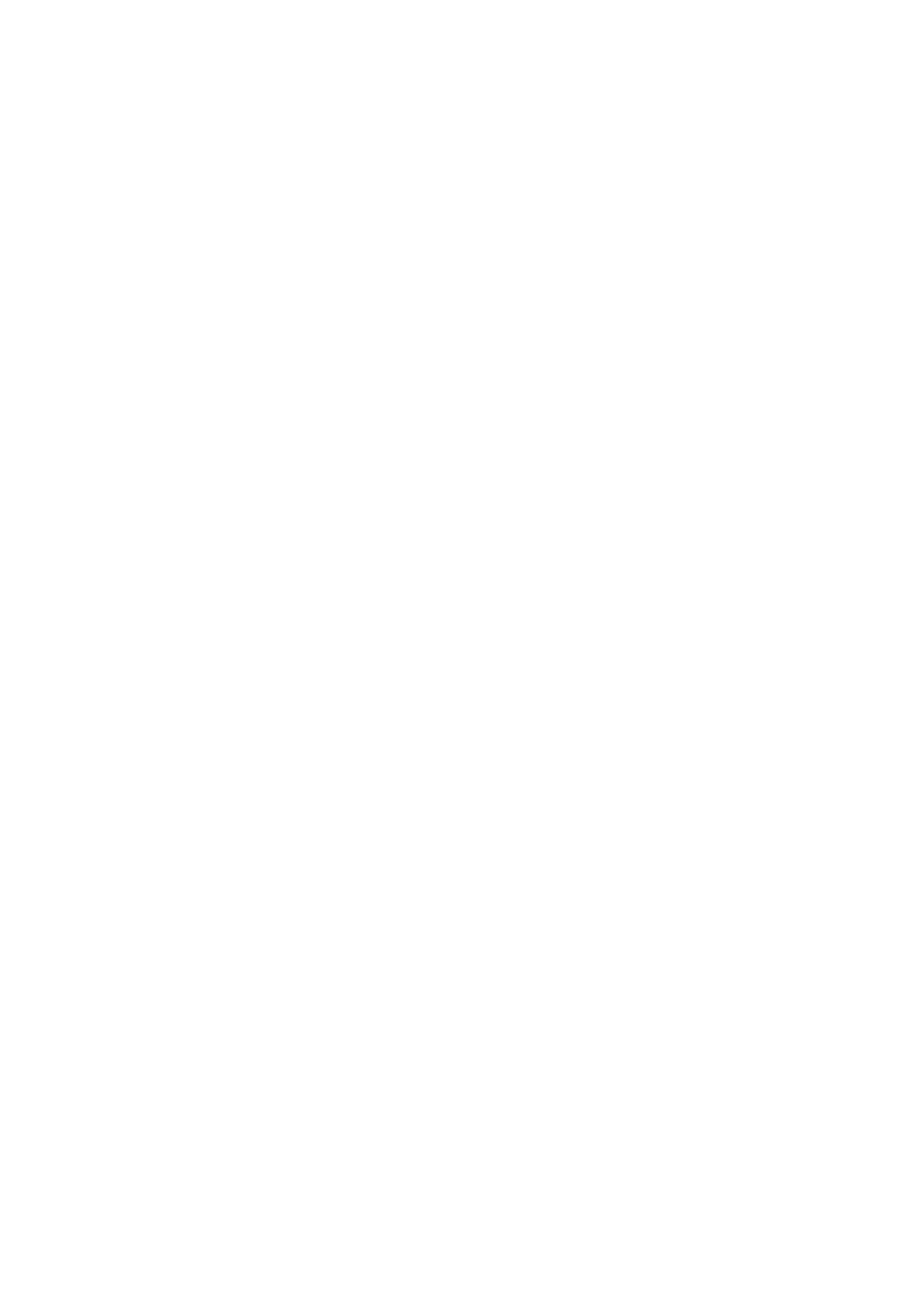## **4 Problem Solving**

#### **AIMS**

#### **Activities will assist students to:**

- Recognise the needs and interests of others
- Listen to others' ideas and recognise that others may see things differently
- Recognise there are many ways to solve conflict
- Identify options when making decisions to meet their needs and the needs of others
- Identify cooperative behaviours in a range of group activities
- Practise individual and group decision making
- Practise solving simple interpersonal problems.

#### **EVIDENCE BASE**

It is important to help students learn a range of problem-solving skills through applied learning tasks so they are able to cope with the challenges they will face in the future. Problem solving is identified by the World Health Organisation as a key skill for health.<sup>47</sup> To be able to solve problems, children need to be able to think critically and evaluate the consequences of various actions.<sup>1</sup>

#### **ACHIEVEMENT STANDARD**

#### **Personal and Social Capability**

- Students identify and express a range of emotions in their interactions with others
- Students recognise that attempting new and challenging tasks are an important part of their development
- Students begin to identify and practise basic skills for including and working with others in groups

#### **Health and Physical Education**

- Students identify and describe the different emotions people experience
- Students identify actions that help them be healthy, safe and physically active
- Students use personal and social skills when working with others in a range of activities
- Students demonstrate, with guidance, practices to keep themselves safe and healthy in different situations and activities

#### **Critical and Creative Thinking**

- Students generate ideas that are new to them and make choices after considering personal preferences
- Students demonstrate and articulate some problem solving approaches.

#### **English**

#### *Reading and viewing*

• Students identify connections between texts and their personal experience.

#### **CURRICULUM TABLES**

Curriculum tables for the following activities can be found on pages 63–64.

#### **The picnic problem solving game 1**

**TIME: 10+ MINUTES**

#### **Learning intention**

- Students recognise that problems are a normal part of life
- Students increase their ability to identify and name problems
- Students recognise that there are solutions to problems

#### **Method**

**1** Explain to the class that you are the leader and you need the students' help so you can all get to the park for the picnic. Ask the students to stand up and follow you as you move around the room. As you progress, stop from time to time to create a problem or barrier. Ask the students to help you solve the problem. For example:

*We need to pack a picnic. What will I take?*  (Seek ideas. Then move along.)

Let's pack everything in a bag. Oh no! It won't all fit in one bag! *What should we do?* (Seek ideas, etc...)

*We are ready to go. Oh dear! It's raining outside. What should we wear to stay dry?*

*Oh no! We forgot to invite everyone, and now some people are sad to be left out. What can we do?* 

Announce a happy arrival at the end to the game.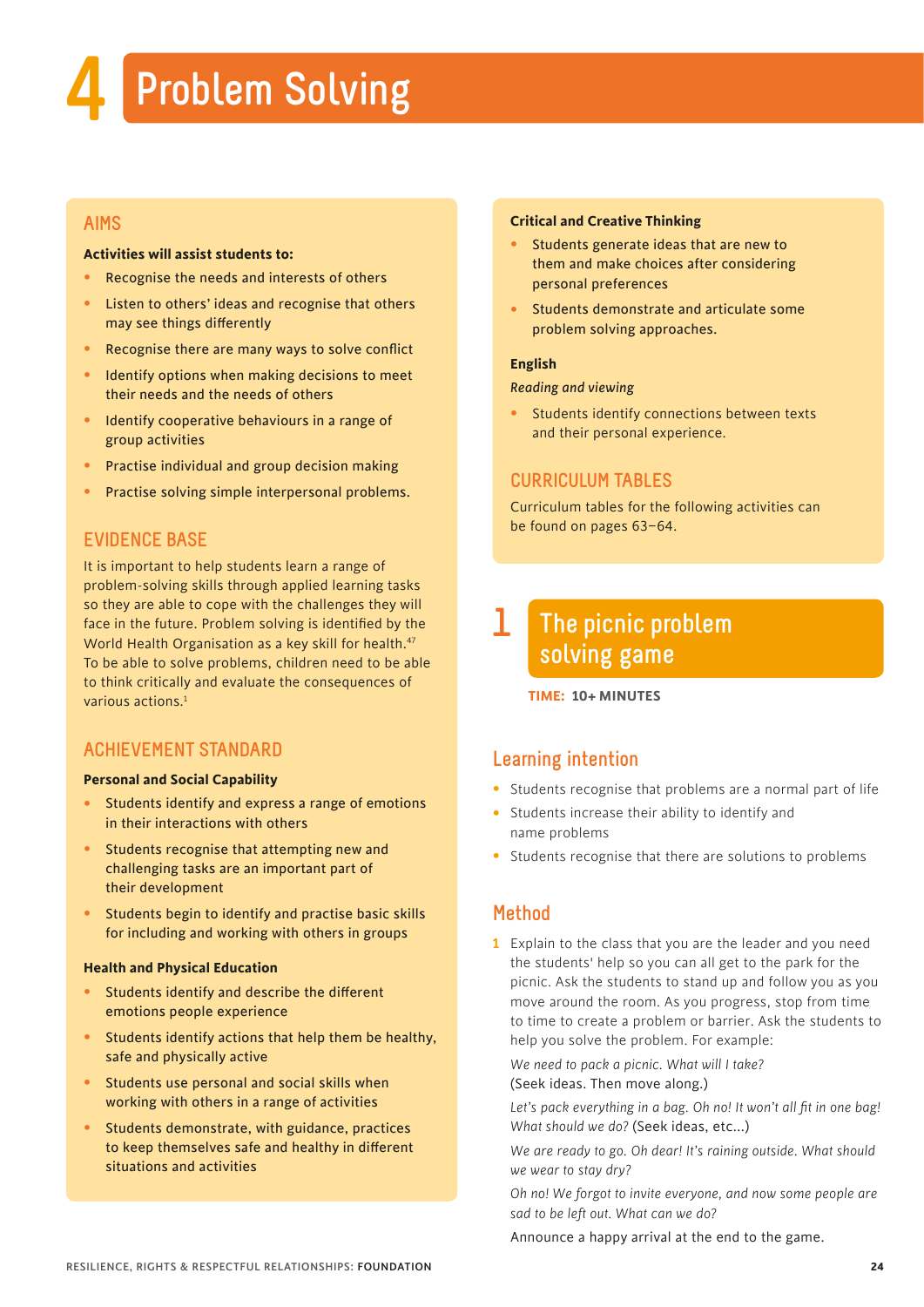- **2** Sit back down at the mat and ask:
	- *What problems did we have in the game?*
	- *How did we solve the problems?*
	- *Who helped?*
	- *When you have a problem, what do you do?*
	- *Who helps you sometimes?*
	- *Sometimes you help other people. When have you helped others?*

## **2 Can everyone play?**

#### **TIME: 15+ MINUTES**

#### **Learning intention**

- Students identify the effects for others when people make decisions that are not fair or kind
- Students reflect on how they make decisions and what the effects are for other students

#### **Equipment**

• Picture book –*This is Our House*. Rosen, M. and Graham, B. (1996). Cambridge, Massachusetts: Candlewick Press.

#### **Method**

- **1** Invite students to a mat time session and read the book *This is Our House*.
- **2** When you have finished reading the book, discuss and reflect on each of the characters in the book.
- **3** Ask:
	- *How do you think Lindy and Marly felt when George said that girls couldn't play in the house?*
	- *How do you think Freddie felt when George said that small children couldn't play in the house?*
	- *How do you think Charlene and Marlene felt when George said that children who are twins couldn't play in the house?*
	- *How do you think Sophie felt when George said that people with glasses couldn't play in the house?*

#### **Review**

Highlight with the students that problems often arise, but usually there is a way to solve them. When we can't solve the problems by ourselves, we can ask others to help us. When we see that other people have a problem, we can try to help. When people get left out, they can feel very sad or angry. If we think carefully, we can find a way to include other people in our games.

- *How do you think George felt when he came back from the bathroom and the children decided he couldn't play in the house?*
- *How do you think George felt when he decided that everyone could play in the house?*
- *Can you think of a time when you told someone they couldn't play?*
- *How would they have felt?*
- *What can you say when you want to join in?*

#### **Review**

Invite students to comment on whether they think the class met the learning intentions. Ask students to recall some of the emotions that people might feel if they are treated in an unfair or unkind way. Ask for some ideas about what we can do at school to make sure that everyone feels included and can join in.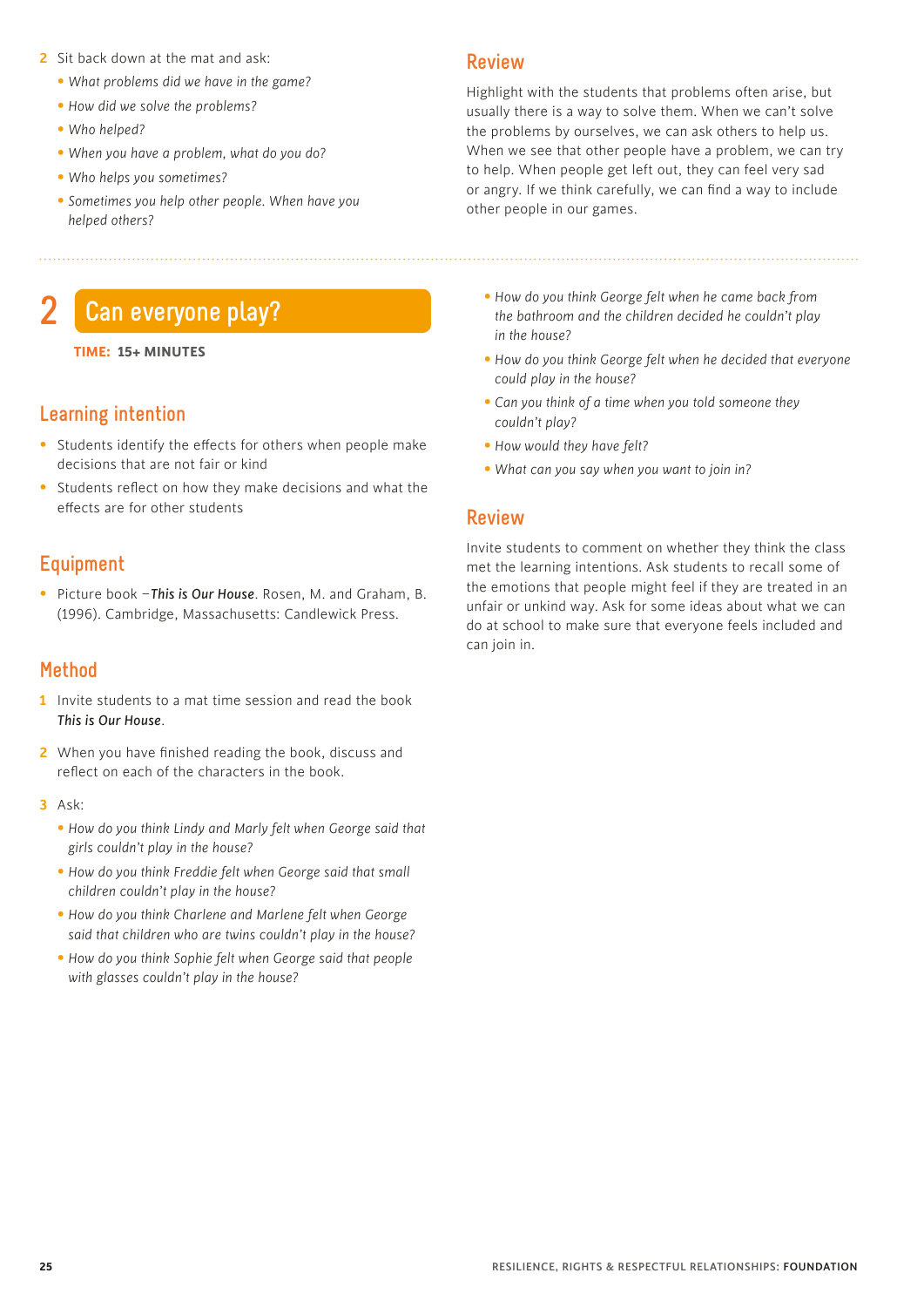**TIME: 20+ MINUTES**

#### **Learning intention**

- Students identify the effects on others when people make decisions that are not fair or kind
- Students reflect on how they make decisions and what the effects are on other students

#### **Equipment**

- Drawing materials
- Camera (optional)

#### **Method**

- **1** Ask the following and invite students to demonstrate their answers to each question:
	- *What do people do when they are being friendly at playtime?*
	- *What do people do when they are being friendly in class?*
	- *What do people do when they are being unfriendly in the playground or in class?*
- **2** Organise students into groups of three. Ask each group to prepare a pose which shows how they are being friendly in the playground. When they are ready, ask each group to show their pose. Invite the class to guess what they are doing and then have the players confirm or explain.

 Optional: Take a photo of each pose. Print and label the photographs. Use them as a display to remind students about the kinds of friendly behaviour you expect of them in class and in the playground.

- **3** Talk with the students about how our decisions can affect the people around us. Ask:
	- *How do you feel when someone decides to be friendly to you?*
	- *How do you feel when you decide to be friendly to someone else?*

 Ask students to draw a picture of themselves being friendly to another child.

#### **Review**

Invite students to consider whether they think the class met the learning intentions and comment on what helped them explore how their decisions can affect people around them. Ask students to draw a picture of themselves being friendly to another child.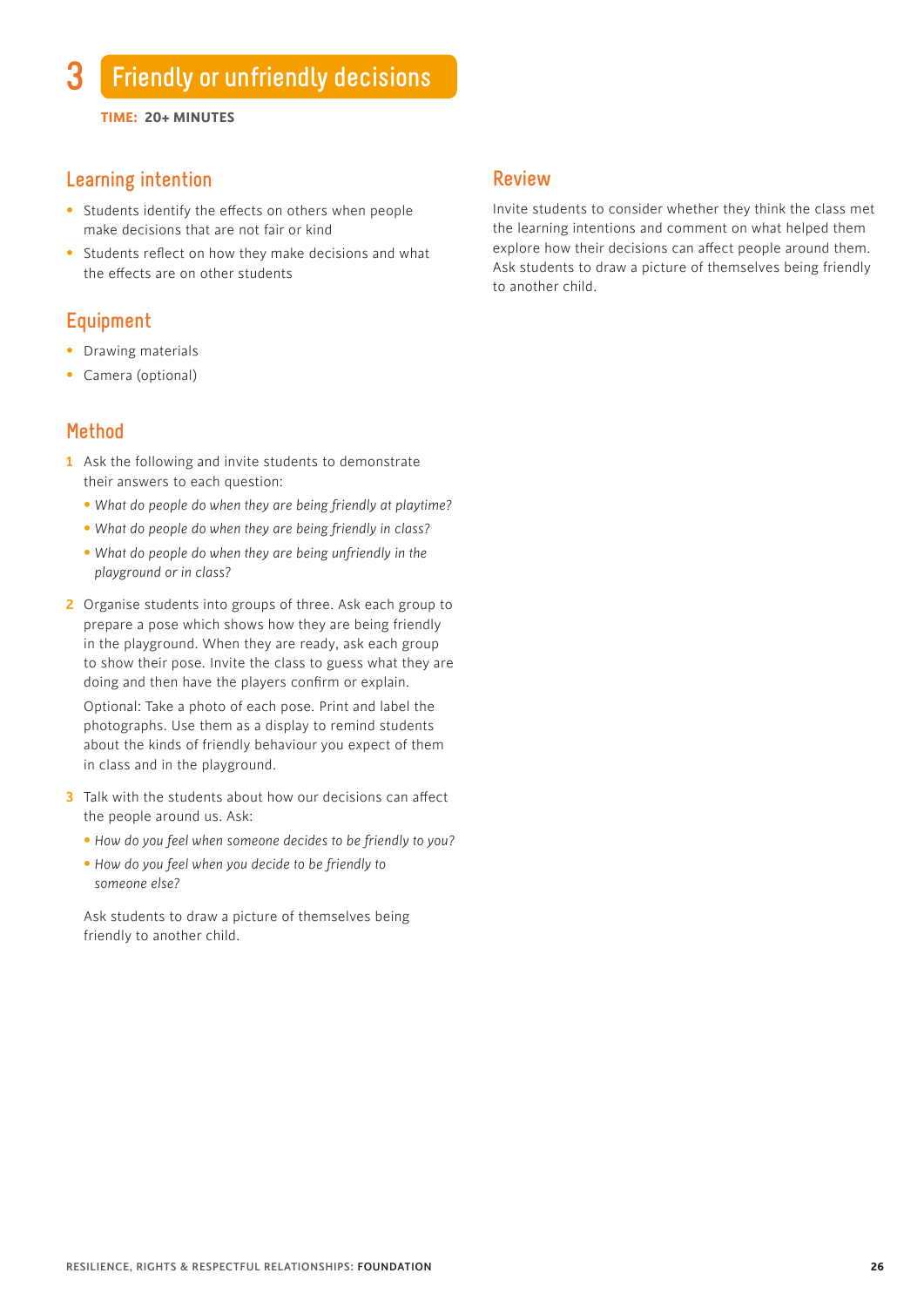## **Topic 4 Further resources**

#### **Reflecting on everyday practice**

- How do you structure the day/week to touch base with how students are feeling?
- What strategies do you use to support students to learn from their mistakes?

#### **Extension activities**

Talking about problems that need to be solved can be confronting and stressful. It is important to play fun games after these activities.

#### **WRIGGLE, WRIGGLE, WRIGGLE GAME**

Ask the students to all stand up in a clear space. Then direct students to:

- Shake your head up and down and side-to-side.
- Wave your arms like a bird in the sky.
- Flap your wings like a Pterodactyl.
- Jump, jump, jump.
- Hop, hop, hop.
- Shake, shake, shake.
- Laugh, laugh, laugh.
- Wriggle, wriggle, wriggle.
- Giggle, giggle, giggle.
- Wriggle, wriggle, wriggle.

#### **Talking further**

• Send the book *This is Our House* home for the family to read to their child. Send a sheet home with the reflection questions so that families can reflect on these and develop their own questions related to behaviours at home.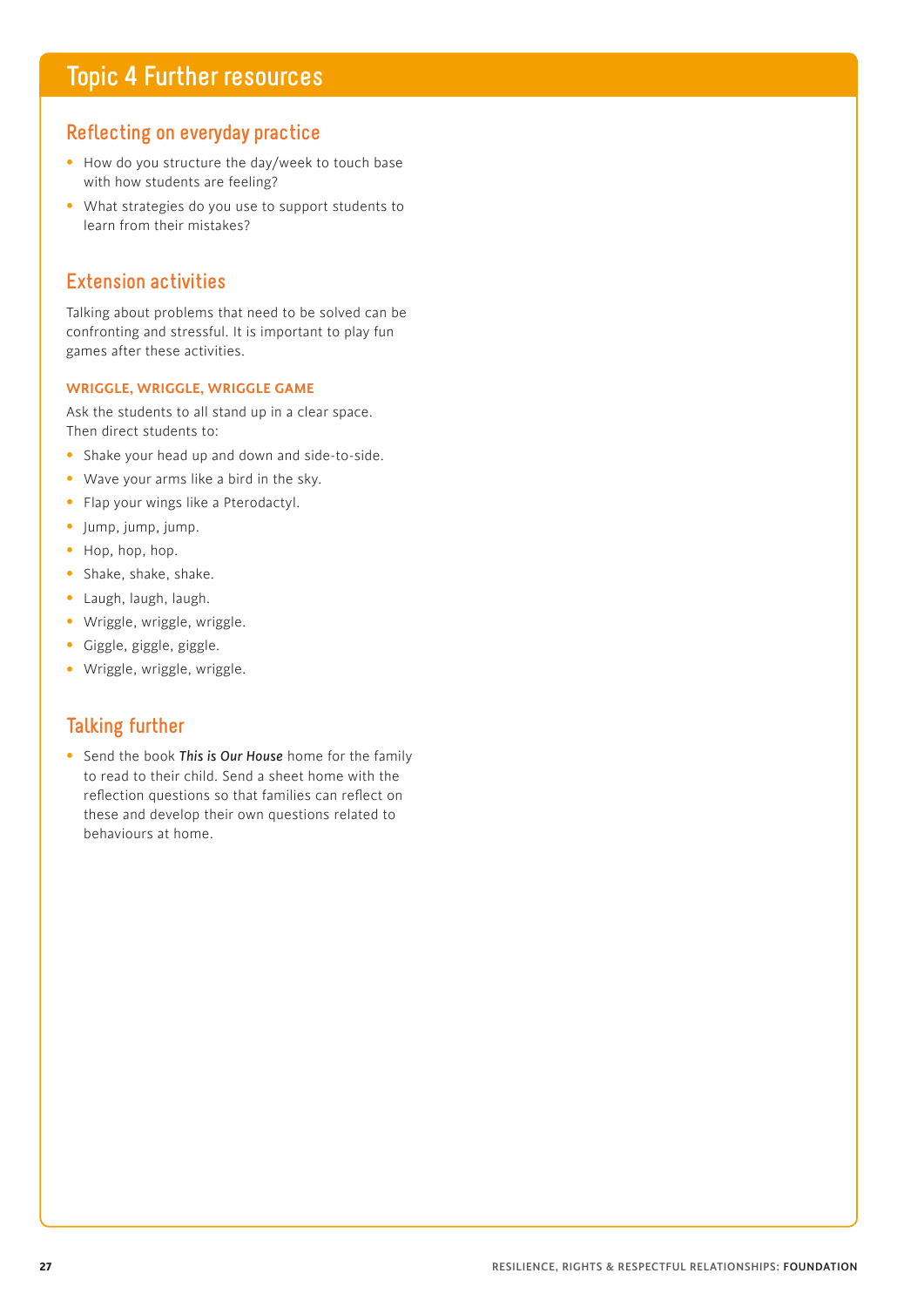## **5 Stress management**

#### **AIMS**

#### **Activities will assist students to:**

- Recognise and identify their own emotions
- Describe situations that may evoke these emotions
- Recognise and identify how their emotions influence the way they feel and act
- Express their emotions constructively.

#### **EVIDENCE BASE**

Stress is a normal part of life, especially as children get older. Children who cope better with life's stressors develop good mental health and wellbeing.<sup>23</sup> Assisting students recognise their personal signs and symptoms of stress and develop effective strategies will help them cope with challenges in the future. $23$ 

#### **ACHIEVEMENT STANDARD**

#### **Personal and Social Capability**

- Students identify and express a range of emotions in their interactions with others
- Students recognise that attempting new and challenging tasks are an important part of their development

#### **Health and Physical Education**

- Students identify and describe the different emotions people experience
- Students identify actions that help them be healthy, safe and physically active
- Students demonstrate, with guidance, practices to keep them safe and healthy in different situations and activities

#### **Critical and Creative Thinking**

- Students generate ideas that are new to them and make choices after considering personal preferences
- Students demonstrate and articulate some problem-solving approaches.

#### **CURRICULUM TABLES**

Curriculum tables for the following activities can be found on pages 65–66.

## **1 The melting tiger game**

#### **TIME: 10+ MINUTES**

#### **Learning intention**

• Students develop self-calming and self-control strategies

#### **Equipment**

• Room to move

#### **Method**

- **1** Explain that we are going to play the *Melting Tiger* game to help us focus on self-control and self-calming. As you tell them a story, the students will act out the movements of the melting tiger.
- **2** Organise the class to stand in a free space with room around them. Use the following script or devise one of your own.

#### **MELTING TIGER**

- **3** Stand in your own space, not touching anyone. Your feet are stuck tight to the spot. You do not walk around. You are a big angry tiger with your claws out and your feet tight on the ground. Hold your muscles tight and still and strong. This tiger is angry. He wants to pounce and fight, but he can't move.
- **4** As the tiger holds tight, the hot sun comes out. This tiger is made of butter. He starts to melt. His muscles feel soft. He slowly melts into a pool on the ground. He lies on the ground, still and quiet. His body is a soft pool of melted butter that is sinking into the ground. As he lies there a soft breeze comes to blow across his skin. It starts to wake him up. He is not a tiger anymore. He is just a sleepy person. Maybe he or she had a dream that they were an angry tiger.
- **5** It is time to wake up the sleepy person. Wiggle your toes. Wiggle your fingers. Slowly, slowly sit up, and then stand up tall. Show how calm and peaceful you can be when your angry tiger has gone away. Show how you can walk silently and in slow motion around the room without touching anyone.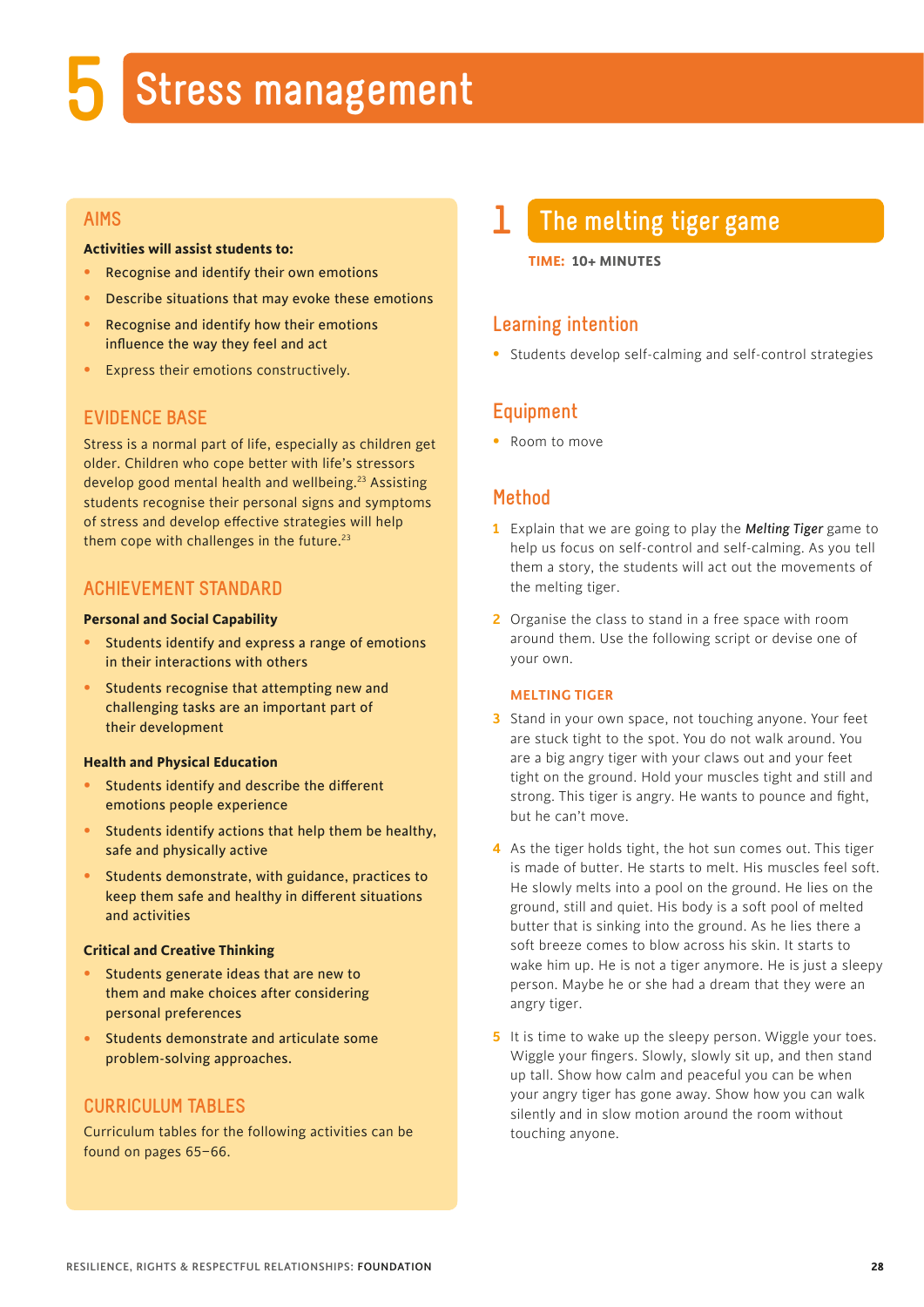- **6** Ask:
	- *How did that activity make you feel?*
	- • *Did you feel more gentle and relaxed after you had melted the angry tiger?*
	- • *Sometimes we can feel like an angry tiger. When does that happen?*
	- • *This tiger melted with the sun, all their anger soaked away into the ground. What helps to calm us down when we feel angry?*
	- • *What can you do to help keep our classroom a peaceful?*

## **2 How stressful?**

#### **TIME: 10+ MINUTES**

#### **Learning intention**

- Students identify activities and events that make them feel stressed
- Students describe coping strategies

### **Equipment**

• Room to move

#### **Method**

- **1** Bring the class together for a mat session. Talk with the students about what they think is meant by the word **stress**. Build understanding through a few examples. Explain that you are going to do an activity that is good in helping identify what they find stressful.
- **2** Point out an imaginary line across the floor. It stretches from the 'deep end' where things are very stressful, to the 'shallow end' where things are easy. In the middle is the place where it is a bit stressful.
- **3** Explain that you will tell them a situation, and they will go to the place on the line which shows whether they think this is very stressful for them or not.

#### **STRESSFUL SITUATIONS**

- Your mum asks you to get your school jumper but you have left it at school and you are not sure where.
- Your friend is away sick and you don't know who will play with you at lunchtime.
- The teacher outside asks you to put your sun-hat on and you have left it at home.
- You have to sleep over in a dark and scary house.
- Your dad made you a cheese sandwich for lunch and you hate cheese, and the teacher has said you can't play until you finish your lunch.
- You want a turn on the slide and some big kids are blocking the slide and you can't get through. You can't find a teacher to help.
- It is your little brother's birthday and he is getting lots of presents and you are not getting any.
- You broke something and you have to own up that it was you who did it.

Ask students to suggest some extra situations.

As students move, ask some to explain why they went to that part of the line. Ask:

- *What is challenging about that situation?*
- *What might you be afraid of?*
- *What can you do to help you cope?*

#### **Review**

Invite students to consider whether they think the class met the learning intentions and comment on which situations most students identified as making them feel stressed and some popular coping strategies.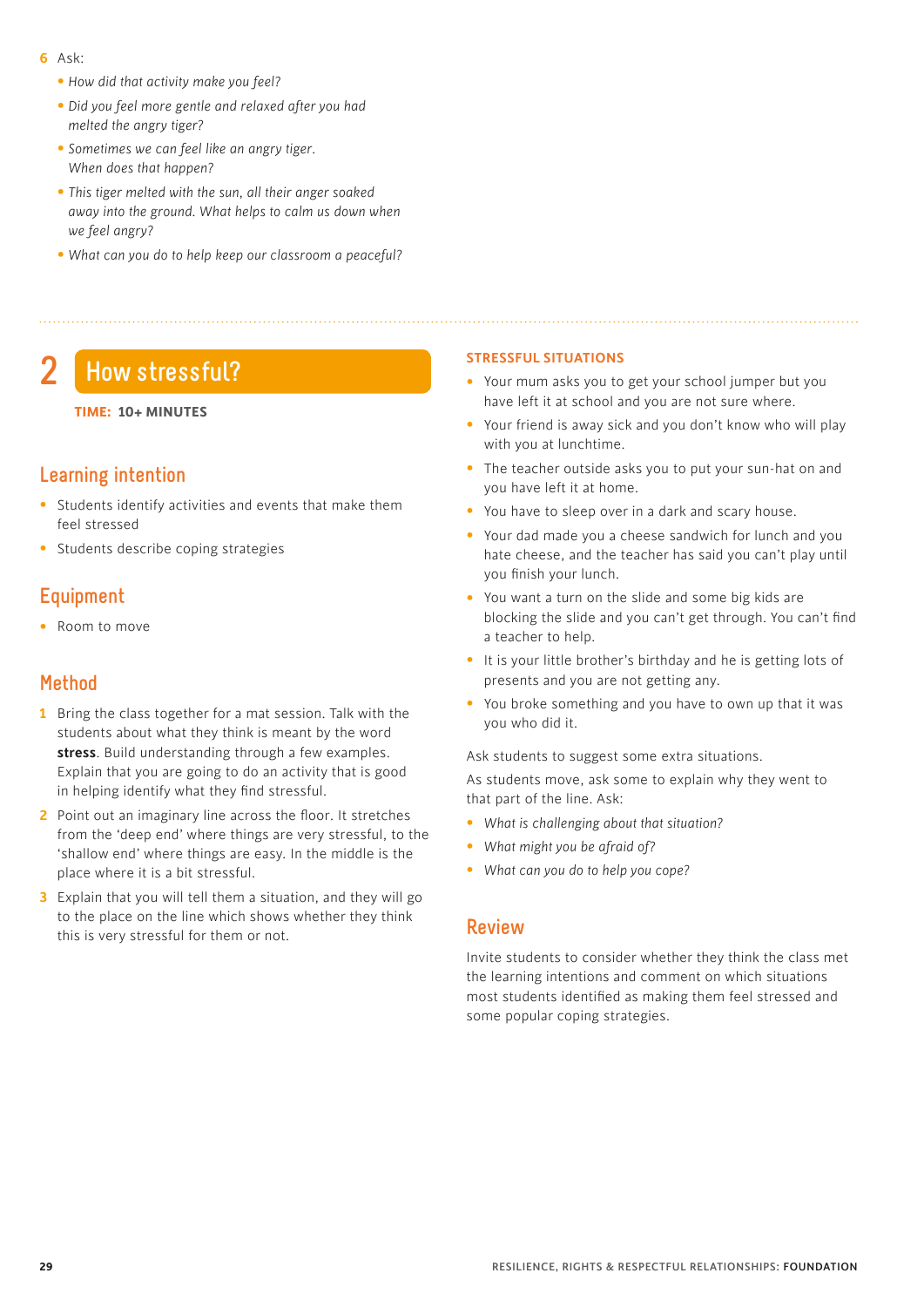

**TIME: 10+ MINUTES**

#### **Learning intention**

• Students identify activities that can help then to reduce their stress levels

#### **Equipment**

• Paper, pencils/textas/crayons

#### **Method**

- **1** Refer back to the activity on stressful situations. Point out that everyone has things they like to do to help them feel happy or calm when they are tired, or stressed, or grumpy. Now we will talk about some of the games we like to play or things we like to do when we are at home and want to calm themselves down or cheer themselves up. Give some examples of things you like to do to help you calm down or cheer up.
- **2** Ask students to share with a partner the things they like to do to calm down or cheer up. Ask the pairs to share some of their ideas.

## **Topic 5 Further resources**

#### **Reflecting on everyday practice**

- What calming strategies do you use when the class or individuals are feeling stressed or overwhelmed?
- What calming strategies do you use to settle yourself?

#### **Extension activities**

• Help students to design some small group activities that they can use in the playground that help them to build strong relationships and show awareness for the feelings, needs and interests of others. For example they might design a 'Guess my emotions' game.

#### **Talking further**

• Display photos of children doing some of the calming games. Encourage them to show these games to their parents or carers and talk about good ways to calm down when at home.

 Explain that sometimes we call these **coping strategies** because not only do we like doing them, but also they can help us to cope when we are stressed or sad or grumpy.

 Ask the children to identify the activities that they do at school that help to calm or to cheer them.

**3** Arrange for the children to draw a picture of themselves using one of their coping strategies. Work with them to write on the page: 'I like to \_\_\_\_\_ to cheer me up' or 'I like to \_\_\_\_\_ to calm myself down.' Arrange for students to share their images and build a class display.

#### **Review**

Invite students to consider whether they think the class met the learning intentions and comment on what they learned from their classmates about activities they could use to calm down or cheer up if they are feeling stressed.

#### **COACHING POINT**

Make a plan to use some of the activities the children identified where appropriate in the coming weeks. Activities that allow children to use sensory skills can help them to relax. Activities using clay, play-dough and/or finger-paint are good mediums that help children physically work through stress.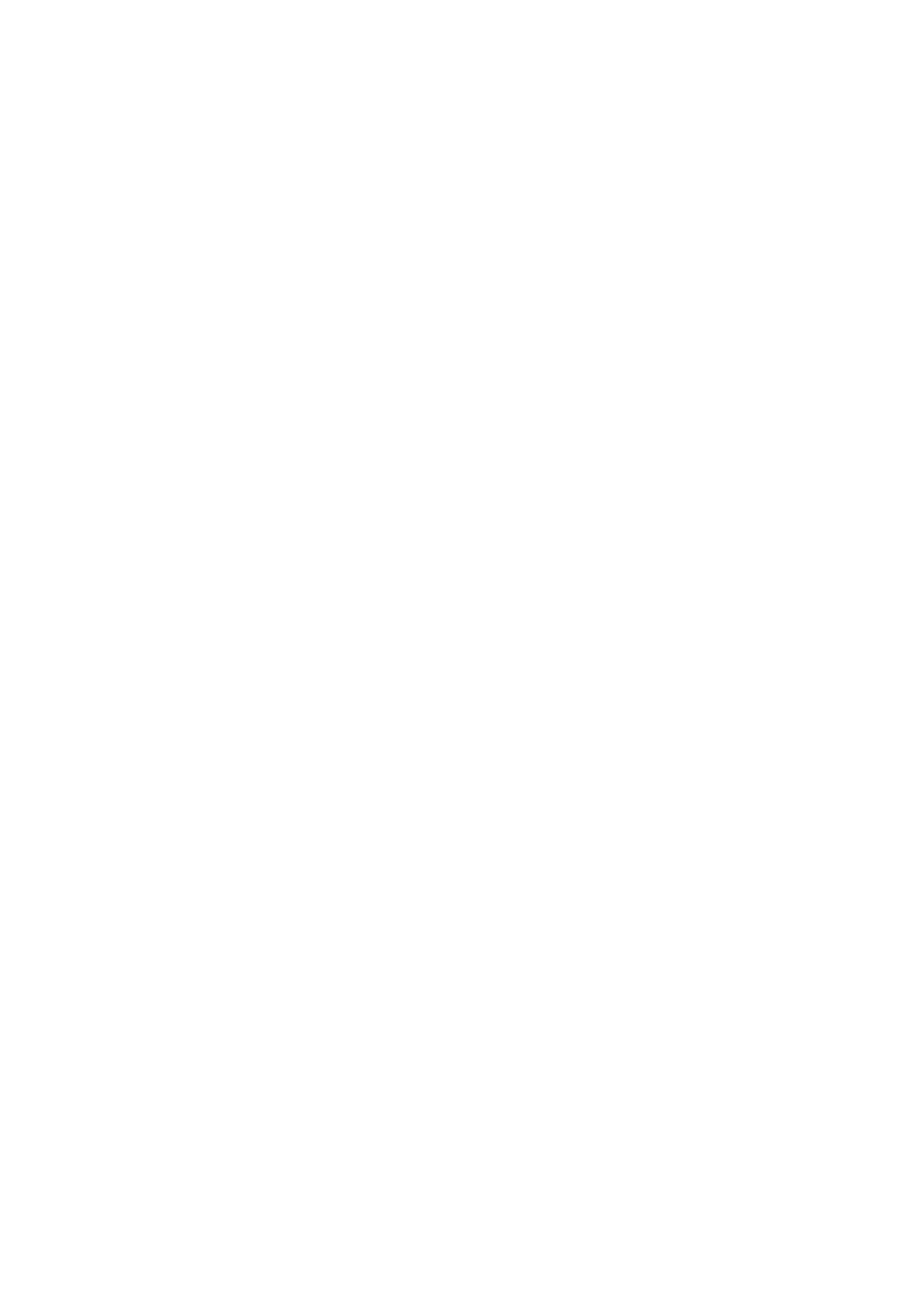## **6 Help-seeking**

#### **AIMS**

#### **Activities will assist students to:**

- Identify people and situations with which they feel a sense of belonging
- Identify situations that feel safe and unsafe
- Identity when and from whom help can be sought
- Discuss the importance of seeking help when problems are too big to solve alone
- Practise seeking help from adults and peers.

#### **EVIDENCE BASE**

Children entering school for the first time are having to develop and negotiate new relationships with a number of adults and children. Knowing who to go to for help and advice, and what help to ask for can be confusing and stressful.

Encouraging and fostering help-seeking behaviours is one way to improve mental health and wellbeing.<sup>48</sup> It is important to work with students to make sure they are aware about help-seeking avenues and confident to seek help from an appropriate source when needed.

#### **ACHIEVEMENT STANDARDS**

#### **Personal and Social Capability**

- Students identify and express a range of emotions in their interactions with others
- Students recognise that attempting new and challenging tasks are an important part of their development
- Students identify different types of relationships
- Students begin to identify and practise basic skills for including and working with others in groups

#### **Health and Physical Education**

- Students identify and describe the different emotions people experience
- Students identify actions that help them be healthy, safe and physically active
- Students use personal and social skills when working with others in a range of activities
- Students demonstrate, with guidance, practices to keep themselves safe and healthy in different situations and activities

#### **Critical and Creative Thinking**

- Students generate ideas that are new to them and make choices after considering personal preferences
- Students demonstrate and articulate some problem solving approaches

#### **CURRICULUM TABLES**

Curriculum tables for the following activities can be found on pages 67–68.

## **1 Don't drop the ball game**

#### **TIME: 10+ MINUTES**

#### **Learning intention**

- Students identify communication skills that enhance relationships with people in the classroom
- Students build positive relationships

### **Equipment**

- Room to move
- Balls (or object that can be passed along the line easily)

#### **Method**

- **1** Divide students into equal groups, four or five per group and ask each group to form a line behind their leader. Explain that in this game students have to pass the ball to the person behind them, and then move to the back of the line. Each team needs to keep moving the ball along their line. The teams will slowly move their team from the front to the back of the room as people keep joining the end of the line.
- **2** Have a short practise first to see if everyone understands the rules, then play.

Ask:

- *What skills did you use to work well with your team?*  (Name some of the skills you saw them demonstrate.)
- *Which of these skills do we need to use in the classroom to be good classmates for each other?*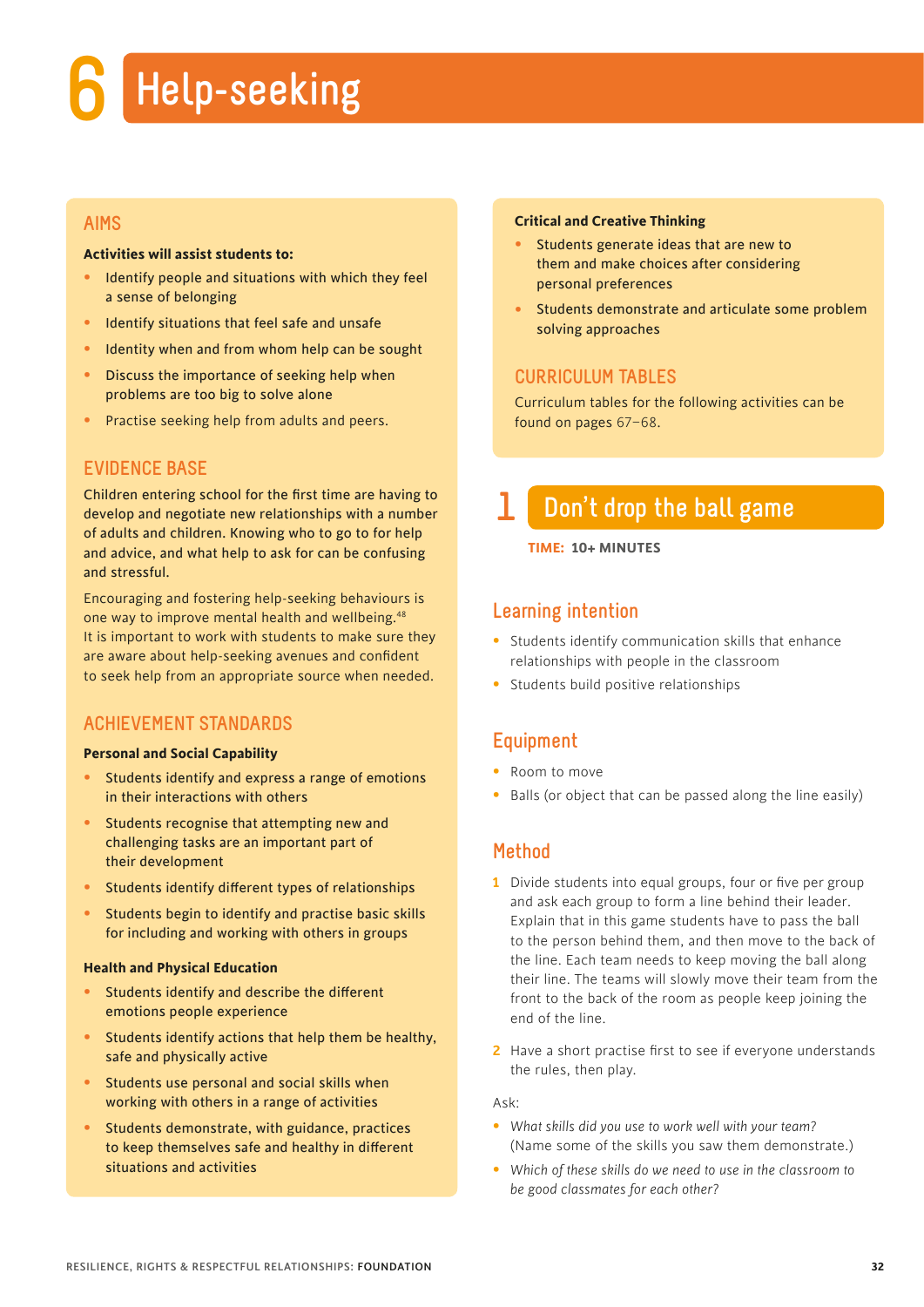#### **Learning intention**

• Students learn who can help them when they have questions or problems at school

#### **Equipment**

• Photos of key help-providers in the school (e.g. teachers, staff, buddies)

#### **Method**

- **1** Show the class the photos. Explain that these are people who can help them at school if they are feeling sad. scared, angry or feel sick, injured or have lost something.
- **2** Work through some of the photos. Make sure the students know who the person is and what their name is. Ask: *What sorts of things this person help you with?* Add other suggestions of your own if needed.

#### **Review**

Play a quick 'pop quiz' to reinforce which people can help you with a problem. For example, 'I can help you if you have fallen over and need first aid. What's my name?'

#### **TIME: 10+ MINUTES TIME: 15+ MINUTES**

#### **Learning intention**

- Students identify people who they can go to for help
- Students identify people who they can share their good times with

#### **Equipment**

• Drawing materials

## **Method**

- **1** Ask:
	- *Who do you like to tell your good news or share your happy feelings with?*
	- *Who do you like to go to for help?*
- **2** Ask them to draw two pictures, one showing them telling happy news to someone, the other showing them asking someone for help. Work with them to label the pictures.
- **3** Invite them to share one of their pictures in circle time and display the pictures.

#### **Review**

Sum up by reviewing the learning intentions. Ask some volunteers to recall the names of all the different people at school who we can ask for help from when needed.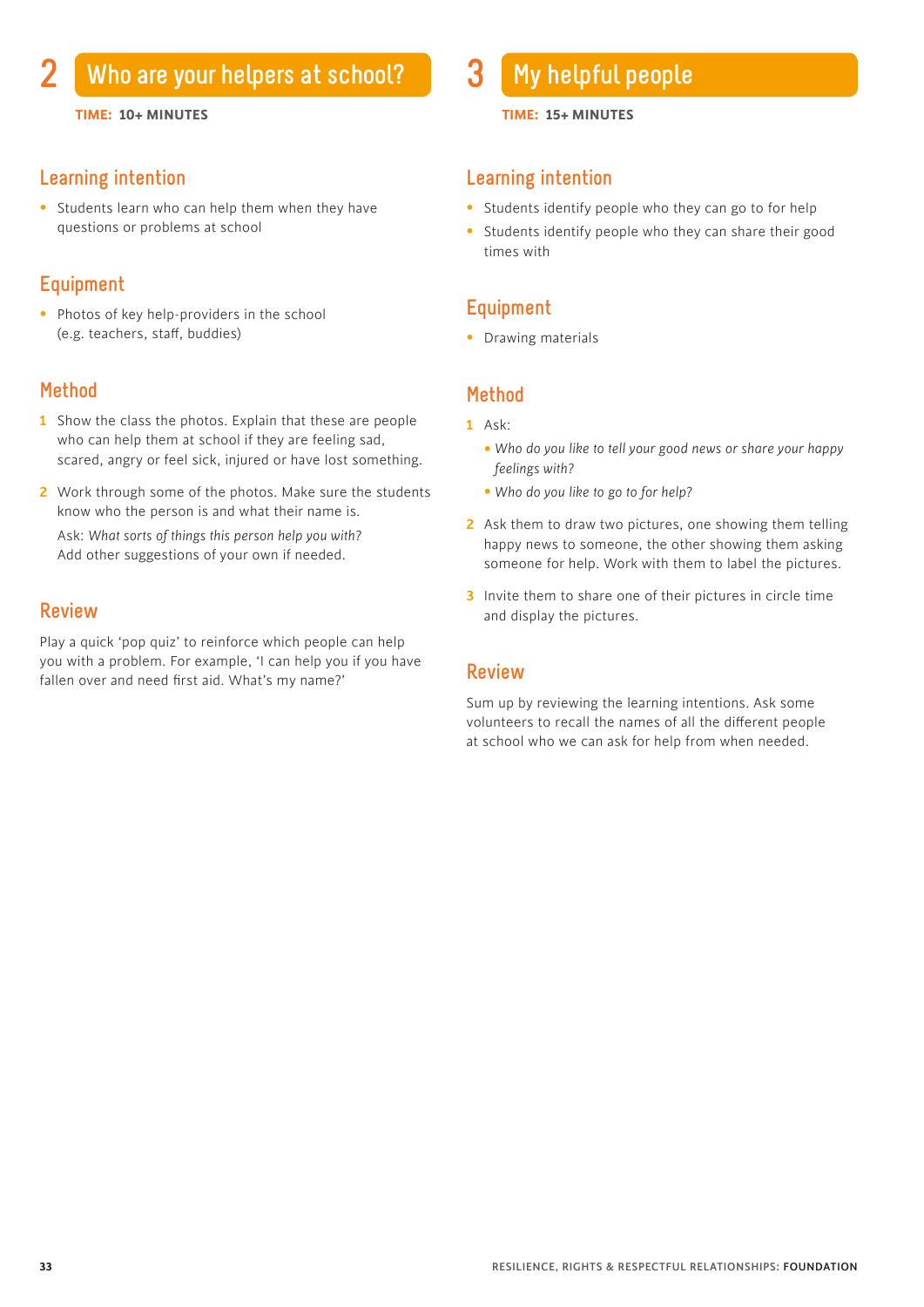### **4 How to ask for help**

**TIME: 20+ MINUTES**

#### **Learning intention**

• Students practise help-seeking conversations

#### **Equipment**

• Room to move

#### **Method**

**1** Explain that the class is going to play a 'let's pretend' game about help-seeking. Ask everyone to think about a situation where a child needs some help but is a bit afraid to ask for it. Collect some ideas from the class and choose one that is relevant to the school setting.

 Ask: *What sorts of things will the child will need to say when they go for help in this situation?*

- **2** Arrange students into pairs to act out this help-seeking conversation. One person will be the teacher and one the student. Help the pairs to work out who will play which part.
- **3** Ask the 'teacher' to pretend that they are standing in the playground. Ask the 'student' to move a few paces away. When you give the signal, the 'student' will approach the 'teacher' and begin the help-seeking role play. After the pairs have tried their scenes, ask them to swap parts and replay the scene.
- **4** Ask some pairs to show theirs to the class.
- **5** Name some of the positive accomplishments they demonstrated (e.g. they approached the teacher, they used a calm strong voice, they named the problem, they explained what help they needed).
- **6** Arrange for some more replay to add some additional lines if needed – particularly emphasising the importance of telling the person you need help, and telling them what the problem is.

 To continue the exploration, arrange for students to work with new partners and select a different type of problem as the basis for the help-seeking. If necessary, play the part of the student yourself and ask one of the children to play the 'teacher' in your scene.

#### **Review**

Reflect on the activity, asking students what they have learned from this role playing activity where they practiced asking a teacher for help and where it would be useful for them to remember this in the future.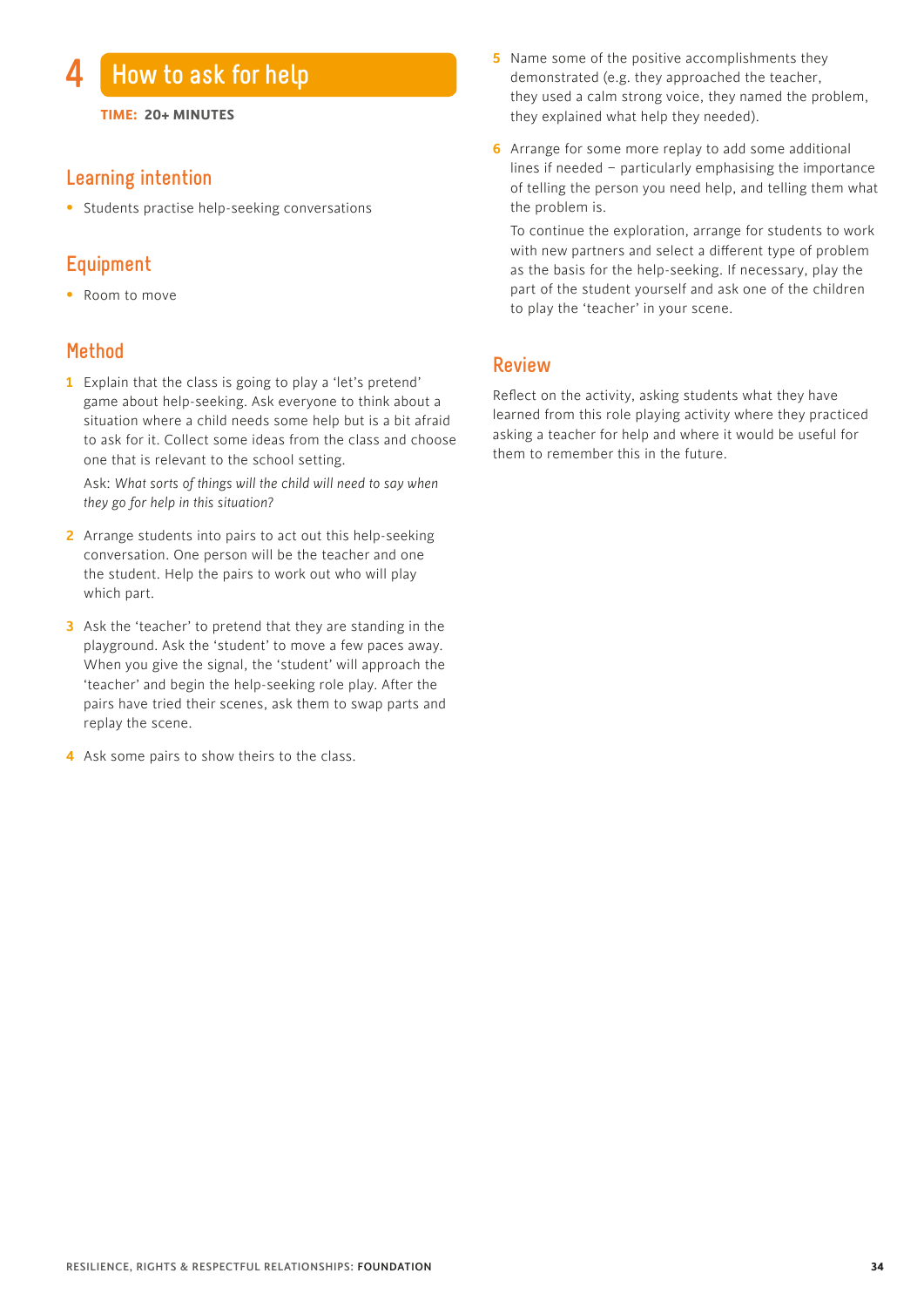## **Topic 6 Further resources**

#### **Reflecting on everyday practice**

- Who are the people you could turn to for help when needed?
- How do you encourage students to seek and provide assistance in the classroom?

#### **Extension activities**

• Using a whole school approach the school could develop a 'Help Committee' with children from each year level to be the 'Help Champions' for the school. When a child is having difficulty they could let one of the children know and they can take them to a nominated teacher (possibly the wellbeing teacher) for support.

#### **Talking further**

- Encourage families to talk with their children about who they can talk to when they have a problem even when it seems really big, scary and/or 'bad'.
- Share the photo cards with families.
- Make sure families know who they can go to at the school when they have a problem and need help or advice.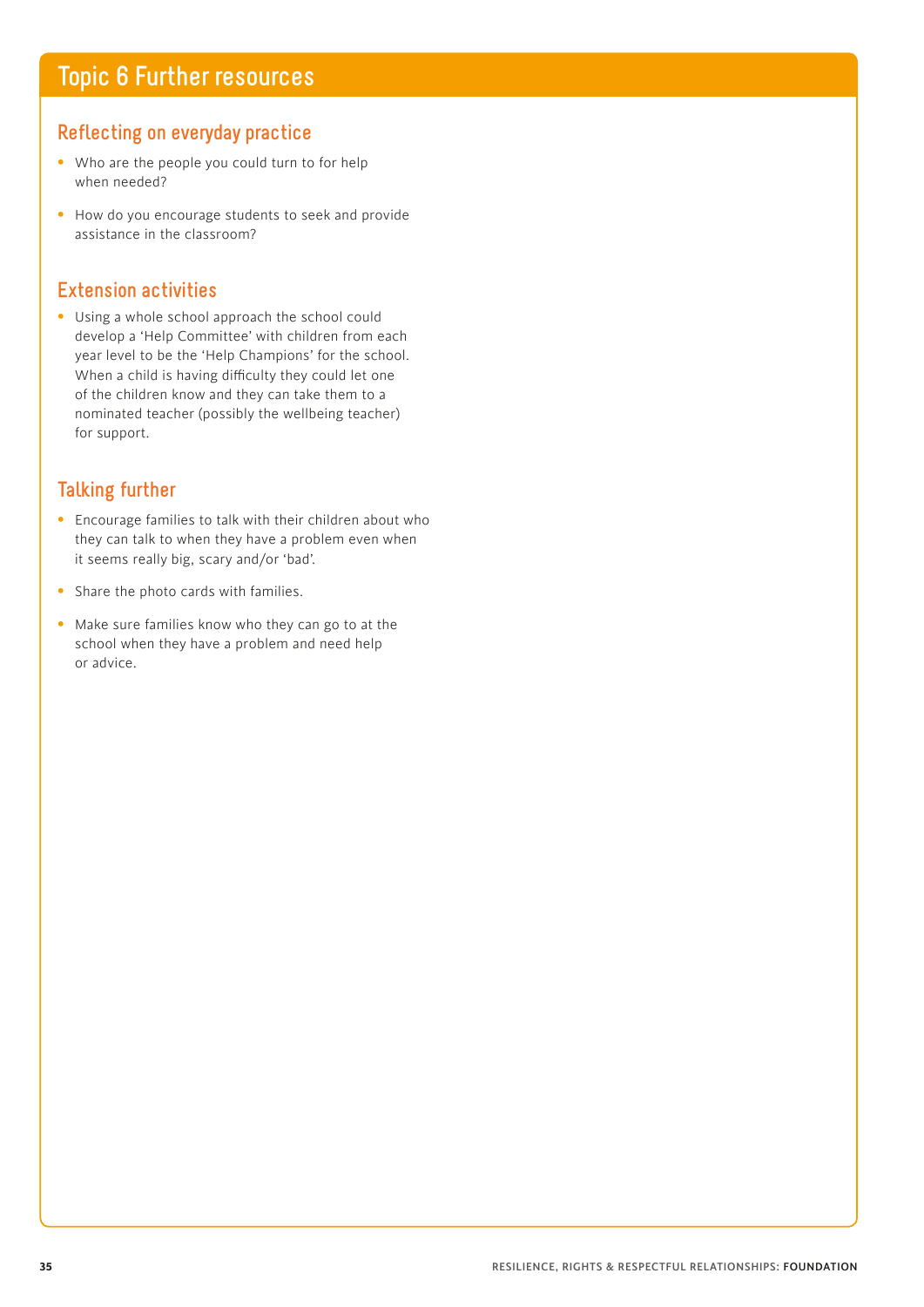# **7 Gender and identity**

## **AIMS**

#### **Activities will assist students to:**

- Reflect on their gendered identity
- Develop an awareness of positive and negative gender norms
- Challenge negative gender norms
- Develop an appreciation of difference.

## **EVIDENCE BASE**

Research shows that children become aware of gender norms and make efforts to fit within gendered expectations by the time they are in kindergarten<sup>49</sup>. As children learn about gender, they may also begin to enact sexist values, beliefs and attitudes $49-53$ . They may, for example, insist that some games are for boys and others for girls, and actively reject peers from certain games. This means that it is important to start work on building positive gender relationships within these early years.

Classroom activities can be used to help children to explore gender identity, challenge stereotypes, and value and respect for diversity and difference.

# **ACHIEVEMENT STANDARD**

#### **Personal and Social Capability**

- Students identify and express a range of emotions in their interactions with others
- Students recognise personal qualities and achievements by describing activities they enjoy at school and home, noting their strengths
- Students recognise that attempting new and challenging tasks are an important part of their development
- Students identify different types of relationships

#### **Health and Physical Education**

- Students identify and describe the different emotions people experience
- Students identify actions that help them be healthy, safe and physically active
- Students use personal and social skills when working with others in a range of activities
- Students demonstrate, with guidance, practices to keep themselves safe and healthy in different situations and activities

#### **Critical and Creative Thinking**

- Students generate ideas that are new to them and make choices after considering personal preferences
- Students identify words that indicate components of a point of view
- Students demonstrate and articulate some problem-solving approaches

## **CURRICULUM TABLES**

Curriculum tables for the following activities can be found on pages 69–70.

## **Who am I? Different things to know about me 1**

**TIME: 2 x 20+ MINUTES**

# **Evidence base**

Children become aware from an early age that characteristics such as gender, language and physical ability differences are connected with privilege and power.<sup>54</sup>

They learn by observing the world around them, and by absorbing the spoken and unspoken messages in the patterns that they observe.<sup>55</sup> As they become aware of gendered patterns of behaviour, and attempt to fit within the categories that they perceive themselves as belonging to, they can begin to limit their options and this can affect the way they interact with peers.<sup>55,56</sup>

The early school years are a critical time to challenge stereotypes based on gender and other differences. It is useful to do explicit work with children to acknowledge, explore and celebrate diverse identities. This helps them realise that their likes and dislikes do not have to be limited by their gender or any other characteristics and that their preferences and interest can change and evolve over time.

# **Learning intention**

- Students think about their likes and dislikes
- Students recognise that sometimes they will like the same things as their friends and that sometimes they will like different things (and that is OK)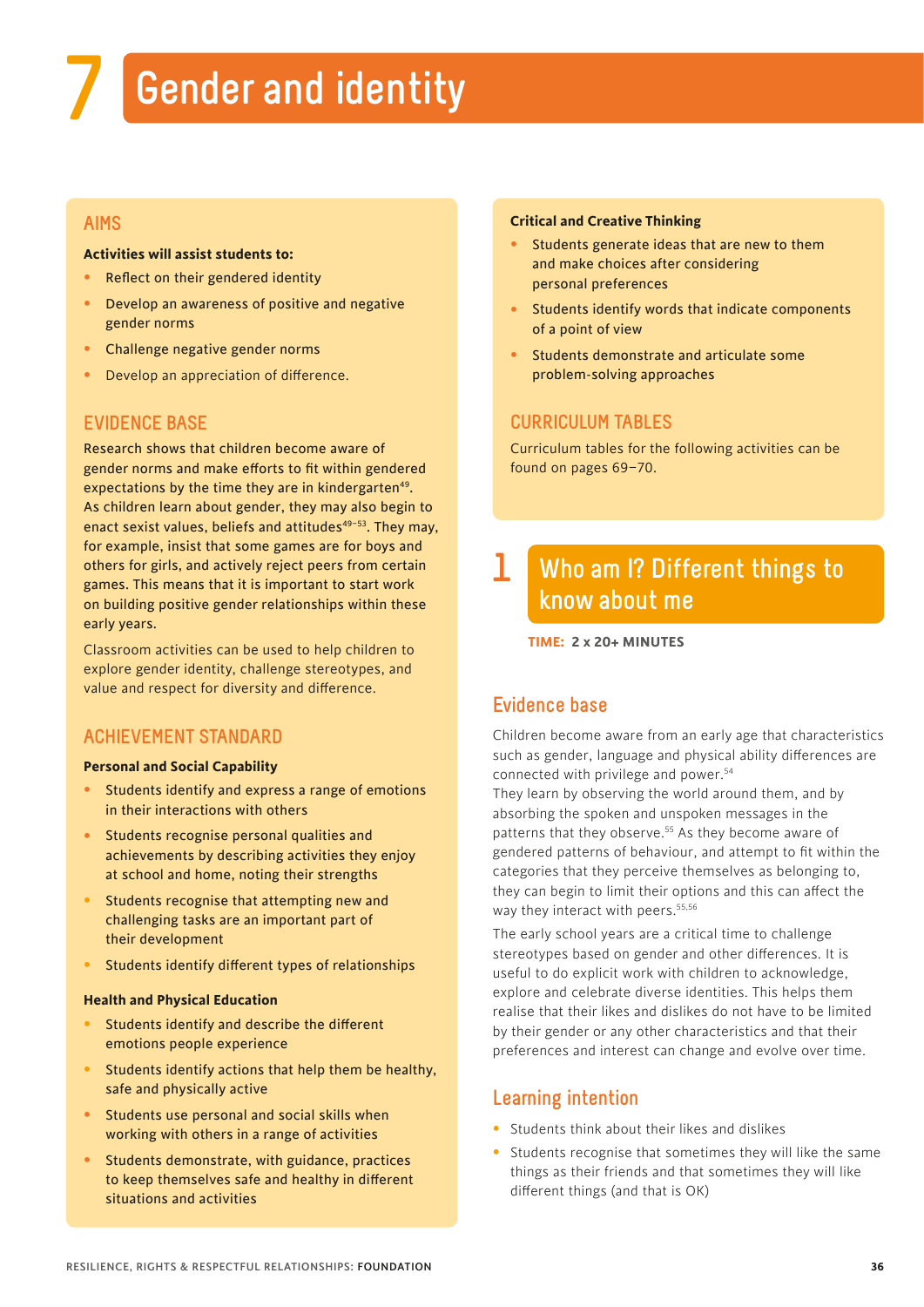- Students recognise that what they like does not have to depend on whether they are a boy or a girl
- Students identify that some of their likes and dislikes may change as they grow older
- Students identify that they can have different preferences in different situations

# **Equipment**

- Paper and coloured pencils
- Room to move

# **Method**

#### **PART 1: GAME – VOTING WITH MY HANDS AND FEET**

#### **COACHING POINT**

Games can be used to introduce students to the key ideas and learning intentions in an enjoyable and nonthreatening manner. They can provide a valuable opportunity for kinesthetic engagement and a chance for students to mix and interact with their peers.

**1** Invite students to stand or sit in a circle. Explain that you are going to ask students to 'vote'. (Clarify the meaning of 'vote' with students.) Remind the class that it is OK to be the same and different. It is OK to like some of the same things as other people and be different about other things. For example, ask: *Does anyone have a food they like that someone in their home does not like?*

**2 Round 1: Voting with your hand:** Explain that students can put their hand up if they agree, down if they don't and in the middle (waist height) if they are not sure. Work through some examples like:

- •I like ice cream
- •I like creepy crawly insects
- •I like big bouncy dogs
- •I like playing with water
- •I like playing in water on a freezing cold day.
- **3 Round 2: Voting with your body:** Ask students to stand for yes, sit for no, and crouch half way if they are not sure. Work through some examples like: One day I would like to...
	- Climb mountains
	- Fly a plane
	- Crawl through deep mud in the jungle
	- Hold a baby chicken
	- Have my photo taken standing next to a hungry lion
	- Eat a grasshopper sandwich
	- Jump off the high diving tower.
- **4** Ask: *What do you notice? Does everyone always like the same things?* Invite students to make observations about 'close matches' (i.e. students who would like / not like to do several of the same things). Make the observation that we can be the same on some things and different on others.
- **5 Round 3: Voting with your feet:** Explain that voting with your feet is more complicated. You go to the place in the room that shows what you agree with. Explain that if your favourite is 'Answer A', you go to one side of the room, and if your favourite is 'Answer B' you go to the other side. If you have a 'different' favourite, you stand in the middle. If you are 'not sure', you also stand in the middle.
- **6** Work through the following examples with students:
	- *What is your favourite flavour of ice cream?* A: Chocolate. B: Vanilla.

Ask some of those in the different area what flavour they were thinking of. Ask: *Can boys and girls have the same favourite flavours?* 

•*What is your favourite thing to do on the playground equipment?*

A: Slides. B: Monkey bars.

Ask: *Can boys and girls have the same playground favourites?* Elicit or make observations, e.g. I can see that Ashya and Ben like to play soccer. Can girls and boys like the same outside activities? Yes, they can.

- •*What is your favourite quiet activity in the classroom?*  A: Story time. B: Drawing time Ask: *What are some of the differences for those in the middle? Who also likes to do these things? Can boys and girls have the same favourite quiet classroom activities? Can we have more than one thing we like to do?*
- •What is your favourite colour? A: Green. B: Red.

Ask: *What other colours were in the middle? Who also likes these colours? Can boys and girls have the same favourite colours? Do boys have to like blue best? Do girls have to like pink best? Can girls like blue and boys like pink?* 

**7** Throughout the game, model and invite students to make 'close match' observations. E.g. I can see that Wesam and Sophia both like to play on the monkey bars and draw during quiet time. Model and invite students to make diverse observations. E.g. I can see that Nick and Enzo both like to play football, but when it's quiet time in the classroom, Nick likes story time and Enzo likes drawing, and that's OK. We can be friends, but also like different things.

# **Review**

Emphasise that it is OK to like the same things and that it is also OK to like different things. Use context-based examples to highlight that even when we disagree, we can respect other people's preferences. E.g. Levi likes playing with cars, but Jack doesn't. Jack likes to draw, but Levi doesn't. Both boys think this is OK. Both boys are respecting each other's choices.

Point out that just like the other favourites, different boys and girls can have different favourites. It is also OK for boys and girls to like the same things, to play the same games and when they are grown-ups, this is true as well.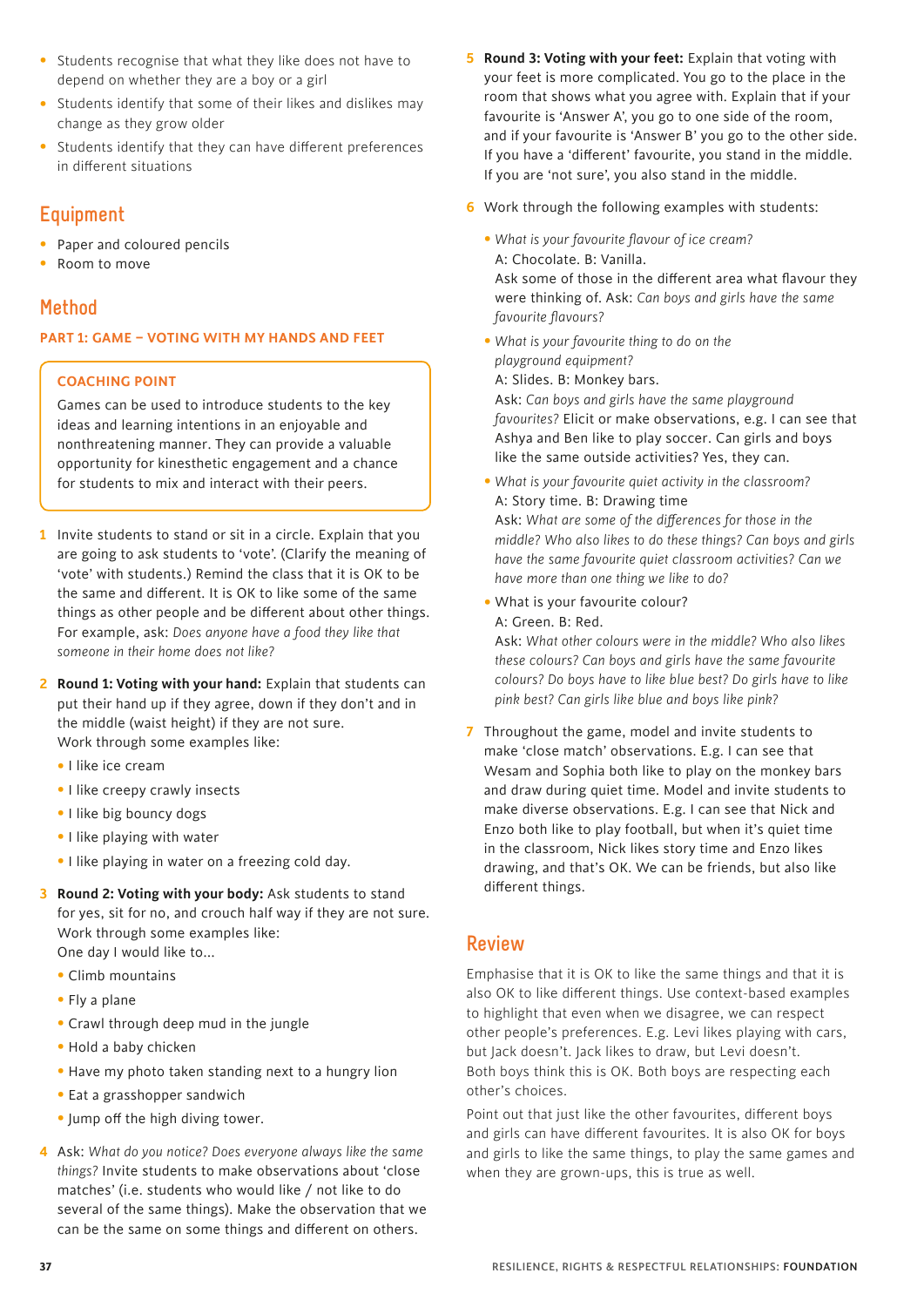#### **PART 2: A DRAWING ABOUT ME**

- **1** Invite the children to sit at a table and provide them with paper and colour pencils. Ask them to close their eyes. and think about:
	- *What do you like to do after school (or on weekends)?*
	- *What kinds of clothes do you like to wear?*

Elaborate on this open question, by asking more specific, context-related questions, such as, what clothes do you like to wear when you are playing at home? What clothes do you like to wear when you are going to a party? What clothes do you like to wear on a really cold day? etc.

• *What are some of your favourite toys?* 

 You might have a favourite toy to cuddle when you are very tired or another to play with outside when you have lots of energy.

- *What games do you like to play in the playground or at home?*
- **2** Ask them to open their eyes and draw a picture of themselves wearing some of their favourite clothes, playing their favourite game or with their favourite toy. Use a class timer to give the students an idea of the time limit for the activity. Inform students when time is nearly up so they can finish off their work.

#### **Exploring gender: boys and girls can be the same and different 2**

**. TIME: 2 x 30+ MINUTES**

#### **COACHING POINT**

In preparation for this activity, invite students to talk to parents/carers or older siblings at home about what their favourite toys, games and activities were when they were five or six years old. Additionally students might ask family members to describe what they used to prefer as favourite toys, food, activities when they were a toddler.

#### **Evidence base**

Beliefs about gender norms and roles are socially constructed. That is, the types of behaviours considered acceptable, appropriate or desirable for girls and boys are created by societies. Gender norms inform beliefs about how girls and boys should act, speak, dress and express themselves. Children learn these norms and expectations from an early age, influencing the roles, attitudes and behaviours they adopt.<sup>49, 55, 56</sup> Children benefit from critical thinking exercises within which they are assisted to detect and challenge the limiting nature of many traditional gender norms.

**3** Invite students to sit in a circle and take turns to share something about their drawing. During sharing time, invite students to make observations and connections between individual's contribution.

#### **Review**

Invite students to review the learning intentions by asking: *What have we learned about being the same and being different from each other?*

Point out that different people have different favourites. In some ways we may be the same as others and in some ways we may be different. At school we learn to enjoy working and playing with people who are both different and the same. We learn to enjoy the different ways in which people are special and we might learn new things with and from them.

#### **COACHING POINT**

If you have small group of children who find it difficult to draw, use a piece of butcher paper and write or sketch their ideas as they verbalise them.

#### **Learning intention**

- Students think about how girls can be similar to and different from each other
- Students think about how boys can be the similar to and different from each other
- Students recognise that the games, clothes and colours that people prefer do not have to match with whether they are a boy or a girl

#### **Equipment**

- Images of different breeds of dogs (or cats)
- Students' drawings from Activity 1
- Large poster paper, drawing and craft materials

#### **Method**

- **1** To introduce the concepts of same and different, display several images of different dog breeds. Ask: *How are these dogs the same? How are they different?* Make the observation that dogs can be different but like the same things. Invite the students to suggest what these dogs might all like to do (e.g. walks, eat, playing, wagging, being patted or having their tummy rubbed).
- **2** Tell or express in a 'wondering', that boys and girls can be the same and different. *E.g. I wonder if boys and girls can be the same and different? What do you think?*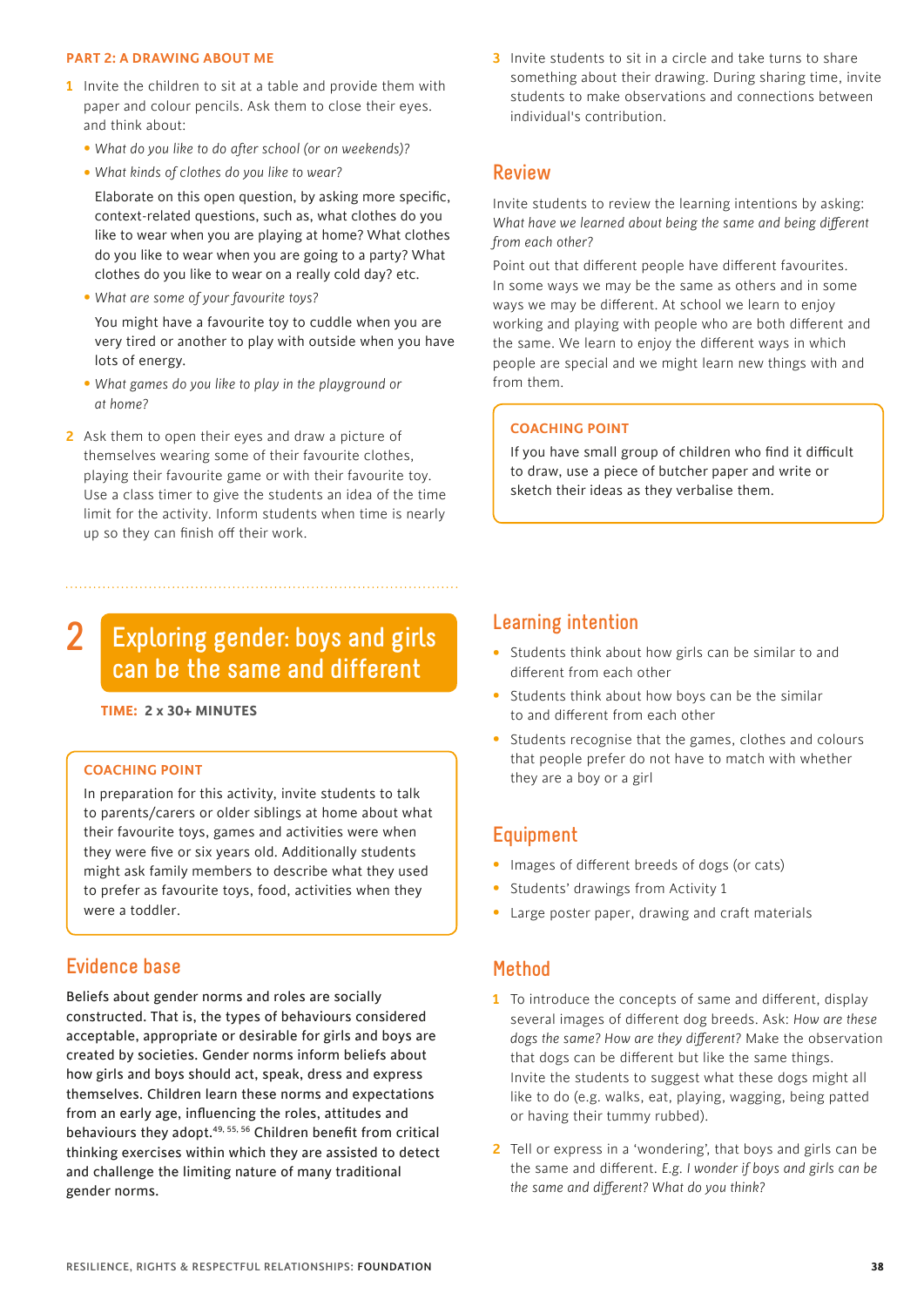- **3** Invite students to bring their self-portrait from the previous activity, and sit in a circle on the floor. Explore what they have learned from speaking with family members and sharing their drawings. While students share, use guiding questions and observations to support them to make connections with the key ideas in this lesson sequence:
	- Girls can be similar to or different from each other
	- Boys can be similar to or different from each other
	- Girls and boys can like and do the same things.

 E.g. I notice that Trang, Andrew, Miguel and Mia like to play football, Suzie likes to play in the construction corner and Cassie likes to listen to soothing music in the quiet corner.

- **4** Ask:
	- *Do girls like to do the same things?*
	- *Do boys like to do the same things?*
	- *Can boys and girls do the same things if they like to?*
- **5** Emphasise that while certain things e.g. colours, toys, games, clothes (include examples from class context) may be more popular with boys than with girls (or vice versa), this does not mean that people cannot enjoy whatever they like, regardless of whether they are a boy or a girl. They can also change their mind and have different favourites at different times. People can have any favourite colour they want. People can have any favourite food they want.
- **6** Broaden the context of the discussion to the adult world. *Just like girls and boys are the same and different, so are grown ups. Men and women can have any favourite clothes or colours, and can choose the kind of job they like.*
- **7** Ask: *Can you think of games and jobs that both men and women can do at home and at work?* Examples might include; football, tennis; 'stay at home' mum/dad, cleaning, gardening, cooking; doctors, firefighters, chefs, pilots, secretary, etc.
- **8** To celebrate the diversity of favourite activities and games girls and boys can (and would like to) play, invite the students to make a class collage. Draw and write games/activities that girls *and* boys can do. Draw and write jobs that men *and* women can do at home, and at work. Annotate the collage with students' statements reflecting the learning intentions.

#### **COACHING POINT**

Use the information generated by the children to focus on 'What boys *and* girls *can* do' and in this way set out to challenge confining stereotypes. Look for examples of men *and* women and boys *and* girls playing and working in ways that show they are not confined by limiting gender norms. Refer to the collage, include the students' examples when discussing stories. Select literature to read to the class that reflects these ideas about gender roles. Find authentic ways to model this yourself.

Additionally, include the idea that people can change their minds about what they like to do; they can play different things on different days. As we grow and change, our preferences can change.

# **3 Anyone can choose**

**TIME: 25+ MINUTES**

# **Evidence base**

Social norms are commonly accepted standards or ways of behaving or doing things. Some are positive, such as showing respect or courtesy. Others are negative, such as presuming that violence is excusable when someone experiences frustration.

Gender norms are those social norms that are differentiated for girls and boys, and men and women. While some gender norms can be positive, such as showing loyalty to family, others can be restrictive and harmful in that they limit people's life choices, lead to inequitable treatment or discrimination, and foster acceptance of gender-based violence.56, 57 For example, gender norms influence the ways in which men and women relate, and they shape the visions that girls and boys have about their careers and futures.<sup>56</sup>

Gender norms are also linked to health-related behaviours, with boys engaging in more risk-taking with drugs and cars and girls experiencing higher rates of anxiety and body image distress.56, 58 Children benefit from activities that assist them to challenge the limiting nature of gender norms.

# **Learning intention**

- Students demonstrate types of self-expression and social and relational activities that boys and girls can do at home and at school regardless of gender
- Students talk about what boys and girls can do if someone tells them that they can't do something just because they are a boy or a girl

# **Equipment**

• Room to move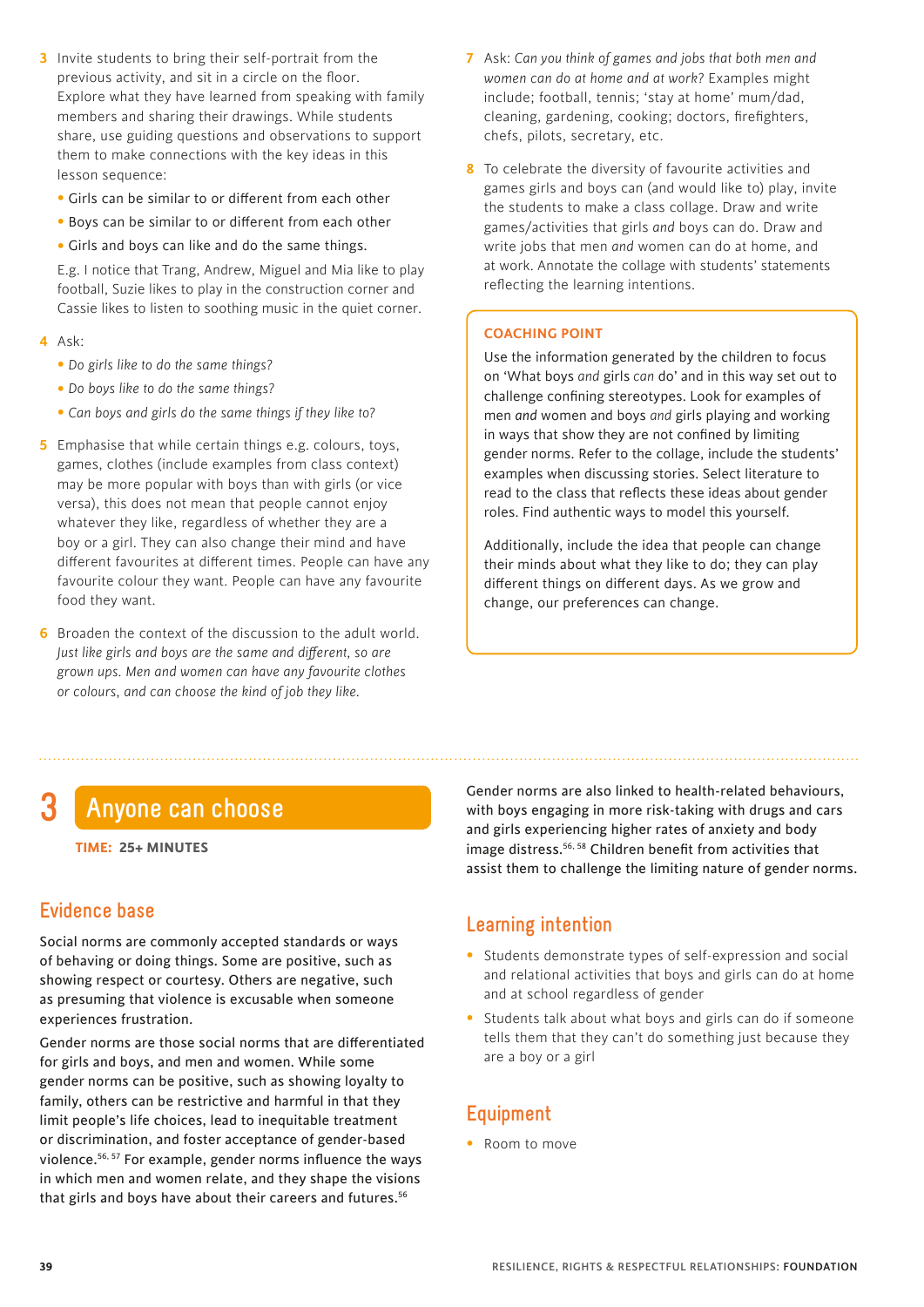# **Method**

- **1** Explain there are lots of things people can choose to do and it does not matter whether they are a boy or a girl. This game will remind them of things that girls *and* boys can do.
- **2** Explain how to play the '*Anyone can choose to…*' miming game. Teach the moves below and have a practice as a class before starting the game.
	- Rock the baby (show arms cradling and rocking)
	- Take out rubbish (one hand holding nose and one a bag held high)
	- Clean the dishes (show wiping motion)
	- Play football (low kick with one leg)
	- Dance around (spin in a circle)
	- Control their anger (a frozen statue).
- **3** Play the game. Before each rotation of the game, the teacher calls out 'Girls and boys can choose to…' and then everyone, including the teacher, mimes the instruction.

 Further Options. As the game progresses, the teacher can stop modelling the action, invite students to add some new moves drawn from their prior work on favourite activities (Activities 1 and 2), and invite a student to call out a move.

- **4** Invite students to think and share which of the activities in the game they:
	- Like to do at home or at school
	- Do not like to do
	- Might like to try or learn to do.

 Point out that we can do, or learn to do, activities that we like, regardless of whether we are a boy or a girl.

**5** Pose the following. While we know everyone can do or learn to do activities that they like, regardless of whether they are a girl or a boy, sometimes people forget!

 Present context related scenarios, such as the following examples, and invite students to suggest a response.

• Ari wore his new pink shirt to school on Dress Up day. Another student went up to him and said, 'Boys can't wear pink! Only girls can.' What can Ari do or say?

Responses might include: 'Yes I can, because pink is my favourite colour. Boys and girls can wear any colour.'

•Jessica was building in the construction corner. Some boys said, 'Girls can't play here. This corner is for boys only!' What can Jessica do or say?

Responses might include: 'Yes I can, because I like building. Building is for girls as well as boys!'

Emphasise that if students regularly experience treatment in class or in the playground similar to these scenarios, they should ask their teacher for help to deal with the situation, because it is not fair.

## **Review**

Conclude the activity by reviewing the learning intentions. Ask students to comment on some of the key activities they came up with that everyone likes to do (boys and girls). Ask if students have learned some things that they could say if someone tells them (or their friend) that they can't do something just because they are a boy or girl.

#### **COACHING POINT**

Take photographs of activities at school portraying boys and girls doing the same activities e.g. male and female teachers washing the dishes in the staff room; boys and girls kicking the football; boys and girls painting.

To reinforce the understanding that girls and boys, men and women can choose to do or be anything that they would like to be, regardless of their gender, collect images / stories of people in the community e.g. female sports teams (such as the Matildas soccer team) female firefighters, female doctors, male childcare workers, male receptionists, male family carers, etc. Refer to these when relevant during the school day.

Additionally, when selecting literature for the classroom include stories that challenge stereotypes, reflect the diverse families and roles within the community. In nonfiction texts, select texts that represent men and women in a diversity of roles.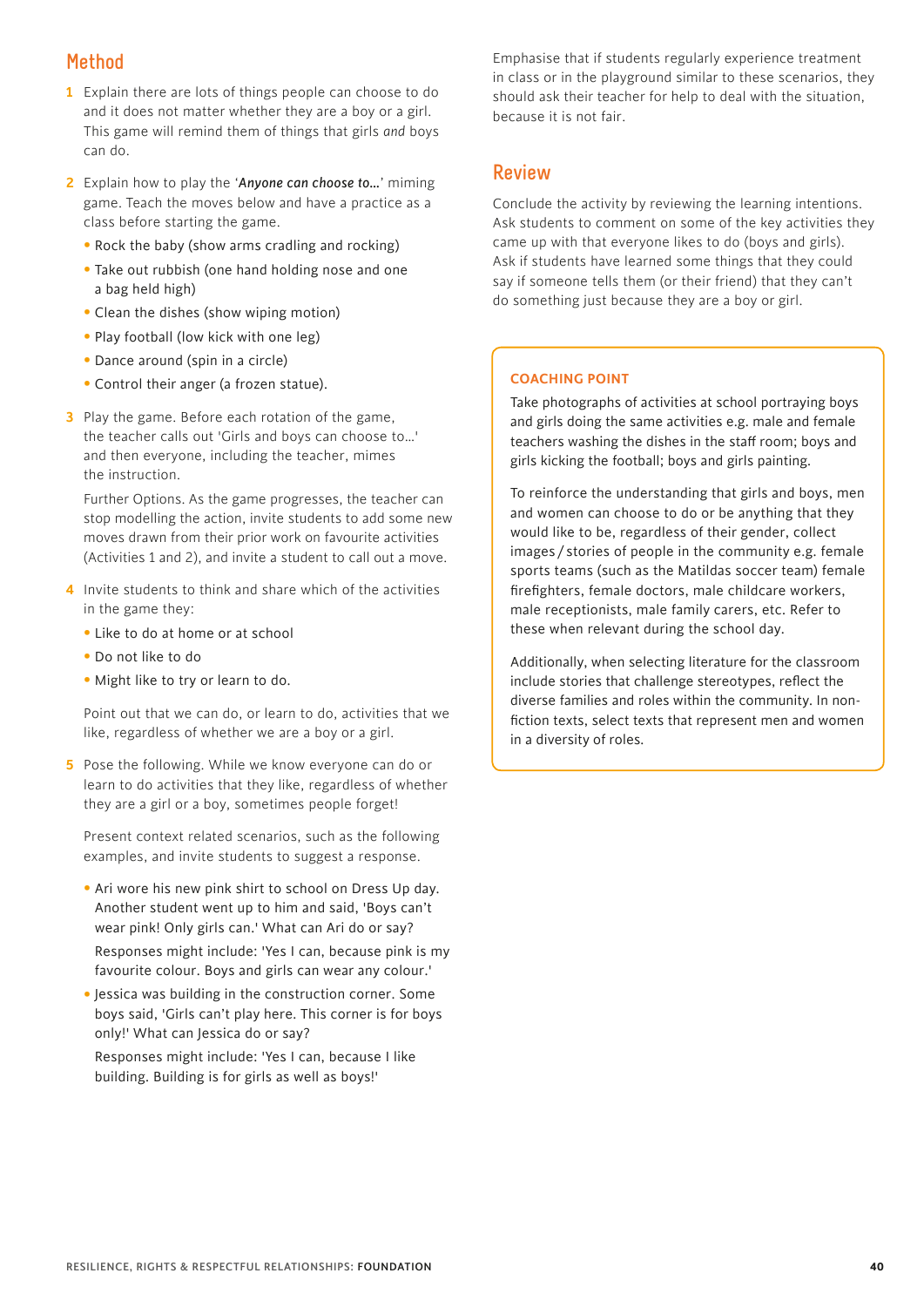# **Everyone can be strong and gentle**

**TIME: 20+ MINUTES**

# **Evidence base**

**4**

Gender norms influence beliefs about emotional experience and self-expression. For example, men and boys are expected not to express their feelings of vulnerability and sadness because 'boys are tough' and 'boys don't cry'.55 Dominant conceptions of masculinity and femininity can limit the possibilities that children see for themselves and others, influencing their behaviour and relationships.

This activity challenges gender norms by demonstrating that both girls and boys can be strong and gentle, and by teaching that both boys and girls need to be able to exercise self-control. This helps to challenge the stereotype that men cannot control their anger, and are entitled to use aggression. It sets the same standards of self-control for boys and girls.

# **Learning intention**

- Students practice being both strong and gentle in the way they move, handle objects and work with others
- Students talk about when it is important to be able to be both strong and gentle at the same time
- Students talk about the importance of being able to be strong and gentle when they feel angry so they do not hurt themselves or others

# **Equipment**

- Room to move
- Bell (optional you can use a hand clap pattern instead)

# **Method**

- **1** Explain that we all need to know how and when to be strong, and how and when to be gentle.
- **2** Introduce the *Strong and Gentle* self-control game. In this game the teacher calls out the move and the children mime it. Ring the bell when you want the students to stop. Switch between strong and gentle scenarios.
	- Show me a strong mountain-climbing person.
	- Show me how you gently stroke a frightened kitten.
	- Show me a strong running-on-the-spot-in-a-hurry person.
	- Show me how you gently and very slowly carry a plate with a big wobbly birthday cake on it across the room.
- Show me how strong you are when you carry a big heavy bag of shopping up some big stairs.
- Show me how gentle you are when you dust the sand off the knees of a toddler who just fell over.

#### **3** Ask:

- *Can everyone be strong?*
- *Can everyone be gentle?*
- *Can women and girls be strong?*
- • *Can boys and men be strong?*
- *Can women and girls be gentle?*
- *Can men and boys be gentle?*
- *When do we need to be gentle?*
- *When do we need to be strong?*

 Sum up by saying that it is important that we all know *when* to be strong and *when* to be gentle, and how to make sure we do not hurt anyone when we are being strong. Sometimes you might hear people saying that boys can't be gentle or girls can't be strong. But we know that is not true. We must *all* know how and when to be strong *and* how and when to be gentle.

- **4** Invite students to move back to their desks in a way that is both strong *and* gentle. Suggest a slow motion walk, as if they were walking on sharp stones in bare feet and must tread very lightly, whilst also being strong about how sharp the stones are.
- **5** When they are back in their seats, compliment them for their self-control. Explain that we call it self-control when people can stay in charge of their bodies like that. Self-control is a mix of strong and gentle. You must be strong to control your feelings and your body, and gentle in the way you move and speak.

#### **COACHING POINT**

To reinforce the learning intentions: throughout the school day (in the classroom, playground, during transitions), look for opportunities to catch students displaying self-control, comment on this to reinforce the concept and compliment the effort it can take to show self-control by using a combination of both strong and gentle.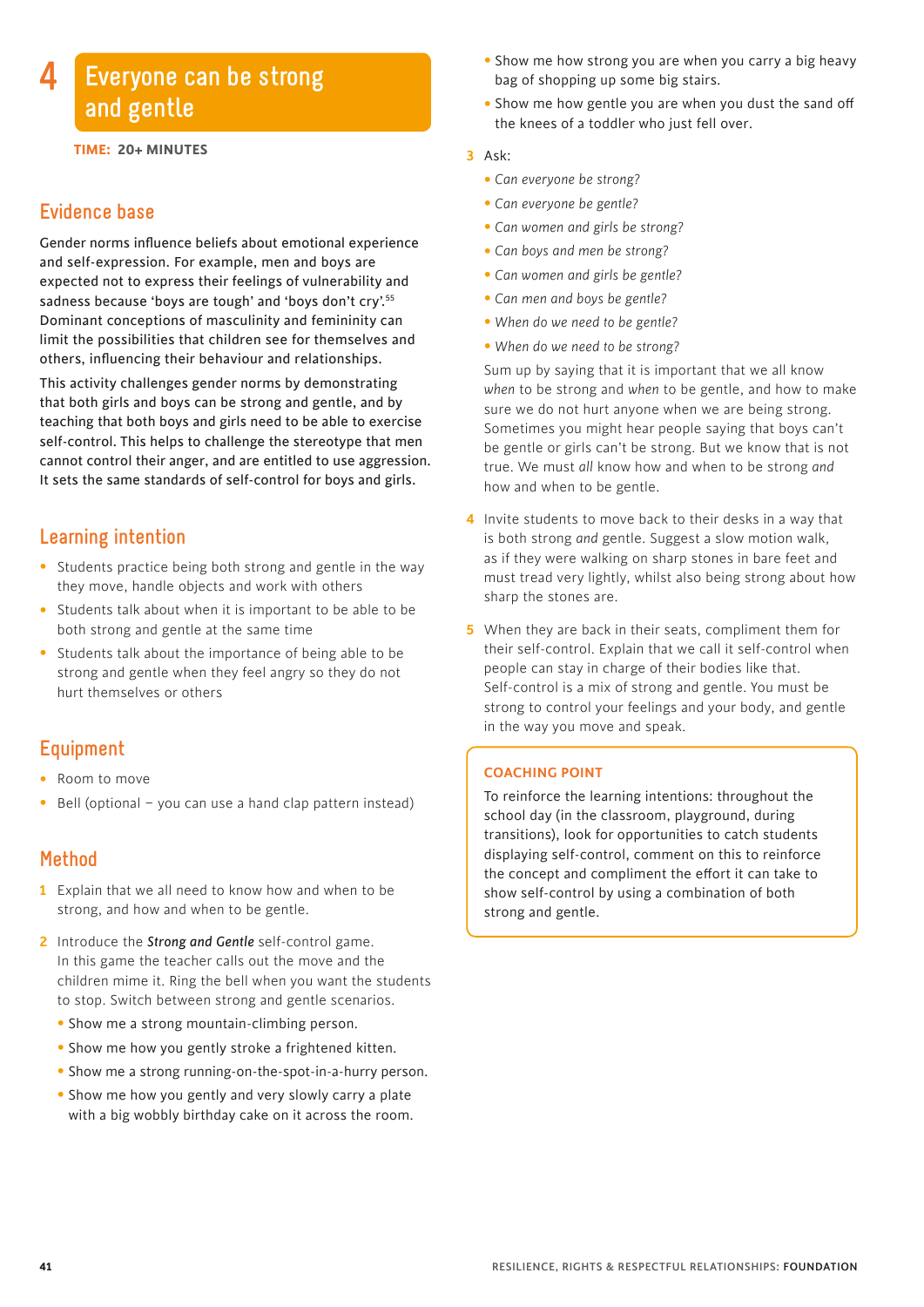# **Reflecting on everyday practice**

- How do you support children to avoid stereotypical gender labelling? E.g. boys are strong, girls are gentle.
- What books and images do you have in your classroom which portray diverse boyhoods and girlhoods, and non-stereotypical gendering of adult persons?
- What approach do you take to enable children from same-sex families to feel comfortable to talk about who is in their family?
- Does your school's anti-bullying or diversity policy specifically include harassment or discrimination based on sexuality, gender identity or intersex status?

# **Extension activities**

- Read some gender diverse stories to the class.
- Read developmentally appropriate literature that challenges gender norms. E.g. McLean, Janet and Andrew (2002) *Let's Make It I'm the Mother* Allen and Unwin; De Paola, Tomie (1988) *The Knight and the Dragon* The Putnam and Grosset Group NY.
- Consider incorporating relaxation, calming or mindfulness activities into the weekly or daily timetable. (e.g. revisit the Melting Tiger – SEL Foundation Topic 5: Stress Management, Activity 1).

# **Talking further**

- Invite students to talk to parents/carers/older siblings at home about what their favourite toys, games and activities were when they were five or six years old.
- Additionally students might talk to their parent/carer and ask them to describe what the students' used to prefer as favourite toys, food, activities, etc. when they were still just a toddler.
- Invite students to ask their parents or carers about some of the different jobs that adults they know have, and whether these jobs can be done by both girls and boys.
- Encourage children to ask parents, carers or extended family if things have changed at all for boys and girls and men and women.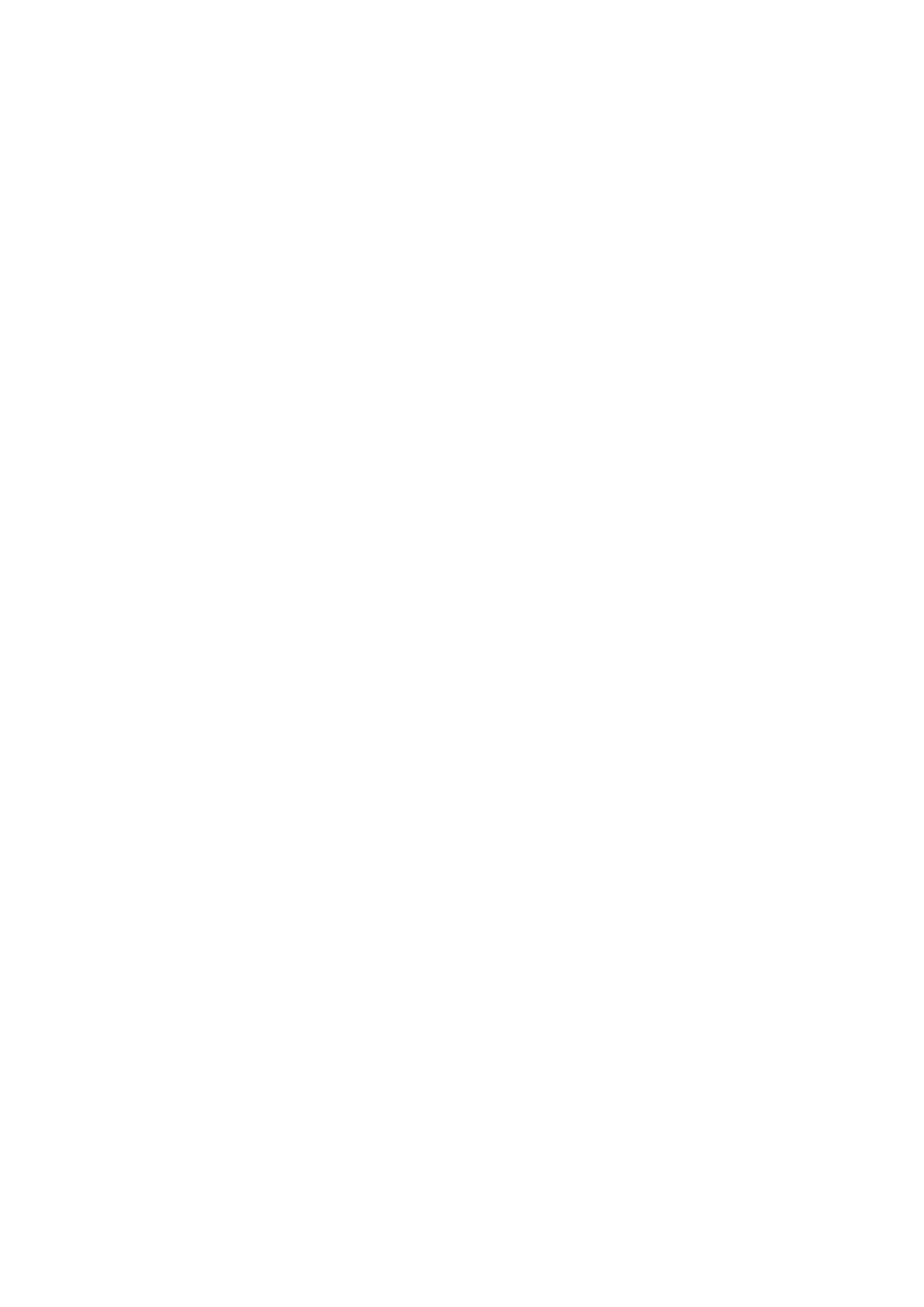# **8 Positive gender relations**

## **AIMS**

#### **Activities will assist students to:**

- Develop an understanding of the negative impacts of gender-based violence
- Develop an understanding of the positive impact of respectful gender relations
- Practice enacting skills to support positive peer relations
- Identify and practice assertive and help-seeking strategies to help keep themselves safe in situations involving gender-based violence.

# **EVIDENCE BASE**

Studies show that school-based violence prevention and respectful relationships initiatives can make a real difference, producing lasting change in attitudes and behaviours in students.<sup>59-61</sup> In effective programs, children and young people learn about the ways in which power relations inform gender relationships. They learn how to translate a belief in respect for others into respectful communicative practices. This requires a focus on skills as well as attitudes. Studies show that effective programs employ participatory and interactive pedagogy.

Participatory pedagogies stimulate the critical thinking necessary to interrogate social norms and to develop the social skills needed in daily life.<sup>62</sup>

## **ACHIEVEMENT STANDARD**

#### **Personal and Social Capability**

- Students identify and express a range of emotions in their interactions with others
- They recognise personal qualities and achievements by describing activities they enjoy at school and home, noting their strengths
- They recognise that attempting new and challenging tasks are an important part of their development
- Students identify different types of relationships
- They begin to identify and practise basic skills for including and working with others in groups

#### **Health and Physical Education**

- They identify and describe the different emotions people experience
- They identify actions that help them be healthy, safe and physically active
- Students use personal and social skills when working with others in a range of activities
- They demonstrate, with guidance, practices to keep themselves safe and healthy in different situations and activities

#### **Critical and Creative Thinking**

- Students generate ideas that are new to them and make choices after considering personal preferences
- Students identify words that indicate components of a point of view
- Students demonstrate and articulate some problem solving approaches curriculum tables

### **CURRICULUM TABLES**

Curriculum tables for the following activities can be found on pages 71–72.

# **1 Fair and friendly play**

**TIME: 25+ MINUTES**

# **Evidence base**

Gender norms can influence what children presume to be permissible within their play.<sup>63</sup> For example, boys may presume that forms of physical violence are permissible as a way to negotiate conflict or dominance, and reject boys who do not wish to or are not able to transact in this way. Classroom activities that question and challenge use of aggression in problem solving can help to create new possibilities for more positive peer relationships.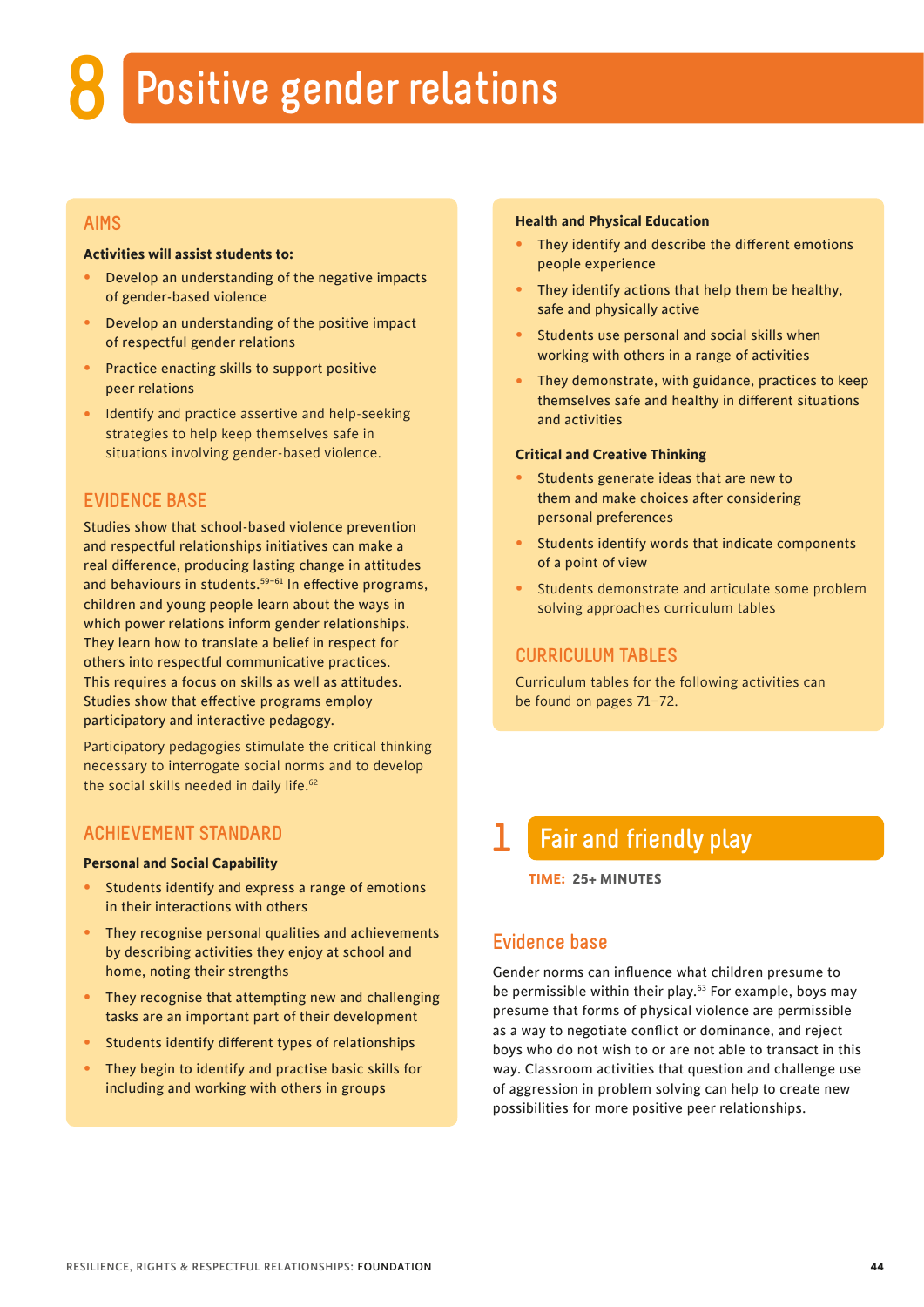# **Learning intention**

- Students review the rules of fair play that are used in popular games
- Students talk about how boys and girls can play in a fair and friendly way when playing together
- Students talk about how boys and girls can play in a fair and friendly way and share space when playing near each other but in different games
- Students talk about how boys and girls can play in a fair and friendly way when playing in boys only or girls only groups
- Students identify that some types of mean talk are about what kind of boy or girl someone else is, and that this kind of mean talk is not fair or friendly

# **Equipment**

• Paper and coloured pencils

# **Method**

- **1** Provide each student with paper and coloured pencils. Ask each student to draw a picture of themselves playing with some friends at school. Use the class timer to give the students an idea of the time limit for the activity. Inform students when time is nearly up so they can finish their work.
- **2** When the students have finished their drawing, place the drawings up on a wall. Invite students to talk about the games they play. Ask:
	- *How do people make sure that the games are fair for everyone who is playing?*
	- *What are the rules?*
- *Who can play?*
- *How do we play together?*
- *How do we play alongside people playing other games?*
- **3** Ask what 'mean' and 'friendly' look like in these games. (Also discuss common games such as sandpit, ball, chasey, adventure playground, make-believe.)

 Discuss that everyone can choose to play in either a fair and friendly way, or a mean way. We can play in a fair and friendly way when playing in boys-only or girls-only groups, or when playing in a mixed group. It is important to be able to be friendly and fair whatever game you play.

**4** Invite students to think about how they can be fair and friendly when working and playing with each other. Invite them to demonstrate this as they pack up and prepare for the next lesson/play break.

 Make regular opportunities to check back in with children about how they are managing to 'play fair' during break time. Post some of the children's suggestions about how to play fair up around the classroom and use these to refer back to.

#### **COACHING POINT**

Reflect on how you talk about gender, respectful relationships and play. A 'boys will be boys' script on the part of teacher or parents will signal that this is an acceptable performance of masculine gender. Additionally, girls may acquiesce when boys seek to take over a play space, and a teacher response such as 'the boys really need to run about and let off steam' may signal to the children that boys are entitled to more that their share and should not be expected to be able to control their bodies.

# **2 What is fair? What is violent?**

#### **TIME: 20+ MINUTES**

# **Evidence base**

It is important to work with children from an early age to consider the difference between fair and friendly play and play that is violent or 'too rough'. This sets the scene for understanding that violence is never acceptable as a mode of resolving a relationship problem.<sup>64, 65</sup>

The simple role play simulations used in this activity engage students with a particular dilemma, assisting them to develop critical thinking skills, and generate, practice and model a range of possibilities for action. Use of participatory methods such as role play simulation are central to the effectiveness of education programs that successfully build positive social skills and attitudes.40

# **Learning intention**

- Students identify the feelings people can have when they are around violence or are the target of violence
- Students identify what bodily sensations people can feel when they are around violence or are the target of violence
- Students match the actions or words that fit with the word violent
- Students demonstrate the actions or words that fit with the words friendly and fair
- Students identify how people feel when their friends play with them in a way that is friendly and fair
- Students identify how people feel when their friends play with them in a way that is violent, mean or too rough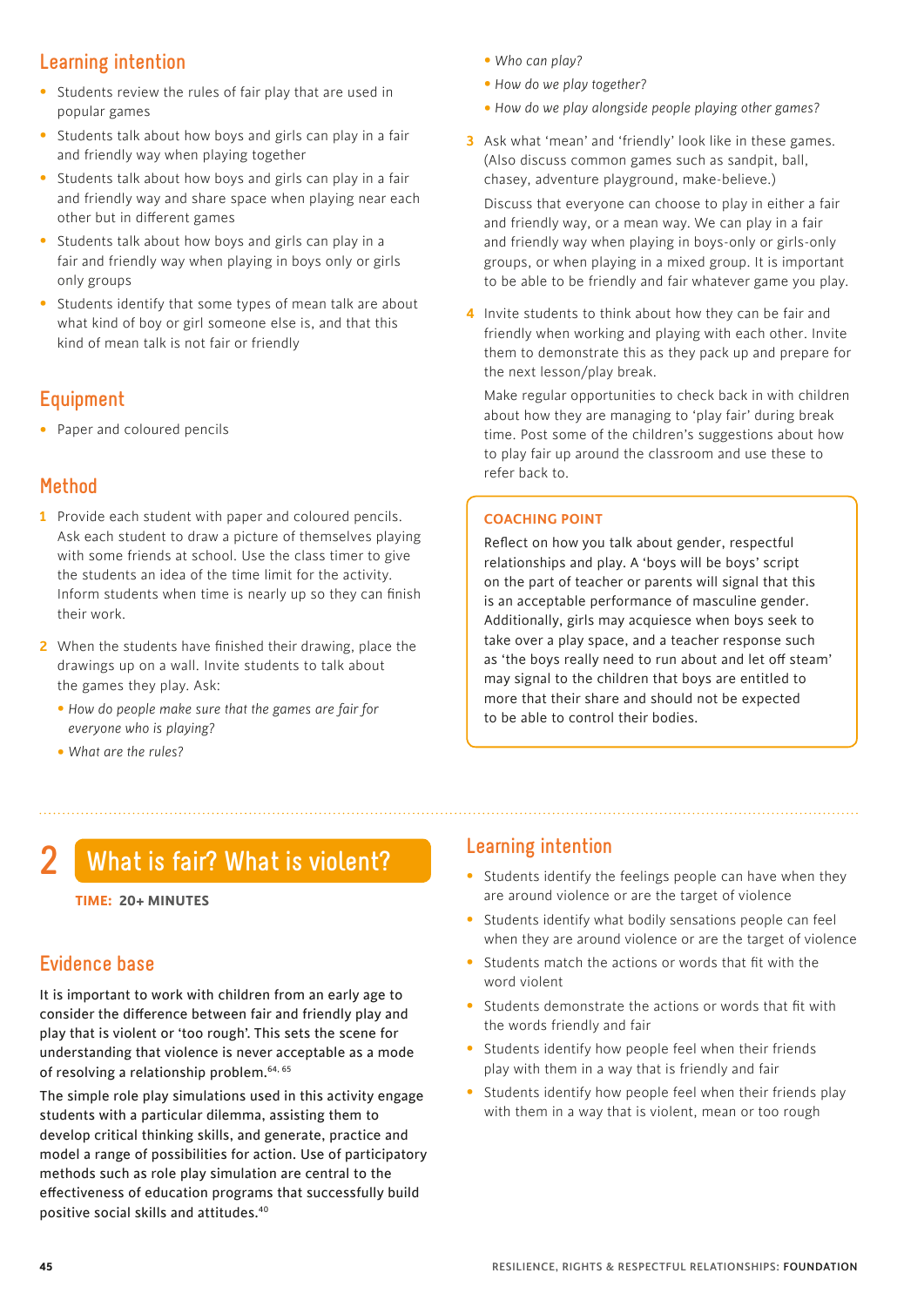# **Method**

**1** Invite students to sit in a circle. Read the following scenario aloud.

#### **TOO ROUGH SCENARIO**

 One day some friends were playing together in the schoolyard and one friend said, 'I don't want to play with you anymore. You are being too rough.' Invite a trio to come out and act that moment of the scene. Leave them in situ as the focus for the discussion.

- **2** Ask: *What might the playmate have been doing that was 'too rough'?* Brainstorm the 'too rough' behaviours. As suggestions are being made, invite a student to show a 'statue' of that behaviour (completely still as movement here can lead to injuries). Collect these 'statues' around the playmate(s) accused of being 'too rough'. Ask: *Are these things mean if boys do them? If girls do them?*
- **3** Ask: *How did these rough behaviours make the other person feel?* Draw input from the central volunteer and from others. Add these as 'emotion statues' behind the 'victim'. Sum up the suggestions by stating that 'too rough' includes actions that hurt someone, or which damage the equipment, or are not fair because some people miss out on turns. Ask: *Can both boys and girls have these feelings?*

#### **COACHING POINT**

Some people prefer to use the word 'target' rather than 'victim' to imply that the perpetrator made a choice and that their act was deliberate. Some prefer to use the word 'survivor' rather than the word 'victim' as they find this word more suggestive of strength and recovery. Others prefer the word 'victim' as suggesting the innocence of the targeted party. Many argue that it is important to avoid use of the label 'bully', as that suggests an identity, and to comment instead on the behaviour.

- **4** Explain that there is a big word for too rough. We can call it **violence**. Ask students to say the word. Thank all the 'statues' that showed the types of violence or ways in which people could be too rough. Thank the 'emotion statues' for helping us understand how it affects other people when we are too rough. Thank the actors for showing the scene. Return them all to the circle.
- **5** Start a second scenario: One day in the playground some friends were playing happily together. The bell rings, so they stop playing, and one of them says, 'I like playing with you. We have fun when we play together.' Ask a pair to model this scenario in the centre of the circle. Leave them there to remind students of the interaction.

 Ask: *What might the friends have been doing that meant they were so good to play with?* (Make links to the previous activity, 'Fair and friendly play'.) With each suggestion, ask a volunteer to show that suggestion in a pose next

 to the pair of friends in the circle. Build up the positive suggestions and actions. Ask: *Are these things friendly if boys do them? If girls do them?*

 Ask: *How did all these actions make their friend feel?* E.g. happy, proud, excited (prompt students to think back to some of the feelings words from Emotional Literacy sessions). Ask: *Do both girls and boys have these feelings?*

 Summarise by stating that you see things like taking turns, joining in, sharing, encouraging, helping and smiling and talking. Explain that there are some useful words we can use to sum up this. Like **fair** – this friend was being fair. And **respect** – this friend showed respect.

- **6** Make some points about gender and fair play. Ask:
	- *Are there times when girls are too rough or violent?* (Yes) *Is this OK?* (No)
	- Are there times when boys are too rough or violent? (Yes) *Is this OK?* (No)
	- *Sometimes boys can think it is OK for them to be too rough or violent, just because they are boys. Is it true that it is OK for boys to be rough or violent?* (No)
	- *Sometimes girls can think they won't really hurt anyone if they are rough or violent, and they think this is just because they are girls. Is it true that girls don't hurt others when they are too rough or violent?* (No).
	- *Can boys and girls play together in a fair way?* (Yes)
	- *Can girls and girls play together in a fair way?* (Yes)
	- *Can boys and boys play together in a fair way?* (Yes)
- **7** Summarise the activity as follows:

Today the class have talked about fair play. Today we have learned that we hurt people when we are too rough or violent. We have learnt that boys and girls should play fair, and boys and girls should not be violent.

 Remember back to strong and gentle? We said that being both strong and gentle at the same time gives us selfcontrol. Who can show us that strong and gentle walking in slow motion on sharp stones?

 That is **self-control**. We all need our self-control when we feel like being too rough or violent. Our self-control is what we use to stop us from hitting people, or biting or spitting or yelling or snatching or throwing things at them.

**8** Today I want you to show me how you walk slow motion on tippy toes with one hand on your mouth, and the other hand behind your back. See – like this. I have my hand on my mouth to show I can have self-control about what I say to people. I don't say mean things. I have one hand behind my back to show I don't hit people. I am tippy toes to show that sometimes I have to try extra hard to be extra strong and gentle in my self-control. Let's see how you stand on tippy toes, one hand behind, and one hand on mouth. Now off you go in slow motion.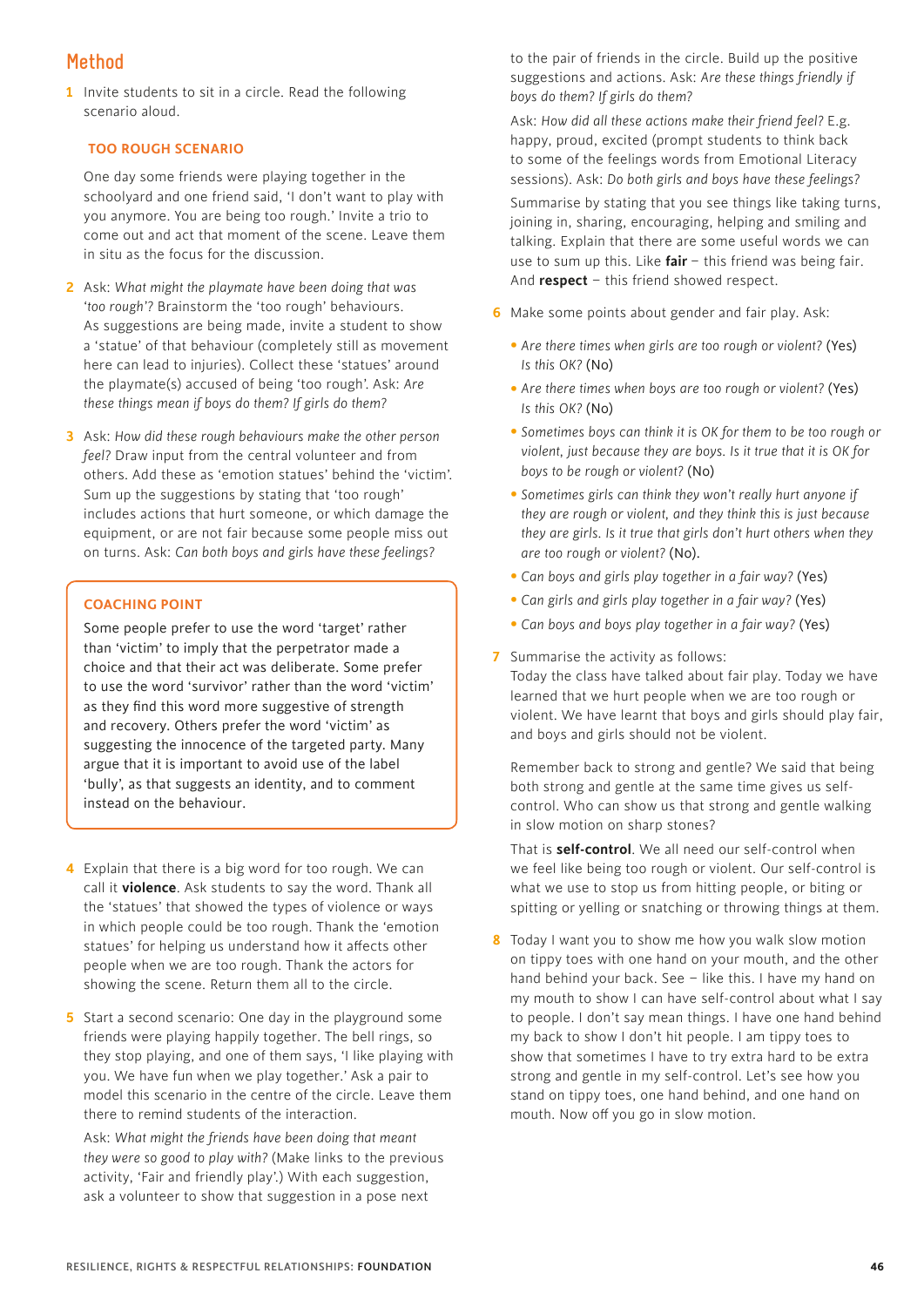# **Sharing the play space and equipment**

**TIME: 25+ MINUTES**

# **Evidence base**

**3**

Effective gender and social health education programs provide opportunities to build a positive relational climate in the class.<sup>25, 66–68</sup> Participatory activities, including games provide opportunity for children to develop and practice their interpersonal skills and to gain experience in working within mixed sex groups.<sup>40, 69, 70</sup>

# **Learning intention**

- Students identify and practice ways to organise sharing of play space or equipment
- Students identify what effects it can have on others when others won't let them join in the play space or equipment
- Students reflect on what happens when some groups take more than their share of the play space or equipment
- Students propose actions to ensure boys and girls can share and play together as well as alongside each other in a fair and friendly way

# **Equipment**

• Room to move in an outside space

# **Method**

- **1** Introduce the lesson by reviewing the key ideas of the activities in this topic so far.
- **2** Take the class into the playground. Visit a number of different popular play spaces. Arrange for students to demonstrate 'how' to play in a fair and friendly way in these different places. Ask:
	- *What emotions might students feel if people do not share the play equipment/play spaces fairly?* (Recall the emotions vocabulary from Topic 1)
	- *Why is it important to share the play equipment and let everyone join in?*
- **3** Arrange for the class to play a game all together in the yard (choose one of the examples provided or an optional game provided at the end of this topic). Talk with them about how the game can help them to enjoy being with each other and to play with people they do not usually play with in the yard.

#### **COACHING POINT**

Catch children being fair or friendly and strong or gentle. Name and acknowledge this positive behaviour.

#### **Review**

Review the learning intentions. Ask:

- *Which of the rules in the game help us to play well together?*
- *Which rules of the classroom help us to learn and play well together?*

#### **EXAMPLES OF PLAYGROUND GAMES: DUCK, DUCK GOOSE**

The players sit in a circle facing inwards.

One player is chosen to be the 'tapper' and walks around the outside of the circle. As they walk around, they touch each player gently on the head while saying, 'Duck, duck, duck', and at some point tap a player and say 'Goose'.

The goose then jumps up and chases the tapper around the circle. The tapper in turn tries to get all the way back to the goose's spot without being caught.

If the tapper gets home safely, the goose becomes the new tapper and the game starts again. If the goose catches the tapper, the game starts again with the same tapper.

#### **FARMER, FARMER, MAY WE CROSS YOUR RIVER?**

One player is named the farmer and stands in the middle of a designated area of the playground. The other players stand behind the line, in a row about 10 metres away from the farmer. A designated 'home' area is agreed, usually the opposite end of the play area.

The players call out 'Farmer, Farmer may we cross the river?' The farmer replies, 'Not unless you have the colour ….. on.'

The players who have the colour on may cross the playground safely to the designated home area.

The farmer then counts to five, and on five other players must walk or run 'home' while the farmer tries to catch them. Anyone who is caught helps the farmer to choose what colour the players should be wearing next to be able to cross the river.

The game continues with a different colour each time until the last player is caught and she/he becomes the farmer.

#### **WHAT'S THE TIME WOLF?**

One player is chosen to be Mr/Mrs. Wolf.

The other players stand in a line on the opposite end of the playground about 10–12 metres away from Wolf. This line is 'home'. Wolf stands with his back to them.

The players call 'What's the time Mr/Mrs Wolf?'

Wolf replies '4 o'clock.' (For example.) The players move forward the same number of steps (four steps for 4 o'clock.)

The game continues until Wolf thinks the players are close enough to catch and after being asked the time again he replies, 'Dinner Time', then turns and chases the players. The first player caught becomes Wolf.

If Wolf does not catch anyone, they have to be Wolf again.

If a player reaches Wolf before dinnertime, they tap Wolf on the shoulder and run for home. If the player gets home then they are safe, if caught, they become Wolf.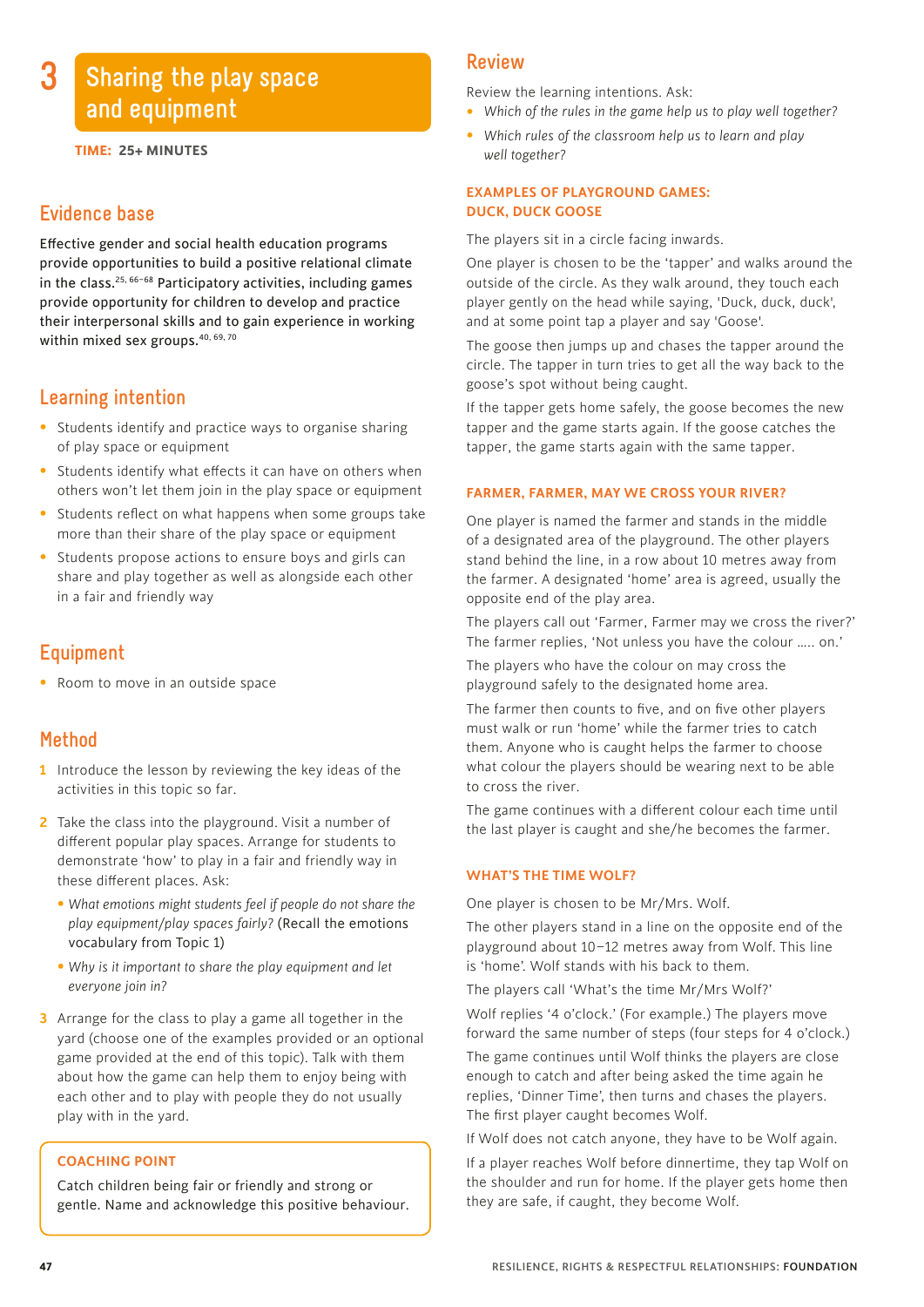#### **GRANDMOTHER'S FOOTSTEPS**

Players stand at 'home' base in a line. 'Grandmother' stands with her back to them about 10 metres away.

The players creep forward, but when Grandmother whirls round they must stop moving and freeze. If she sees any of the moving, she sends them back to the starting line again. The player who is the first to touch Grandmother on the shoulder becomes the next Grandmother. (It may be a good idea to set a suitable time limit between 'whirls', or Grandmother may spend most of the time facing the players searching for movement.)

#### **Witnessing gender-based violence at school 4**

**TIME: 20+ MINUTES**

# **Evidence base**

Violence against women is a profound problem in Australia with significant social, health, economic and other consequences.71 While it is often not labelled as such, the kind of bullying that children experience at school is often gendered in nature. Moreover, bullying and violence in school often mirrors the types of gender violence that take place in the broader community.

This activity introduces scenarios in which children experience bullying based on their gender. Students consider the impact of these behaviours and practice assertive responses, including peer-support and help-seeking. Research shows that many children, especially boys, are reluctant to seek help in the face of bullying<sup>72</sup>, highlighting the importance of explicit efforts to normalise and practice help-seeking.

# **Learning intention**

- Students can recognise types of gender-based violence
- Students practice responding assertively to gender-based violence

# **Method**

**1** Bring students together for circle time or group time. Explain to the students that you are about to tell a story about Su-Lee who has a problem. Tell students that at the end of the story, we are going to use what we have learned in previous activities to try and help Su-Lee.

#### **SU-LEE AND THE SANDPIT**

Su-Lee loved the sand. Her favourite place to go on the weekend was to the beach. She loved digging, building sand castles and creating roads and paths in the sand. She was very good at making enormous sand castles, sometimes by herself and sometimes with her grandfather and sometimes with her bigger brother.

Su-Lee was so excited when she went to visit her new school Sunnyside Pier Primary School because it had a huge sand pit with wonderful golden sand full to the edges of the pit. At the side of the sandpit was a bucket full of spades, rakes, buckets and containers – perfect for building sand castles.

On her first day of school Su-Lee went straight to the sandpit at lunchtime. She picked a blue spade from the bucket and started to build a sand castle. As it started to grow three boys came over. One of the boys, Josh said, 'Hey this sandpit is only for boys'. Su-Lee said, 'No, everyone can play in the sandpit'. Luca one of the other boys stood on her sand castle and smashed it down. Mark walked past her and bumped her. Su-Lee went over to the teacher on yard duty and told her. Miss Julie came with her to the sand pit and said to Josh, Luca and Mark, 'This sandpit is for everyone to play in'. The boys said, 'Yes Miss Julie'. Miss Julie went to see what was happening with the children kicking the soccer ball. Su-Lee just started to build her sand castle again and the bell rang.

Next day at lunchtime Su-Lee ran to the sandpit. She went to get a spade but they were all gone. She noticed there were two spades beside Luca. She went and asked Luca if she could use one of them. He said, 'No! These spades are for the boys. See – they are blue'. Su-Lee said, 'That's not fair. All you boys have spades and this is spare'. Luca stood up and put his face up close to Su-Lee and yelled, 'No, no girls! Now move!' He stood with his hands clenched and a spade in each hand. The yelling really scared Su-Lee and he seemed really big. She thought he might even hit her with those spades. Su-Lee ran away and sat on the seat. Her heart was pounding and she felt like she was going to cry.

- **2** Discuss the story with the children. Ask:
	- *Who was stopping Su-Lee from playing in the sandpit?*
	- *Was this fair and friendly?*
	- *Could this happen at our school?*
	- • *How do you feel when people yell at you or you hear people yelling at a friend? How do you think Su-Lee felt?*
	- *What could Su-Lee do next?*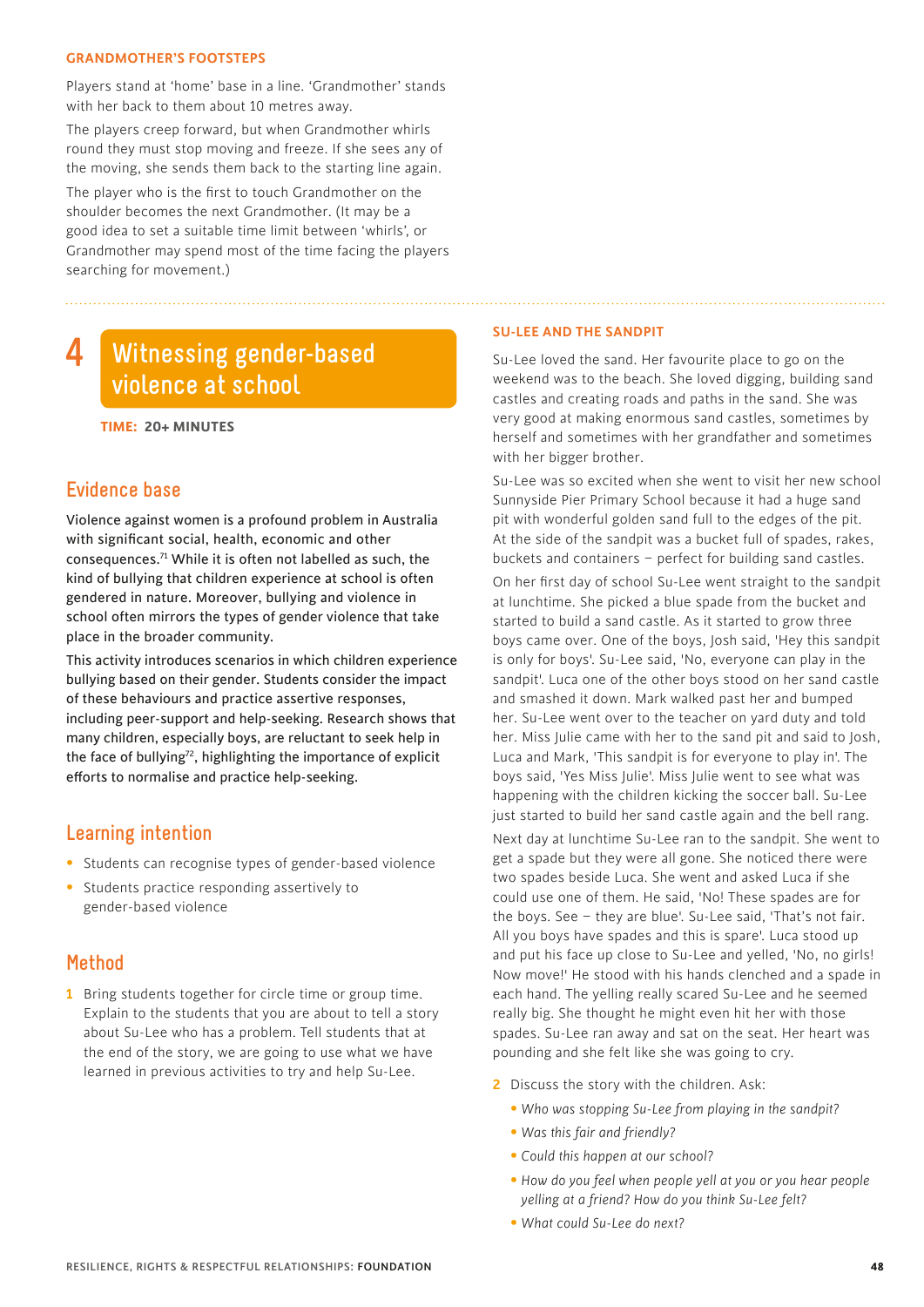- • *How might other children help make it safe and friendly for Su-Lee?*
- • *What does Luca need to learn? What can other children do to help him to learn this?*
- **3** Ask students how to help Su-Lee with her problem. Students can turn and talk to a partner before sharing ideas. (As they share, praise/draw attention to assertive behaviours and help-seeking skills, such as using a calm and strong voice, naming the problem, explaining what help they need, etc.)
	- *What might you say to Su-Lee?*
	- *What might you do?*
	- *Whom might you ask for help?*
	- *What might you say to Luca?*
	- *What might you do?*
	- *Whom might you ask for help?*

 Emphasise that sometimes when we feel very upset about the way someone is treating us or the way someone is treating someone else, we need to ask for help. Review the help-seeking strategies introduced in Topic 6 (Help-seeking): speak in a calm strong voice, name the problem, explain what help you need.

**4** Invite a pair of students to role-play asking a teacher to help Su-Lee (or Su-Lee asking for help), before inviting students to practise the help-seeking process. Compose several context-based scenarios like the two examples below to which students can respond. They can respond with an assertive statement, or decide to ask for help.

 Anthony is playing on the adventure playground with his friends Susie and Ella. Toby walks up and laughs, chanting 'Anthony's a girl, 'cos he plays with girls! Ha! Ha!' What can Anthony say or do?

 Julia likes to wear shorts to school every day, so that she can play on the balance beams and monkey bars in the adventure playground. Some of the girls in her class tease her every day, calling her Julio, because she dresses like a boy. She has told them why she likes to wear shorts and that her name is Julia. In class, when it is mat time or group work, they will not let her sit near them. Today when she came to school with a new short haircut, the teasing got worse and lots of other children joined in. Julia feels very upset. What can she do?

#### **COACHING POINT**

This activity can prompt children to reconnect their own experiences of exclusion or violence, so end on a positive note about what children can do. Also be alert to any signs that there is a need to have a follow-up conversation with individual children who may have experienced bullying or violence. Revisit activities from previous topics (e.g. Positive coping, Problem-solving and Help-seeking) to discuss skills and strategies to support Su-Lee and help Mark, Josh and Luca to change their behaviour. In particular, refer to Topic 6: Helpseeking, Activity 4: How to ask for help.

# **5 What are clothes for?**

# **Evidence base**

It is important to teach children that other people do not have the right to hurt or to intrude upon their bodies.

Protective behaviours refers to behaviours which enable children to recognise situations in which their personal space and sense of safety might be compromised and consider what to do in these situations to ensure a safe outcome. Programs that increase awareness, knowledge and protective behaviour skills, aim to prevent and reduce child abuse and violence by building children's comfort level to disclosing inappropriate sexual advances.73

School-based abuse prevention programs for early childhood and primary school children have been found to be effective in increasing student knowledge and protective behaviours.73–76 One of the steps in teaching protective behaviours to children is for them to learn about privacy.

For example, learning there are certain parts of the body that are more private than others which we do not allow most people to see or touch. Increasing children's understanding that they have rights over their bodies, and providing strategies that they can use to protect their bodies from hurt, harm or intrusion upon their dignity, can enable children to seek help.

# **Learning intention**

- Students list the different uses that clothes have for providing protection for the body
- Students will identify that clothes are also used to cover parts of the body in order to meet the standards of modesty and decency that apply in different settings

# **Equipment**

• *Sam handout*

**TIME: 20+ MINUTES**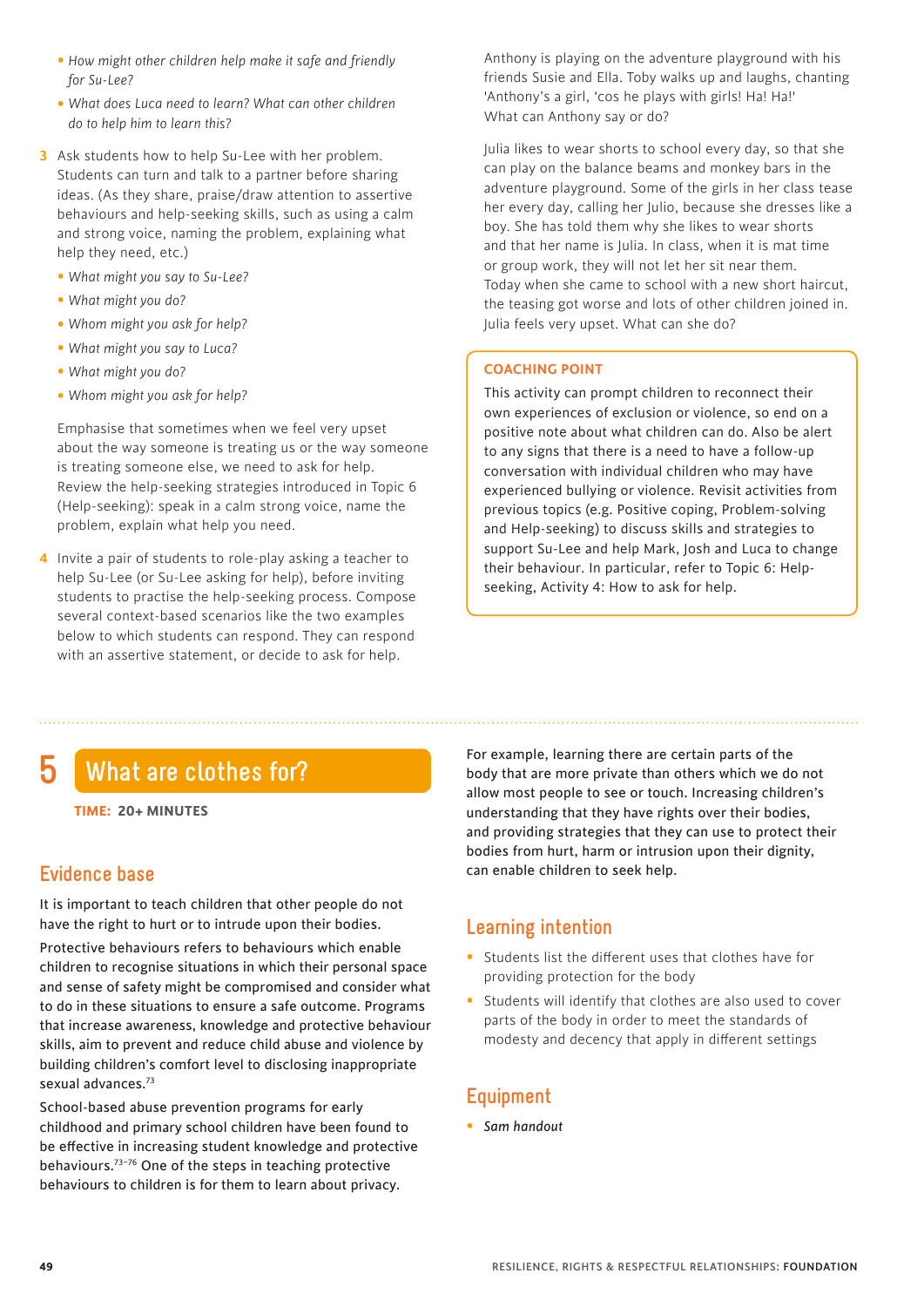# **Method**

**1** Introduce the class to *Sam*. Tell students they are going to help Sam to learn about what clothes are for.

Ask: *Who can tell what we use clothes for?* 

 Ask the students to suggest clothes that Sam might wear in different conditions or occasions.

- *What does Sam need clothes for on a hot day?*
- *If Sam is playing sports, what sorts of clothes does Sam like to use?*
- *What about if Sam wants to go swimming?*
- *What about if Sam wants to take a shower or bath?*
- *What if Sam is going to a party or special celebration?*

 Tell students that clothes protect Sam's body (to keep it healthy and safe). Sam wears clothes to keep warm when it is cold, or dry when it is raining. Some clothes help to protect Sam from the hot sun and Sam wears special clothes when going to [karate/swimming/ celebrations]. Underneath Sam's clothes Sam wears underclothes (or undies) to keep parts of Sam's body comfortable and private.

 Explain that the body parts we cover with our underwear have lots of names. Some are slang names or names that we use when we are young. There are also names that are the scientific names. For example, at the back both girls and boys have a bottom. We also call the bottom our buttocks. At the front, males and females are different. The boy has a penis. The girl has a vulva.

 Sometimes we call these body parts 'private'. This is because they are the parts we usually keep covered with clothes or bathers when we are out in the public area like at school or at the shops or in the park. On the chest, both boys and girls have nipples. As girls grow older, they grow breasts where the nipples are, but boys don't.

- **2** Explain that Sam has some questions. Ask each question on Sam's behalf and invite the class to answer.
	- •*Is school the right place to take all my clothes off and run around with nothing on?*
	- •*If I am hot at school is it OK to take my clothes off and run around in my underwear?*

# **Review**

#### Ask:

• *What do our clothes do for us?*

• *Should I wear my bathers to a winter football game? Why not?* Thank the students for helping teach Sam that clothes are used for:

- Safety
- Comfort
- To make us look smart
- To help us play well in active games or sports
- To protect us from the sun and from the cold and rain
- To protect our privacy.

Explain that for each of us, our body is our own. And other people do not have the right to hurt us. And there are some parts of the body we like to keep private. We taught Sam that while we take our clothes off to shower or bath, we keep some parts of our bodies covered the rest of the time with our bathers or underwear or other layers of clothes.

#### **COACHING POINT**

#### **Talking about body parts and privacy**

This activity helps students to learn that there are some parts of the body that are private. It is important to emphasise that while we keep these body parts private, there is nothing bad about them, they are just private. Additional teaching and learning materials are available to schools that provide sexuality education to children of Foundation age. This includes working with children to know and name the main external parts of the body and the agreed names for the external sexual parts, for example, penis, vulva, breast and buttocks (or bottom). Being able to name their body parts can assist those children who need to report abuse.

The resource provided by the Victorian Department of Education and Training is called *Catching on Early* and is available via the following link: [https://fuse.education.](https://fuse.education) vic.gov.au/Resource/LandingPage?ObjectId=ee5cfd49- 48e7-4698-a06d-37e2e21cbbd9&SearchScope=Teacher

#### **Responses**

When talking about private or sexual body parts, students may giggle or say that it's rude. Do not reprimand them for this. This is an expected response and demonstrates the child understands there is something different and private about these parts.

#### **Respect**

Seek to include context-based examples throughout the activity. Stress the need to show respect for the different customs that people have about dress and about physical contact.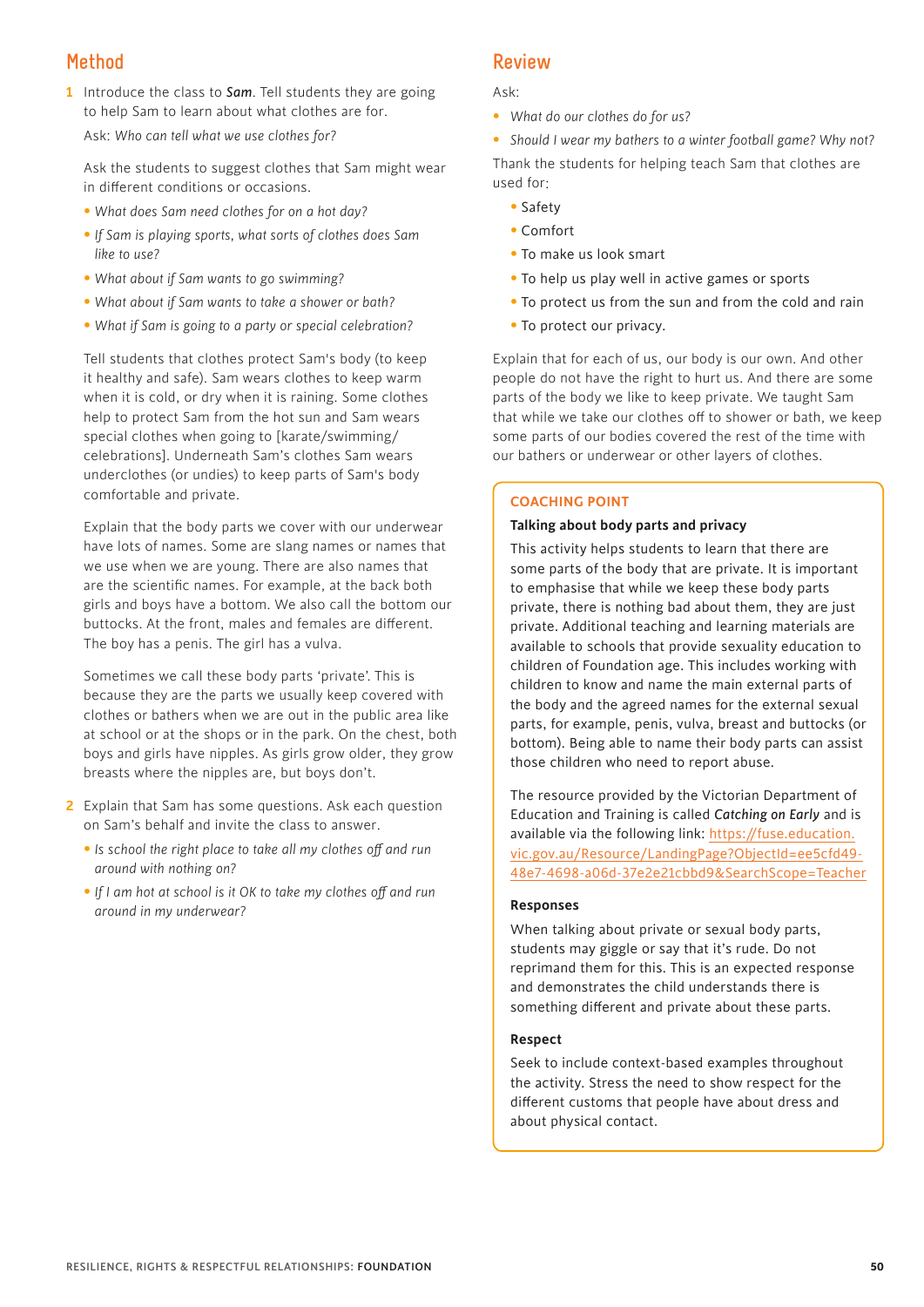# **SAM**

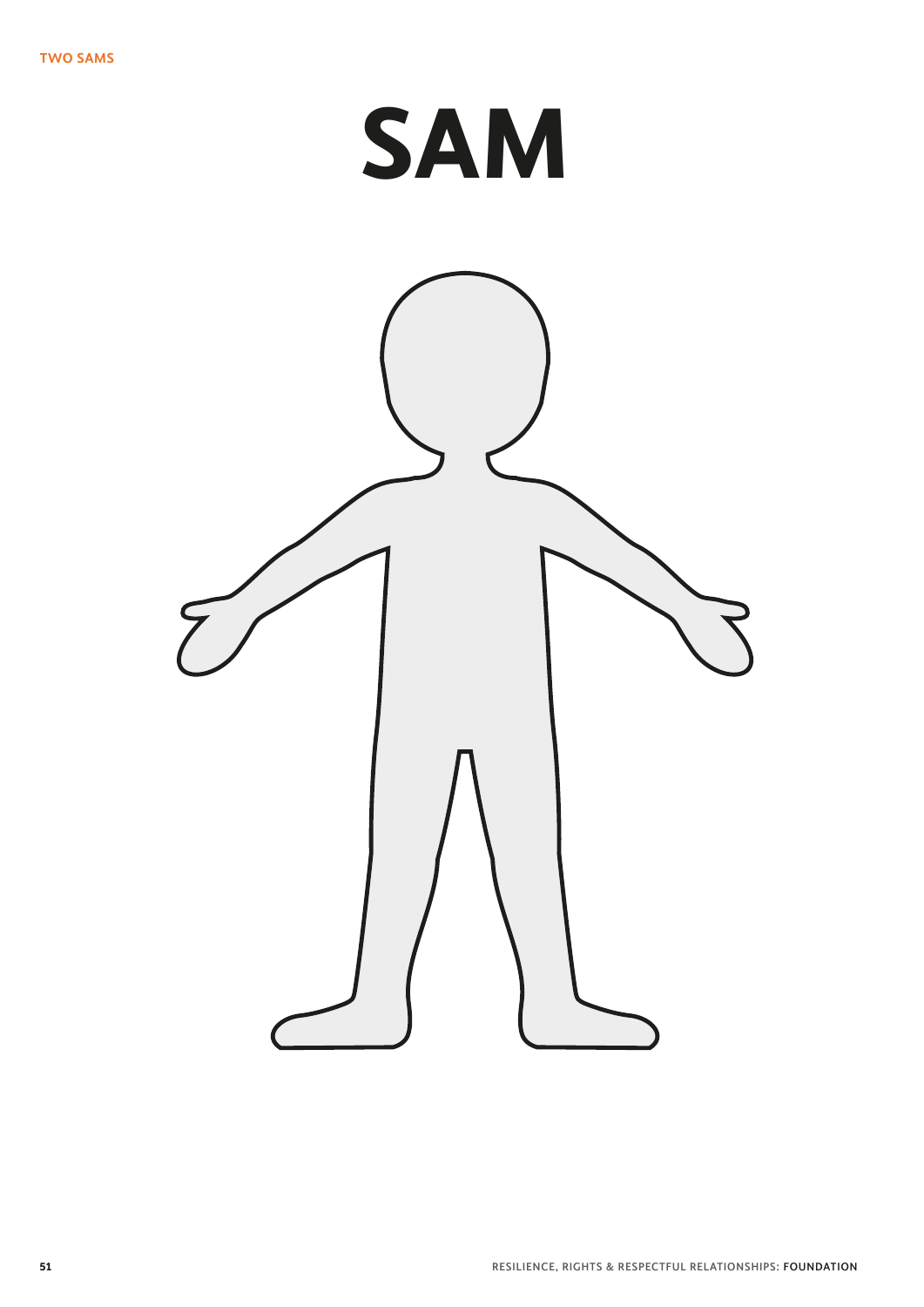**TIME: 20+ MINUTES**

### **Evidence base**

Children in preschool and the early years of school are often seen as being too young to understand or experienced gender discrimination or gender violence. However, many young children do encounter gender discrimination and some are exposed to forms or harassment and violence enacted by other children or by adults.

Family violence is often witnessed by the children who live in the household. $77$  In Australia, domestic, family and sexual violence is found across all cultures, ages and socioeconomic groups.78 Hence children need the language and strategies to challenge these experiences and to protect themselves. Components of successful programs include teaching children to identify and resist inappropriate touching, reassuring children that it is not their fault if they experience abuse, and learning the proper names of their genitals.<sup>73</sup>

The self-care and help-seeking strategies (e.g. the NO, GO, TELL strategy used in this activity) help children to understand that they have rights over their own bodies, and if these rights are violated, they can seek safety and support. There is a delicate balance to maintain between overexposing children to stories about the types of violence that can occur, and equipping them to seek support if they or others around them are the targets of violence. This can be done by teaching them simple concepts such as 'my body belongs to me', and 'I have the right to say no and to seek help if someone is hurting me'.79 Research into school-based prevention programs which teach protective behaviours have been found to be effective in increasing student awareness and use of protective behaviours.<sup>73-75</sup>

## **Learning intention**

- Students practice ways to tell people when they do not like the way their body is being touched or treated by others
- Students will practice ways to seek safety when in the presence of violence or inappropriate forms of personal contact
- Students will practice ways to seek help and inform a trusted adult if they or others they observe are treated inappropriately by others

# **Equipment**

- Print out of the *Sam handout*
- *NO, GO, TELL display cards handout*

# **Method**

Reintroduce Sam to the class. Explain that Sam has a second problem. Sam is not sure what to do if he or she ever needs to keep their body safe. Sam has learnt about clothes and how to keep safe from sun or cold. But what about how to keep Sam's body safe if someone is hurting it, or trying to touch Sam on parts of the body that are private – for example his penis or bottom or her vulva or bottom?

#### **COACHING POINT**

Avoid gender stereotyping with Sam in this scenario by emphasising that Sam could be a boy or girl as you discuss NO, GO, TELL. Instead of having to use 'he' or 'she', you can use the plural 'they', which is inclusive of both genders and assists all children to identify with Sam.

**1** Ask: *What can Sam do if someone is hurting their body or trying touch their private parts?*

 Sum up the student responses. Explain that for each of us, our body is our own. Other people do not have the right to hurt us. If this happens, there are things that we can do.

 Invite the class to help teach Sam a simple way to remember what to do if someone is hurting them or if someone wants to touch private parts of their body.

**2** Show the students the word cards. Explain the 'NO, GO, TELL' in the following manner.

#### **NO**

 Ask: *Who knows how to say no?* (Everyone) *When do you say no?* After the children have given some answers, emphasise that when they were little they learnt to say 'no' to tell people to stop doing something, or to tell someone that they didn't want to do something. 'No' is a very important word and that is why we learn it so early.

 Sam can say NO if someone wants them to do something that makes them feel uncomfortable. This scared or uncomfortable feeling might give them a strange sick feeling in their tummy or a lumpy feeling in their throats. Sam can say NO if the other person is hurting them or making them feel scared. Invite the class to show Sam what NO sounds like.

#### **GO**

Explain that sometimes when we tell people  $NO - it$  is not enough to stop them. In this situation we can teach the Sam how to GO. They can go to a safer place. Invite the class to echo your GO loudly.

GO means Sam can move away. Sam can find a safe place to go. They can do this to get away from a scary person, or to get away from someone who might hurt them, or make them feel uncomfortable about their body.

Ask: *Where can we go to be safe? Who can we ask for help?*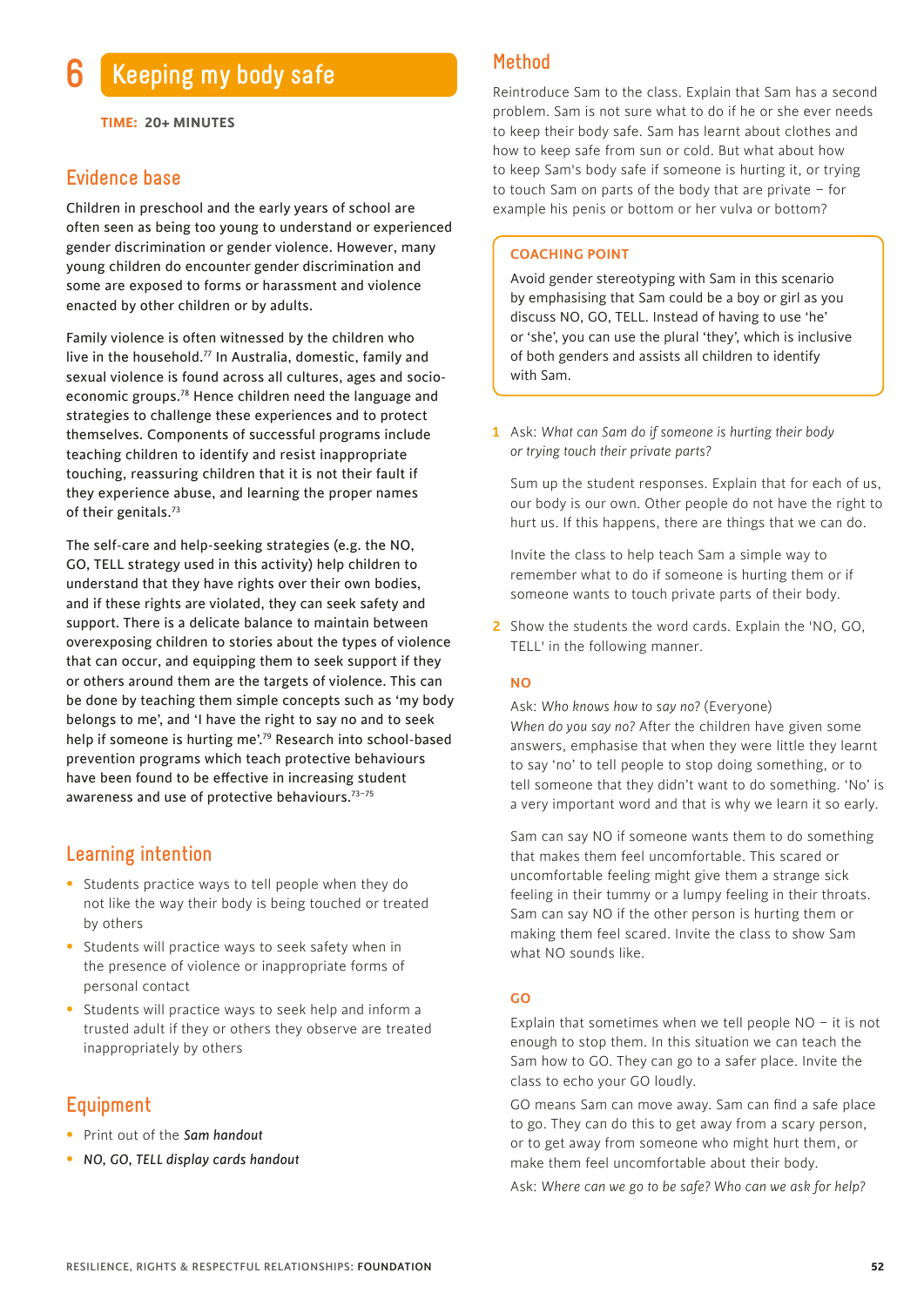#### **TELL**

Explain that there is one more thing that Sam can do. Sam can TELL. Sam can tell someone what has happened. Sam can tell someone how they feels. They can tell a safe grown-up if someone is hurting their body or wanting to touch parts of their body that Sam does not want people to touch. If that grown up won't listen or won't believe him, he can try a different grown-up to tell.

 Make the NO, GO, TELL model into a song or chant with accompanying movements and sing it with the class. (Optional.)

**3** Explain that Sam has some friends and they need help to use the NO, GO TELL model. Use a selection of the scenarios to pose as problems for the children to advise on. Invite students to demonstrate a response, or set pairs the challenge of practicing with each other.

#### **COACHING POINTS**

Activities in Topic 6 (Help-seeking) provide opportunities for students to practice asking for help. The key help-seeking steps in the Foundation program are: approach the trusted grown-up (e.g. teacher); use a calm and strong voice; tell the grown-up the problem; tell the grown-up that you need help. Guide students to use this process when analysing the scenarios. You might choose this time to have students review their list of people they can you to if they feel uncomfortable or scared.

#### **NO, GO, TELL SCENARIOS**

- Arif is Vicky's friend. He squeezes Benita's arm and makes it hurt. He laughs. But it is not funny for Vicky. She wants it to stop. Arif says it is only a game and she should not be a cry-baby. What could Vicky do or say? Who could she tell?
- Ashini is climbing on the monkey bars and a boy stands under her and lifts up her dress. What could Ashini do or say? Who could she tell?
- Bruno is waiting at the gate for his Dad to pick him up. Some older children are waiting there too. Some boys touch him on the bottom and laugh. They try to pull his pants down. What could Bruno do or say? Who could he tell?
- Johnny has an uncle who always wants to kiss him even when he is playing. Johnny only likes to kiss his mum and his Nana and Pa when he is saying goodnight to them at bedtime. What could Johnny say? Where could he go to? Who could he tell?
- Shani is at a birthday party with her mum and dad. When they leave, a friend of her dad's asks her to give her a hug goodbye. Shani doesn't know this person and feels uncomfortable to give them a hug. What could Shani say or do? Who could she tell?

#### **COACHING POINTS**

**Protective interrupting** is a strategy that teachers can use to interrupt students who begin to disclose private information in an assertive and respectful way. It is a teaching strategy designed to protect the person telling the story from disclosing in front of the class; class members from the distress at hearing the disclosure, or exposure to high risk behaviours; the fidelity of the lesson/program; and the teacher from diverting discussion away from the focus of the lesson.

**Follow-up, referral and reporting**: If concerns arise about the wellbeing of a student in your class, followup afterwards. Talk to the student. Refer the matter to the Principal, wellbeing coordinator or another designated staff member in the school. Continue to monitor the student. Use defined school referral pathways and processes to assist you.

**Mandatory reporting**: School staff have obligations and responsibilities for identifying and responding to child abuse and/or neglect, including allegations of sexual abuse. There is more information about Department policies available through the link below.

<http://www.education.vic.gov.au/school/principals/> spag/safety/Pages/childprotectobligation.aspx

Refer to the teacher guidance notes for further information and coaching.

• Zhou is playing chasey in the playground and Ben says, 'Chase Linda and her girlfriends and if you catch a girl you have to kiss her'. Linda and her friends say, 'No we don't want you to do that'. But Ben tells Zhou that he has to. Zhou feels scared because he doesn't want to; but if he doesn't, Ben won't play with him. What could Zhou say or do? Who could he tell? What could Linda and her girlfriends say or do? Who could they tell?

# **Review**

Ask:

- *What were the three words we learned today?*
- *Who thinks they could use the NO, GO, TELL if you ever need to?* Invite students to talk to a partner about who some of their helpful adults are. Remind the students that if someone is treating their body the wrong way or asks them to touch their own body in the wrong way, it is good to tell one of their helpful adults.

Conclude this activity with a friendly game to lift the mood. Play one of the games suggested in the Optional additional games section of this resource or re-play one of the cooperative games from Topic 2 (Personal strengths).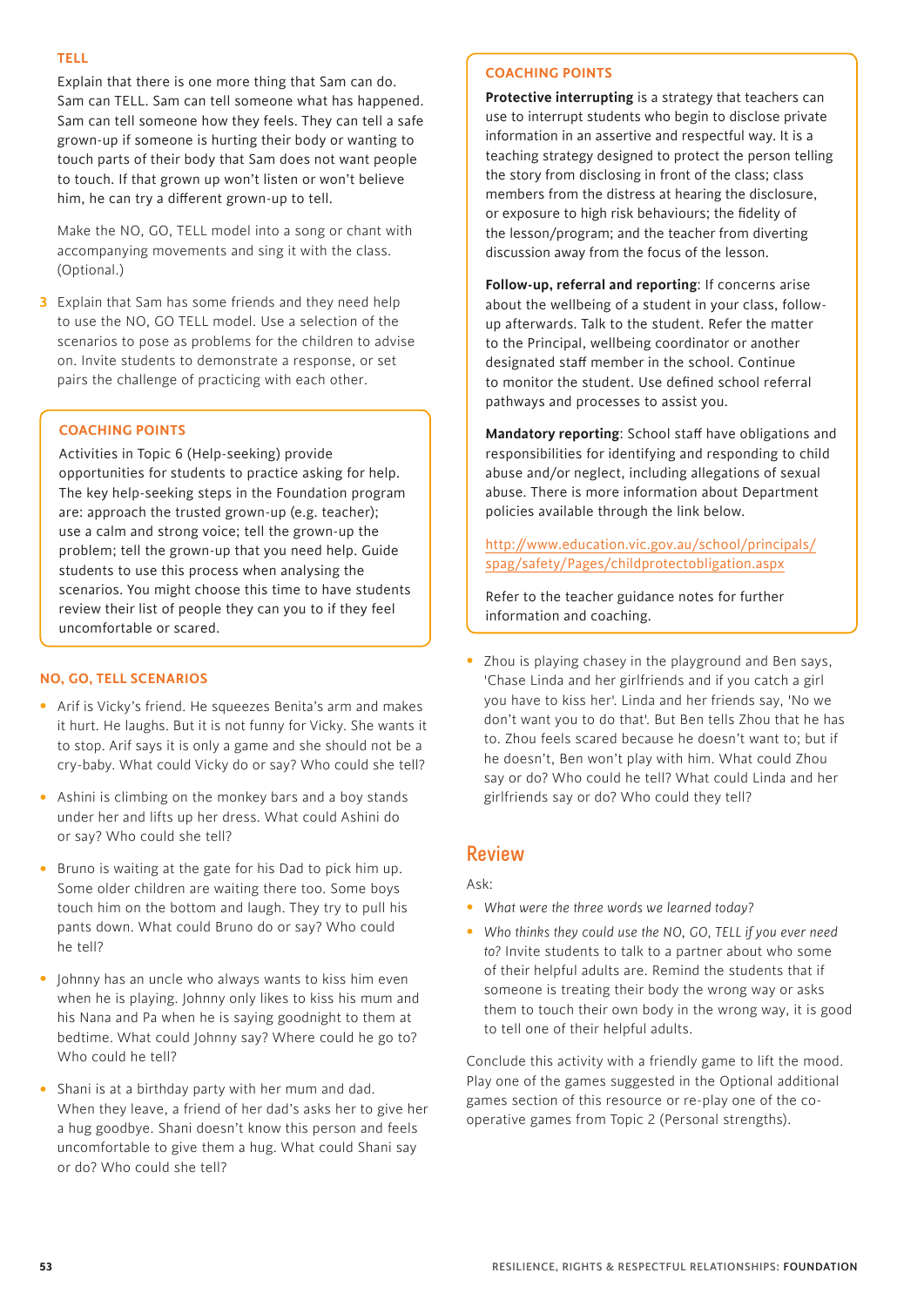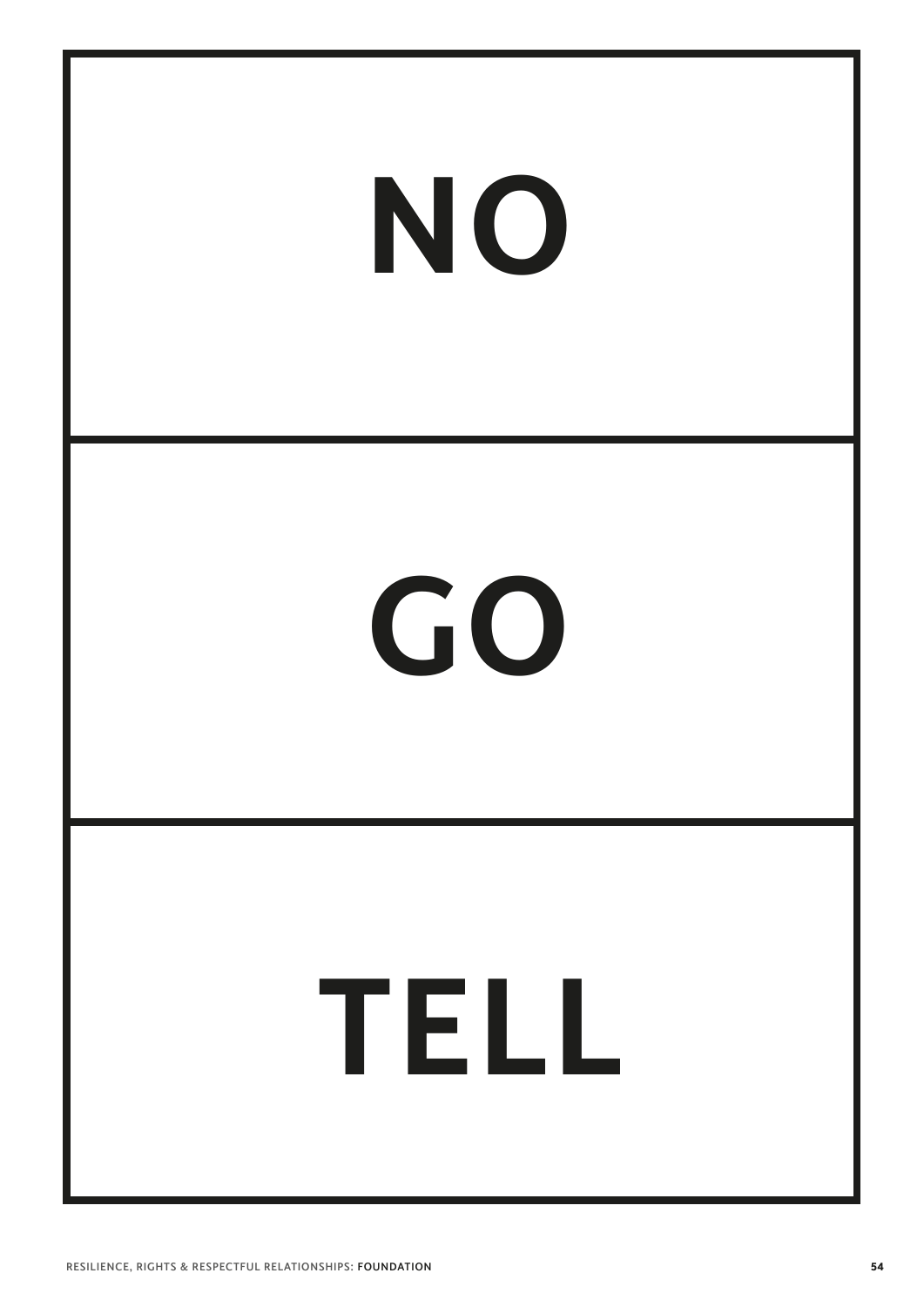# **Reflecting on everyday practice**

- How have the activities provided insight into gender relationships within and outside your classroom?
- What does it mean for children who are routinely experiencing gender-based violence or harassment in the yard and failing in their efforts to address this when we ask them to work through the issues by themselves?
- What might perpetrators learn about gender-based violence if adults do not see fit to intervene?
- How do you contribute to creating and sustaining a safe, supportive, inclusive, gender-friendly school community?

# **Extension activities**

- Reinforce/embed the key ideas of the lesson in classroom and playtime routines, giving students feedback on and inviting them to report fair and friendly behaviours.
- Consider co-constructing a class language experience book incorporating the key ideas from this activity and the previous activity, incorporating images of freeze frames and dialogue to exemplify fair and respectful play and relationships.

# **Talking further**

- Invite students to talk to people at home about how they can be fair and respectful.
- Encourage children to talk with people at home about helpful ways to work out who should go first in a game. Ask adults how they worked out who would go first in a game when they were young.
- Talk with the staff team about strategies to use when working with families who believe that children in Foundation are too young to be talking about genderbased discrimination and violence. What will you do in a situation where a family refused to allow their child to participate in these activities?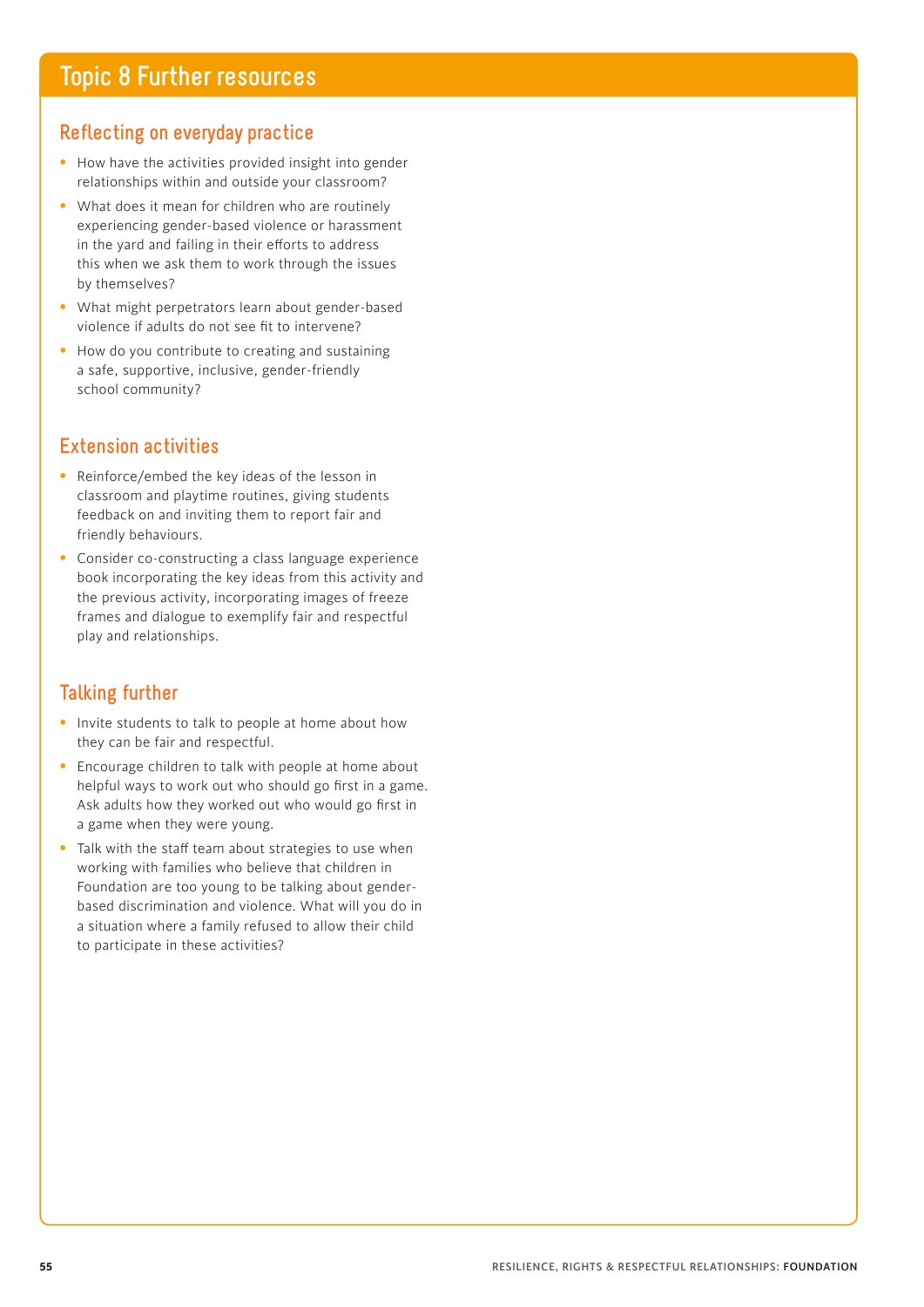# **Optional additional games to reinforce respectful relationships**

**Use these optional games as a friendly way to start or end an activity. Games help the class learn to mix well with each other and to build group cohesion and social confidence. All games contain key messages about respectful and positive relationships.**

# **Evidence base**

Games can be used to teach social and emotional competencies.44, 45 They can also be used to re-visit and reinforce inclusive gender messages, to acknowledge and reward the class for their efforts, or as some time out when students have been experiencing frustration, fatigue or conflict.

Simply having positive experiences in playing with each other in large collective games can help students feel more connected to each other and to school. This is important, as a sense of connectedness or belonging to school is a significant protective factor for young people and contributes to building their resilience. Children and young people who feel cared for by people at their school and connected to learning are more likely to be motivated, show improved academic outcomes and academic self-efficacy.<sup>46, 47</sup>

# **The Sam Says game**

This variation on 'Simon says' called 'Sam says' can be used to reinforce what people CAN do. This is an important enabler for children as they work to resist limiting gender norms and the peer pressure and comments that can accompany them.

- **1** Explain that this game is similar to the *Simon Says* Game. But it is also a little bit different. (Point out that you have chosen Sam as the name because it could stand for either a boy or a girl's name.) When the leader calls, 'Sam says, boys AND girls can… '(gives a movement instruction), then the class must copy that move. But when the leader just calls out, 'Sam says…' and does not also add 'boys and girls CAN' then the class must not do that movement.
- **2** Play a few rounds of the game. Eliminate those who get it wrong, but only for a few rounds. Intermittently include, 'Sam says, boys AND girls can all join back in the game even if they went out,'to enable all students who went out to re-join.
- **3** Ask:
	- • *What did we need to be able to do to play that game well?*
	- • *How do we use those skills in class, in the playground and at home?*
	- • *What is the key message in that game about what girls and boys can do?*

# **Controller Colours game**

This Controller Colours game can be used to develop students' skills in concentration and their confidence in their capacity to control their body. Make explicit positive reference to self-control (as something students CAN do) and to concentration (as something that is possible and FUN) can help to build students' awareness of their own capacity to engage at will.

- **1** Explain to participants that this game will call on them to remember five different moves, one for each colour. Teach these moves:
	- Green = walking on the spot (like walk on the traffic light)
	- Red = stand still on one leg, with hand up making stop sign (like stop on the traffic light)
	- Yellow = turn round and around on the spot (like wait on the traffic light)
	- Brown = bob down and touch the ground.
	- Blue = reach up and touch the sky.
- **2** Play a few times over. Invite a student to have a turn calling the colours.
- **3** Ask:
	- • *What do we have to be good at to play that game?*  (e.g. listening, making the right move).
	- • *When do we have to be able to use these skills in real life?*
- **4** Point out that in this game we show we can switch from one move to another very quickly. This means we have self-control and concentration. In real life, we can also feel proud if we can play different kinds of games, work and play with different kinds of people. Being able to do different sorts of things makes us stronger and more capable.

# **Giant's Treasure game**

The Giant's Treasure game can be used to develop skills in self-control and stillness. It can also be used to develop awareness of the possibility of team play and alertness to the availability of others to assist in solving a problem or addressing a challenge.

- **1** Appoint one student from the group to be the Giant and to stand at one end of the room, facing the wall, with a soft toy placed on the floor directly behind him/her. Ask the rest of the group to line up along the wall at the opposite end of the room.
- **2** While the Giant has their back turned, the group must creep forward and attempt to steal the treasure and run all the way back to the opposite wall without being caught.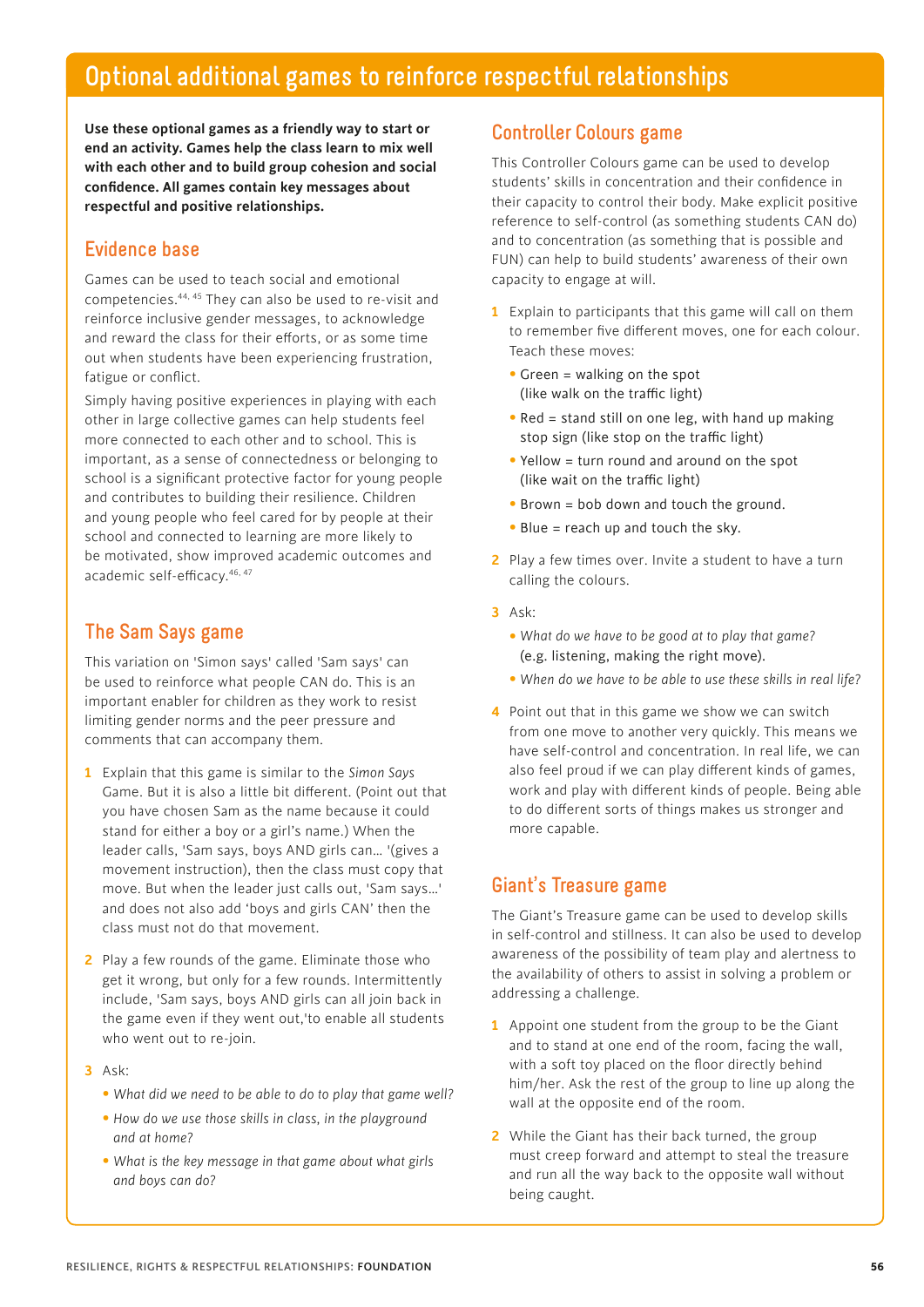- **3** As the group creeps forward, the Giant may turn around any time. When this happens the group must freeze. If the Giant sees any of the players move, those players must go back to the beginning wall and start again.
- **4** The person who succeeds in stealing the treasure and running back to the back wall with it becomes the new Giant. If the Giant catches anyone with the treasure before they get back to their base line, they become the Giant's helpers and may do all the same moves as the Giant.
- **5** At a certain point, elicit the possibility of team work. Ask: *I wonder if there is a way that we could get the treasure to the back wall more quickly? How might we do this?* Suggest that maybe if we worked together, passing the ball to a player further back… Play some more rounds using this cooperative technique.
- **6** Ask:
	- *How did we make sure it was fair and friendly for everyone?*
	- *How did we show cooperation? (What did we do? What did we say?)*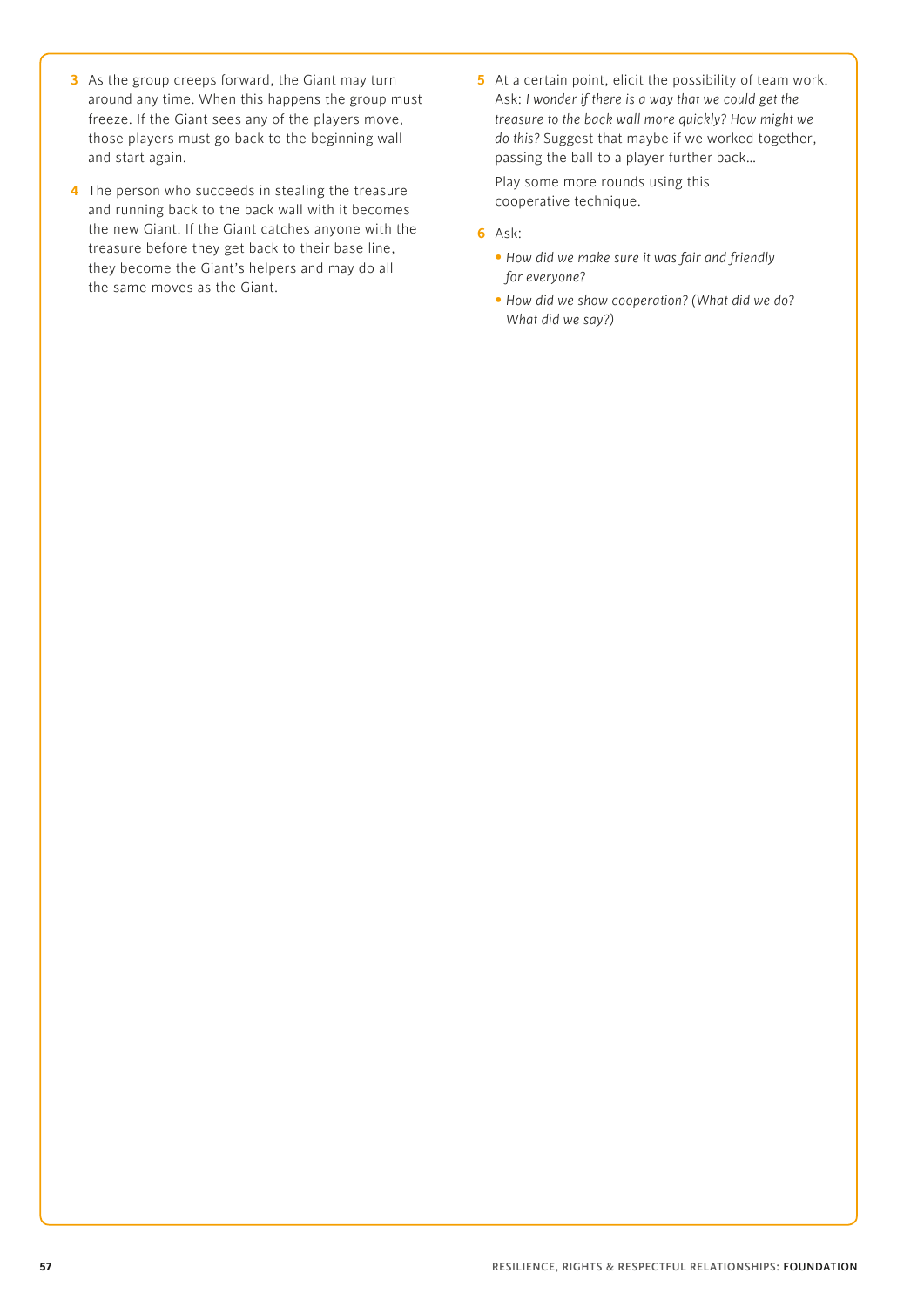# **Mapping against the Victorian Curriculum by Topic**

# **Table 1: Curriculum area: Personal and Social Capability**

| <b>Personal and Social Capability</b><br><b>FOUNDATION LEVEL</b> |                                                                                                                                               |                                                                                                                                                                                                                               |
|------------------------------------------------------------------|-----------------------------------------------------------------------------------------------------------------------------------------------|-------------------------------------------------------------------------------------------------------------------------------------------------------------------------------------------------------------------------------|
| <b>Strand: Self-awareness and management</b>                     |                                                                                                                                               |                                                                                                                                                                                                                               |
| <b>Sub-strand</b>                                                | <b>Content description</b>                                                                                                                    | Topic(s)                                                                                                                                                                                                                      |
| Recognition and expression of emotions                           | Develop a vocabulary and practise the<br>۰<br>expression of emotions to describe how<br>they feel in different familiar situations            | Topic 1: Emotional literacy<br>Topic 3: Positive coping<br>$\bullet$<br>Topic 4: Problem-solving<br>Topic 5: Stress management<br>Topic 6: Help-seeking<br>Topic 7: Gender and identity<br>Topic 8: Positive gender relations |
| Development of resilience                                        | Recognise that problems or challenges<br>۰<br>are a normal part of life and there are<br>actions that can be undertaken to<br>manage problems | Topic 2: Personal strengths<br>Topic 3: Positive coping<br>Topic 4: Problem-solving<br>Topic 6: Help-seeking<br>Topic 7: Gender and identity<br>Topic 8: Positive gender relations<br>٠                                       |
|                                                                  | Identify their likes and dislikes, needs<br>٠<br>and wants, abilities and strengths                                                           | Topic 2: Personal strengths<br>۰<br>Topic 3: Positive coping<br>Topic 4: Problem-solving<br>Topic 5: Stress management<br>Topic 6: Help-seeking<br>Topic 7: Gender and identity<br>Topic 8: Positive gender relations         |
| <b>Strand: Social Awareness and Management</b>                   |                                                                                                                                               |                                                                                                                                                                                                                               |
| <b>Sub-strand</b>                                                | <b>Content description</b>                                                                                                                    | Topic(s)                                                                                                                                                                                                                      |
| Relationships and diversity                                      | Identify a range of groups to which<br>$\bullet$<br>they their family and members of their                                                    | • Topic 4: Problem-solving<br>$\blacksquare$ Topic E. Ctross management                                                                                                                                                       |

| Sub-strand                  | <b>Content description</b>                                                                                  | Topic(s)                                                                                                                                                                                                          |
|-----------------------------|-------------------------------------------------------------------------------------------------------------|-------------------------------------------------------------------------------------------------------------------------------------------------------------------------------------------------------------------|
| Relationships and diversity | Identify a range of groups to which<br>they, their family, and members of their<br>class belong             | Topic 4: Problem-solving<br>Topic 5: Stress management<br>Topic 6: Help-seeking<br>Topic 7: Gender and identity<br>Topic 8: Positive gender relations                                                             |
|                             | Practise the skills required to include<br>others and make friends with peers,<br>teachers and other adults | Topic 1: Emotional literacy<br>Topic 2: Personal strengths<br>Topic 3: Positive coping<br>Topic 4: Problem-solving<br>Topic 6: Help-seeking<br>Topic 7: Gender and identity<br>Topic 8: Positive gender relations |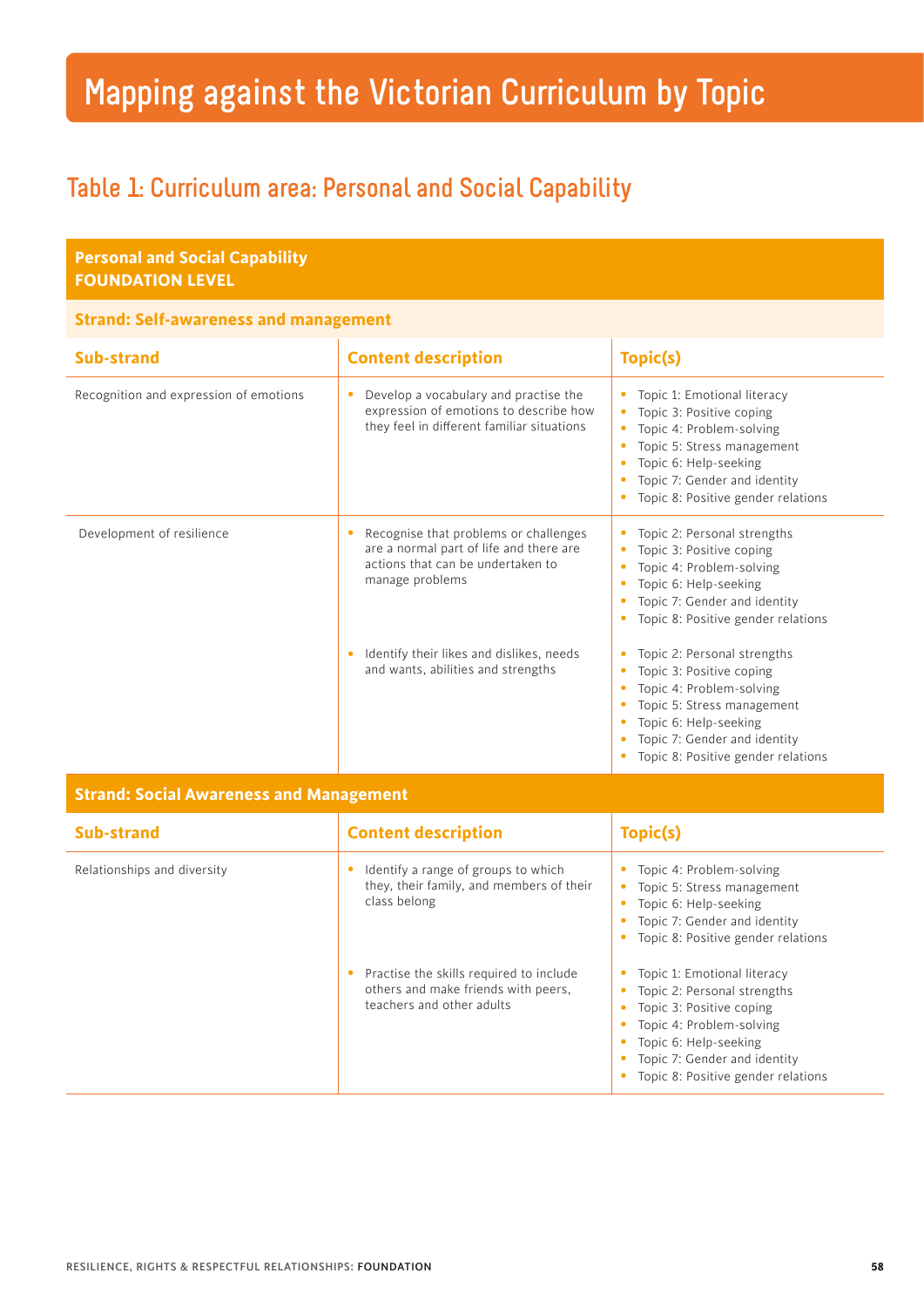| Collaboration | Name and practise basic skills required<br>to work collaboratively with peers                                                    | Topic 1: Emotional literacy<br>$\bullet$<br>Topic 2: Personal strengths<br>Topic 3: Positive coping<br>Topic 4: Problem-solving<br>Topic 6: Help-seeking<br>Topic 7: Gender and identity<br>Topic 8: Positive gender relations |
|---------------|----------------------------------------------------------------------------------------------------------------------------------|--------------------------------------------------------------------------------------------------------------------------------------------------------------------------------------------------------------------------------|
|               | Use appropriate language to describe<br>what happens and how they feel when<br>experiencing positive interactions<br>or conflict | Topic 1: Emotional literacy<br>$\bullet$<br>Topic 4: Problem-solving<br>Topic 6: Help-seeking<br>Topic 7: Gender and identity<br>Topic 8: Positive gender relations                                                            |

#### Achievement standard:

Students recognise personal qualities and achievements by describing activities they enjoy at school and home, noting their strengths. They recognise that attempting new and challenging tasks are an important part of their development. Students identify different types of relationships.

They begin to identify and practise basic skills for including and working with others in groups.

# **Table 2: Curriculum area: Critical and Creative Thinking**

| <b>Critical and Creative Thinking</b><br><b>FOUNDATION LEVEL</b>                                                     |                                                                                                                                                                                                                                                                                                                                            |
|----------------------------------------------------------------------------------------------------------------------|--------------------------------------------------------------------------------------------------------------------------------------------------------------------------------------------------------------------------------------------------------------------------------------------------------------------------------------------|
| <b>Strand: Questions and possibilities</b>                                                                           |                                                                                                                                                                                                                                                                                                                                            |
| <b>Content description</b>                                                                                           | Topic(s)                                                                                                                                                                                                                                                                                                                                   |
| Identify, describe and use different kinds of question stems to gather information<br>and ideas                      | Topic 1: Emotional literacy<br>Topic 2: Personal strengths<br>Topic 3: Positive coping<br>$\bullet$<br>Topic 8: Positive gender relations<br>$\bullet$                                                                                                                                                                                     |
| Consider personal reactions to situations or problems and how these reactions<br>may influence thinking              | Topic 1: Emotional literacy<br>$\bullet$<br>Topic 2: Personal strengths<br>$\bullet$<br>Topic 3: Positive coping<br>$\bullet$<br>Topic 4: Problem-solving<br>$\bullet$<br>Topic 5: Stress management<br>$\bullet$<br>Topic 6: Help-seeking<br>$\bullet$<br>Topic 7: Gender and Identity<br>$\bullet$<br>Topic 8: Positive gender relations |
| Make simple modifications to known ideas and routine solutions to generate<br>some different ideas and possibilities | Topic 1: Emotional literacy<br>$\bullet$<br>Topic 2: Personal strengths<br>$\bullet$<br>Topic 3: Positive coping<br>$\bullet$<br>Topic 4: Problem-solving<br>$\bullet$<br>Topic 5: Stress management<br>$\bullet$<br>Topic 6: Help-seeking<br>$\bullet$<br>Topic 7: Gender and identity<br>Topic 8: Positive gender relations              |
| <b>Strand: Reasoning</b>                                                                                             |                                                                                                                                                                                                                                                                                                                                            |
| <b>Content description</b>                                                                                           | Topic(s)                                                                                                                                                                                                                                                                                                                                   |
| • Compare and contrast information and ideas in own and others' reasoning                                            | Topic 4: Problem-solving<br>$\bullet$<br>Topic 5: Stress management<br>$\bullet$<br>Topic 6: Help-seeking<br>$\bullet$<br>Topic 7: Gender and identity<br>Topic 8: Positive gender relations                                                                                                                                               |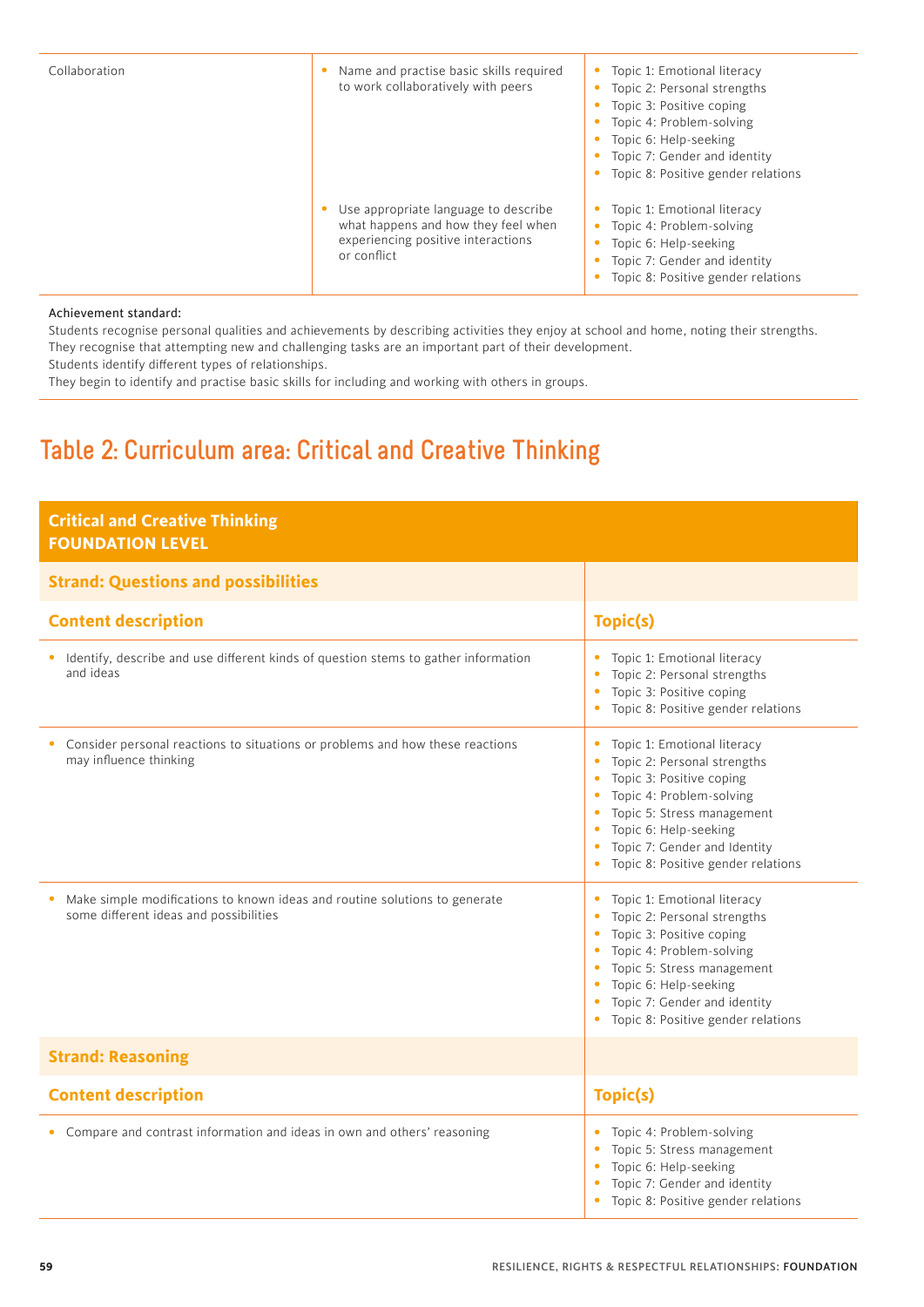• Consider how reasons and examples are used to support a point of view and illustrate meaning

• Topic 4: Problem-solving

• Topic 7: Gender and identity • Topic 8: Positive gender relations

#### Achievement standard:

#### By the end of Level 2

Students use and give examples of different kinds of questions. Students generate ideas that are new to them and make choices after considering personal preferences.

Students identify words that indicate components of a point of view. They use reasons and examples for different purposes. Students express and describe thinking activity. They practice some learning strategies. Students demonstrate and articulate some problem-solving approaches.

# **Table 3: Curriculum area: Health and Physical Education**

#### **Health and Physical Education FOUNDATION LEVEL**

#### **Strand: Personal, social and community health**

| <b>Sub-strand</b>                                         | <b>Content description</b>                                                                         | Topic(s)                                                                                                                                                                                                                                                  |
|-----------------------------------------------------------|----------------------------------------------------------------------------------------------------|-----------------------------------------------------------------------------------------------------------------------------------------------------------------------------------------------------------------------------------------------------------|
| Being healthy, safe and active                            | Identify personal strengths<br>۰                                                                   | Topic 2: Personal strengths<br>Topic 3: Positive coping<br>Topic 4: Problem-solving<br>Topic 5: Stress management<br>Topic 6: Help-seeking<br>Topic 7: Gender and identity<br>Topic 8: Positive gender relations<br>$\bullet$                             |
|                                                           | Identify people and actions that help<br>۰<br>keep themselves safe and healthy                     | Topic 2: Personal strengths<br>$\bullet$<br>Topic 3: Positive coping<br>Topic 4: Problem-solving<br>Topic 5: Stress management<br>Topic 6: Help-seeking<br>Topic 7: Gender and identity<br>Topic 8: Positive gender relations<br>$\bullet$                |
| Communication and interacting for health<br>and wellbeing | Practise personal and social skills<br>۰<br>to interact with others                                | Topic 1: Emotional literacy<br>۰<br>Topic 2: Personal strengths<br>Topic 3: Positive coping<br>Topic 4: Problem-solving<br>Topic 5: Stress management<br>Topic 6: Help-seeking<br>Topic 7: Gender and identity<br>Topic 8: Positive gender relations<br>۰ |
|                                                           | Identify and describe emotional<br>٠<br>responses people may experience<br>in different situations | Topic 3: Positive coping<br>Topic 4: Problem-solving<br>Topic 5: Stress management<br>۰<br>Topic 6: Help-seeking<br>Topic 7: Gender and identity<br>۰<br>Topic 8: Positive gender relations                                                               |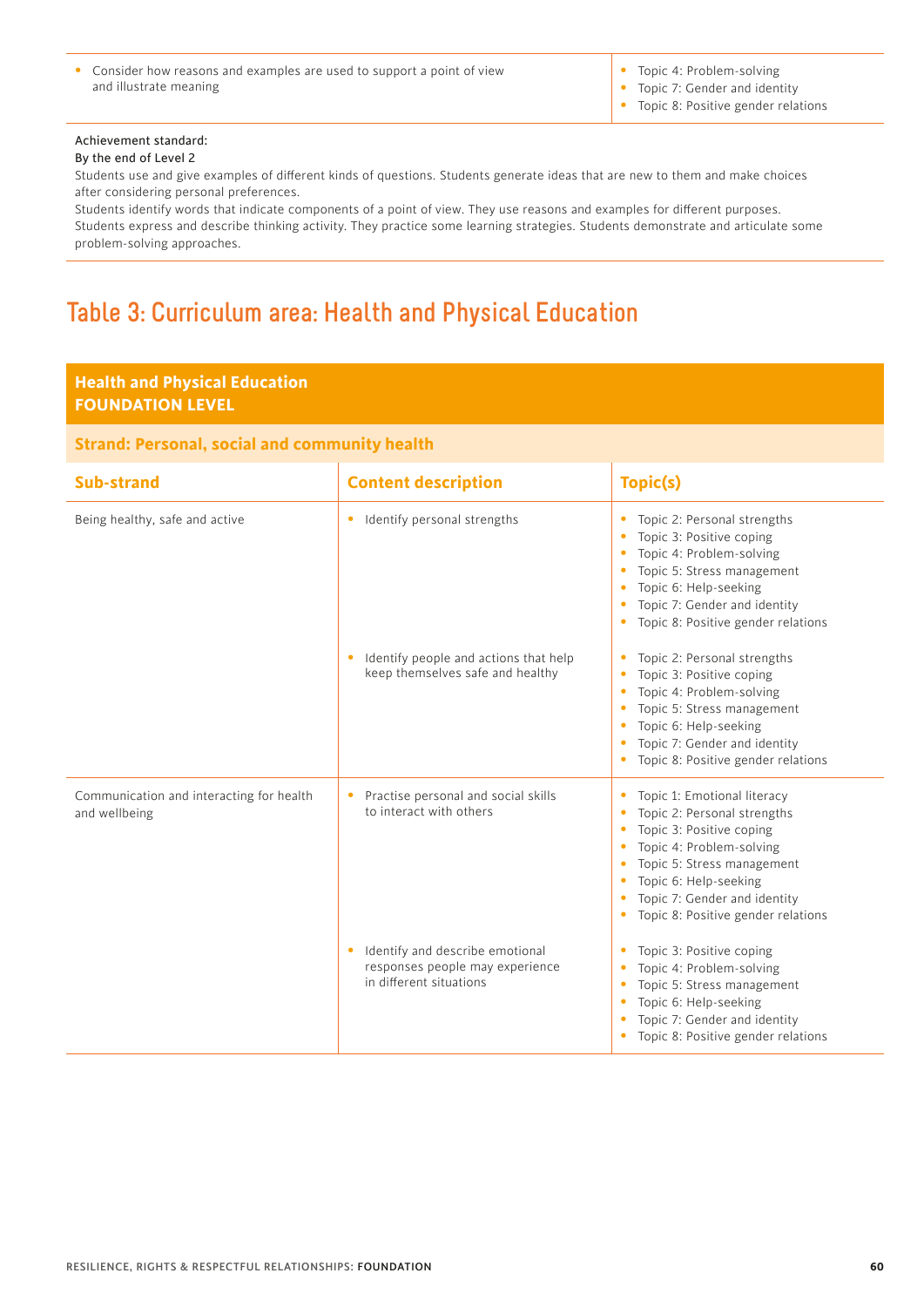• Identify actions that promote health, safety and wellbeing

- Topic 2: Personal strengths
- Topic 3: Positive coping
- Topic 4: Problem-solving
- Topic 5: Stress management
- Topic 6: Help-seeking
- Topic 7: Gender and identity
- Topic 8: Positive gender relations

Achievement standard (relevant aspects):

Students identify actions that help them be healthy, safe and physically active.

They identify different settings where they can be active and how to move and play safely.

Students use personal and social skills when working with others in a range of activities.

They demonstrate, with guidance, practices to keep themselves safe and healthy in different situations and activities.

# **Table 4: Curriculum area: English**

| <b>English</b>                                                                                                                                                                                                                                                                                                |                                                                                                                                                             |                                                                                                                                                                                                                                                                                                                                            |
|---------------------------------------------------------------------------------------------------------------------------------------------------------------------------------------------------------------------------------------------------------------------------------------------------------------|-------------------------------------------------------------------------------------------------------------------------------------------------------------|--------------------------------------------------------------------------------------------------------------------------------------------------------------------------------------------------------------------------------------------------------------------------------------------------------------------------------------------|
| <b>FOUNDATION LEVEL</b>                                                                                                                                                                                                                                                                                       |                                                                                                                                                             |                                                                                                                                                                                                                                                                                                                                            |
| <b>Mode: Reading and viewing</b>                                                                                                                                                                                                                                                                              |                                                                                                                                                             |                                                                                                                                                                                                                                                                                                                                            |
| <b>Strand: Literature</b>                                                                                                                                                                                                                                                                                     |                                                                                                                                                             |                                                                                                                                                                                                                                                                                                                                            |
| <b>Sub-strand</b>                                                                                                                                                                                                                                                                                             | <b>Content description</b>                                                                                                                                  | Topic(s)                                                                                                                                                                                                                                                                                                                                   |
| Literature and context                                                                                                                                                                                                                                                                                        | Recognise that texts are created by<br>authors who tell stories and share<br>experiences that may be similar or<br>different to students' own experiences   | Topic 1: Emotional literacy<br>$\bullet$<br>Topic 2: Personal strengths<br>٠<br>Topic 4: Problem-solving<br>$\bullet$<br>Topic 8: Positive gender relations<br>$\bullet$                                                                                                                                                                   |
| <b>Mode: Speaking and listening</b>                                                                                                                                                                                                                                                                           |                                                                                                                                                             |                                                                                                                                                                                                                                                                                                                                            |
| <b>Strand: Language</b><br><b>Content description</b><br>Topic(s)<br>Explore how language is used differently<br>Topic 1: Emotional literacy<br>٠<br>at home and school depending on the<br>Topic 2: Personal strengths<br>$\bullet$<br>relationships between people<br>Topic 4: Problem-solving<br>$\bullet$ |                                                                                                                                                             |                                                                                                                                                                                                                                                                                                                                            |
| Sub-strand                                                                                                                                                                                                                                                                                                    |                                                                                                                                                             |                                                                                                                                                                                                                                                                                                                                            |
| Language for social interactions                                                                                                                                                                                                                                                                              |                                                                                                                                                             | Topic 6: Help-seeking<br>$\bullet$<br>Topic 7: Gender and identity<br>$\bullet$<br>Topic 8: Positive gender relations<br>$\bullet$                                                                                                                                                                                                         |
| Evaluative language                                                                                                                                                                                                                                                                                           | Understand that language can be used to<br>explore ways of expressing needs, likes<br>and dislikes                                                          | Topic 1: Emotional literacy<br>٠<br>Topic 2: Personal strengths<br>٠<br>Topic 3: Positive coping<br>$\bullet$<br>Topic 4: Problem-solving<br>$\bullet$<br>Topic 5: Stress management<br>$\bullet$<br>Topic 6: Help-seeking<br>$\bullet$<br>Topic 7: Gender and identity<br>$\bullet$<br>Topic 8: Positive gender relations<br>$\bullet$    |
| Vocabulary                                                                                                                                                                                                                                                                                                    | Understand the use of vocabulary in<br>$\bullet$<br>familiar contexts related to everyday<br>experiences, personal interests and<br>topics taught at school | Topic 1: Emotional literacy<br>$\bullet$<br>Topic 2: Personal strengths<br>Topic 3: Positive coping<br>$\bullet$<br>Topic 4: Problem-solving<br>$\bullet$<br>Topic 5: Stress management<br>$\bullet$<br>Topic 6: Help-seeking<br>$\bullet$<br>Topic 7: Gender and identity<br>$\bullet$<br>Topic 8: Positive gender relations<br>$\bullet$ |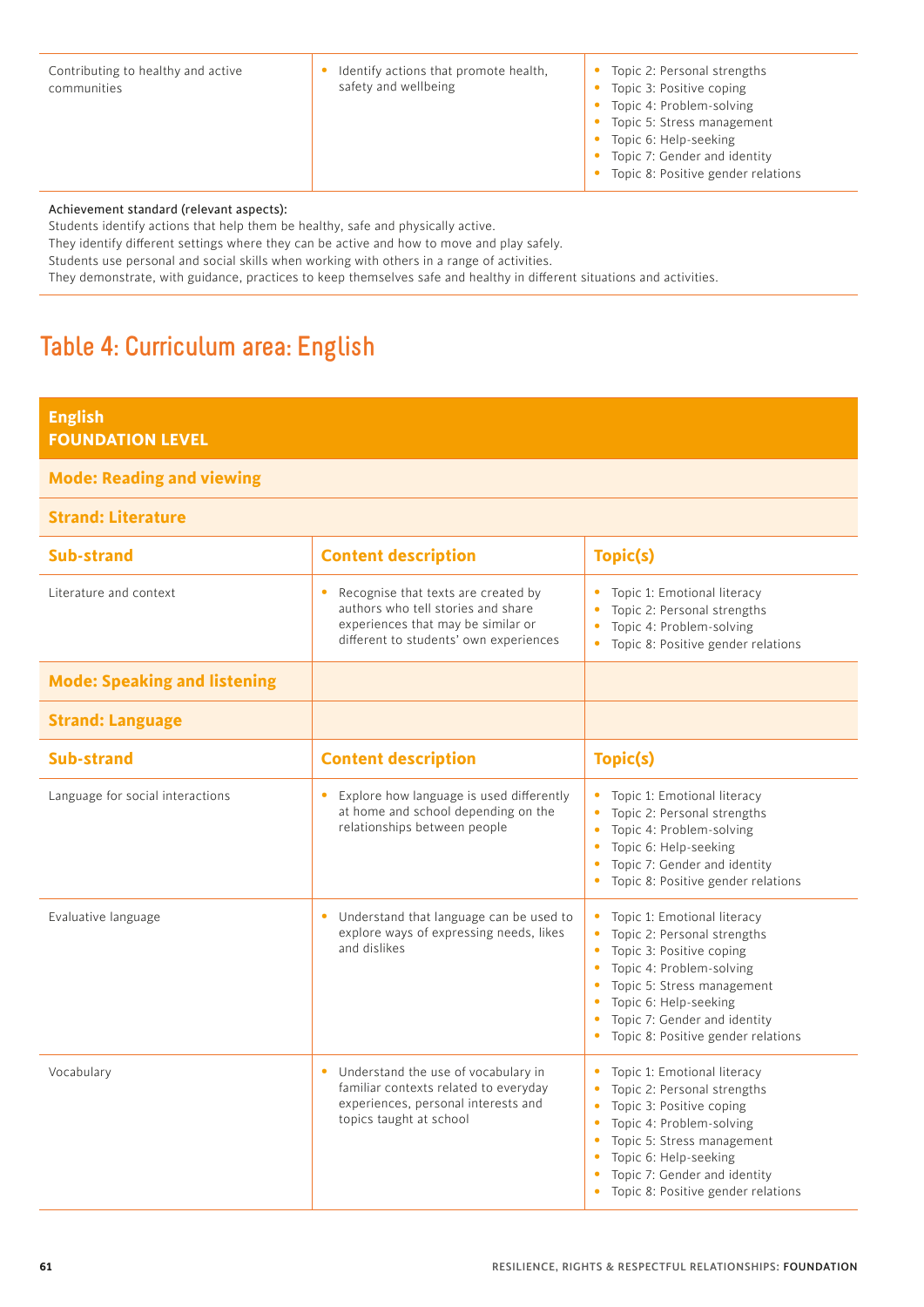#### **Strand: Literacy**

| Sub-strand              | <b>Content description</b>                                                                                                                                                                                                                    | Topic(s)                                                                                                                                                                                                                                                       |
|-------------------------|-----------------------------------------------------------------------------------------------------------------------------------------------------------------------------------------------------------------------------------------------|----------------------------------------------------------------------------------------------------------------------------------------------------------------------------------------------------------------------------------------------------------------|
| Interacting with others | Listening and speaking interactions<br>Listen to and respond orally to texts and<br>to the communication of others in<br>informal and structured classroom<br>situations using interaction skills,<br>including listening, while others speak | Topic 1: Emotional literacy<br>• Topic 2: Personal strengths<br>Topic 3: Positive coping<br>$\bullet$<br>Topic 4: Problem-solving<br>Topic 5: Stress management<br>Topic 6: Help-seeking<br>Topic 7: Gender and identity<br>Topic 8: Positive gender relations |
|                         | Oral presentations<br>Deliver short oral presentations to<br>peers, using appropriate voice levels,<br>articulation, body language, gestures<br>and eye contact                                                                               | Topic 3: Positive coping<br>Topic 4: Problem-solving<br>Topic 6: Help-seeking<br>Topic 7: Gender and identity<br>Topic 8: Positive gender relations                                                                                                            |

#### Achievement standard (relevant aspects):

Reading and viewing:

Students recall one or two events from texts with familiar topics.

They identify connections between texts and their personal experience.

#### Speaking and listening:

Students listen to and use appropriate interaction skills to respond to others in a familiar environment. Students understand that their texts can reflect their own experiences.

Students communicate clearly. They retell events and experiences with peers and known adults.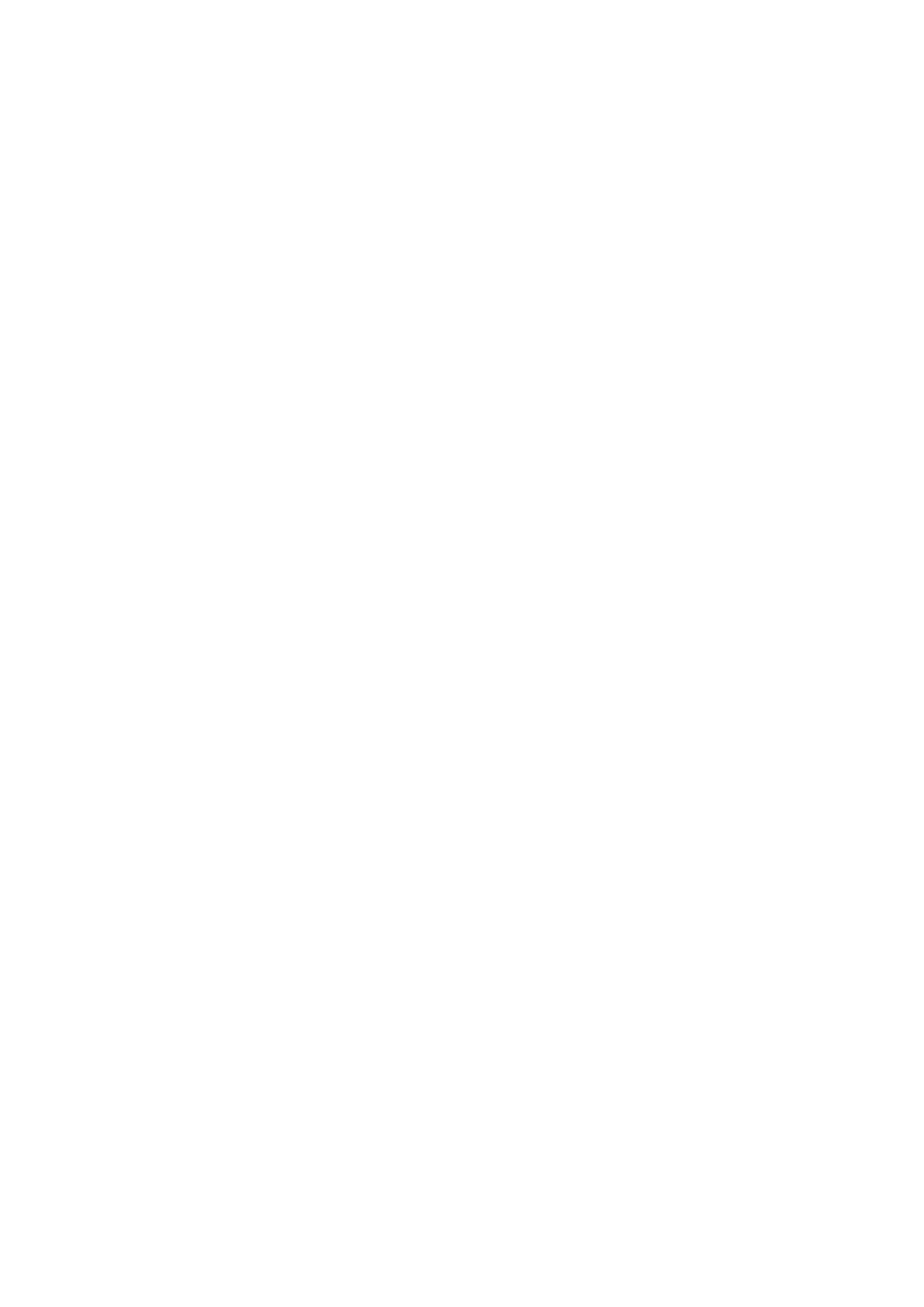# **Mapping against the Victorian Curriculum by activity**

The following tables identify the explicit teaching intentions that will occur in each activity. The activities use a range of interactive teaching strategies which create an opportunity for additional skills and knowledge to be taught.

| $\bullet$ Explicit teaching intentions covered in the activity. |
|-----------------------------------------------------------------|
|-----------------------------------------------------------------|



# **Topic 1: Emotional literacy**

| <b>ACTIVITY:</b>                                                                                                                   |                 | 2       | 3       |         |           |
|------------------------------------------------------------------------------------------------------------------------------------|-----------------|---------|---------|---------|-----------|
| TIME:                                                                                                                              | 10 <sup>°</sup> | 15      | 15      | 10      | 20        |
| PERSONAL AND SOCIAL CAPABILITY                                                                                                     |                 |         |         |         |           |
| Self-awareness and management                                                                                                      |                 |         |         |         |           |
| Recognition and expression of emotions                                                                                             |                 |         |         |         |           |
| Develop a vocabulary and practise the expression of emotions to describe<br>how they feel in different familiar situations         | $\bullet$       |         |         |         |           |
| Development of resilience                                                                                                          |                 |         |         |         |           |
| Identify their likes and dislikes, needs and wants, abilities and strengths                                                        |                 |         |         |         |           |
| Recognise that problems or challenges are a normal part of life and there are<br>actions that can be undertaken to manage problems | $\bullet$       |         |         |         |           |
| Social awareness and management                                                                                                    |                 |         |         |         |           |
| <b>Relationships and diversity</b>                                                                                                 |                 |         |         |         |           |
| Identify a range of groups to which they, their family, and members of their class belong                                          |                 |         |         | $\circ$ | $\circ$   |
| Practise the skills required to include others and make friends with peers, teachers<br>and other adults                           |                 |         |         |         |           |
| Collaboration                                                                                                                      |                 |         |         |         |           |
| Name and practise basic skills required to work collaboratively with peers                                                         |                 |         | $\circ$ | $\circ$ | $\circ$   |
| Use appropriate language to describe what happens and how they feel<br>when experiencing positive interactions or conflict         |                 |         |         |         | $\bullet$ |
|                                                                                                                                    |                 |         |         |         |           |
| <b>CRITICAL AND CREATIVE THINKING</b>                                                                                              |                 |         |         |         |           |
| <b>Questions and possibilities</b>                                                                                                 |                 |         |         |         |           |
| Identify, describe and use different kinds of question stems to gather information and ideas                                       | $\circ$         | $\circ$ | $\circ$ |         |           |
| Consider personal reactions to situations or problems and how these reactions may<br>influence thinking                            |                 | $\circ$ |         | $\circ$ | $\circ$   |
| Make simple modifications to known ideas and routine solutions to generate some<br>different ideas and possibilities               |                 |         |         |         |           |
| Reasoning                                                                                                                          |                 |         |         |         |           |
| Compare and contrast information and ideas in own and others' reasoning                                                            |                 | $\circ$ |         |         |           |
| Consider how reasons and examples are used to support a point of view and<br>illustrate meaning                                    |                 | $\circ$ |         | $\circ$ | $\circ$   |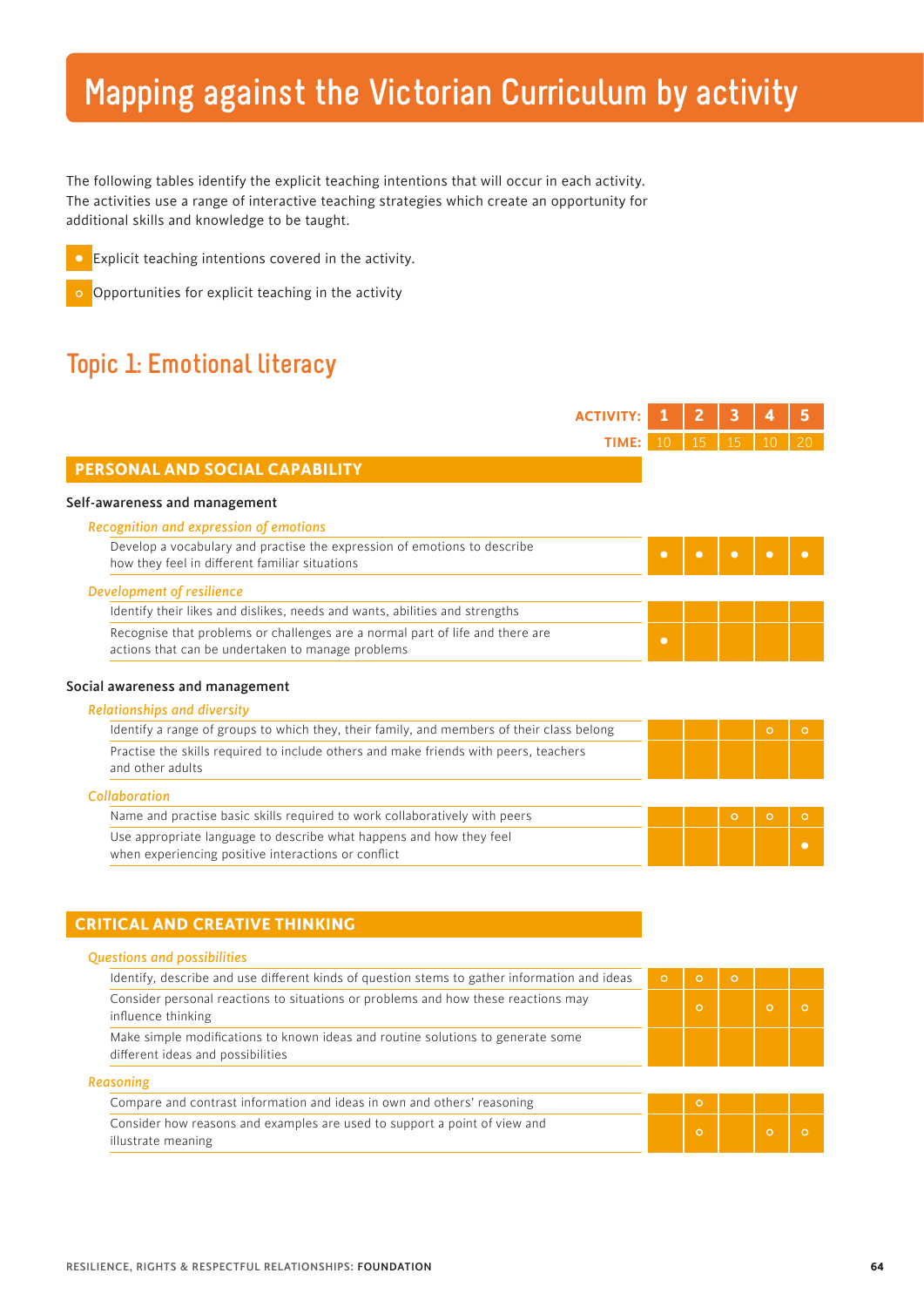# **HEALTH AND PHYSICAL EDUCATION**

#### Personal, social and community health

| Identify personal strengths                                                                         |           |          |         |
|-----------------------------------------------------------------------------------------------------|-----------|----------|---------|
| Identify people and demonstrate protective behaviours that help keep themselves<br>safe and healthy | $\circ$   | $\Omega$ |         |
| Communication and interacting for health and wellbeing                                              |           |          |         |
| Practise personal and social skills to interact with and include others                             |           |          | $\circ$ |
|                                                                                                     | $\bullet$ |          |         |
| Identify and describe emotional responses people may experience in different situations             |           |          |         |
| Contributing to healthy and active communities                                                      |           |          |         |

#### **ENGLISH**

#### READING AND VIEWING

#### Literature

| Literature and context                                                                                                                              |  |  |  |
|-----------------------------------------------------------------------------------------------------------------------------------------------------|--|--|--|
| Recognise that texts are created by authors who tell stories and share experiences that<br>may be similar or different to students' own experiences |  |  |  |

#### SPEAKING AND LISTENING

#### Language

#### *Language for social interaction*

| Explore how language is used differently at home and school depending on the<br>relationships between people |  |  |
|--------------------------------------------------------------------------------------------------------------|--|--|
| <b>Evaluative language</b>                                                                                   |  |  |
| Understand that language can be used to explore ways of expressing needs, likes and dislikes                 |  |  |
|                                                                                                              |  |  |
| <b>Vocabulary</b>                                                                                            |  |  |

# Literacy

| Listening and speaking interactions. Listen to and respond orally to texts and to the<br>communication of others in informal and structured classroom situations using<br>interaction skills, including listening, while others speak |  |  |  |
|---------------------------------------------------------------------------------------------------------------------------------------------------------------------------------------------------------------------------------------|--|--|--|
| Oral presentations. Deliver short oral presentations to peers, using appropriate voice levels,<br>articulation, body language, gestures and eye contact                                                                               |  |  |  |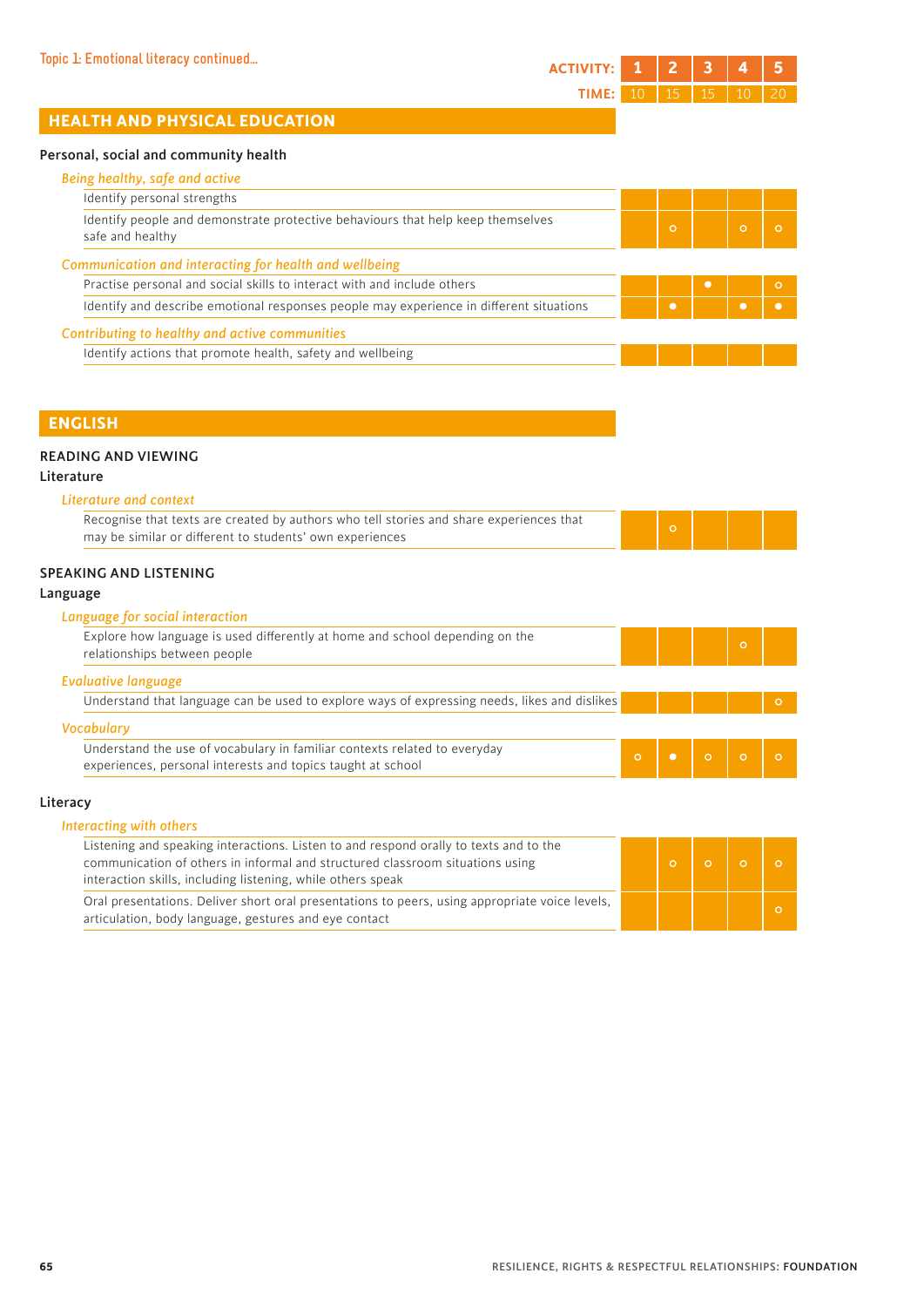# **Topic 2: Personal strengths**

ı

| <b>ACTIVITY:</b>                                                                                                                   |                | 2         | з         | 4         |
|------------------------------------------------------------------------------------------------------------------------------------|----------------|-----------|-----------|-----------|
| TIME:                                                                                                                              | 1 <sub>0</sub> | 25        |           |           |
| PERSONAL AND SOCIAL CAPABILITY                                                                                                     |                |           |           |           |
| Self-awareness and management                                                                                                      |                |           |           |           |
| Recognition and expression of emotions                                                                                             |                |           |           |           |
| Develop a vocabulary and practise the expression of emotions to describe<br>how they feel in different familiar situations         | $\circ$        | $\bullet$ | $\bullet$ | O         |
| Development of resilience                                                                                                          |                |           |           |           |
| Identify their likes and dislikes, needs and wants, abilities and strengths                                                        | $\bullet$      |           | $\bullet$ | $\bullet$ |
| Recognise that problems or challenges are a normal part of life and there are<br>actions that can be undertaken to manage problems |                |           | $\circ$   | $\circ$   |
| Social awareness and management                                                                                                    |                |           |           |           |
| <b>Relationships and diversity</b>                                                                                                 |                |           |           |           |
| Identify a range of groups to which they, their family, and members of their class belong                                          |                |           |           | $\circ$   |
| Practise the skills required to include others and make friends with peers, teachers<br>and other adults                           | $\bullet$      |           |           |           |
| Collaboration                                                                                                                      |                |           |           |           |
| Name and practise basic skills required to work collaboratively with peers                                                         | $\bullet$      |           | $\circ$   |           |
| Use appropriate language to describe what happens and how they feel<br>when experiencing positive interactions or conflict         |                |           |           |           |

## **CRITICAL AND CREATIVE THINKING**

|  |  |  |  | <b>Questions and possibilities</b> |
|--|--|--|--|------------------------------------|
|--|--|--|--|------------------------------------|

| Identify, describe and use different kinds of question stems to gather information and ideas                         |          | $\circ$ |          |
|----------------------------------------------------------------------------------------------------------------------|----------|---------|----------|
| Consider personal reactions to situations or problems and how these reactions may<br>influence thinking              | $\Omega$ |         |          |
| Make simple modifications to known ideas and routine solutions to generate some<br>different ideas and possibilities |          |         | $\Omega$ |

| . . | . .<br>٠ |  |  |
|-----|----------|--|--|
|     |          |  |  |

| Compare and contrast information and ideas in own and others' reasoning   |  |  |
|---------------------------------------------------------------------------|--|--|
| Consider how reasons and examples are used to support a point of view and |  |  |
| illustrate meaning                                                        |  |  |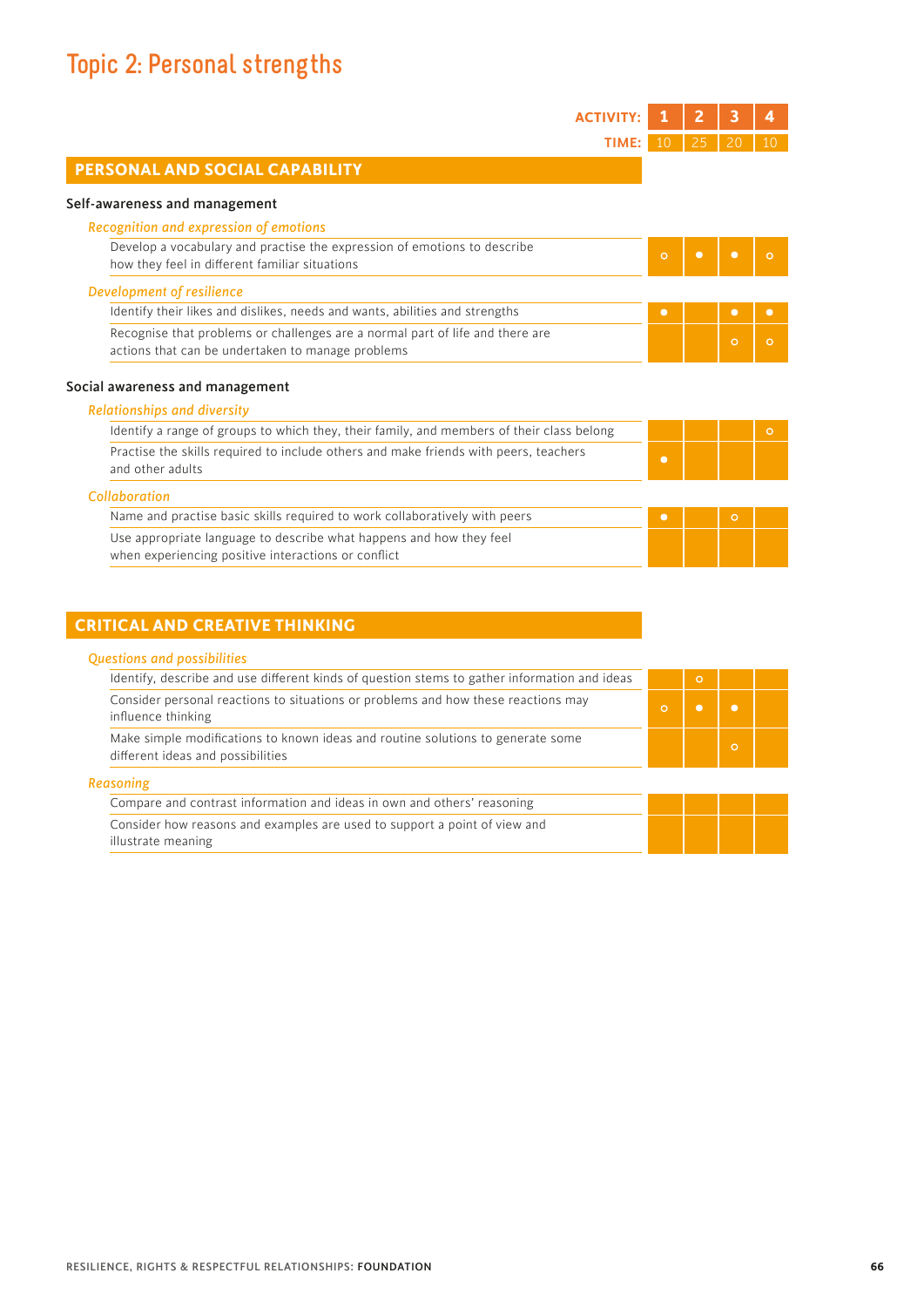# **HEALTH AND PHYSICAL EDUCATION**

#### Personal, social and community health

| Identify personal strengths                                                                         | $\bullet$ |         |  |
|-----------------------------------------------------------------------------------------------------|-----------|---------|--|
| Identify people and demonstrate protective behaviours that help keep themselves<br>safe and healthy |           | $\circ$ |  |
| Communication and interacting for health and wellbeing                                              |           |         |  |
| Practise personal and social skills to interact with and include others                             | $\bullet$ | $\circ$ |  |
| Identify and describe emotional responses people may experience in different situations             |           |         |  |
| Contributing to healthy and active communities                                                      |           |         |  |
| Identify actions that promote health, safety and wellbeing                                          |           |         |  |

#### **ENGLISH**

#### READING AND VIEWING

#### Literature

| Literature and context                                                                  |  |
|-----------------------------------------------------------------------------------------|--|
| Recognise that texts are created by authors who tell stories and share experiences that |  |
| may be similar or different to students' own experiences                                |  |

#### SPEAKING AND LISTENING

#### Language

#### *Language for social interaction*

| Explore how language is used differently at home and school depending on the<br>relationships between people                             | $\circ$ |         |  |
|------------------------------------------------------------------------------------------------------------------------------------------|---------|---------|--|
| Evaluative language                                                                                                                      |         |         |  |
| Understand that language can be used to explore ways of expressing needs, likes and dislikes $\circ$                                     |         | $\circ$ |  |
| <b>Vocabulary</b>                                                                                                                        |         |         |  |
| Understand the use of vocabulary in familiar contexts related to everyday<br>experiences, personal interests and topics taught at school |         |         |  |

#### Literacy

| Interacting with others                                                                                                                                                                                                               |  |  |
|---------------------------------------------------------------------------------------------------------------------------------------------------------------------------------------------------------------------------------------|--|--|
| Listening and speaking interactions. Listen to and respond orally to texts and to the<br>communication of others in informal and structured classroom situations using<br>interaction skills, including listening, while others speak |  |  |
| Oral presentations. Deliver short oral presentations to peers, using appropriate voice levels,<br>articulation, body language, gestures and eye contact                                                                               |  |  |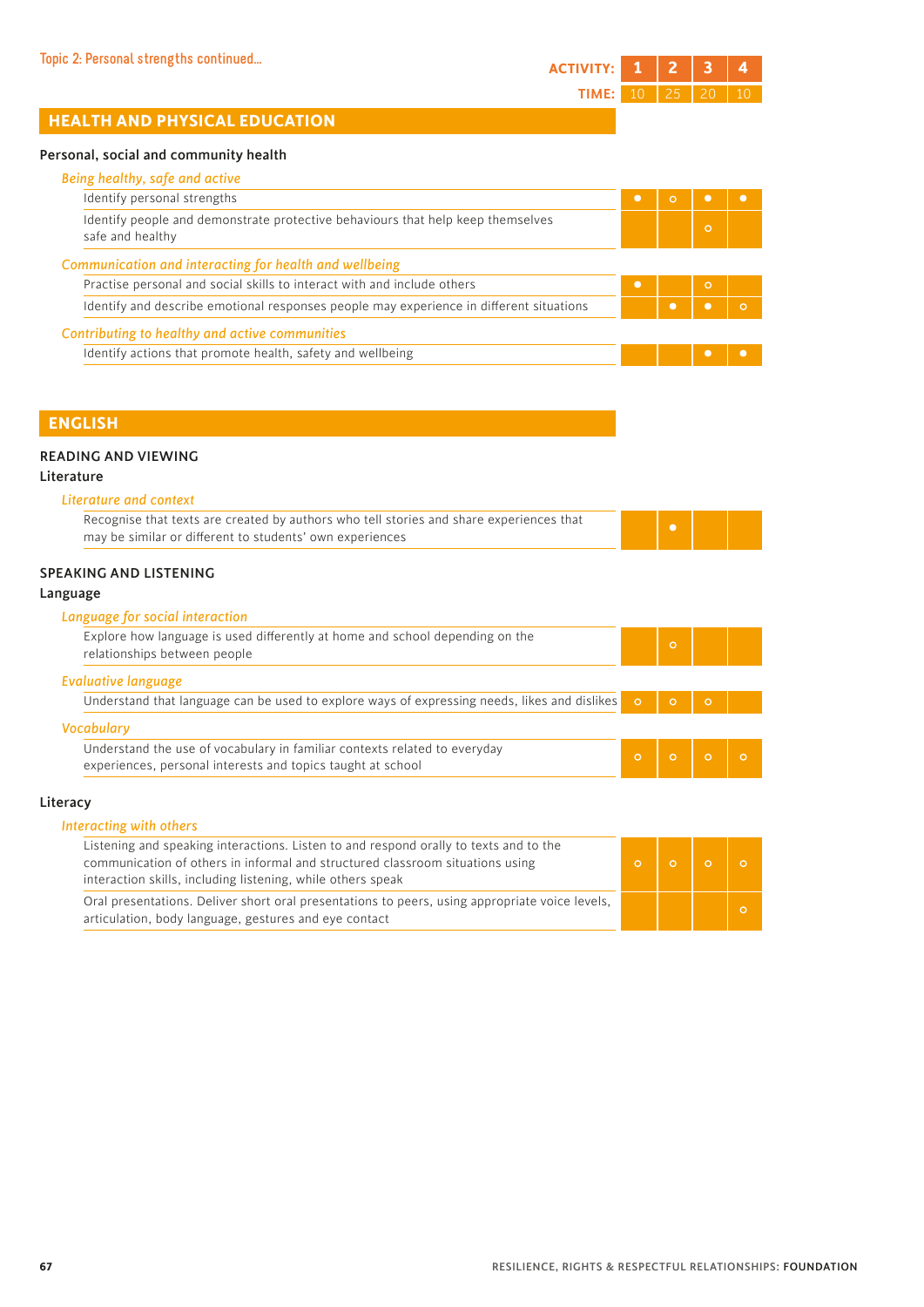| <b>ACTIVIT</b>                                                                                                                     |           | 2         | 3         |         | 5         |
|------------------------------------------------------------------------------------------------------------------------------------|-----------|-----------|-----------|---------|-----------|
| TIME:                                                                                                                              | 10        | 15        | 15        |         |           |
| PERSONAL AND SOCIAL CAPABILITY                                                                                                     |           |           |           |         |           |
| Self-awareness and management                                                                                                      |           |           |           |         |           |
| Recognition and expression of emotions                                                                                             |           |           |           |         |           |
| Develop a vocabulary and practise the expression of emotions to describe<br>how they feel in different familiar situations         | $\bullet$ | $\bullet$ | $\bullet$ | О       |           |
| <b>Development of resilience</b>                                                                                                   |           |           |           |         |           |
| Identify their likes and dislikes, needs and wants, abilities and strengths                                                        |           | $\bullet$ |           |         | $\bullet$ |
| Recognise that problems or challenges are a normal part of life and there are<br>actions that can be undertaken to manage problems |           | $\bullet$ | $\circ$   | $\circ$ | $\circ$   |
| Social awareness and management                                                                                                    |           |           |           |         |           |
| <b>Relationships and diversity</b>                                                                                                 |           |           |           |         |           |
| Identify a range of groups to which they, their family, and members of their class belong                                          |           |           |           |         |           |
| Practise the skills required to include others and make friends with peers, teachers<br>and other adults                           |           |           |           |         |           |
| Collaboration                                                                                                                      |           |           |           |         |           |
| Name and practise basic skills required to work collaboratively with peers                                                         |           |           |           |         |           |
| Use appropriate language to describe what happens and how they feel<br>when experiencing positive interactions or conflict         |           |           |           |         |           |

# **CRITICAL AND CREATIVE THINKING**

| Identify, describe and use different kinds of question stems to gather information and ideas                         |           |         |         |
|----------------------------------------------------------------------------------------------------------------------|-----------|---------|---------|
| Consider personal reactions to situations or problems and how these reactions may<br>influence thinking              | $\bullet$ |         | $\circ$ |
| Make simple modifications to known ideas and routine solutions to generate some<br>different ideas and possibilities | $\bullet$ | $\circ$ | $\circ$ |
| Reasoning                                                                                                            |           |         |         |
| Compare and contrast information and ideas in own and others' reasoning                                              |           |         |         |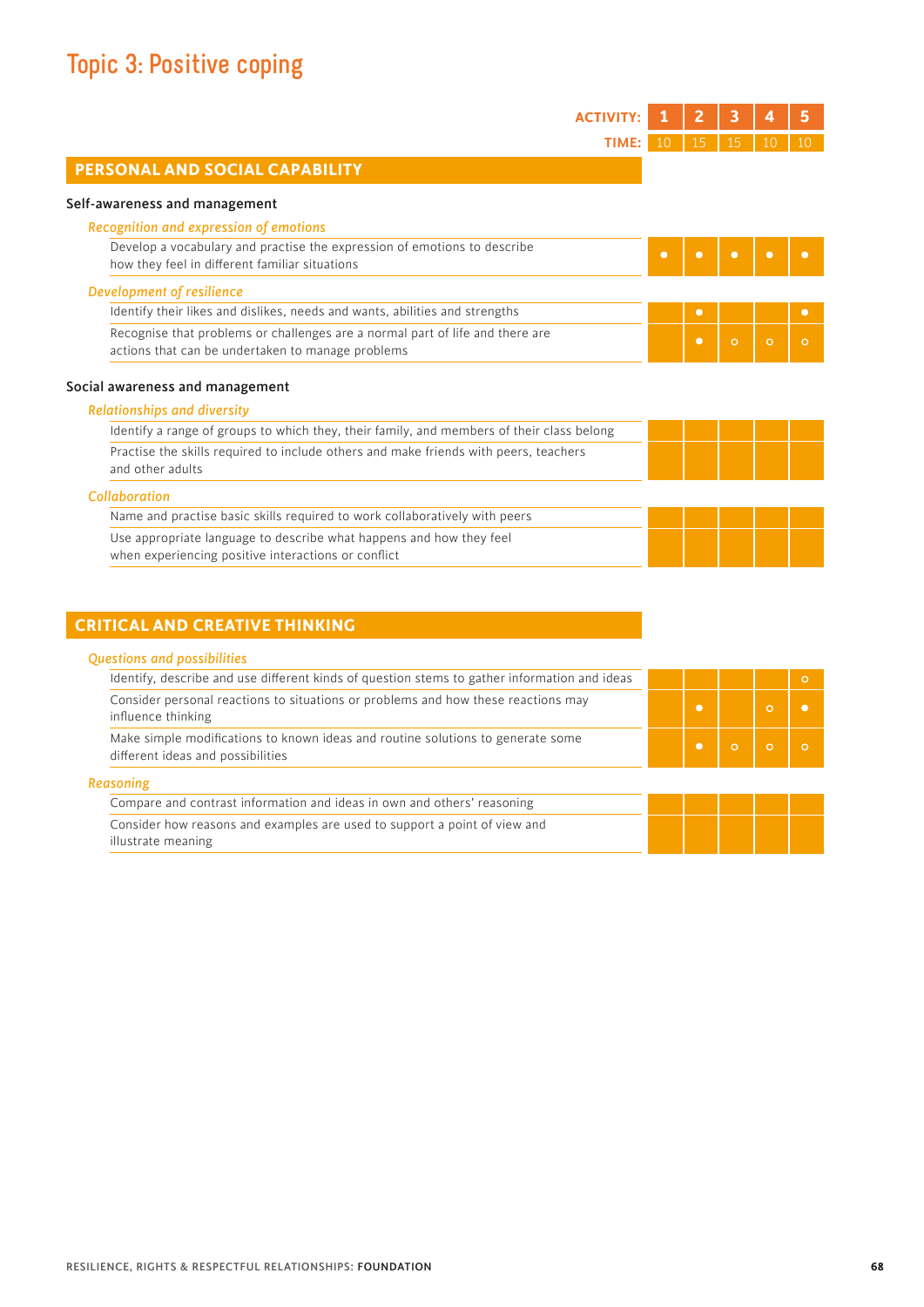# **HEALTH AND PHYSICAL EDUCATION**

#### Personal, social and community health

| Identify personal strengths                                                                         | $\bullet$ |         |         |
|-----------------------------------------------------------------------------------------------------|-----------|---------|---------|
| Identify people and demonstrate protective behaviours that help keep themselves<br>safe and healthy | $\bullet$ |         |         |
| Communication and interacting for health and wellbeing                                              |           |         |         |
| Practise personal and social skills to interact with and include others                             |           |         | $\circ$ |
| Identify and describe emotional responses people may experience in different situations             |           | $\circ$ |         |
| Contributing to healthy and active communities                                                      |           |         |         |
|                                                                                                     |           |         |         |

#### **ENGLISH**

#### READING AND VIEWING

#### Literature

| Literature and context                                                                  |  |  |
|-----------------------------------------------------------------------------------------|--|--|
| Recognise that texts are created by authors who tell stories and share experiences that |  |  |
| may be similar or different to students' own experiences                                |  |  |

#### SPEAKING AND LISTENING

#### Language

#### *Language for social interaction*

| Explore how language is used differently at home and school depending on the<br>relationships between people |  |         |         |
|--------------------------------------------------------------------------------------------------------------|--|---------|---------|
| <b>Evaluative language</b>                                                                                   |  |         |         |
|                                                                                                              |  | $\circ$ | $\circ$ |
| Understand that language can be used to explore ways of expressing needs, likes and dislikes                 |  |         |         |
| <b>Vocabulary</b><br>Understand the use of vocabulary in familiar contexts related to everyday               |  |         |         |

#### *Interacting with others*

| Listening and speaking interactions. Listen to and respond orally to texts and to the<br>communication of others in informal and structured classroom situations using<br>interaction skills, including listening, while others speak |  |  |
|---------------------------------------------------------------------------------------------------------------------------------------------------------------------------------------------------------------------------------------|--|--|
| Oral presentations. Deliver short oral presentations to peers, using appropriate voice levels,<br>articulation, body language, gestures and eye contact                                                                               |  |  |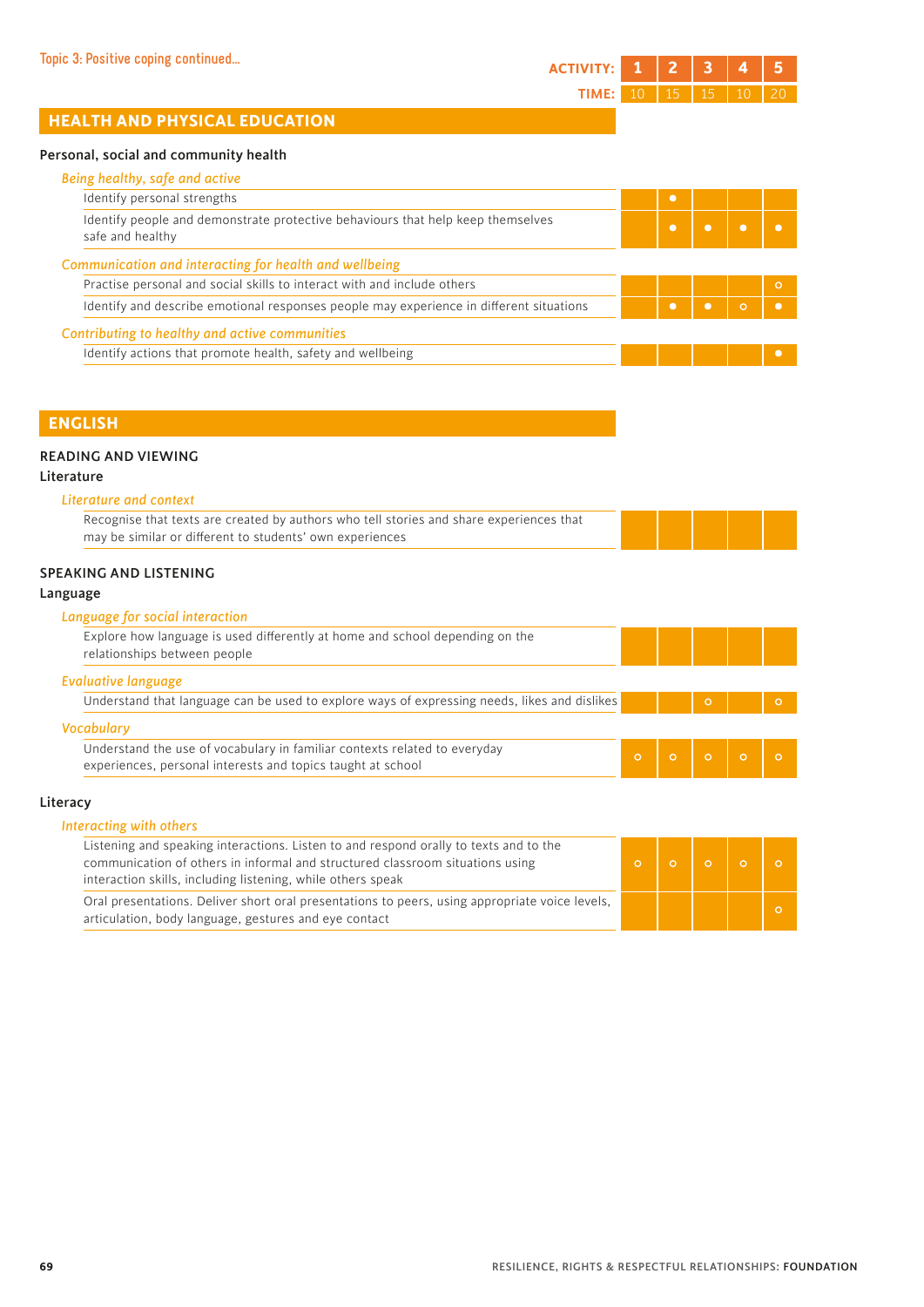# **Topic 4: Problem solving**

I

| <b>ACTIVITY:</b>                                                                                                                            |           |           | 3         |
|---------------------------------------------------------------------------------------------------------------------------------------------|-----------|-----------|-----------|
| TIME:                                                                                                                                       | 10        | 15        | 20        |
| PERSONAL AND SOCIAL CAPABILITY                                                                                                              |           |           |           |
| Self-awareness and management                                                                                                               |           |           |           |
| Recognition and expression of emotions                                                                                                      |           |           |           |
| Develop a vocabulary and practise the expression of emotions to describe<br>how they feel in different familiar situations                  | $\circ$   | $\bullet$ | $\bullet$ |
| Development of resilience                                                                                                                   |           |           |           |
| Identify their likes and dislikes, needs and wants, abilities and strengths                                                                 | $\circ$   | $\bullet$ | $\circ$   |
| Recognise that problems or challenges are a normal part of life and there are<br>actions that can be undertaken to manage problems          | $\bullet$ | $\bullet$ | $\circ$   |
|                                                                                                                                             |           |           |           |
|                                                                                                                                             |           |           |           |
| <b>Relationships and diversity</b>                                                                                                          |           |           |           |
| Identify a range of groups to which they, their family and members of their class belong                                                    |           | $\circ$   | $\circ$   |
| Social awareness and management<br>Practise the skills required to include others and make friends with peers, teachers<br>and other adults | $\bullet$ | $\bullet$ |           |
| Collaboration                                                                                                                               |           |           |           |
| Name and practise basic skills required to work collaboratively with peers                                                                  |           |           | $\bullet$ |

## **CRITICAL AND CREATIVE THINKING**

| <b>Questions and possibilities</b>                                                                                   |  |
|----------------------------------------------------------------------------------------------------------------------|--|
| Identify, describe and use different kinds of question stems to gather information and ideas                         |  |
| Consider personal reactions to situations or problems and how these reactions may<br>influence thinking              |  |
| Make simple modifications to known ideas and routine solutions to generate some<br>different ideas and possibilities |  |

| _____ |  |  |
|-------|--|--|

| Compare and contrast information and ideas in own and others' reasoning   |  |  |
|---------------------------------------------------------------------------|--|--|
| Consider how reasons and examples are used to support a point of view and |  |  |
| illustrate meaning                                                        |  |  |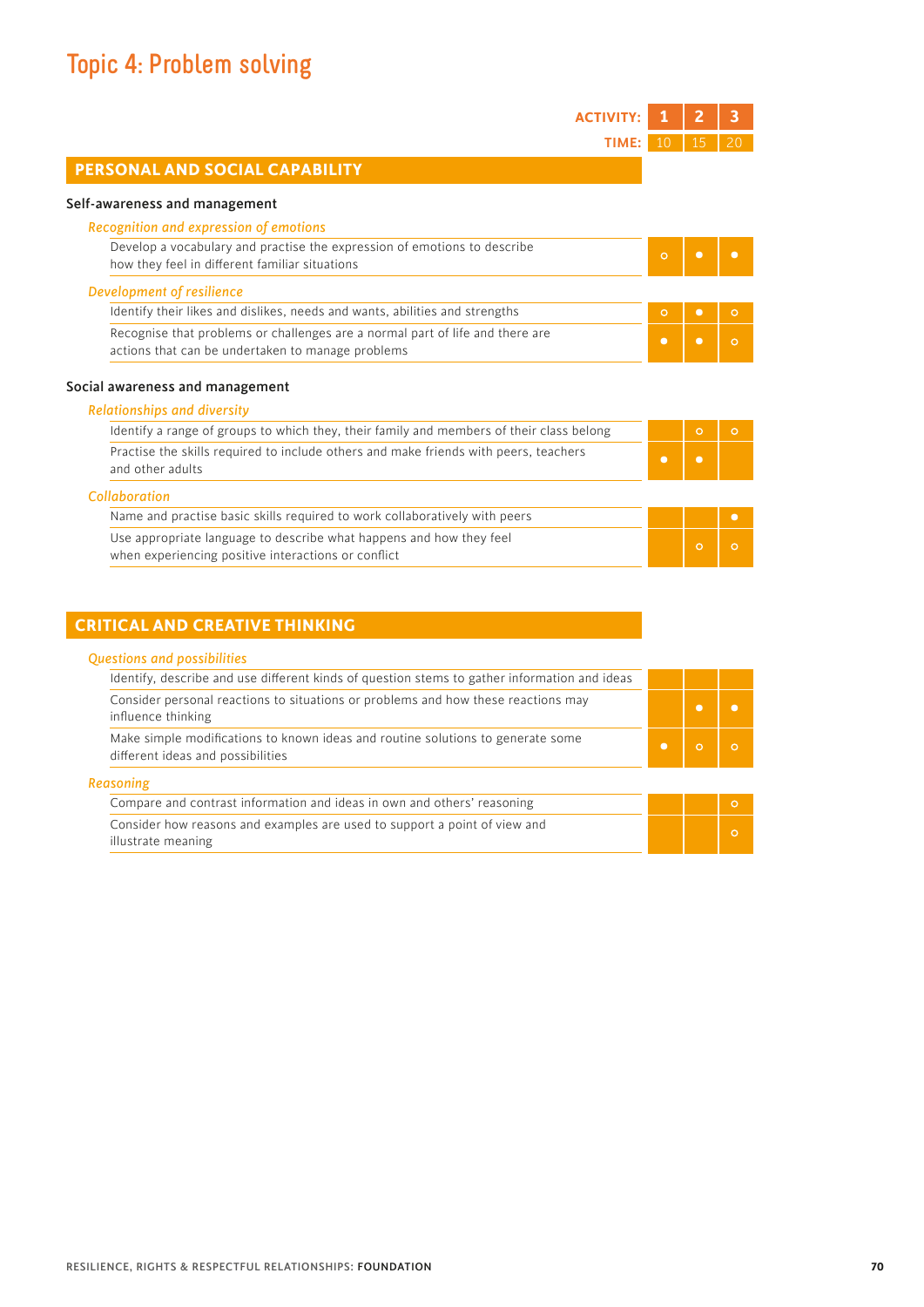| Topic 4: Problem solving continued | ACTIVITY: 1   2   3       |  |  |
|------------------------------------|---------------------------|--|--|
|                                    | <b>TIME:</b> 10   15   20 |  |  |

# **HEALTH AND PHYSICAL EDUCATION**

#### Personal, social and community health

| Being healthy, safe and active                                                                      |         |         |          |
|-----------------------------------------------------------------------------------------------------|---------|---------|----------|
| Identify personal strengths                                                                         | $\circ$ |         | $\Omega$ |
| Identify people and demonstrate protective behaviours that help keep themselves<br>safe and healthy |         |         |          |
| Communication and interacting for health and wellbeing                                              |         |         |          |
|                                                                                                     |         | $\circ$ |          |
| Practise personal and social skills to interact with and include others                             |         |         |          |
| Identify and describe emotional responses people may experience in different situations             |         |         |          |
| Contributing to healthy and active communities                                                      |         |         |          |

#### **ENGLISH**

#### READING AND VIEWING

#### Literature

| Literature and context                                                                  |
|-----------------------------------------------------------------------------------------|
| Recognise that texts are created by authors who tell stories and share experiences that |
| may be similar or different to students' own experiences                                |

#### SPEAKING AND LISTENING

#### Language

#### *Language for social interaction*

| Explore how language is used differently at home and school depending on the<br>relationships between people                             |  |         |  |
|------------------------------------------------------------------------------------------------------------------------------------------|--|---------|--|
| <b>Evaluative language</b>                                                                                                               |  |         |  |
| Understand that language can be used to explore ways of expressing needs, likes and dislikes $\circ$                                     |  | $\circ$ |  |
| <b>Vocabulary</b>                                                                                                                        |  |         |  |
| Understand the use of vocabulary in familiar contexts related to everyday<br>experiences, personal interests and topics taught at school |  |         |  |

#### Literacy

| Interacting with others                                                                                                                                                                                                               |  |
|---------------------------------------------------------------------------------------------------------------------------------------------------------------------------------------------------------------------------------------|--|
| Listening and speaking interactions. Listen to and respond orally to texts and to the<br>communication of others in informal and structured classroom situations using<br>interaction skills, including listening, while others speak |  |
| Oral presentations. Deliver short oral presentations to peers, using appropriate voice levels,<br>articulation, body language, gestures and eye contact                                                                               |  |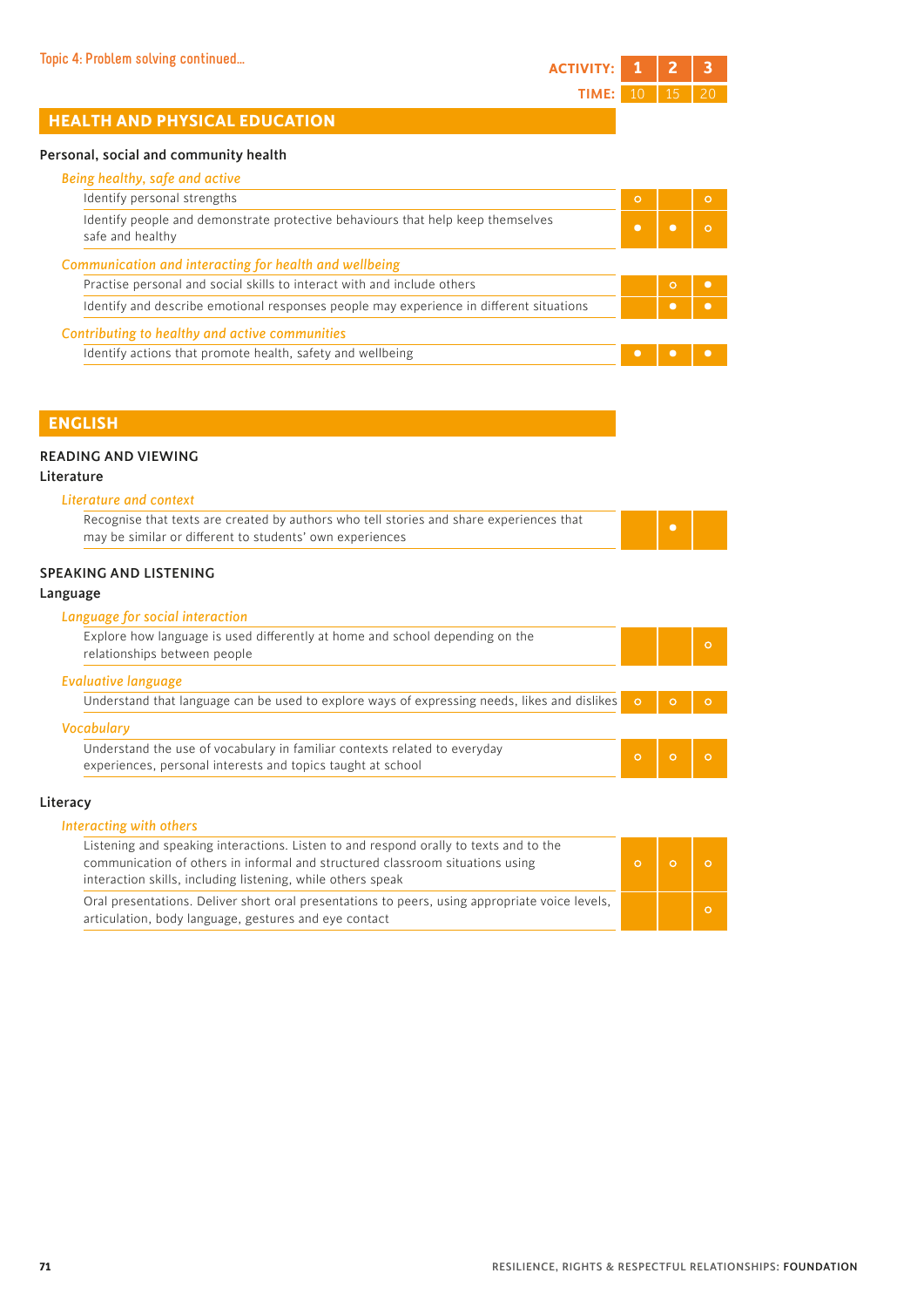# **Topic 5: Stress management**

| <b>ACTIVIT</b>                                                                                                                     |           | 2         |           |
|------------------------------------------------------------------------------------------------------------------------------------|-----------|-----------|-----------|
| TIME:                                                                                                                              | 10        | 10        |           |
| PERSONAL AND SOCIAL CAPABILITY                                                                                                     |           |           |           |
| Self-awareness and management                                                                                                      |           |           |           |
| Recognition and expression of emotions                                                                                             |           |           |           |
| Develop a vocabulary and practise the expression of emotions to describe<br>how they feel in different familiar situations         | $\bullet$ | $\bullet$ | $\bullet$ |
| Development of resilience                                                                                                          |           |           |           |
| Identify their likes and dislikes, needs and wants, abilities and strengths                                                        | $\circ$   | $\bullet$ | $\bullet$ |
| Recognise that problems or challenges are a normal part of life and there are<br>actions that can be undertaken to manage problems | $\circ$   | $\bullet$ | $\bullet$ |
| Social awareness and management                                                                                                    |           |           |           |
| <b>Relationships and diversity</b>                                                                                                 |           |           |           |
| Identify a range of groups to which they, their family, and members of their class belong                                          | $\circ$   |           |           |
| Practise the skills required to include others and make friends with peers, teachers<br>and other adults                           |           |           |           |
| Collaboration                                                                                                                      |           |           |           |
| Name and practise basic skills required to work collaboratively with peers                                                         |           |           |           |
| Use appropriate language to describe what happens and how they feel<br>when experiencing positive interactions or conflict         |           |           |           |

# **CRITICAL AND CREATIVE THINKING**

# *Questions and possibilities*

| Identify, describe and use different kinds of question stems to gather information and ideas                         |  |  |
|----------------------------------------------------------------------------------------------------------------------|--|--|
| Consider personal reactions to situations or problems and how these reactions may<br>influence thinking              |  |  |
| Make simple modifications to known ideas and routine solutions to generate some<br>different ideas and possibilities |  |  |

#### *Reasoning*

| Compare and contrast information and ideas in own and others' reasoning   |  |  |
|---------------------------------------------------------------------------|--|--|
| Consider how reasons and examples are used to support a point of view and |  |  |
| illustrate meaning                                                        |  |  |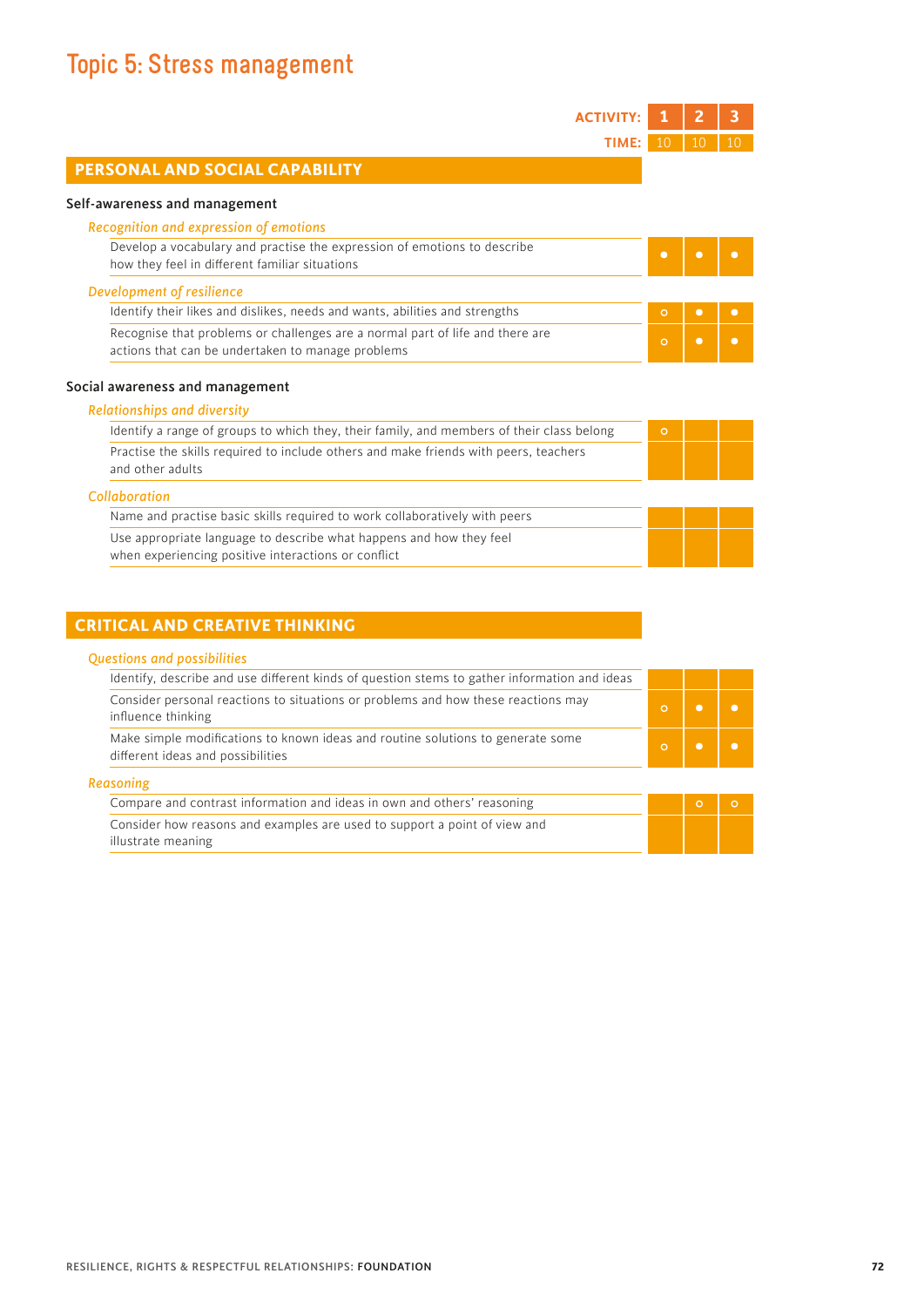## Personal, social and community health

| Being healthy, safe and active                                                                      |          |  |
|-----------------------------------------------------------------------------------------------------|----------|--|
| Identify personal strengths                                                                         |          |  |
| Identify people and demonstrate protective behaviours that help keep themselves<br>safe and healthy |          |  |
| Communication and interacting for health and wellbeing                                              |          |  |
|                                                                                                     |          |  |
| Practise personal and social skills to interact with and include others                             | $\Omega$ |  |
| Identify and describe emotional responses people may experience in different situations             | $\Omega$ |  |
| Contributing to healthy and active communities                                                      |          |  |

# **ENGLISH**

## READING AND VIEWING

## Literature

|  | Literature and context |  |
|--|------------------------|--|
|  |                        |  |

| Recognise that texts are created by authors who tell stories and share experiences that |
|-----------------------------------------------------------------------------------------|
| may be similar or different to students' own experiences                                |

# SPEAKING AND LISTENING

## Language

## *Language for social interaction*

| Explore how language is used differently at home and school depending on the<br>relationships between people                             |          |  |
|------------------------------------------------------------------------------------------------------------------------------------------|----------|--|
| <b>Evaluative language</b>                                                                                                               |          |  |
| Understand that language can be used to explore ways of expressing needs, likes and dislikes                                             | $\Omega$ |  |
| <b>Vocabulary</b>                                                                                                                        |          |  |
| Understand the use of vocabulary in familiar contexts related to everyday<br>experiences, personal interests and topics taught at school |          |  |

#### Literacy

| Interacting with others                                                                                                                                                                                                               |  |  |
|---------------------------------------------------------------------------------------------------------------------------------------------------------------------------------------------------------------------------------------|--|--|
| Listening and speaking interactions. Listen to and respond orally to texts and to the<br>communication of others in informal and structured classroom situations using<br>interaction skills, including listening, while others speak |  |  |
| Oral presentations. Deliver short oral presentations to peers, using appropriate voice levels,<br>articulation, body language, gestures and eye contact                                                                               |  |  |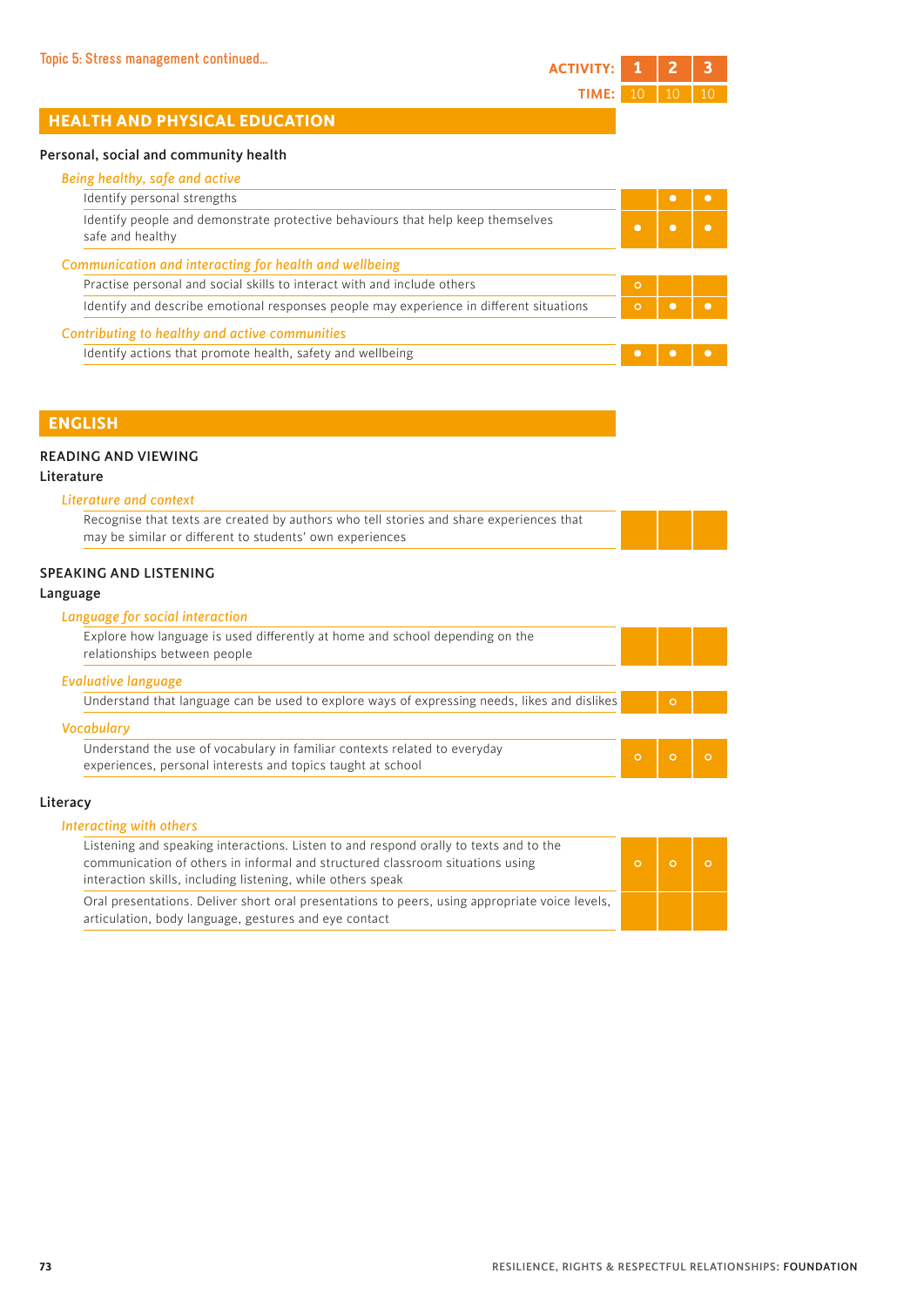I

| <b>ACTIVITY:</b>                                                                                                                   |           | 2         | 3         | 4         |
|------------------------------------------------------------------------------------------------------------------------------------|-----------|-----------|-----------|-----------|
| TIME:                                                                                                                              | 10        | 10        | 15        | 20        |
| PERSONAL AND SOCIAL CAPABILITY                                                                                                     |           |           |           |           |
| Self-awareness and management                                                                                                      |           |           |           |           |
| Recognition and expression of emotions                                                                                             |           |           |           |           |
| Develop a vocabulary and practise the expression of emotions to describe<br>how they feel in different familiar situations         |           | $\bullet$ | $\bullet$ | $\bullet$ |
| Development of resilience                                                                                                          |           |           |           |           |
| Identify their likes and dislikes, needs and wants, abilities and strengths                                                        | $\bullet$ | $\circ$   | $\circ$   | $\circ$   |
| Recognise that problems or challenges are a normal part of life and there are<br>actions that can be undertaken to manage problems | $\circ$   | $\bullet$ | $\circ$   | $\bullet$ |
|                                                                                                                                    |           |           |           |           |
| Social awareness and management                                                                                                    |           |           |           |           |
| <b>Relationships and diversity</b>                                                                                                 |           |           |           |           |
| Identify a range of groups to which they, their family, and members of their class belong                                          | $\circ$   | $\bullet$ | $\bullet$ | $\bullet$ |
| Practise the skills required to include others and make friends with peers, teachers<br>and other adults                           |           |           |           | $\bullet$ |
| Collaboration                                                                                                                      |           |           |           |           |
| Name and practise basic skills required to work collaboratively with peers                                                         | $\bullet$ |           |           | $\circ$   |

# **CRITICAL AND CREATIVE THINKING**

| <b>Questions and possibilities</b> |  |
|------------------------------------|--|
|------------------------------------|--|

| Identify, describe and use different kinds of question stems to gather information and ideas                         |         |  |  |
|----------------------------------------------------------------------------------------------------------------------|---------|--|--|
| Consider personal reactions to situations or problems and how these reactions may<br>influence thinking              |         |  |  |
| Make simple modifications to known ideas and routine solutions to generate some<br>different ideas and possibilities | $\circ$ |  |  |

*Reasoning*

| Compare and contrast information and ideas in own and others' reasoning   |  |  |
|---------------------------------------------------------------------------|--|--|
| Consider how reasons and examples are used to support a point of view and |  |  |
| illustrate meaning                                                        |  |  |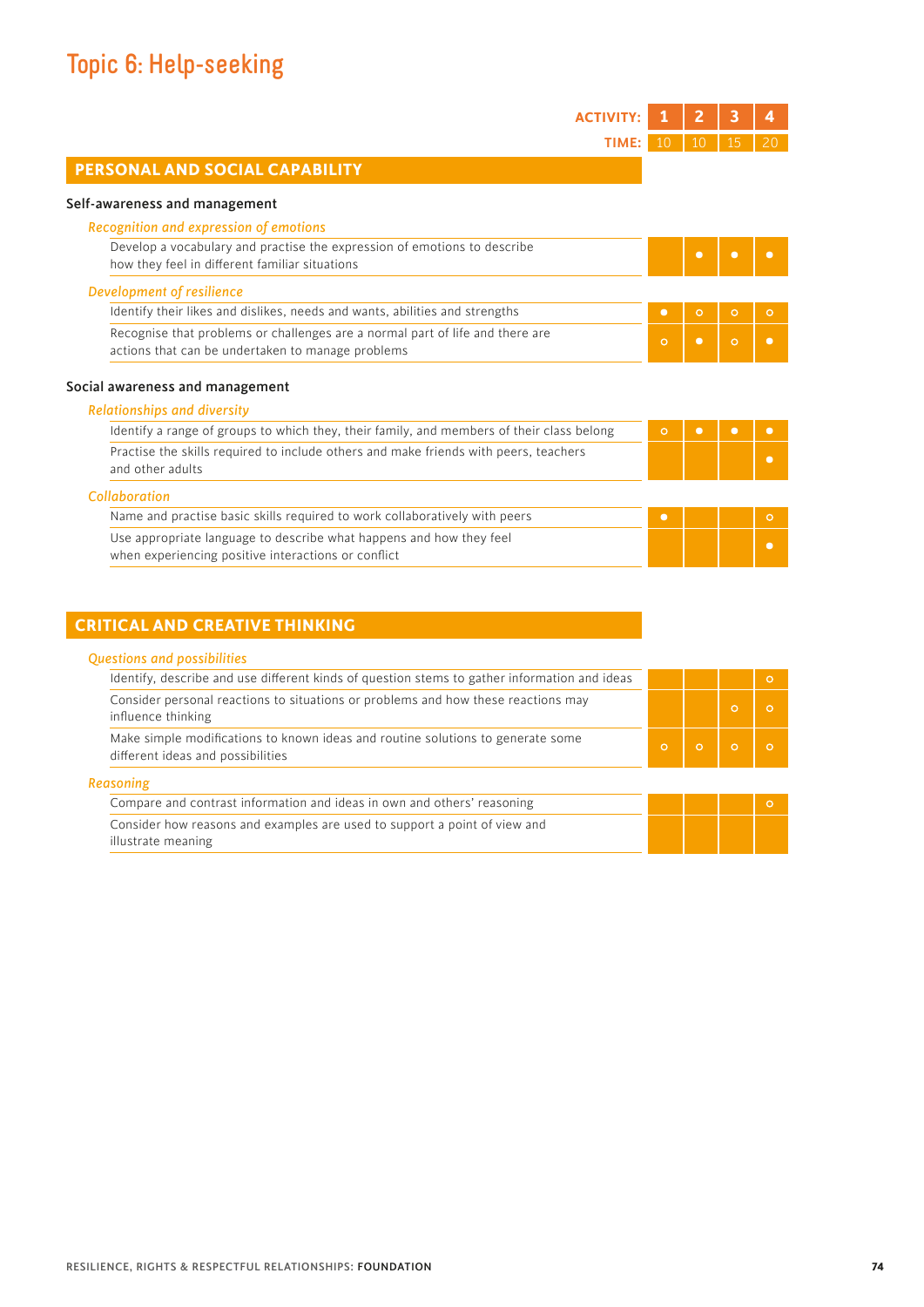## Personal, social and community health

| Being healthy, safe and active                                                                      |          |         |          |
|-----------------------------------------------------------------------------------------------------|----------|---------|----------|
| Identify personal strengths                                                                         |          |         |          |
| Identify people and demonstrate protective behaviours that help keep themselves<br>safe and healthy | $\Omega$ |         |          |
| Communication and interacting for health and wellbeing                                              |          |         |          |
| Practise personal and social skills to interact with and include others                             |          |         |          |
| Identify and describe emotional responses people may experience in different situations             |          | $\circ$ | $\Omega$ |
| Contributing to healthy and active communities                                                      |          |         |          |
| Identify actions that promote health, safety and wellbeing                                          |          |         |          |

# **ENGLISH**

### READING AND VIEWING

## Literature

| Literature and context                                                                  |
|-----------------------------------------------------------------------------------------|
| Recognise that texts are created by authors who tell stories and share experiences that |
| may be similar or different to students' own experiences                                |

### SPEAKING AND LISTENING

## Language

#### *Language for social interaction*

| Explore how language is used differently at home and school depending on the<br>relationships between people                             |  |  |
|------------------------------------------------------------------------------------------------------------------------------------------|--|--|
| <b>Evaluative language</b>                                                                                                               |  |  |
| Understand that language can be used to explore ways of expressing needs, likes and dislikes $\circ$                                     |  |  |
| <b>Vocabulary</b>                                                                                                                        |  |  |
| Understand the use of vocabulary in familiar contexts related to everyday<br>experiences, personal interests and topics taught at school |  |  |

#### Literacy

| Interacting with others<br>Listening and speaking interactions. Listen to and respond orally to texts and to the<br>communication of others in informal and structured classroom situations using<br>interaction skills, including listening, while others speak |  |  |
|------------------------------------------------------------------------------------------------------------------------------------------------------------------------------------------------------------------------------------------------------------------|--|--|
| Oral presentations. Deliver short oral presentations to peers, using appropriate voice levels,<br>articulation, body language, gestures and eye contact                                                                                                          |  |  |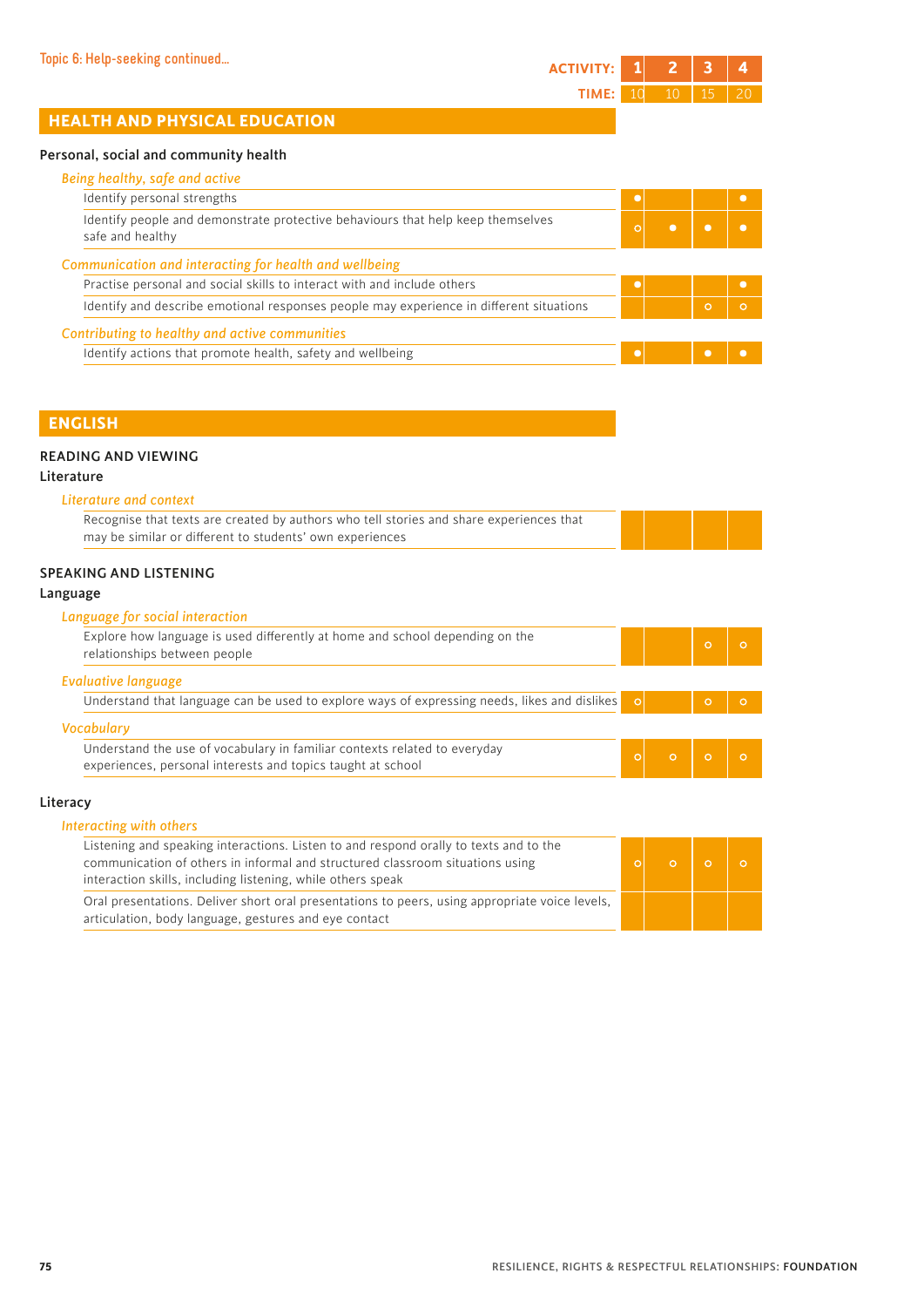# **Topic 7: Gender and Identity**

| <b>ACTIVITY:</b>                                                                                                                   |       |           | 2         | 3              |           |
|------------------------------------------------------------------------------------------------------------------------------------|-------|-----------|-----------|----------------|-----------|
|                                                                                                                                    | TIME: | 40        | 60        | 25             | 20        |
| PERSONAL AND SOCIAL CAPABILITY                                                                                                     |       |           |           |                |           |
| Self-awareness and management                                                                                                      |       |           |           |                |           |
| Recognition and expression of emotions                                                                                             |       |           |           |                |           |
| Develop a vocabulary and practise the expression of emotions to describe<br>how they feel in different familiar situations         |       | $\circ$   |           | $\bullet$      | $\circ$   |
| Development of resilience                                                                                                          |       |           |           |                |           |
| Identify their likes and dislikes, needs and wants, abilities and strengths                                                        |       | $\bullet$ | $\circ$   | $\bullet$      | $\bullet$ |
| Recognise that problems or challenges are a normal part of life and there are<br>actions that can be undertaken to manage problems |       |           |           | $\bullet$      | $\circ$   |
| Social awareness and management                                                                                                    |       |           |           |                |           |
| <b>Relationships and diversity</b>                                                                                                 |       |           |           |                |           |
| Identify a range of groups to which they, their family, and members of their class belong                                          |       | $\bullet$ | $\bullet$ | $\bullet$      |           |
| Practise the skills required to include others and make friends with peers, teachers<br>and other adults                           |       |           |           |                | $\circ$   |
| Collaboration                                                                                                                      |       |           |           |                |           |
| Name and practise basic skills required to work collaboratively with peers                                                         |       |           |           |                | $\circ$   |
| Use appropriate language to describe what happens and how they feel                                                                |       |           |           | $\blacksquare$ | $\cap$    |

when experiencing positive interactions or conflict

# **CRITICAL AND CREATIVE THINKING**

### *Questions and possibilities*

| Identify, describe and use different kinds of question stems to gather information and ideas                         |         |  |  |
|----------------------------------------------------------------------------------------------------------------------|---------|--|--|
| Consider personal reactions to situations or problems and how these reactions may<br>influence thinking              | $\circ$ |  |  |
| Make simple modifications to known ideas and routine solutions to generate some<br>different ideas and possibilities | $\circ$ |  |  |

#### *Reasoning*

Compare and contrast information and ideas in own and others' reasoning **• Consider how reasons and examples are used to support a point of view and illustrate meaning • Consider how reasons and examples are used to suppor** Consider how reasons and examples are used to support a point of view and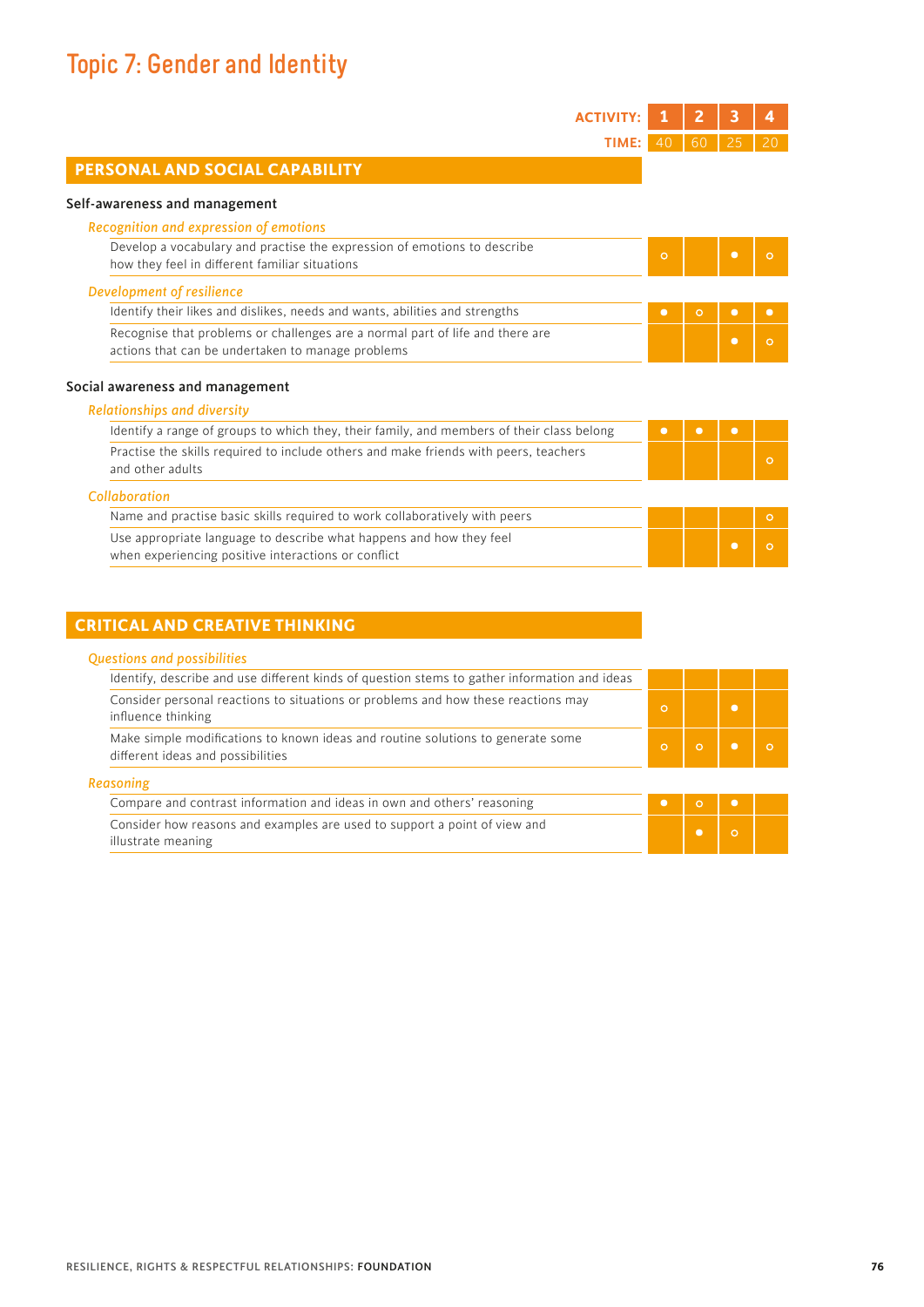## Personal, social and community health

| Identify personal strengths                                                                         |           |         |                |  |
|-----------------------------------------------------------------------------------------------------|-----------|---------|----------------|--|
| Identify people and demonstrate protective behaviours that help keep themselves<br>safe and healthy |           |         |                |  |
| Communication and interacting for health and wellbeing                                              |           |         |                |  |
| Practise personal and social skills to interact with and include others                             |           | $\circ$ | $\blacksquare$ |  |
| Identify and describe emotional responses people may experience in different situations             | o         |         |                |  |
| Contributing to healthy and active communities                                                      |           |         |                |  |
| Identify actions that promote health, safety and wellbeing                                          | $\bullet$ |         |                |  |

# **ENGLISH**

### READING AND VIEWING

## Literature

| Literature and context                                                                  |  |
|-----------------------------------------------------------------------------------------|--|
| Recognise that texts are created by authors who tell stories and share experiences that |  |
| may be similar or different to students' own experiences                                |  |

### SPEAKING AND LISTENING

## Language

### *Language for social interaction*

| Explore how language is used differently at home and school depending on the<br>relationships between people                             |  |  |
|------------------------------------------------------------------------------------------------------------------------------------------|--|--|
| <b>Evaluative language</b>                                                                                                               |  |  |
| Understand that language can be used to explore ways of expressing needs, likes and dislikes o                                           |  |  |
| <b>Vocabulary</b>                                                                                                                        |  |  |
| Understand the use of vocabulary in familiar contexts related to everyday<br>experiences, personal interests and topics taught at school |  |  |

#### Literacy

| Listening and speaking interactions. Listen to and respond orally to texts and to the<br>communication of others in informal and structured classroom situations using<br>interaction skills, including listening, while others speak |  |  |
|---------------------------------------------------------------------------------------------------------------------------------------------------------------------------------------------------------------------------------------|--|--|
| Oral presentations. Deliver short oral presentations to peers, using appropriate voice levels,<br>articulation, body language, gestures and eye contact                                                                               |  |  |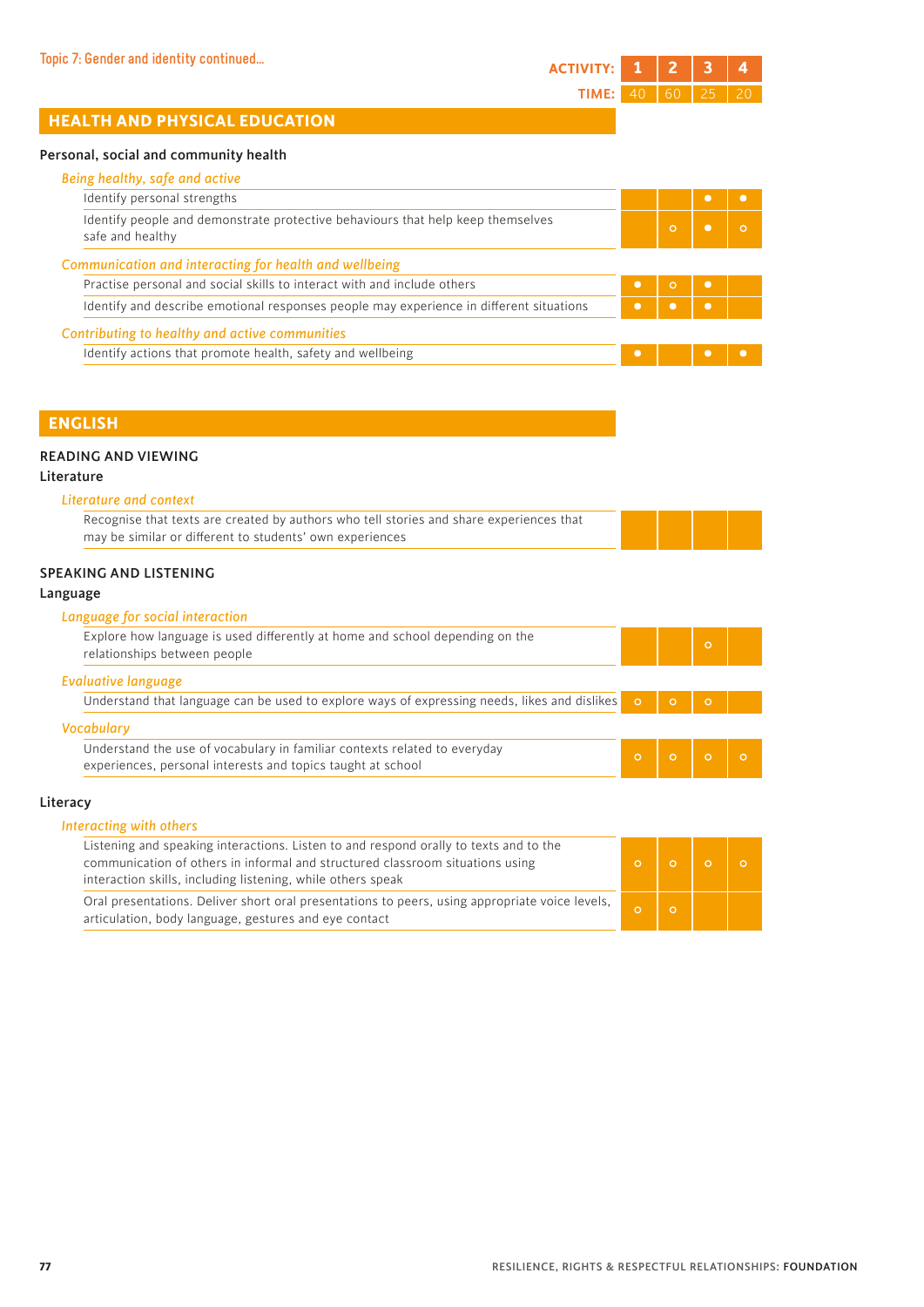# **Topic 8: Positive gender relations**

| <b>ACTIVITY:</b>                                                                                                                   |           | 2         | 3         | 4         | 5       | 6         |
|------------------------------------------------------------------------------------------------------------------------------------|-----------|-----------|-----------|-----------|---------|-----------|
| TIME:                                                                                                                              |           | 20        | 25        | 20        |         | 20        |
| PERSONAL AND SOCIAL CAPABILITY                                                                                                     |           |           |           |           |         |           |
| Self-awareness and management                                                                                                      |           |           |           |           |         |           |
| Recognition and expression of emotions                                                                                             |           |           |           |           |         |           |
| Develop a vocabulary and practise the expression of emotions to describe<br>how they feel in different familiar situations         | $\circ$   | $\bullet$ | $\bullet$ | $\bullet$ |         | $\bullet$ |
| Development of resilience                                                                                                          |           |           |           |           |         |           |
| Identify their likes and dislikes, needs and wants, abilities and strengths                                                        |           | $\bullet$ | $\bullet$ | $\bullet$ | $\circ$ | $\bullet$ |
| Recognise that problems or challenges are a normal part of life and there are<br>actions that can be undertaken to manage problems | $\circ$   | $\bullet$ | $\bullet$ | $\bullet$ |         | $\bullet$ |
| Social awareness and management                                                                                                    |           |           |           |           |         |           |
| <b>Relationships and diversity</b>                                                                                                 |           |           |           |           |         |           |
| Identify a range of groups to which they, their family, and members of their class belong                                          | $\bullet$ |           |           |           |         | $\bullet$ |
| Practise the skills required to include others and make friends with peers, teachers<br>and other adults                           | $\bullet$ | $\bullet$ | $\bullet$ | $\bullet$ |         | $\bullet$ |
| Collaboration                                                                                                                      |           |           |           |           |         |           |
| Name and practise basic skills required to work collaboratively with peers                                                         | $\bullet$ | $\bullet$ | $\bullet$ |           |         |           |
| Use appropriate language to describe what happens and how they feel<br>when experiencing positive interactions or conflict         | $\bullet$ | $\bullet$ | $\bullet$ | $\bullet$ |         | $\bullet$ |

# **CRITICAL AND CREATIVE THINKING**

| Identify, describe and use different kinds of question stems to gather information and ideas                         |  | $\circ$ |  |
|----------------------------------------------------------------------------------------------------------------------|--|---------|--|
| Consider personal reactions to situations or problems and how these reactions may<br>influence thinking              |  |         |  |
| Make simple modifications to known ideas and routine solutions to generate some<br>different ideas and possibilities |  |         |  |

| .                                                                         |  |  |  |
|---------------------------------------------------------------------------|--|--|--|
| Compare and contrast information and ideas in own and others' reasoning   |  |  |  |
| Consider how reasons and examples are used to support a point of view and |  |  |  |
| illustrate meaning                                                        |  |  |  |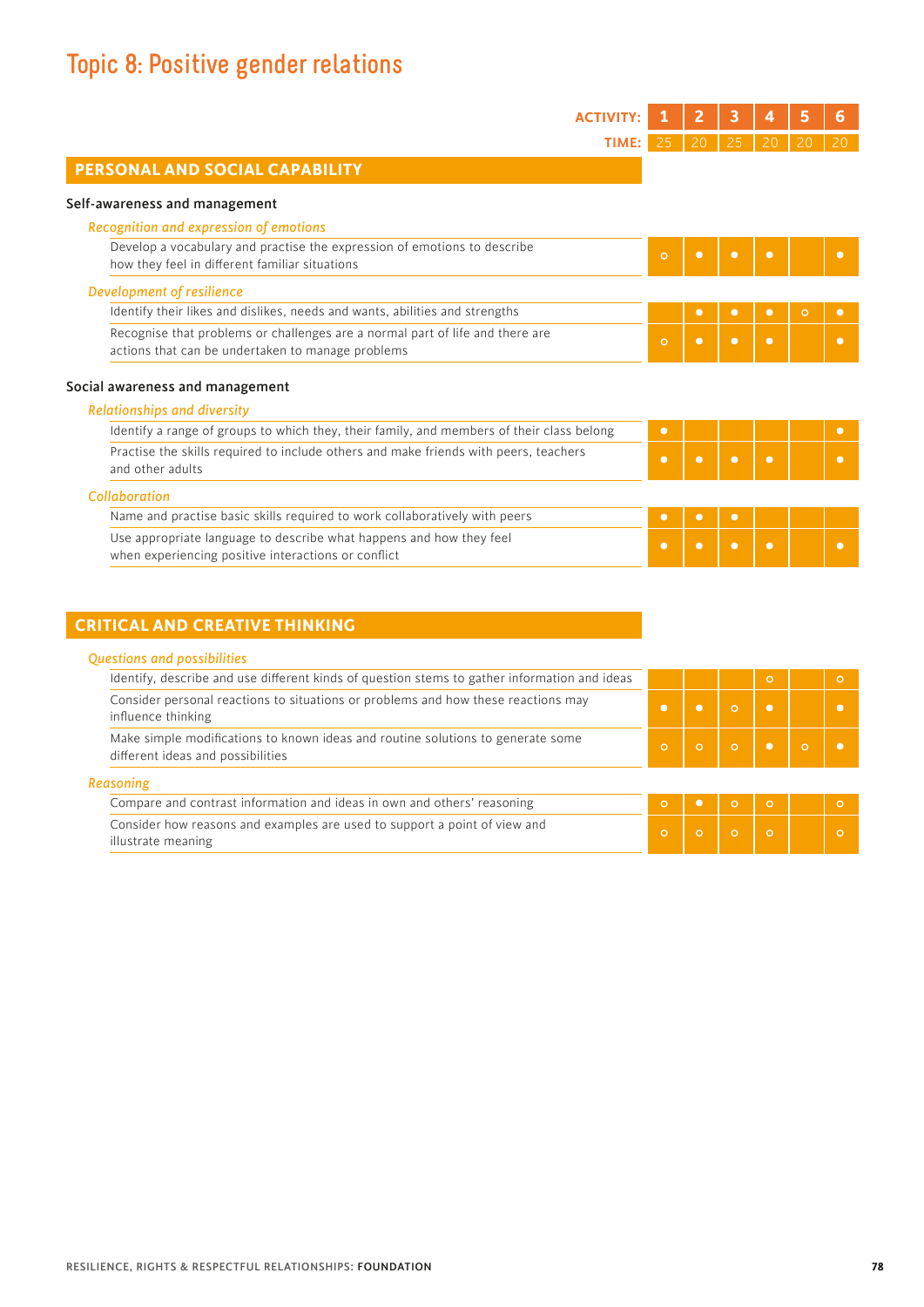# Personal, social and community health

| Identify personal strengths                                                                         | $\circ$  |         | $\circ$   |  |
|-----------------------------------------------------------------------------------------------------|----------|---------|-----------|--|
| Identify people and demonstrate protective behaviours that help keep themselves<br>safe and healthy | $\Omega$ | $\circ$ | $\bullet$ |  |
| Communication and interacting for health and wellbeing                                              |          |         |           |  |
| Practise personal and social skills to interact with and include others                             |          |         |           |  |
| Identify and describe emotional responses people may experience in different situations             |          |         |           |  |
| Contributing to healthy and active communities                                                      |          |         |           |  |
| Identify actions that promote health, safety and wellbeing                                          |          |         |           |  |

# **ENGLISH**

## READING AND VIEWING

## Literature

| Literature and context                                                                                                                              |         |         |         |         |         |          |
|-----------------------------------------------------------------------------------------------------------------------------------------------------|---------|---------|---------|---------|---------|----------|
| Recognise that texts are created by authors who tell stories and share experiences that<br>may be similar or different to students' own experiences |         |         |         | $\circ$ |         | $\circ$  |
| SPEAKING AND LISTENING                                                                                                                              |         |         |         |         |         |          |
| Language                                                                                                                                            |         |         |         |         |         |          |
| Language for social interaction                                                                                                                     |         |         |         |         |         |          |
| Explore how language is used differently at home and school depending on the<br>relationships between people                                        |         |         |         |         |         | $\circ$  |
| Evaluative language                                                                                                                                 |         |         |         |         |         |          |
| Understand that language can be used to explore ways of expressing needs, likes and dislikes                                                        | $\circ$ |         |         |         |         | $\circ$  |
| <b>Vocabulary</b>                                                                                                                                   |         |         |         |         |         |          |
| Understand the use of vocabulary in familiar contexts related to everyday<br>experiences, personal interests and topics taught at school            | $\circ$ | $\circ$ | $\circ$ | $\circ$ | $\circ$ | $\Omega$ |
| Literacy                                                                                                                                            |         |         |         |         |         |          |
| Interacting with others                                                                                                                             |         |         |         |         |         |          |
| المسافر المساوية والمنازعة والمستقبل والمساوية والمستقاد والمستحدث والمستحدث والمستقبل المستورة والمستحدثات                                         |         |         |         |         |         |          |

| Listening and speaking interactions. Listen to and respond orally to texts and to the<br>communication of others in informal and structured classroom situations using<br>interaction skills, including listening, while others speak |  |  |  |
|---------------------------------------------------------------------------------------------------------------------------------------------------------------------------------------------------------------------------------------|--|--|--|
| Oral presentations. Deliver short oral presentations to peers, using appropriate voice levels,<br>articulation, body language, gestures and eye contact                                                                               |  |  |  |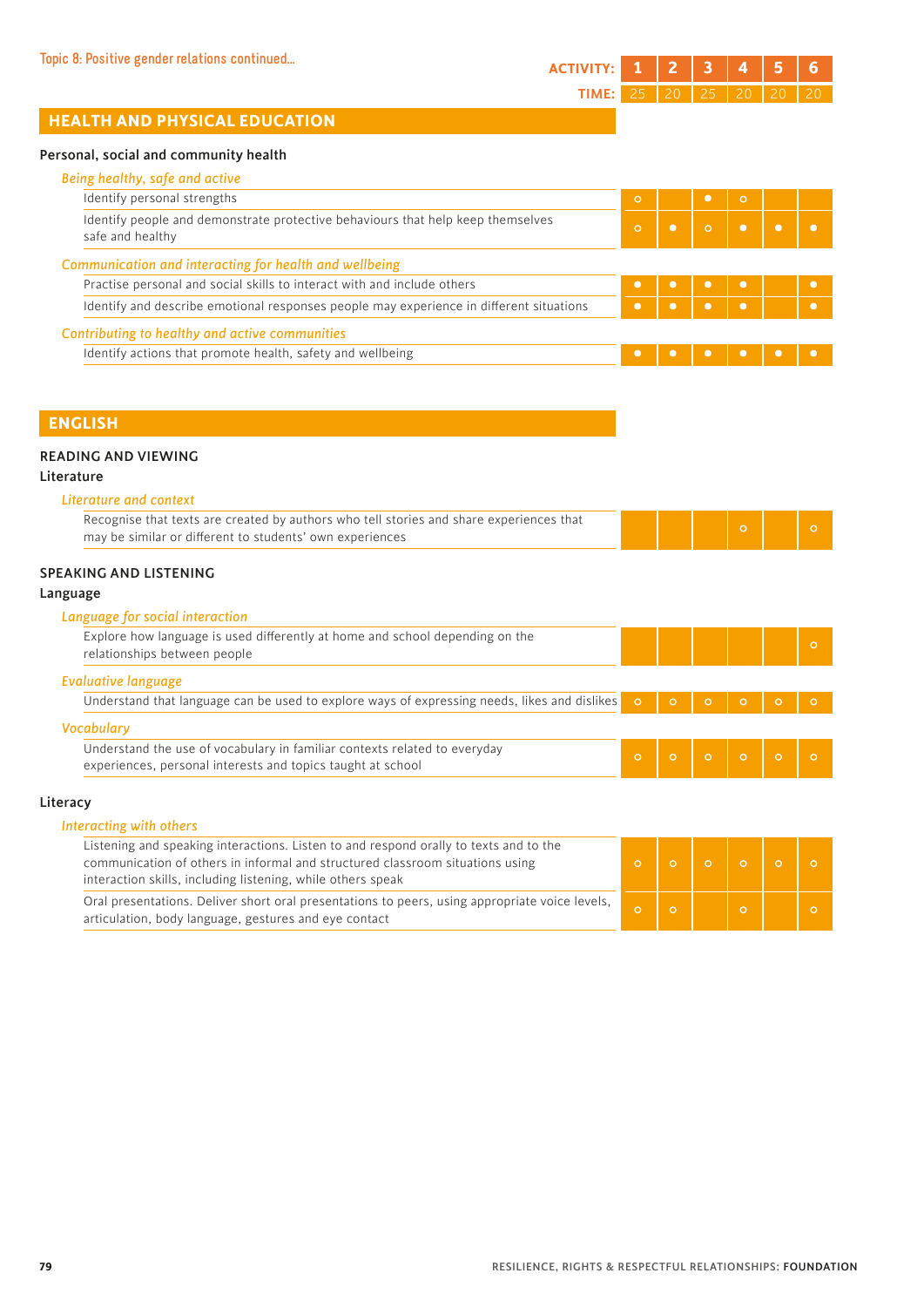# **References**

- 1. Durlak, J.A., et al., The Impact of Enhancing Students' Social and Emotional Learning: A Meta-Analysis of School-Based Universal Interventions. *Child Development*, 2011. 82(1): p. 405–32.
- 2. Rowe, F. and D. Stewart, Promoting Connectedness through Whole-School Approaches: A Qualitative Study. *Health Education*, 2009. 109(5): p. 396–413.
- 3. Catalano, R.F., et al., The Importance of Bonding to School for Healthy Development: Findings from the Social Development Research Group. *Journal of School Health*, 2004. 74(7): p. 252–261.
- 4. Roffey, S., Pupil wellbeing Teacher wellbeing: Two sides of the same coin? *Educational & Child Psychology*, 2012. 29(4): p. 8–17.
- 5. Blum, R.W., A case for school connectedness. *The Adolescent Learner*, 2005. 62(7): p. 16–20.
- 6. Bond, L., et al., Social and school connectedness in early secondary school as predictors of late teenage substance use, mental health, and academic outcomes. *Journal of Adolescent Health*, 2007. 40(4): p. 357. e9–18.
- 7. Jose, P.E., N. Ryan, and J. Pryor, 'Does Social Connectedness Promote a Greater Sense of Well-Being in Adolescence Over Time?' *Journal of Research on Adolescence* (Wiley-Blackwell), 2012. 22(2): p. 235–251.
- 8. Sánchez, B., Y. Colón, and P. Esparza, The role of sense of school belonging and gender in the academic adjustment of Latino adolescents. *Journal of Youth and Adolescence*, 2005. 34(6): p. 619–628.
- 9. Centers for Disease Control and Prevention, *School Connectedness: Strategies for Increasing Protective Factors Among Youth*. 2009, U.S. Department of Health and Human Services: Atlanta.
- 10. CASEL, Safe and sound: An educational leader's guide to evidence-based social and emotional learning programs. 2005, *Collaborative for Academic, Social, and Emotional Learning: Chicago*
- 11. Ashdown, D. and M. Bernard, Can Explicit Instruction in Social and Emotional Learning Skills Benefit the Social-Emotional Development, Well-being, and Academic Achievement of Young Children? *Early Childhood Educ J,* 2012. 39: p. 397–405.
- 12. Payton, J.W., et al., The positive impact of social and emotional learning for kindergarten to eighth-grade students: Findings from three scientific reviews. 2008, *Collaborative for Academic, Social, and Emotional Learning: Chicago*.
- 13. Cross, D., et al., *Australian Covert Bullying Prevalence Study (ACBPS)*. 2009, Child Health Promotion Research Centre, Edith Cowan University: Perth.
- 14. Mission Australia, *National Survey of Young Australians 2011*. 2011, Mission Australia: Sydney.
- 15. Mission Australia, *Youth Survey 2013*. 2013, Mission Australia: Sydney.
- 16. BoysTown, *Kids Helpline Overview 2012*. 2013, Boystown: Milton, Qld.
- 17. Slade, T., et al., *The mental health of Australians 2: Report on the 2007 national survey of mental health and wellbeing.* 2009, Department of Health and Ageing: Canberra.
- 18. ABS, *National Survey of Mental Health and Wellbeing*. 2007, Australian Bureau of Statistics: Canberra.
- 19. Clonan, S.M., et al., Positive psychology goes to school: Are we there yet? *Psychology in the Schools*, 2004. 41(1): p. 101–110.
- 20. Seligman, M., et al., Positive education: positive psychology and classroom interventions. *Oxford Review of Education*, 2009. 35(3): p. 293–311.
- 21. CASEL. *What Is Social and Emotional Learning?* 2013 [cited 2014 31 [January\]; Available from: http://www.casel.org/social-and-emotional](http://www.casel.org/social-and-emotional-learning/.22)learning/.
- [22.Hr](http://www.casel.org/social-and-emotional-learning/.22)omek, R. and S. Roffey, Promoting Social and Emotional Learning With Games: ''It's Fun and We Learn Things''. *Simulation & Gaming*, 2009. 40: p. 626–644.
- 23. Frydenberg, E., *Think positively! A course for developing coping skills in adolescents*. 2010, London: Continuum International Publishing Group.
- 24. Cahill, H., Using role play techniques to enhance engagement in the health class : issues and strategies. *Health Education Australia Journal*, 2003. 3(2): p. 17–23.
- 25. Cahill, H., Drama for Health and Human Relationships Education: aligning purpose and design, in *How Drama Activates Learning: Contemporary Research and Practice*, M. Anderson and J. Dunn, Editors. 2013, Bloomsbury: London. p. 176–190.
- 26.Woolf, A.M., Social and Emotional Aspects of Learning: teaching and learning or playing and becoming? *Pastoral Care in Education: An International Journal of Personal, Social and Emotional Development*, 2013. 31(1): p. 28–42.
- 27. Waters, L., et al., Contemplative Education: A Systematic, Evidence-Based Review of the effect of Meditation Interventions in Schools. *Educ Psychol Rev*, 2014. 26(1).
- 28.McNeely, C.A., J.M. Nonnemaker, and R.W. Blum, Promoting School Connectedness: Evidence from the National Longitudinal Study of Adolescent Health. *Journal of School Health,* 2002. 72(4): p. 138.
- 29. National Research Council and Institute of Medicine, *Engaging schools: Fostering high school students' motivation to learn.* 2004, The National Academies Press: Washington, DC.
- 30. Lee, P.C. and D.E. Stewart, Does a Socio-Ecological School Model Promote Resilience in Primary Schools? *Journal of School Health*, 2013. 83(11): p. 795–804.
- 31. Eliot, M., et al., Supportive school climate and student willingness to seek help for bullying and threats of violence. *Journal of School Psychology*, 2010. 48: p. 533–553.
- 32.Nelson, G., A. Westhues, and J. MacLeod, A meta-analysis of longitudinal research on preschool prevention programs for children. *Prevention & Treatment*, 2003. 6(31): p. 1–35.
- 33. Resnick, M., P. Bearman, and R. Blum, Protecting adolescents from harm: Findings from the *National Longitudinal Study on Adolescent Health*. JAMA, 1997. 278(1): p. 823–32.
- 34.Resnick, M.D., Close ties to parents, school improve adolescents' lives. *Minnesota Medicine*, 1997. 80(12): p. 24–26.
- 35.O'Brien, K.A. and T.V. Bowles, The importance of belonging for adolescents in secondary school. *The European Journal of Social & Behavioural Sciences*, 2013.
- 36. van Uden, J.M., H. Ritzen, and J.M. Pieters, Engaging students: The role of teacher beliefs and interpersonal teacher behavior in fostering student engagement in vocational education. *Teaching and Teacher Education*, 2014. 37: p. 21–32.
- 37. Roorda, D.L., et al., The Influence of Affective Teacher-Student Relationships on Students' School Engagement and Achievement: A Meta-Analytic Approach. *Review of Educational Research*, 2011. 81(4): p. 493–529.
- 38.Anderson, A.R., et al., Check & Connect: The importance of relationships for promoting engagement with school. *Journal of School Psychology*, 2004. 42(2): p. 95–113.
- 39. Fredricks, J.A., P.C. Blumenfeld, and A.H. Paris, School Engagement: Potential of the Concept, State of the Evidence. *Review of Educational Research*, 2004. 74(1): p. 59–109.
- 40.Herbert, P.C. and D.K. Lohrmann, It's All in the Delivery! An Analysis of Instructional Strategies From Effective Health Education Curricula. *Journal of School Health*, 2011. 81(5): p. 258–264.